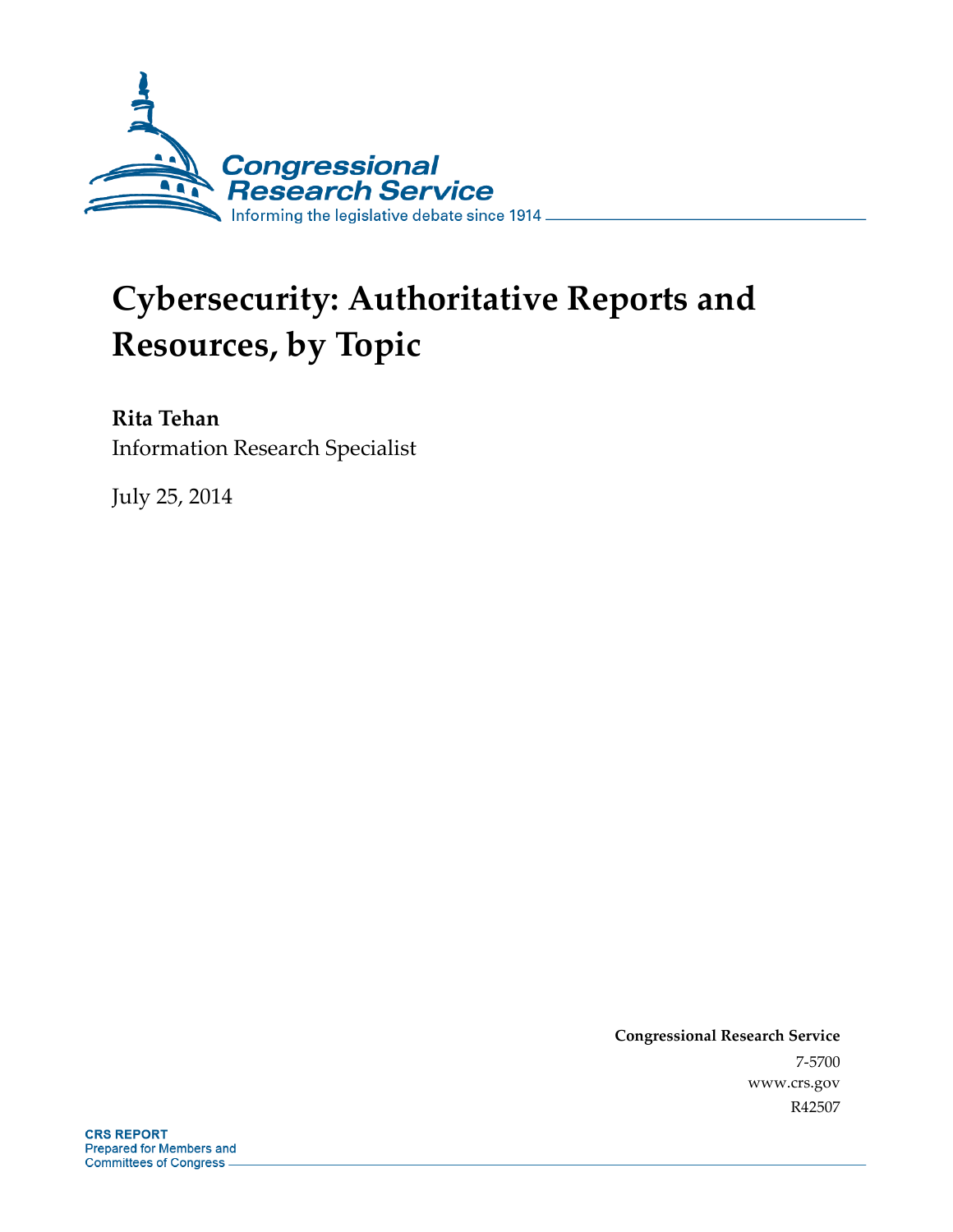## **Summary**

This report provides references to analytical reports on cybersecurity from CRS, other government agencies, trade associations, and interest groups. The reports and related websites are grouped under the following cybersecurity topics:

- policy overview
- National Strategy for Trusted Identities in Cyberspace (NSTIC)
- cloud computing and FedRAMP
- critical infrastructure
- cybercrime, data breaches, and data security
- national security, cyber espionage, and cyberwar (including Stuxnet)
- international efforts
- education/training/workforce
- research and development (R&D)

In addition, the report lists selected cybersecurity-related websites for congressional and government agencies, news, international organizations, and organizations or institutions.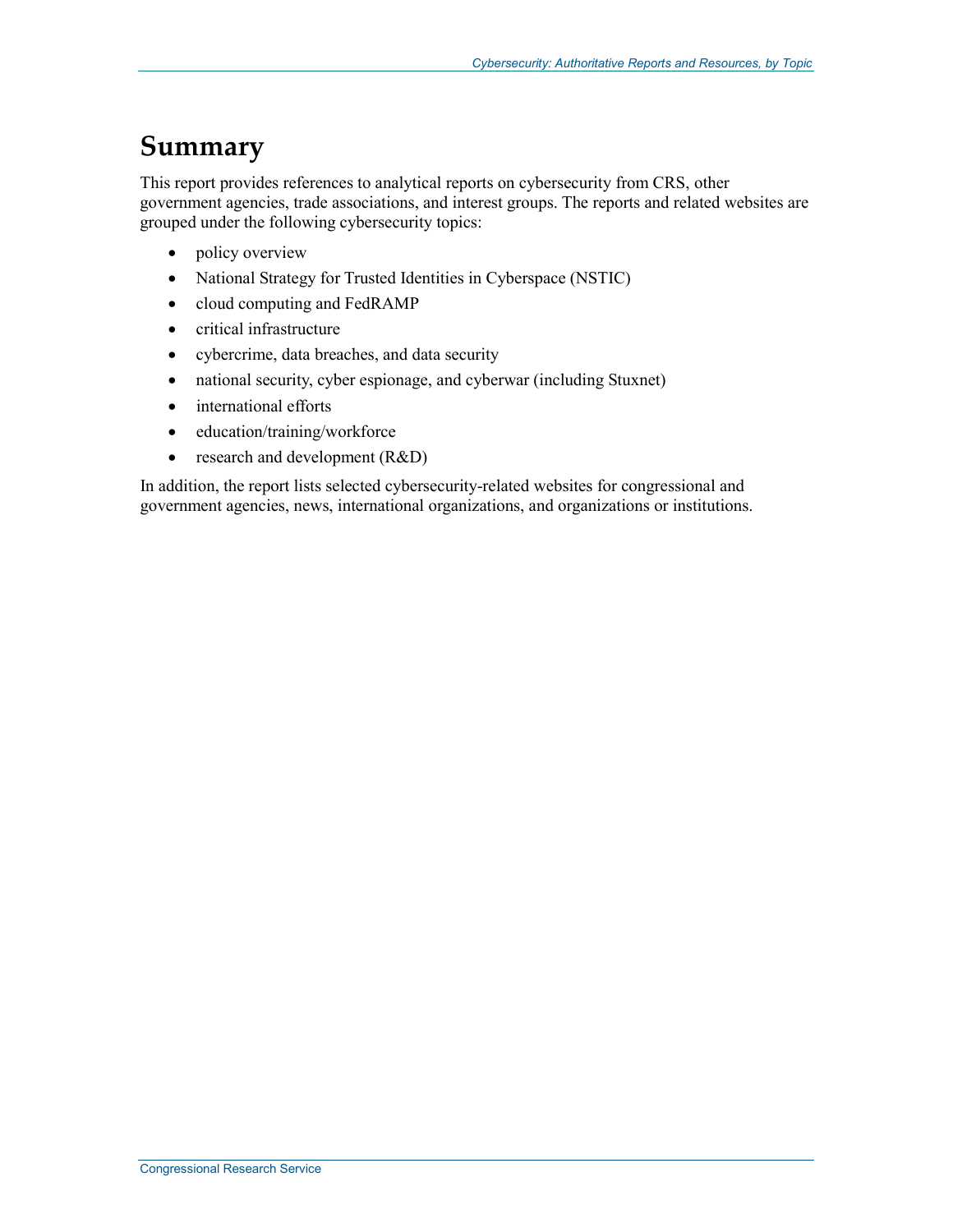## **Contents**

## **Tables**

### **Contacts**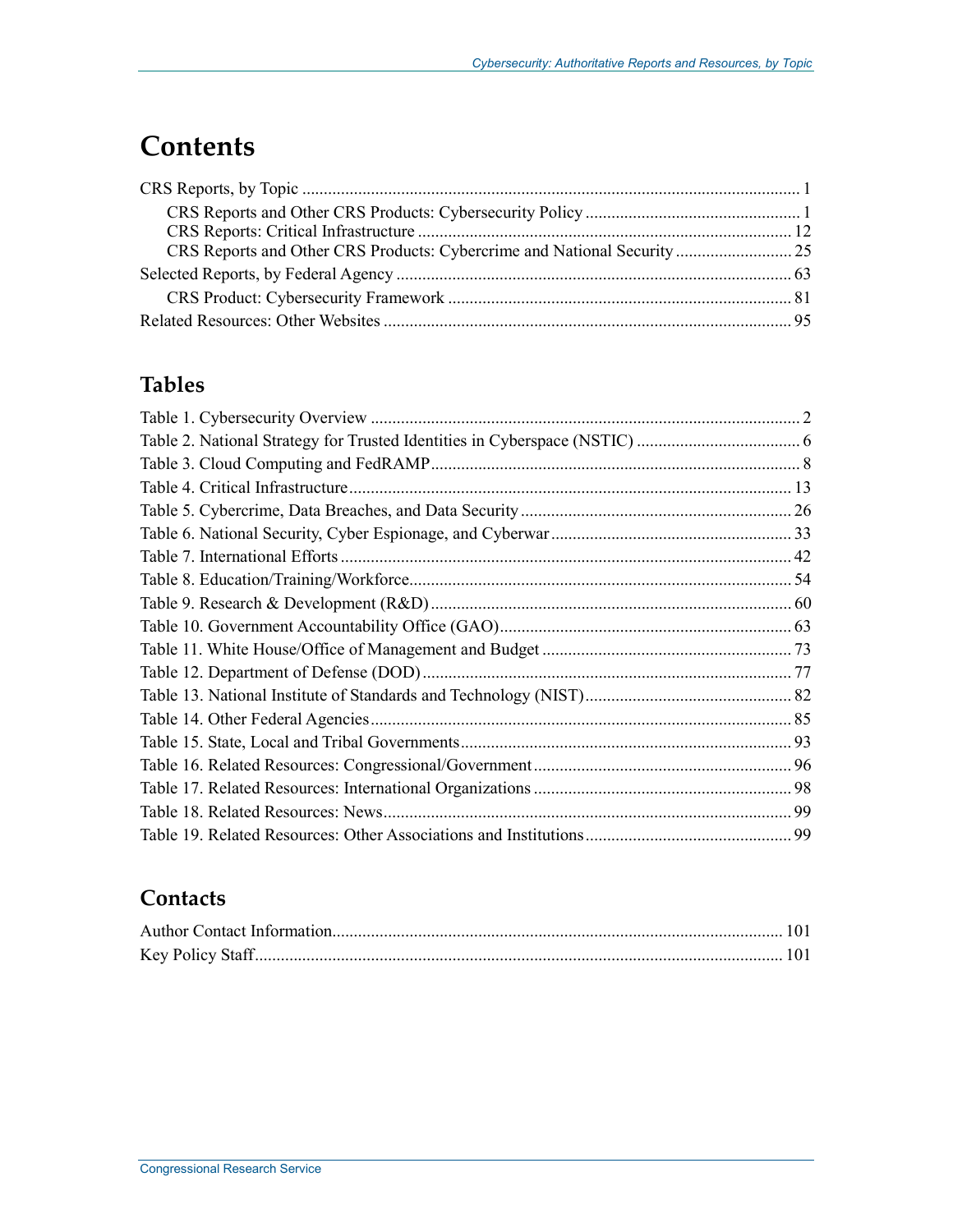## **CRS Reports, by Topic1**

This section provides references to analytical reports on cybersecurity from CRS, other government agencies, think tanks, trade associations, trade press, and technology research firms. For each topic, CRS reports are listed first, followed by tables with reports from other organizations.

## **CRS Reports and Other CRS Products: Cybersecurity Policy**

- CRS Report R42114, *Federal Laws Relating to Cybersecurity: Overview and Discussion of Proposed Revisions*, by Eric A. Fischer
- CRS Report R41941, *The Obama Administration's Cybersecurity Proposal: Criminal Provisions*, by Gina Stevens
- CRS Report R42984, *The 2013 Cybersecurity Executive Order: Overview and Considerations for Congress*, by Eric A. Fischer et al.
- CRS Report R40150, *A Federal Chief Technology Officer in the Obama Administration: Options and Issues for Consideration*, by John F. Sargent Jr.
- CRS Report R42409, *Cybersecurity: Selected Legal Issues*, by Edward C. Liu et al.
- CRS Report R42887, *Overview and Issues for Implementation of the Federal Cloud Computing Initiative: Implications for Federal Information Technology Reform Management*, by Patricia Moloney Figliola and Eric A. Fischer
- CRS Report R43015, *Cloud Computing: Constitutional and Statutory Privacy Protections*, by Richard M. Thompson II
- CRS Legal Sidebar WSLG478, House Intelligence Committee Marks Up Cybersecurity Bill CISPA, by Richard M. Thompson II
- CRS Legal Sidebar WSLG263, Can the President Deal with Cybersecurity Issues via Executive Order?, by Vivian S. Chu

<sup>&</sup>lt;sup>1</sup> For information on legislation and hearings in the 112<sup>th</sup>-123<sup>th</sup> Congresses, and Executive Orders and Presidential <sup>1</sup> Directives, see CRS Report R43317, *Cybersecurity: Legislation, Hearings, and Executive Branch Documents*, by Rita Tehan*.*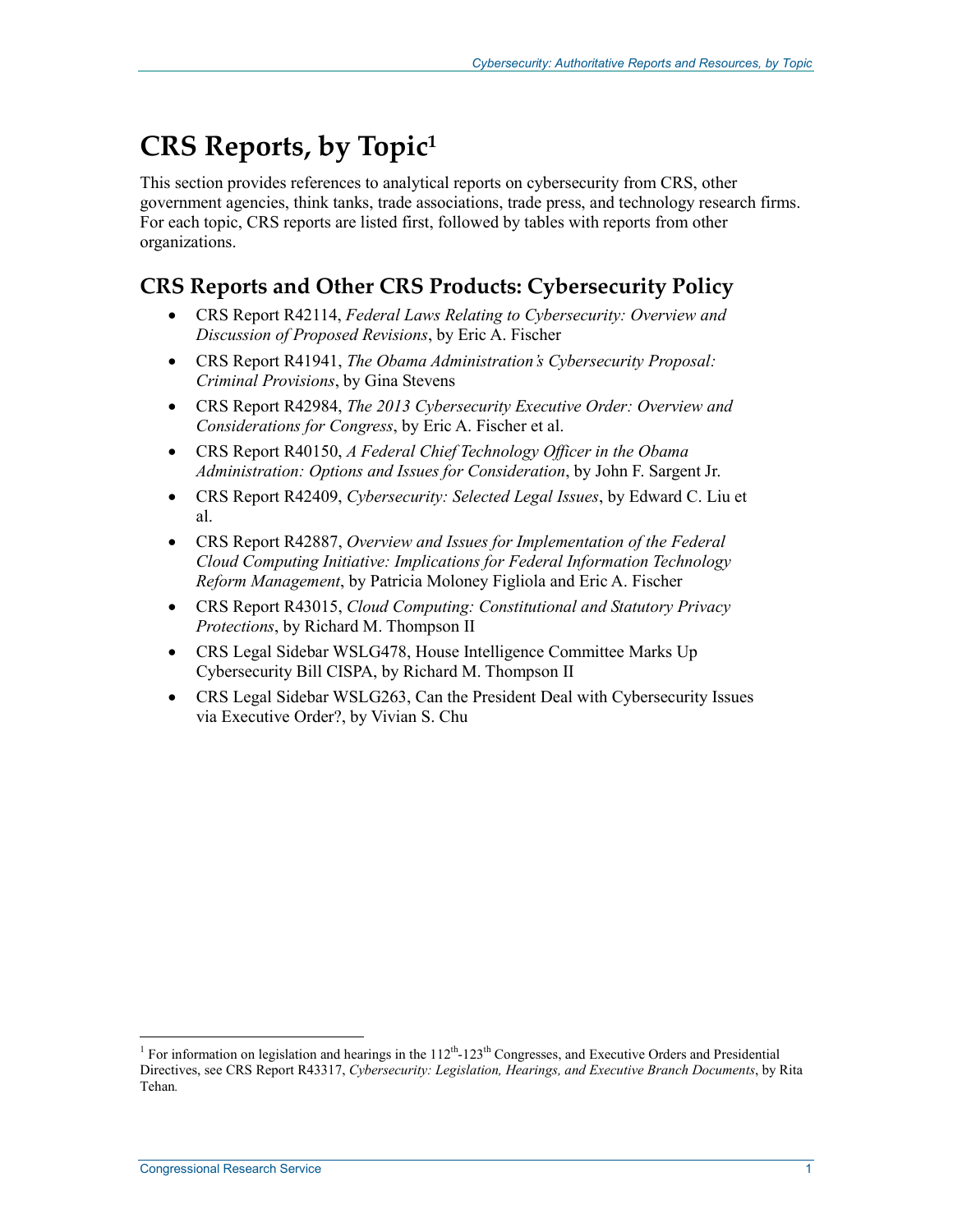| <b>Title</b>                                                                                                                                                    | <b>Source</b>                                                                                | <b>Date</b>       | <b>Pages</b> | <b>Notes</b>                                                                                                                                                                                                                                                                                                                                                                                                                                                                                                                                                                                                                                                                                                                                                                                                                                                                                                                                                                                                                                                                                                                                                                        |
|-----------------------------------------------------------------------------------------------------------------------------------------------------------------|----------------------------------------------------------------------------------------------|-------------------|--------------|-------------------------------------------------------------------------------------------------------------------------------------------------------------------------------------------------------------------------------------------------------------------------------------------------------------------------------------------------------------------------------------------------------------------------------------------------------------------------------------------------------------------------------------------------------------------------------------------------------------------------------------------------------------------------------------------------------------------------------------------------------------------------------------------------------------------------------------------------------------------------------------------------------------------------------------------------------------------------------------------------------------------------------------------------------------------------------------------------------------------------------------------------------------------------------------|
| How Do We Know What Information Sharing<br>Is Really Worth? Exploring Methodologies to<br>Measure the Value of Information Sharing and<br><b>Fusion Efforts</b> | RAND Corp.                                                                                   | June 27, 2014     | 33           | Since the terrorist attacks of September 11, 2001, the<br>sharing of intelligence and law enforcement information<br>has been a central part of U.S. domestic security efforts.<br>Though much of the public debate about such sharing<br>focuses on addressing the threat of terrorism,<br>organizations at all levels of government routinely share<br>varied types of information through multiagency<br>information systems, collaborative groups, and other<br>links. Given resource constraints, there are concerns<br>about the effectiveness of information-sharing and fusion<br>activities and, therefore, their value relative to the public<br>funds invested in them. Solid methods for evaluating<br>these efforts are lacking, however, limiting the ability to<br>make informed policy decisions. Drawing on a substantial<br>literature review and synthesis, this report lays out the<br>challenges of evaluating information-sharing efforts that<br>frequently seek to achieve multiple goals simultaneously;<br>reviews past evaluations of information-sharing<br>programs; and lays out a path to improving the<br>evaluation of such efforts going forward. |
| Defending an Open, Global, Secure, and<br><b>Resilient Internet</b>                                                                                             | Council on Foreign Relations                                                                 | June 2013         | 127          | The Task Force recommends that the United States<br>develop a digital policy framework based on four pillars,<br>the last of which is that U.S.-based industry work rapidly<br>to establish an industry-led approach to counter current<br>and future cyberattacks.                                                                                                                                                                                                                                                                                                                                                                                                                                                                                                                                                                                                                                                                                                                                                                                                                                                                                                                 |
| Measuring What Matters: Reducing Risk by<br>Rethinking How We Evaluate Cybersecurity                                                                            | Safegov.org, in coordination<br>with the National Academy of<br><b>Public Administration</b> | <b>March 2013</b> | 39           | Report recommends that rather than periodically<br>auditing whether an agency's systems meet the standards<br>enumerated in Federal Information Security Management<br>Act (FISMA) at a static moment in time, agencies and<br>their inspectors general should keep running scorecards<br>of "cyber risk indicators" based on continual IG<br>assessments of a federal organization's cyber<br>vulnerabilities.                                                                                                                                                                                                                                                                                                                                                                                                                                                                                                                                                                                                                                                                                                                                                                     |

#### **Table 1. Cybersecurity Overview**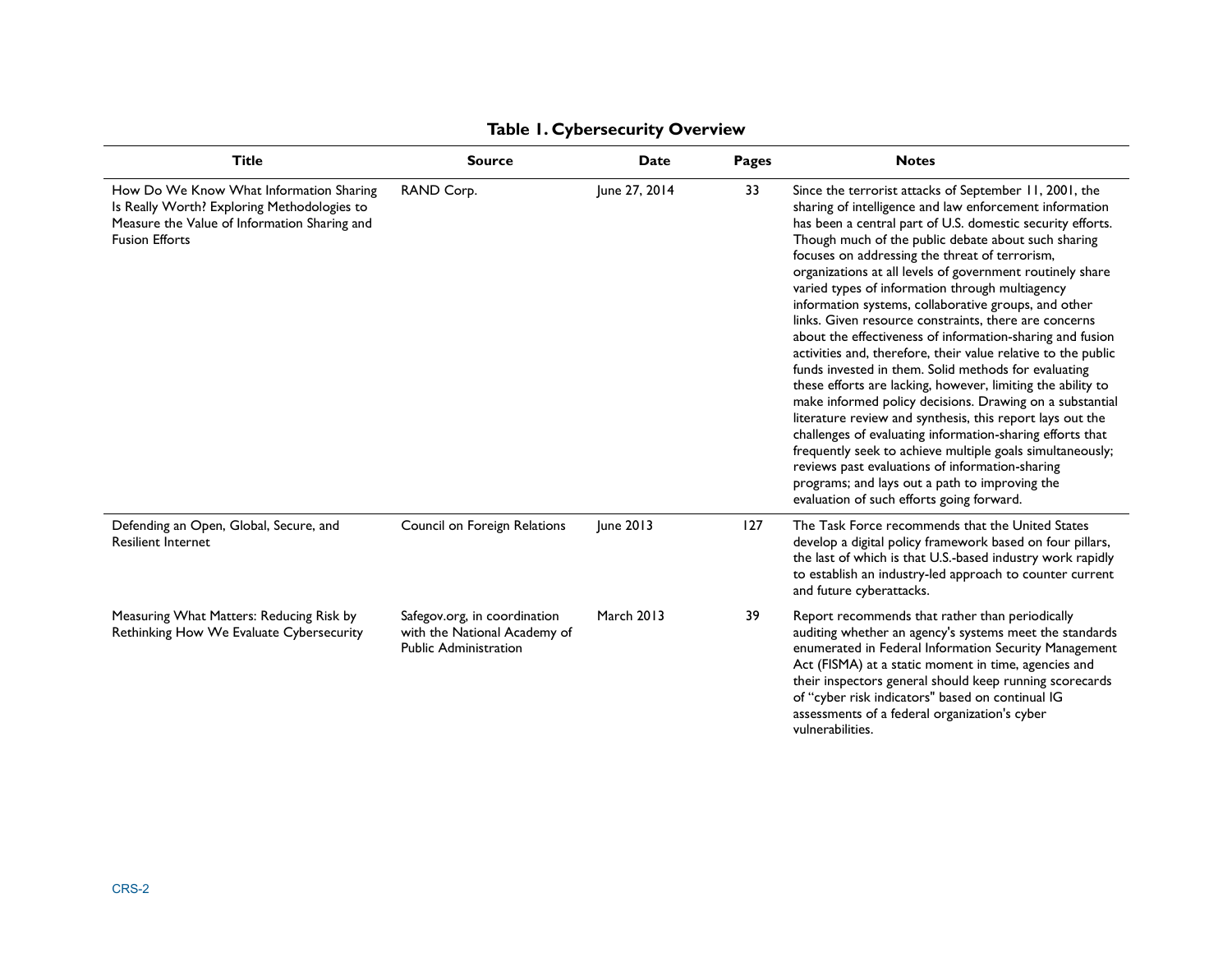| <b>Title</b>                                                                                                                     | <b>Source</b>                                            | <b>Date</b>       | <b>Pages</b> | <b>Notes</b>                                                                                                                                                                                                                                                                                                                                                                                                                                                   |
|----------------------------------------------------------------------------------------------------------------------------------|----------------------------------------------------------|-------------------|--------------|----------------------------------------------------------------------------------------------------------------------------------------------------------------------------------------------------------------------------------------------------------------------------------------------------------------------------------------------------------------------------------------------------------------------------------------------------------------|
| Developing a Framework To Improve Critical<br>Infrastructure Cybersecurity (Federal Register<br>Notice; Request for Information) | National Institute of Standards<br>and Technology (NIST) | February 12, 2013 | 5            | NIST announced the first step in the development of a<br>Cybersecurity Framework, which will be a set of<br>voluntary standards and best practices to guide industry<br>in reducing cyber risks to the networks and computers<br>that are vital to the nation's economy, security, and daily<br>life.                                                                                                                                                          |
| SEI Emerging Technology Center: Cyber<br>Intelligence Tradecraft Project                                                         | Carnegie Mellon University                               | January 2013      | 23           | This report addresses the endemic problem of functional<br>cyber intelligence analysts not effectively communicating<br>with non-technical audiences. It also notes organizations'<br>reluctance to share information within their own entities,<br>industries, and across economic sectors.                                                                                                                                                                   |
| The National Cyber Security Framework<br>Manual                                                                                  | NATO Cooperative Cyber<br>Defense Center of Excellence   | December 11, 2012 | 253          | Provides detailed background information and in-depth<br>theoretical frameworks to help the reader understand<br>the various facets of National Cyber Security, according<br>to different levels of public policy formulation. The four<br>levels of government-political, strategic, operational and<br>tactical/technical-each have their own perspectives on<br>National Cyber Security, and each is addressed in<br>individual sections within the Manual. |
| 20 Critical Security Controls for Effective<br>Cyber Defense                                                                     | Center for Strategic &<br><b>International Studies</b>   | November 2012     | 89           | The top 20 security controls from a public-private<br>consortium. Members of the Consortium include NSA,<br>US CERT, DOD JTF-GNO, the Department of Energy<br>Nuclear Laboratories, Department of State, DOD Cyber<br>Crime Center plus commercial forensics experts in the<br>banking and critical infrastructure communities.                                                                                                                                |
| Cyber Security Task Force: Public-Private<br>Information Sharing                                                                 | <b>Bipartisan Policy Center</b>                          | <b>July 2012</b>  | 24           | Outlines a series of proposals that would enhance<br>information sharing. The recommendations have two<br>major components: (1) mitigation of perceived legal<br>impediments to information sharing, and (2) incentivizing<br>private sector information sharing by alleviating statutory<br>and regulatory obstacles.                                                                                                                                         |
| Cyber-security: The Vexed Question of Global<br>Rules: An Independent Report on Cyber-<br>Preparedness Around the World          | McAfee and the Security<br>Defense Agenda                | February 2012     | 108          | The report examines the current state of cyber-<br>preparedness around the world, and is based on survey<br>results from 80 policy-makers and cybersecurity experts<br>in the government, business, and academic sectors from<br>27 countries. The countries were ranked on their state<br>of cyber-preparedness.                                                                                                                                              |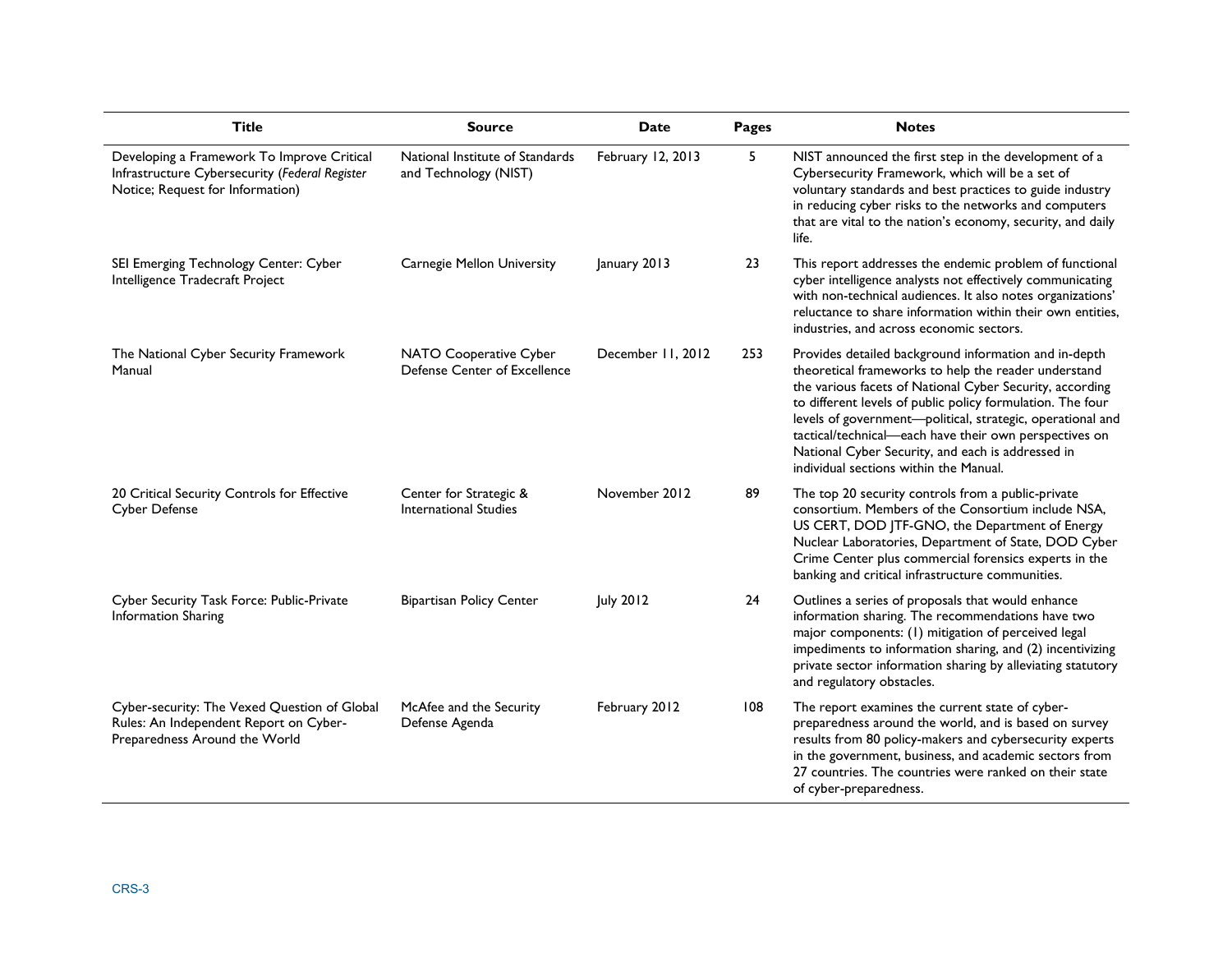| <b>Title</b>                                                                      | <b>Source</b>                                                  | Date               | Pages | <b>Notes</b>                                                                                                                                                                                                                                                                                                                                                                                                                                                                                                                                                                                              |
|-----------------------------------------------------------------------------------|----------------------------------------------------------------|--------------------|-------|-----------------------------------------------------------------------------------------------------------------------------------------------------------------------------------------------------------------------------------------------------------------------------------------------------------------------------------------------------------------------------------------------------------------------------------------------------------------------------------------------------------------------------------------------------------------------------------------------------------|
| Mission Critical: A Public-Private Strategy for<br><b>Effective Cybersecurity</b> | <b>Business Roundtable</b>                                     | October 11, 2011   | 28    | Report suggests, "[p]ublic policy solutions must<br>recognize the absolute importance of leveraging policy<br>foundations that support effective global risk<br>management, in contrast to "check-the-box" compliance<br>approaches that can undermine security and<br>cooperation." The document concludes with specific<br>policy proposals and activity commitments.                                                                                                                                                                                                                                   |
| World Cybersecurity Technology Research<br>Summit (Belfast 2011)                  | Centre for Secure Information<br>Technologies (CSIT)           | September 12, 2011 | 4     | The Belfast 2011 event attracted international<br>cybersecurity experts from leading research institutes,<br>government bodies, and industry who gathered to<br>discuss current cybersecurity threats, predict future<br>threats and the necessary mitigation techniques, and to<br>develop a collective strategy for next research.                                                                                                                                                                                                                                                                      |
| A Review of Frequently Used Cyber Analogies                                       | National Security Cyberspace<br>Institute                      | July 22, 2011      | 7     | From the report, "The current cybersecurity crisis can<br>be described several ways with numerous metaphors.<br>Many compare the current crisis with the lawlessness to<br>that of the Wild West and the out-dated tactics and race<br>to security with the Cold War. When treated as a<br>distressed ecosystem, the work of both national and<br>international agencies to eradicate many infectious<br>diseases serves as a model as how poor health can be<br>corrected with proper resources and execution. Before<br>these issues are discussed, what cyberspace actually is<br>must be identified." |
| America's Cyber Future: Security and<br>Prosperity in the Information Age         | Center for a New American<br>Security                          | May 31, 2011       | 296   | To help U.S. policy makers address the growing danger<br>of cyber insecurity, this two-volume report features<br>chapters on cybersecurity strategy, policy, and<br>technology by some of the world's leading experts on<br>international relations, national security, and information<br>technology.                                                                                                                                                                                                                                                                                                    |
| Resilience of the Internet Interconnection<br>Ecosystem                           | European Network and<br>Information Security Agency<br>(ENISA) | April 11, 2011     | 238   | Part I: Summary and Recommendations; Part II: State of<br>the Art Review (a detailed description of the Internet's<br>routing mechanisms and analysis of their robustness at<br>the technical, economic and policy levels.); Part III:<br>Report on the Consultation (a broad range of<br>stakeholders were consulted. This part reports on the<br>consultation and summarizes the results). Part IV:<br>Bibliography and Appendices.                                                                                                                                                                     |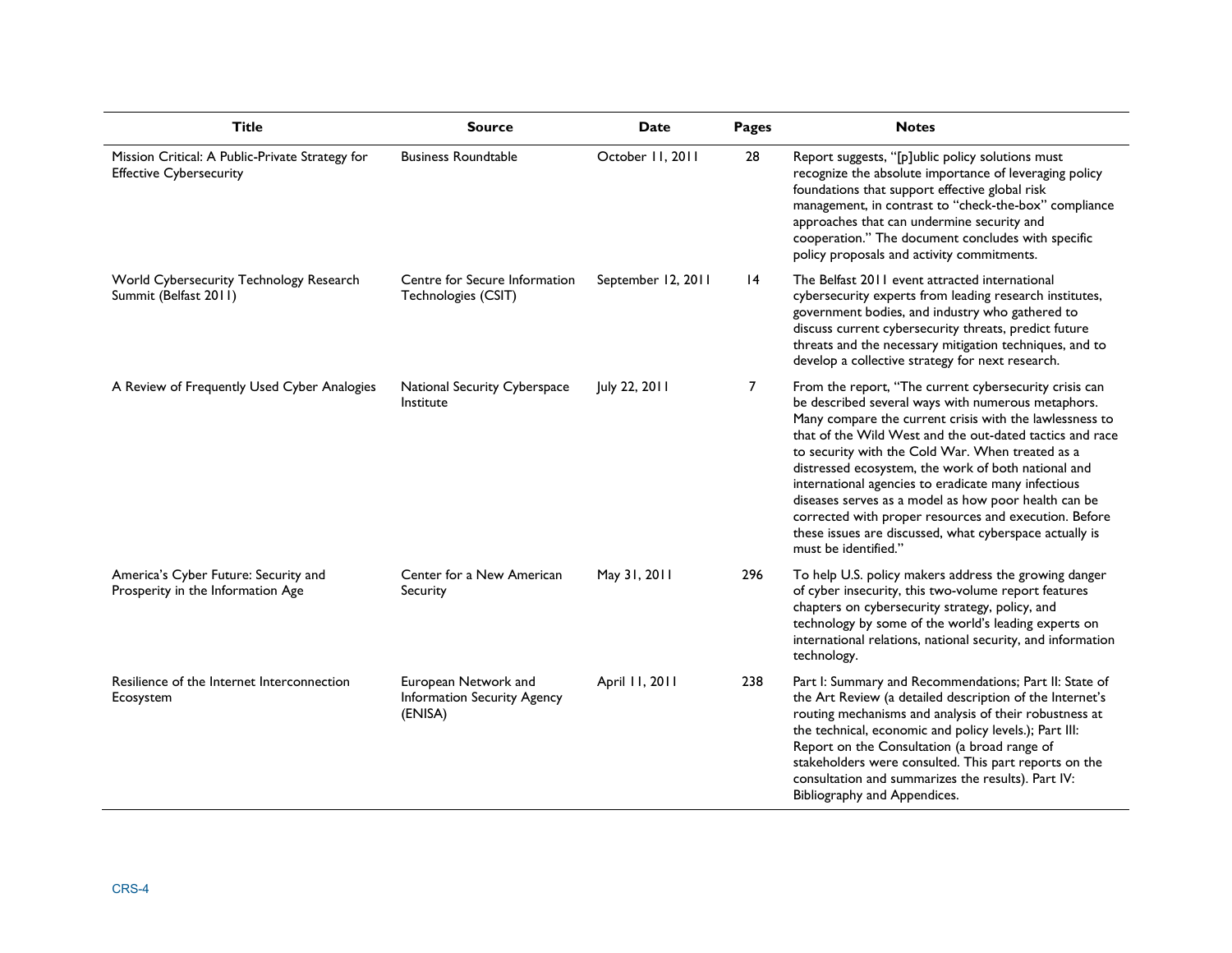| <b>Title</b>                                                                                         | <b>Source</b>                                                                                                                                        | Date               | Pages | <b>Notes</b>                                                                                                                                                                                                                                                                                                                                                                                                                                                                                                                                                |
|------------------------------------------------------------------------------------------------------|------------------------------------------------------------------------------------------------------------------------------------------------------|--------------------|-------|-------------------------------------------------------------------------------------------------------------------------------------------------------------------------------------------------------------------------------------------------------------------------------------------------------------------------------------------------------------------------------------------------------------------------------------------------------------------------------------------------------------------------------------------------------------|
| Improving our Nation's Cybersecurity through<br>the Public-Private Partnership: A White Paper        | <b>Business Software Alliance,</b><br>Center for Democracy &<br>Technology, U.S. Chamber of<br>Commerce, Internet Security<br>Alliance, Tech America | March 8, 2011      | 26    | This paper proposes expanding the existing partnership<br>within the framework of the National Infrastructure<br>Protection Plan. Specifically, it makes a series of<br>recommendations that build upon the conclusions of<br>President Obama's Cyberspace Policy Review.                                                                                                                                                                                                                                                                                   |
| Cybersecurity Two Years Later                                                                        | CSIS Commission on<br>Cybersecurity for the 44th<br>Presidency, Center for<br>Strategic and International<br><b>Studies</b>                          | January 2011       | 22    | From the report: "We thought then [in 2008] that<br>securing cyberspace had become a critical challenge for<br>national security, which our nation was not prepared to<br>meet In our view, we are still not prepared."                                                                                                                                                                                                                                                                                                                                     |
| Toward Better Usability, Security, and Privacy<br>of Information Technology: Report of a<br>Workshop | National Research Council<br>(NRC)                                                                                                                   | September 21, 2010 | 70    | Discusses computer system security and privacy, their<br>relationship to usability, and research at their<br>intersection. This is drawn from remarks made at the<br>National Research Council's July 2009 Workshop on<br>Usability, Security and Privacy of Computer Systems as well<br>as reports from the NRC's Computer Science and<br>Telecommunications Board on security and privacy.                                                                                                                                                                |
| National Security Threats in Cyberspace                                                              | Joint Workshop of the<br>National Security Threats in<br>Cyberspace and the National<br><b>Strategy Forum</b>                                        | September 15, 2009 | 37    | The two-day workshop brought together more than two<br>dozen experts with diverse backgrounds: physicists;<br>telecommunications executives; Silicon Valley<br>entrepreneurs; federal law enforcement, military,<br>homeland security, and intelligence officials;<br>congressional staffers; and civil liberties advocates. For<br>two days they engaged in an open-ended discussion of<br>cyber policy as it relates to national security, under<br>Chatham House Rules: their comments were for the<br>public record, but they were not for attribution. |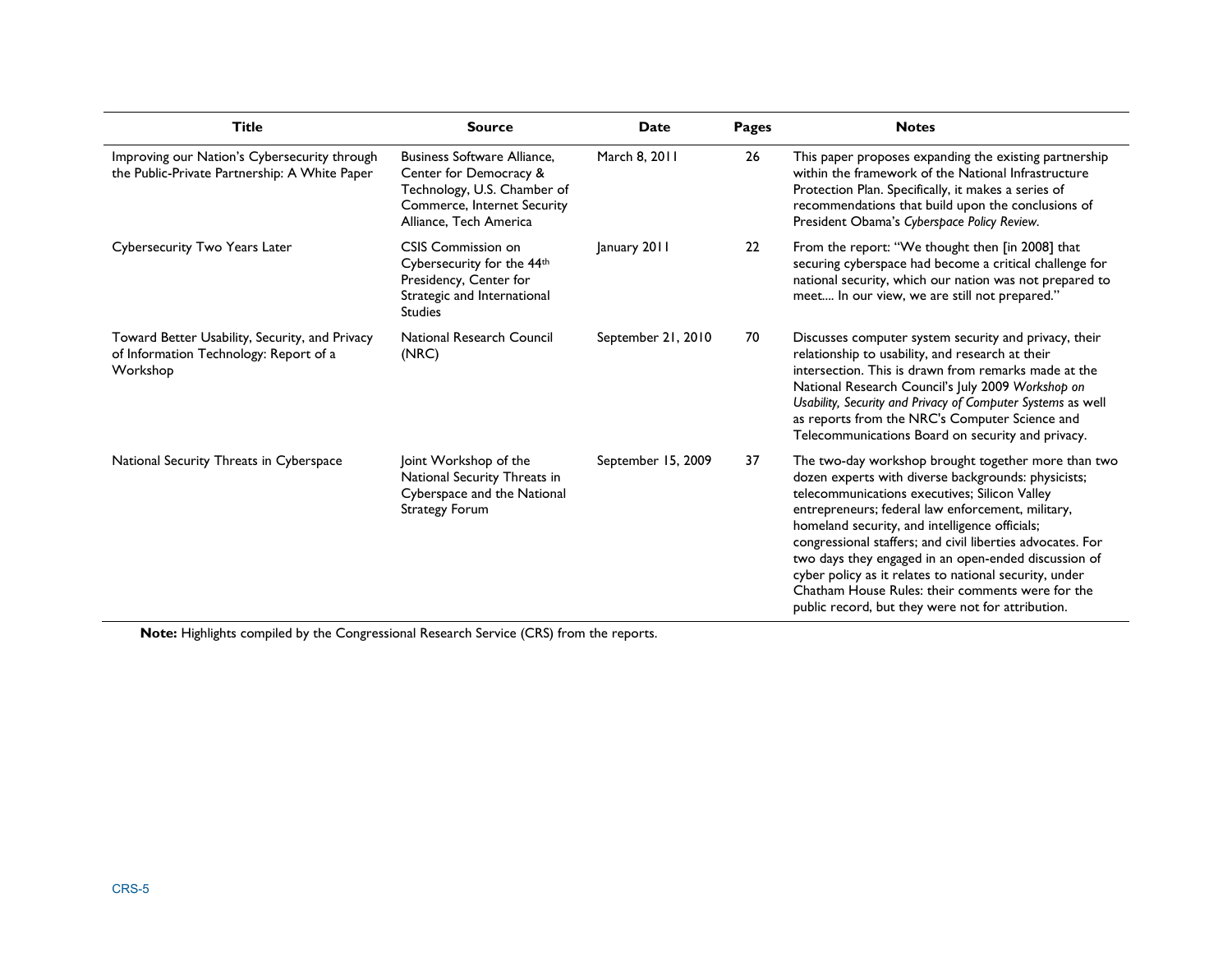| <b>Title</b>                                                                                                                                                          | <b>Source</b>      | <b>Date</b>           | <b>Pages</b> | <b>Notes</b>                                                                                                                                                                                                                                                                                                                                                                                                                                                                                                       |
|-----------------------------------------------------------------------------------------------------------------------------------------------------------------------|--------------------|-----------------------|--------------|--------------------------------------------------------------------------------------------------------------------------------------------------------------------------------------------------------------------------------------------------------------------------------------------------------------------------------------------------------------------------------------------------------------------------------------------------------------------------------------------------------------------|
| Identity Ecosystem Framework (IDESG)                                                                                                                                  | <b>IDESG</b>       | Ongoing               | N/A          | The NSTIC called for the establishment of a private sector-led<br>steering group to administer the development and adoption of<br>the Identity Ecosystem Framework: the IDESG. The IDESG<br>receives its authority to operate from the active participation of<br>its membership in accordance with the Rules of Association<br>which follow. The IDESG has been initiated with the support of<br>NIST. Following an initial period, the IDESG will transition to a<br>self-sustaining organization.               |
| NIST Awards Grants to Improve Online Security<br>and Privacy                                                                                                          | <b>NIST</b>        | September 17,<br>2013 | N/A          | NIST announced more than \$7 million in grants to support the<br>NSTIC. The funding will enable five U.S. organizations to<br>develop pilot identity protection and verification systems that<br>offer consumers more privacy, security, and convenience online.                                                                                                                                                                                                                                                   |
| Five Pilot Projects Receive Grants to Promote<br>Online Security and Privacy                                                                                          | <b>NIST</b>        | September 20,<br>2012 | N/A          | NIST announced more than \$9 million in grant awards to<br>support the NSTIC. Five U.S. organizations will pilot identity<br>solutions that increase confidence in online transactions,<br>prevent identity theft, and provide individuals with more control<br>over how they share their personal information.                                                                                                                                                                                                    |
| Recommendations for Establishing an Identity<br>Ecosystem Governance Structure                                                                                        | <b>NIST</b>        | February 17,<br>2012  | 51           | NIST responds to comments received in response to the<br>related Notice of Inquiry published in the Federal Register on<br>June 14, 2011. This report summarizes the responses to the<br>NOI and provides recommendations and intended government<br>actions to serve as a catalyst for establishing such a governance<br>structure. The recommendations result from comments and<br>suggestions by the NOI respondents as well as best practices<br>and lessons learned from similarly scoped governance efforts. |
| Models for a Governance Structure for the<br>National Strategy for Trusted Identities in<br>Cyberspace                                                                | <b>NIST</b>        | June 14, 2011         | 4            | The department seeks public comment from all stakeholders,<br>including the commercial, academic and civil society sectors, and<br>consumer and privacy advocates on potential models, in the<br>form of recommendations and key assumptions in the formation<br>and structure of the steering group.                                                                                                                                                                                                              |
| Administration Releases Strategy to Protect<br>Online Consumers and Support Innovation and<br>Fact Sheet on National Strategy for Trusted<br>Identities in Cyberspace | <b>White House</b> | April 15, 2011        | N/A          | Press release on a proposal to administer the processes for<br>policy and standards adoption for the Identity Ecosystem<br>Framework in accordance with the National Strategy for<br>Trusted Identities in Cyberspace (NSTIC).                                                                                                                                                                                                                                                                                     |

#### **Table 2. National Strategy for Trusted Identities in Cyberspace (NSTIC)**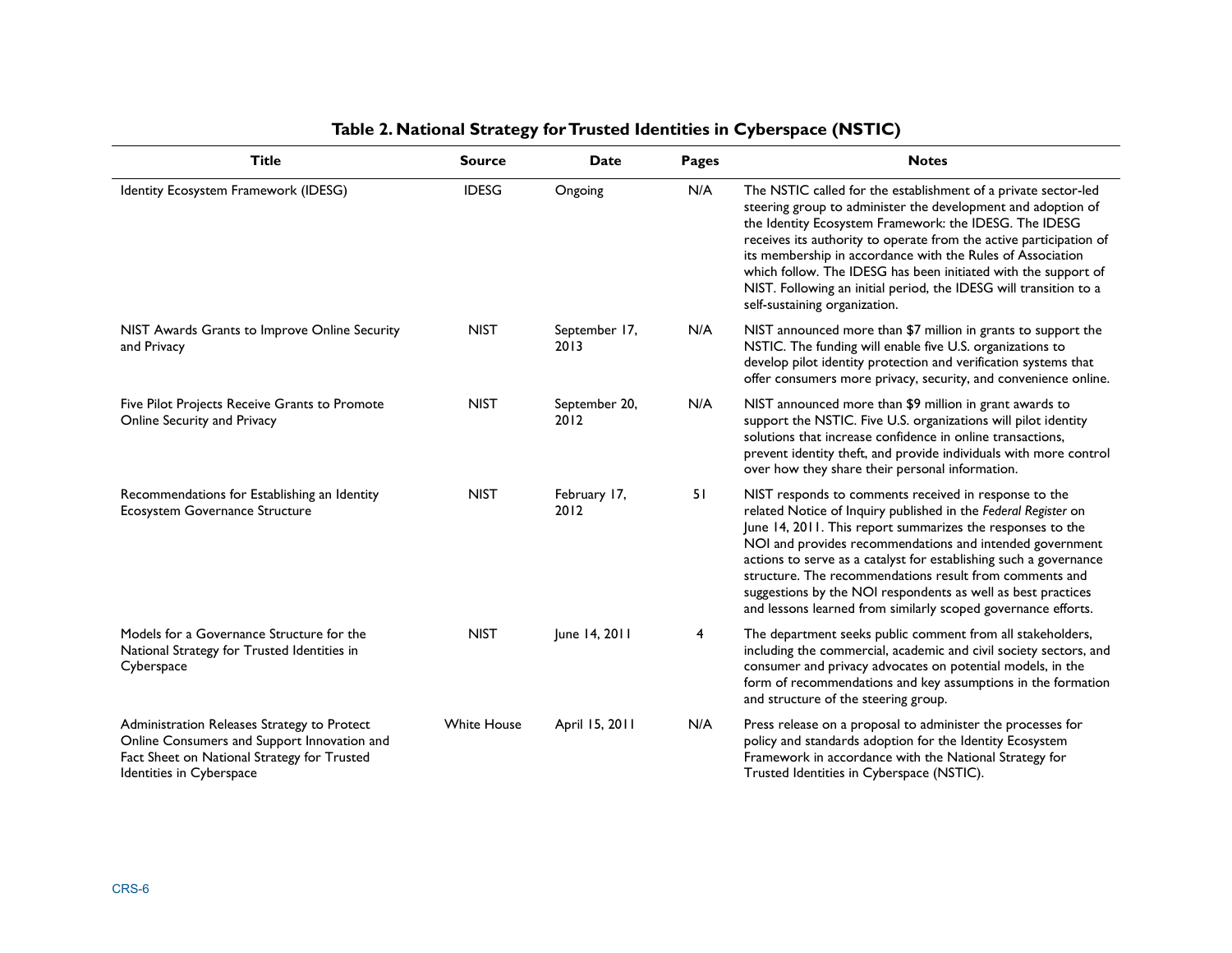| Title                                                                                                        | <b>Source</b>      | Date           | Pages | <b>Notes</b>                                                                                                                                                                                                                                                                                                                                                                                                 |
|--------------------------------------------------------------------------------------------------------------|--------------------|----------------|-------|--------------------------------------------------------------------------------------------------------------------------------------------------------------------------------------------------------------------------------------------------------------------------------------------------------------------------------------------------------------------------------------------------------------|
| National Strategy for Trusted Identities in Cyberspac                                                        | <b>White House</b> | April 15, 2011 | 52    | The NSTIC aims to make online transactions more trustworthy,<br>thereby giving businesses and consumers more confidence in<br>conducting business online.                                                                                                                                                                                                                                                    |
| National Strategy for Trusted Identities in Cyberspac<br>Options for Enhanced Online Security and Privacy (L | <b>White House</b> | June 25, 2010  | 39    | The NSTIC, which is in response to one of the near term action<br>items in the President's Cyberspace Policy Review, calls for the<br>creation of an online environment, or an Identity Ecosystem,<br>where individuals and organizations can complete online<br>transactions with confidence, trusting the identities of each<br>other and the identities of the infrastructure where transaction<br>occur. |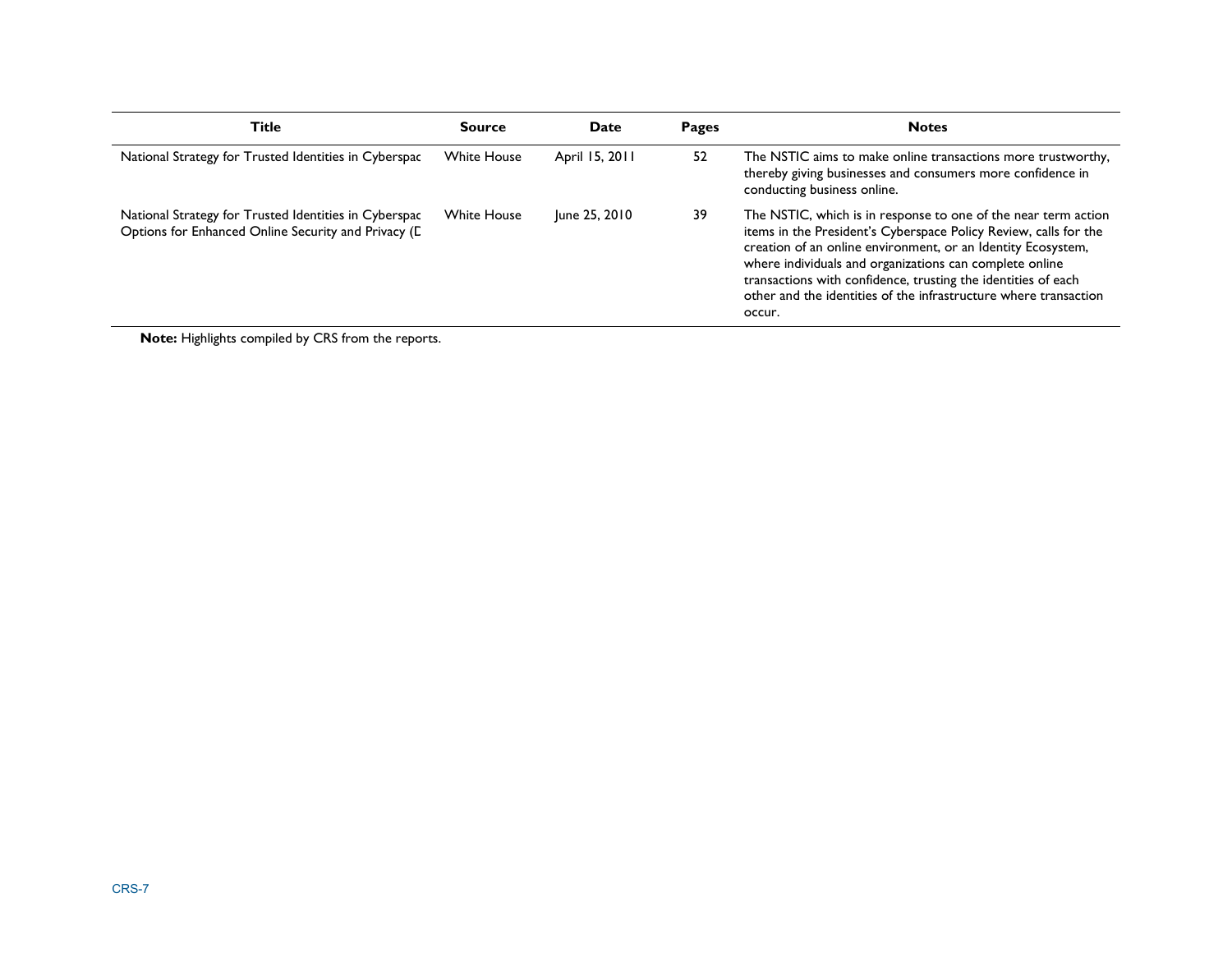| Title                                                                                                          | <b>Source</b>                                                                                   | Date                | <b>Pages</b>    | <b>Notes</b>                                                                                                                                                                                                                                                                                                                                                                                                                                               |
|----------------------------------------------------------------------------------------------------------------|-------------------------------------------------------------------------------------------------|---------------------|-----------------|------------------------------------------------------------------------------------------------------------------------------------------------------------------------------------------------------------------------------------------------------------------------------------------------------------------------------------------------------------------------------------------------------------------------------------------------------------|
| <b>About FedRAMP</b>                                                                                           | <b>General Services</b><br>Administration                                                       | Ongoing             | N/A             | FedRAMP is a government-wide program that<br>provides a standardized approach to security<br>assessment, authorization, and continuous monitoring<br>for cloud products and services.                                                                                                                                                                                                                                                                      |
| Software Defined Perimeter                                                                                     | Cloud Security Alliance                                                                         | December 1,<br>2013 | $\overline{13}$ | The Software Defined Perimeter (SDP) initiative by<br>the Cloud Security Alliance aims to make "invisible<br>networks" accessible to a wider range of government<br>agencies and corporations. The initiative will foster<br>development of an architecture for securing the<br>Internet of Things by using the cloud to create highly<br>secure end-to-end networks between any IP-<br>addressable entities.                                              |
| Delivering on the Promise of Big Data and the Cloud                                                            | Booz, Allen, Hamilton                                                                           | January 9, 2013     | $\overline{7}$  | From the report, "Reference architecture does away<br>with conventional data and analytics silos,<br>consolidating all information into a single medium<br>designed to foster connections called a "data lake,"<br>which reduces complexity and creates efficiencies<br>that improve data visualization to allow for easier<br>insights by analysts."                                                                                                      |
| Cloud Computing: An Overview of the Technology and<br>the Issues facing American Innovators                    | House Judiciary Comm.,<br>Subcom. on Intellectual<br>Property, Competition, and<br>the Internet | July 25, 2012       | 156             | Overview and discussion of cloud computing issues.                                                                                                                                                                                                                                                                                                                                                                                                         |
| Information Technology Reform: Progress Made but<br>Future Cloud Computing Efforts Should be Better<br>Planned | GAO                                                                                             | July 11, 2012       | 43              | GAO recommends that the Secretaries of<br>Agriculture, Health and Human Services, Homeland<br>Security, State, and the Treasury, and the<br>Administrators of the General Services<br>Administration and Small Business Administration<br>should direct their respective CIO to establish<br>estimated costs, performance goals, and plans to<br>retire associated legacy systems for each cloud-based<br>service discussed in this report, as applicable. |

#### **Table 3. Cloud Computing and FedRAMP2**

<sup>&</sup>lt;sup>2</sup> Federal Risk and Authorization Management Program (FedRAMP) is a government-wide program that provides a standardized approach to security assessment, authorization, and continuous monitoring for cloud products and ser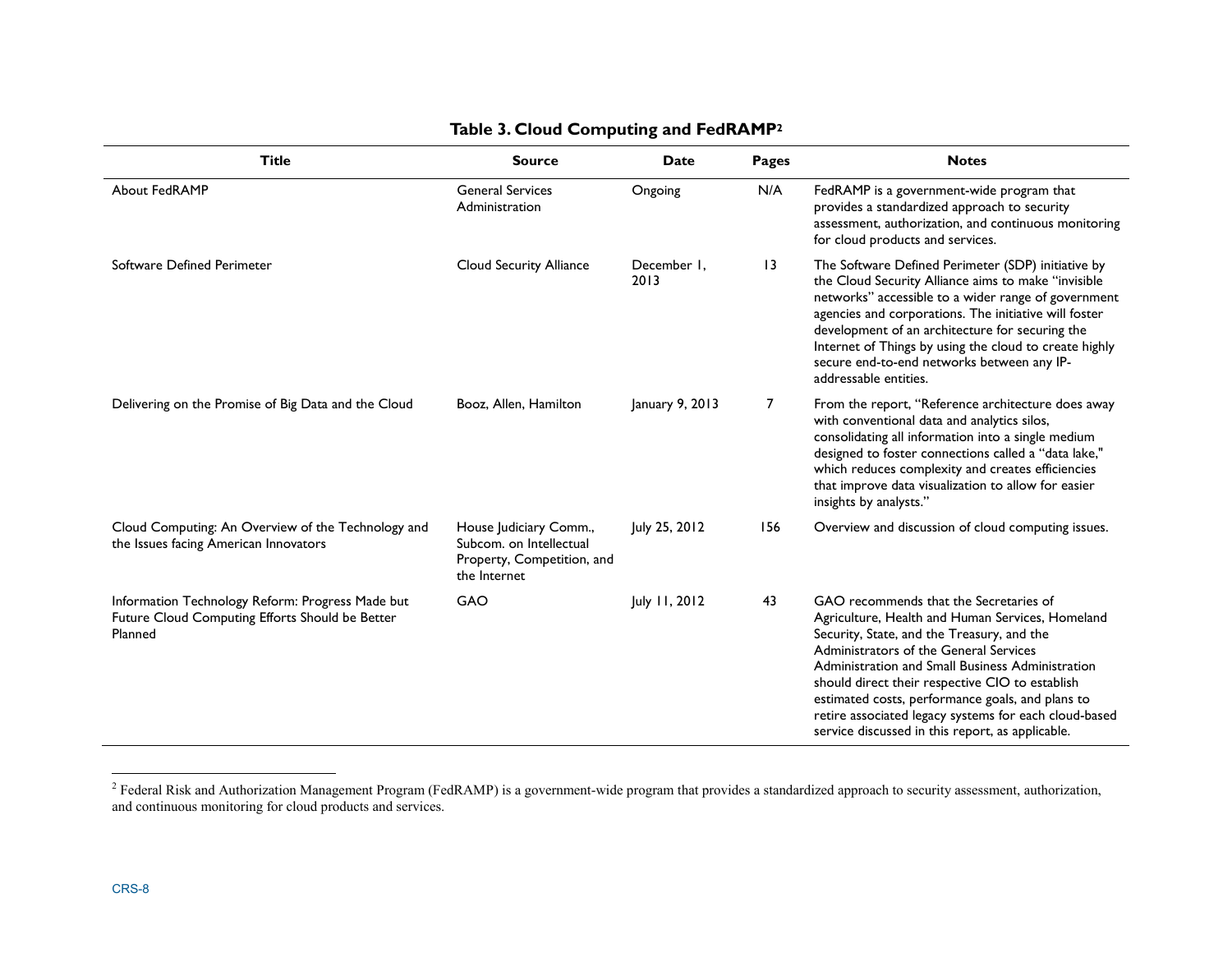| <b>Title</b>                                                                                                                      | <b>Source</b>                                   | Date                | Pages           | <b>Notes</b>                                                                                                                                                                                                                                                                                                                                 |
|-----------------------------------------------------------------------------------------------------------------------------------|-------------------------------------------------|---------------------|-----------------|----------------------------------------------------------------------------------------------------------------------------------------------------------------------------------------------------------------------------------------------------------------------------------------------------------------------------------------------|
| <b>Cloud Computing Strategy</b>                                                                                                   | DOD, Chief Information<br>Officer               | July 2012           | 44              | The DOD Cloud Computing Strategy introduces an<br>approach to move the department from the current<br>state of a duplicative, cumbersome, and costly set of<br>application silos to an end state which is an agile,<br>secure, and cost effective, and a service environment<br>that can rapidly respond to changing mission needs.          |
| A Global Reality: Governmental Access to Data in the<br>Cloud-A Comparative Analysis of Ten International<br><b>lurisdictions</b> | Hogan Lovells                                   | May 23, 2012        | $\overline{13}$ | This white paper compares the nature and extent of<br>governmental access to data in the cloud in many<br>jurisdictions around the world.                                                                                                                                                                                                    |
| Policy Challenges of Cross-Border Cloud Computing                                                                                 | U.S. International Trade<br>Commission          | May 2012            | 38              | Report examines the main policy challenges<br>associated with cross-border cloud computing-data<br>privacy, security, and ensuring the free flow of<br>information-and the ways that countries are<br>addressing them through domestic policymaking,<br>international agreements, and other cooperative<br>arrangements.                     |
| Cloud Computing Synopsis and Recommendations (SP<br>$800 - 146$                                                                   | <b>NIST</b>                                     | May 2012            | 81              | NIST's guide explains cloud technologies in "plain<br>terms" to federal agencies and provides<br>recommendations for IT decision makers.                                                                                                                                                                                                     |
| Global Cloud Computing Scorecard a Blueprint for<br><b>Economic Opportunity</b>                                                   | <b>Business Software Alliance</b>               | February 2,<br>2012 | 24              | This report notes that while many developed<br>countries have adjusted their laws and regulations to<br>address cloud computing, the wide differences in<br>those rules make it difficult for companies to invest in<br>the technology.                                                                                                      |
| Concept of Operations: FedRAMP                                                                                                    | <b>General Services</b><br>Administration (GSA) | February 7,<br>2012 | 47              | Implementation of the Federal Risk and Authorization<br>Management Program (FedRAMP) will be in phases.<br>This document describes all the services that will be<br>available at initial operating capability-targeted for<br>June 2012. The Concept of Operations will be<br>updated as the program evolves toward sustained<br>operations. |
| Federal Risk and Authorization Management Program<br>(FedRAMP)                                                                    | Federal CIO Council                             | January 4, 2012     | N/A             | FedRAMP has been established to provide a standard<br>approach to Assessing and Authorizing (A&A) cloud<br>computing services and products.                                                                                                                                                                                                  |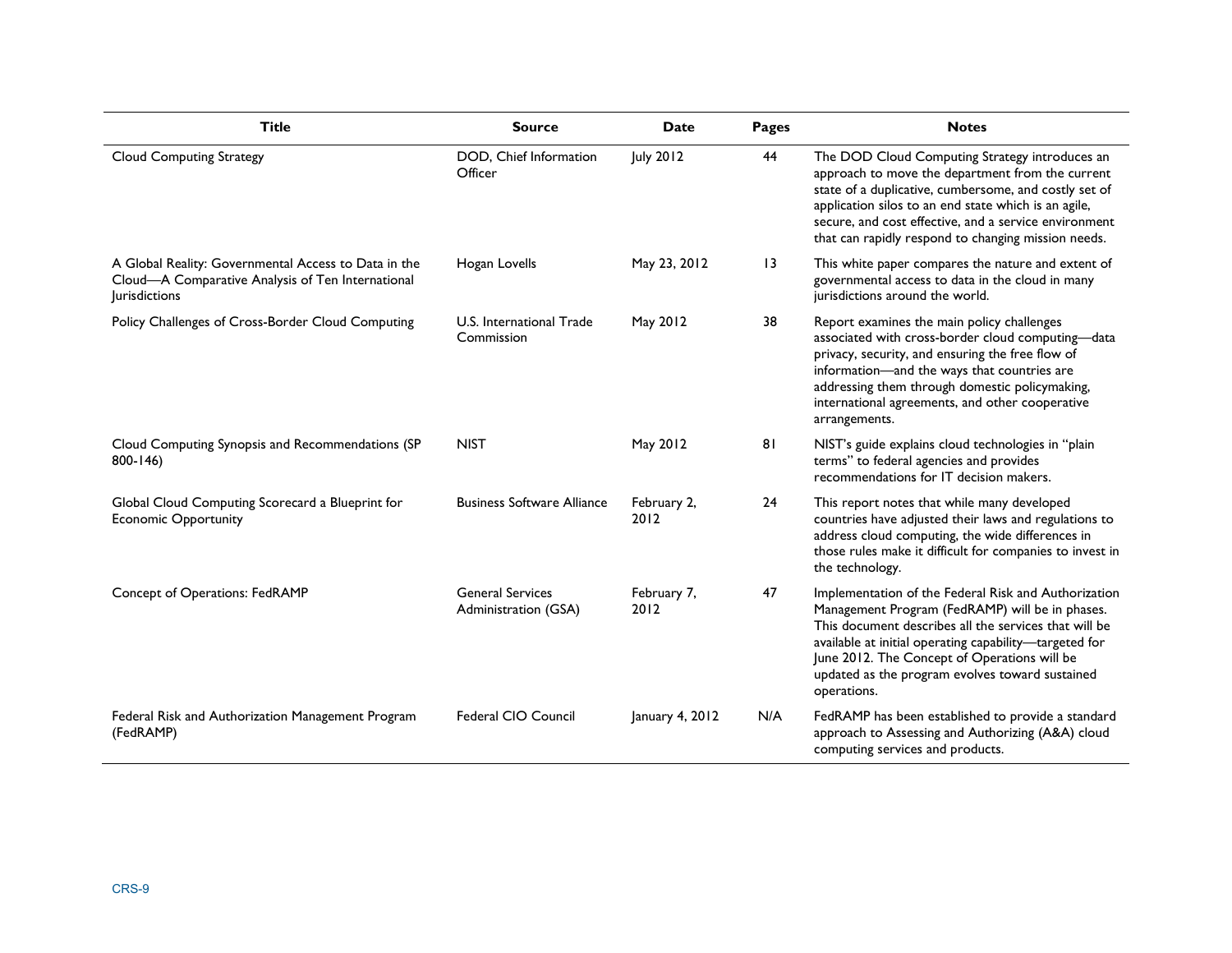| <b>Title</b>                                                                                                                                                                       | <b>Source</b>                                                  | Date                  | <b>Pages</b>   | <b>Notes</b>                                                                                                                                                                                                                                                                                                                                             |
|------------------------------------------------------------------------------------------------------------------------------------------------------------------------------------|----------------------------------------------------------------|-----------------------|----------------|----------------------------------------------------------------------------------------------------------------------------------------------------------------------------------------------------------------------------------------------------------------------------------------------------------------------------------------------------------|
| Security Authorization of Information Systems in Cloud<br>Computing Environments (FedRAMP)                                                                                         | White House/Office of<br>Management and Budget<br>(OMB)        | December 8.<br>20 I I | $\overline{7}$ | FedRAMP will now be required for all agencies<br>purchasing storage, applications and other remote<br>services from vendors. The Administration promotes<br>cloud computing as a means to save money and<br>accelerate the government's adoption of new<br>technologies.                                                                                 |
| U.S. Government Cloud Computing Technology<br>Roadmap, Volume I, Release I.0 (Draft). High-Priority<br>Requirements to Further USG Agency Cloud Computing<br>Adoption (SP 500-293) | <b>NIST</b>                                                    | December 1.<br>2011   | 32             | Volume I is aimed at interested parties who wish to<br>gain a general understanding and overview of the<br>background, purpose, context, work, results, and<br>next steps of the U.S. Government Cloud Computing<br>Technology Roadmap initiative.                                                                                                       |
| U.S. Government Cloud Computing Technology<br>Roadmap, Release 1.0 (Draft), Volume II Useful<br>Information for Cloud Adopters (SP 500-293)                                        | <b>NIST</b>                                                    | December 1.<br>2011   | 85             | Volume II is designed as a technical reference for<br>those actively working on strategic and tactical cloud<br>computing initiatives, including, but not limited to,<br>U.S. government cloud adopters. Vol. II integrates<br>and summarizes the work completed to date and<br>explains how these findings support the roadmap<br>introduced in Vol. I. |
| Information Security: Additional Guidance Needed to<br><b>Address Cloud Computing Concerns</b>                                                                                     | GAO                                                            | October 6.<br>20 I I  | 17             | Twenty-two of 24 major federal agencies reported<br>that they were either concerned or very concerned<br>about the potential information security risks<br>associated with cloud computing. GAO<br>recommended that the NIST issue guidance specific<br>to cloud computing security.                                                                     |
| Cloud Computing Reference Architecture (SP 500-292)                                                                                                                                | <b>NIST</b>                                                    | September 1,<br>2011  | 35             | This "Special Publication," which is not an official U.S.<br>government standard, is designed to provide guidance<br>to specific communities of practitioners and<br>researchers.                                                                                                                                                                        |
| Guide to Cloud Computing for Policy Makers                                                                                                                                         | Software and Information<br><b>Industry Association (SAII)</b> | July 26, 2011         | 27             | The SAII concludes "that there is no need for cloud-<br>specific legislation or regulations to provide for the<br>safe and rapid growth of cloud computing, and in fact,<br>such actions could impede the great potential of<br>cloud computing."                                                                                                        |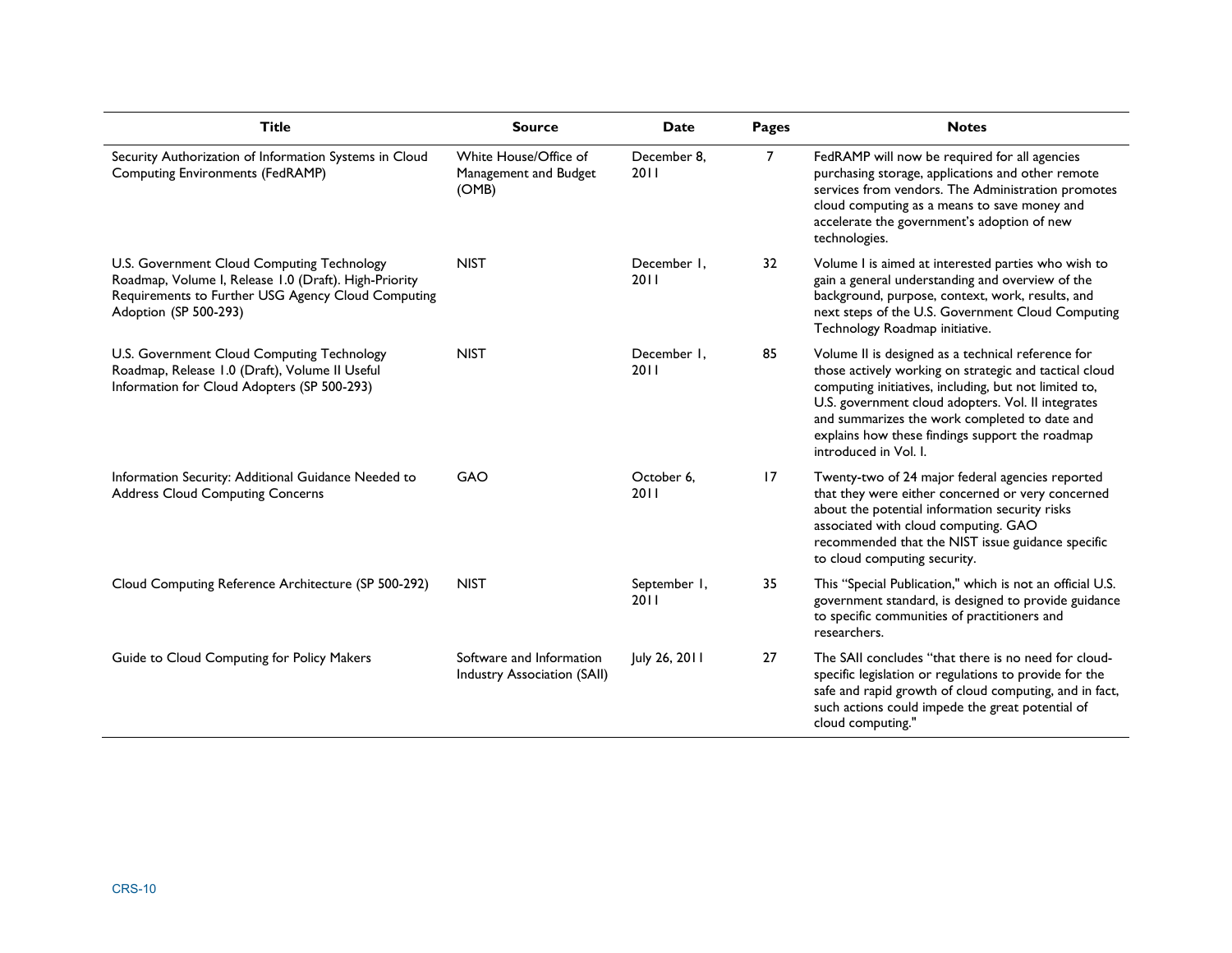| Title                                                                               | <b>Source</b>      | Date                 | Pages | <b>Notes</b>                                                                                                                                                                                                                                                                                                                                                 |
|-------------------------------------------------------------------------------------|--------------------|----------------------|-------|--------------------------------------------------------------------------------------------------------------------------------------------------------------------------------------------------------------------------------------------------------------------------------------------------------------------------------------------------------------|
| <b>Federal Cloud Computing Strategy</b>                                             | <b>White House</b> | February 13,<br>2011 | 43    | The strategy outlines how the federal government<br>can accelerate the safe, secure adoption of cloud<br>computing, and provides agencies with a framework<br>for migrating to the cloud. It also examines how<br>agencies can address challenges related to the<br>adoption of cloud computing, such as privacy,<br>procurement, standards, and governance. |
| 25 Point Implementation Plan to Reform Federal<br>Information Technology Management | <b>White House</b> | December 9.<br>2010  | 40    | The plan's goals are to reduce the number of<br>federally run data centers from 2,100 to<br>approximately 1,300, rectify or cancel one-third of<br>troubled IT projects, and require federal agencies to<br>adopt a "cloud first" strategy in which they will move<br>at least one system to a hosted environment within a<br>year.                          |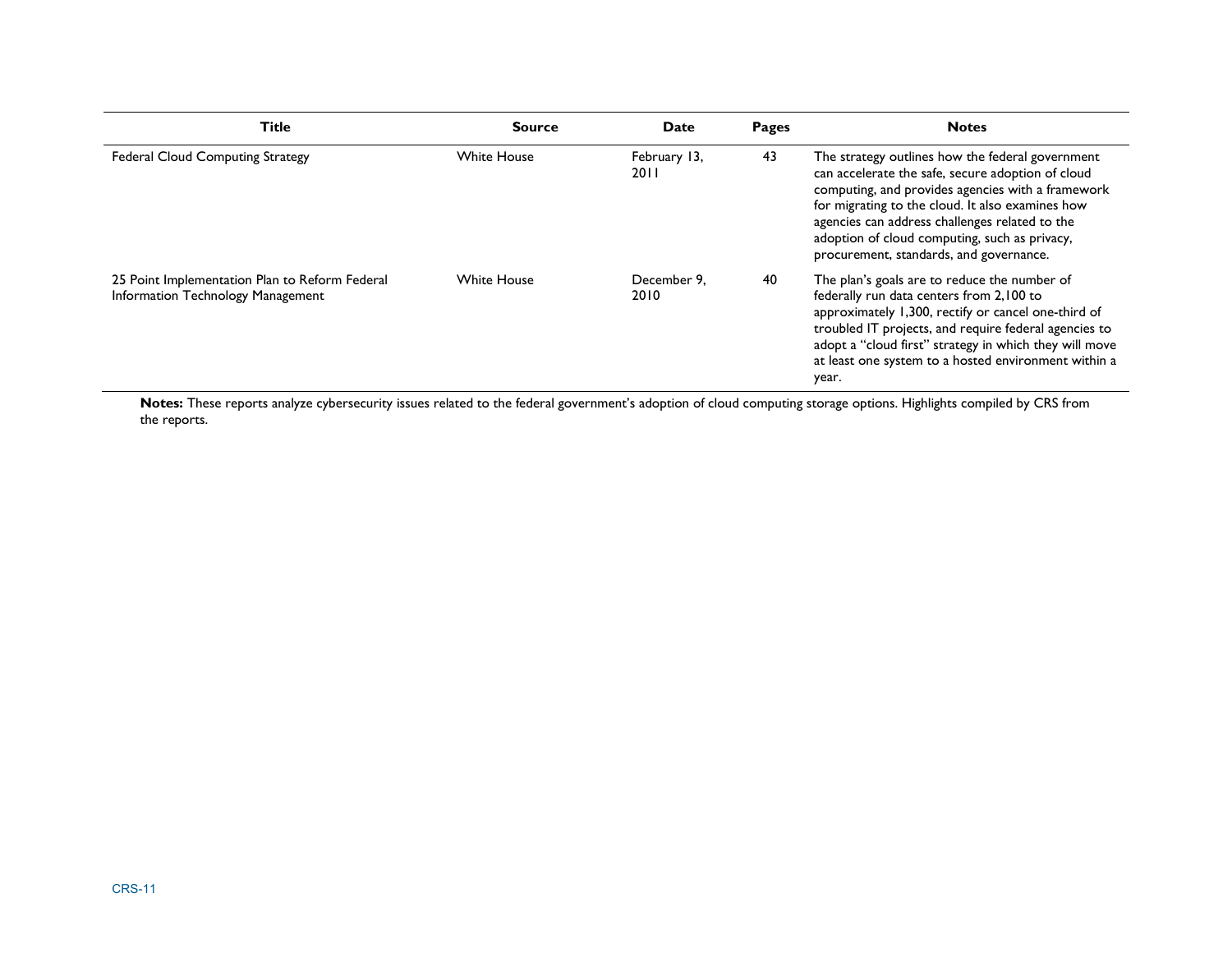#### **CRS Reports: Critical Infrastructure**

- CRS Report R42683, *Critical Infrastructure Resilience: The Evolution of Policy and Programs and Issues for Congress*, by John D. Moteff
- CRS Report RL30153, *Critical Infrastructures: Background, Policy, and Implementation*, by John D. Moteff
- CRS Report R42660, *Pipeline Cybersecurity: Federal Policy*, by Paul W. Parfomak
- CRS Report R41536, *Keeping America's Pipelines Safe and Secure: Key Issues for Congress*, by Paul W. Parfomak
- CRS Report R41886, *The Smart Grid and Cybersecurity—Regulatory Policy and Issues*, by Richard J. Campbell
- CRS Report R42338, *Smart Meter Data: Privacy and Cybersecurity*, by Brandon J. Murrill, Edward C. Liu, and Richard M. Thompson II
- CRS Report RL33586, *The Federal Networking and Information Technology Research and Development Program: Background, Funding, and Activities*, by Patricia Moloney Figliola
- CRS Report 97-868, *Internet Domain Names: Background and Policy Issues*, by Lennard G. Kruger
- CRS Report IN10027, *Open-Source Software and Cybersecurity: The Heartbleed Bug*, by Eric A. Fischer, Catherine A. Theohary, and John W. Rollins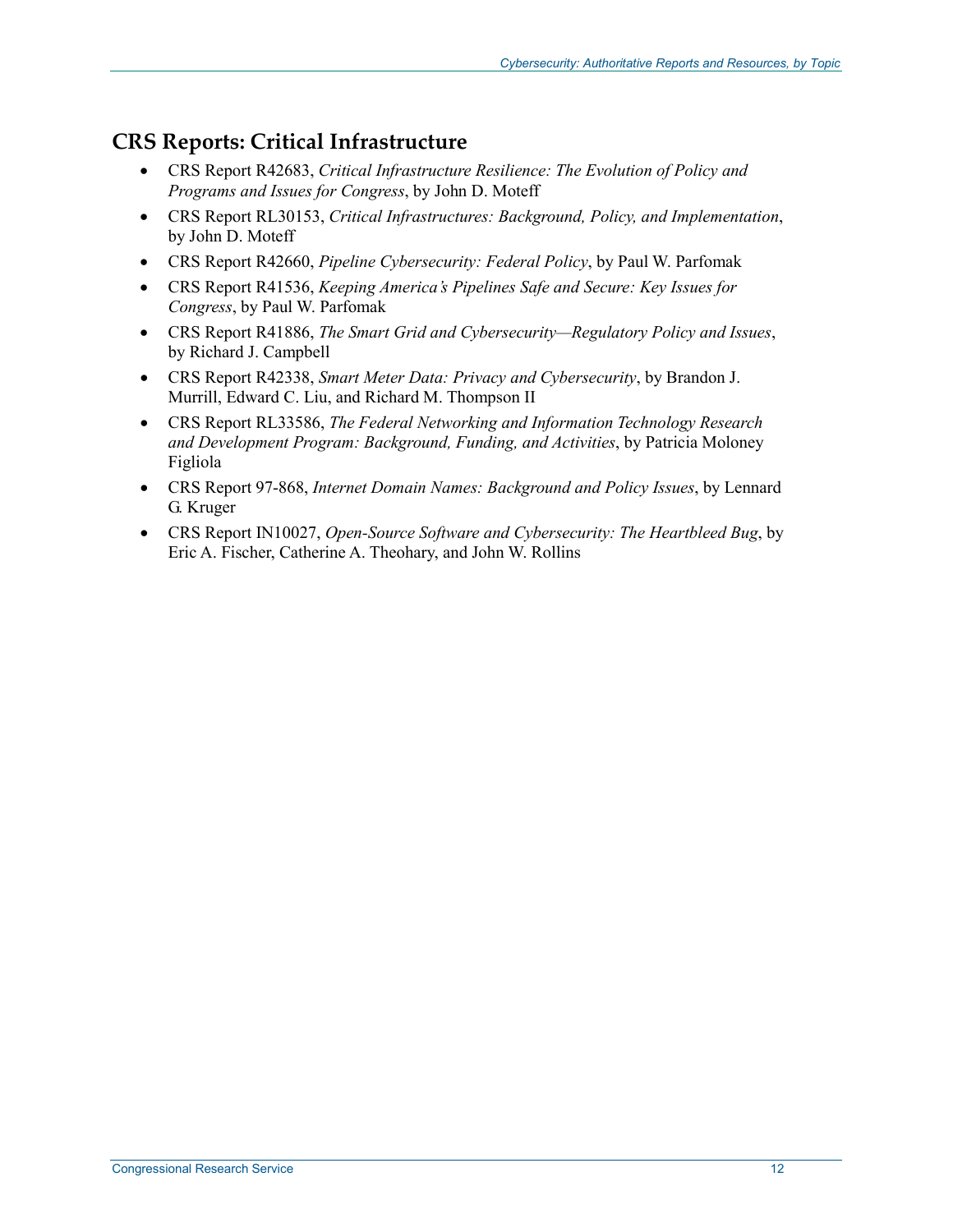| <b>Title</b>                                                                                                                                       | <b>Source</b>                                                                                | Date         | Pages | <b>Notes</b>                                                                                                                                                                                                                                                                                                                                                                                                                                                                                                                                                                                                                                                         |
|----------------------------------------------------------------------------------------------------------------------------------------------------|----------------------------------------------------------------------------------------------|--------------|-------|----------------------------------------------------------------------------------------------------------------------------------------------------------------------------------------------------------------------------------------------------------------------------------------------------------------------------------------------------------------------------------------------------------------------------------------------------------------------------------------------------------------------------------------------------------------------------------------------------------------------------------------------------------------------|
| Cybersecurity for Energy Delivery Systems Program<br>(CEDS)                                                                                        | Department of<br>Energy, Office of<br>Electricity<br>Delivery &<br><b>Energy Reliability</b> | ongoing      | N/A   | The program assists the energy sector asset owners (electric,<br>oil, and gas) by developing cybersecurity solutions for energy<br>delivery systems through integrated planning and a focused<br>research and development effort. CEDS co-funds projects with<br>industry partners to make advances in cybersecurity capabilities<br>for energy delivery systems.                                                                                                                                                                                                                                                                                                    |
| GridEx                                                                                                                                             | North American<br><b>Electric Reliability</b><br>Corporation<br>(NERC)                       | ongoing      | N/A   | The objectives of the NERC Grid Security Exercise (GridEx)<br>series are to use simulated scenarios (with NO real-world<br>effects) to exercise the current readiness of participating<br>Electricity Sub-sector entities to respond to cyber or physical<br>security incidents and provide input for security program<br>improvements to the bulk power system. GridEx is a biennial<br>international grid security exercise that uses best practices and<br>other contributions from the Department of Homeland Security,<br>the Federal Emergency Management Agency, and the National<br>Institute of Standards and Technology.                                   |
| Securing the U.S. Electrical Grid: Understanding the<br>Threats to the Most Critical of Critical Infrastructure.<br>While Securing a Changing Grid | Center for the<br>Study of the<br>Presidency and<br>Congress                                 | July 2014    | 180   | "While [electrical grid] modernization entails significant<br>challenges in its own right, it also provides an opportunity to<br>'bake security in'-both in the hardware and software<br>controlling these systems and in the business models, regulatory<br>systems, financial incentives, and insurance structures that<br>govern the generation, transmission, and distribution of electric<br>power. [] In this report and the aforementioned dozen<br>recommendations, we have sought to identify the immediate<br>action that can be taken by the White House, the Congress, and<br>the private sector to mitigate current threats to the electrical<br>grid." |
| Maritime Critical Infrastructure Protection: DHS Needs<br>to Better Address Port Cybersecurity                                                     | GAO                                                                                          | June 5, 2014 | 54    | GAO's objective was to identify the extent to which DHS and<br>other stakeholders have taken steps to address cybersecurity in<br>the maritime port environment. GAO examined relevant laws<br>and regulations, analyzed federal cybersecurity-related policies<br>and plans, observed operations at three U.S. ports selected<br>based on being a high-risk port and a leader in calls by vessel<br>type (e.g., container), and interviewed federal and nonfederal<br>officials.                                                                                                                                                                                    |

#### **Table 4. Critical Infrastructure**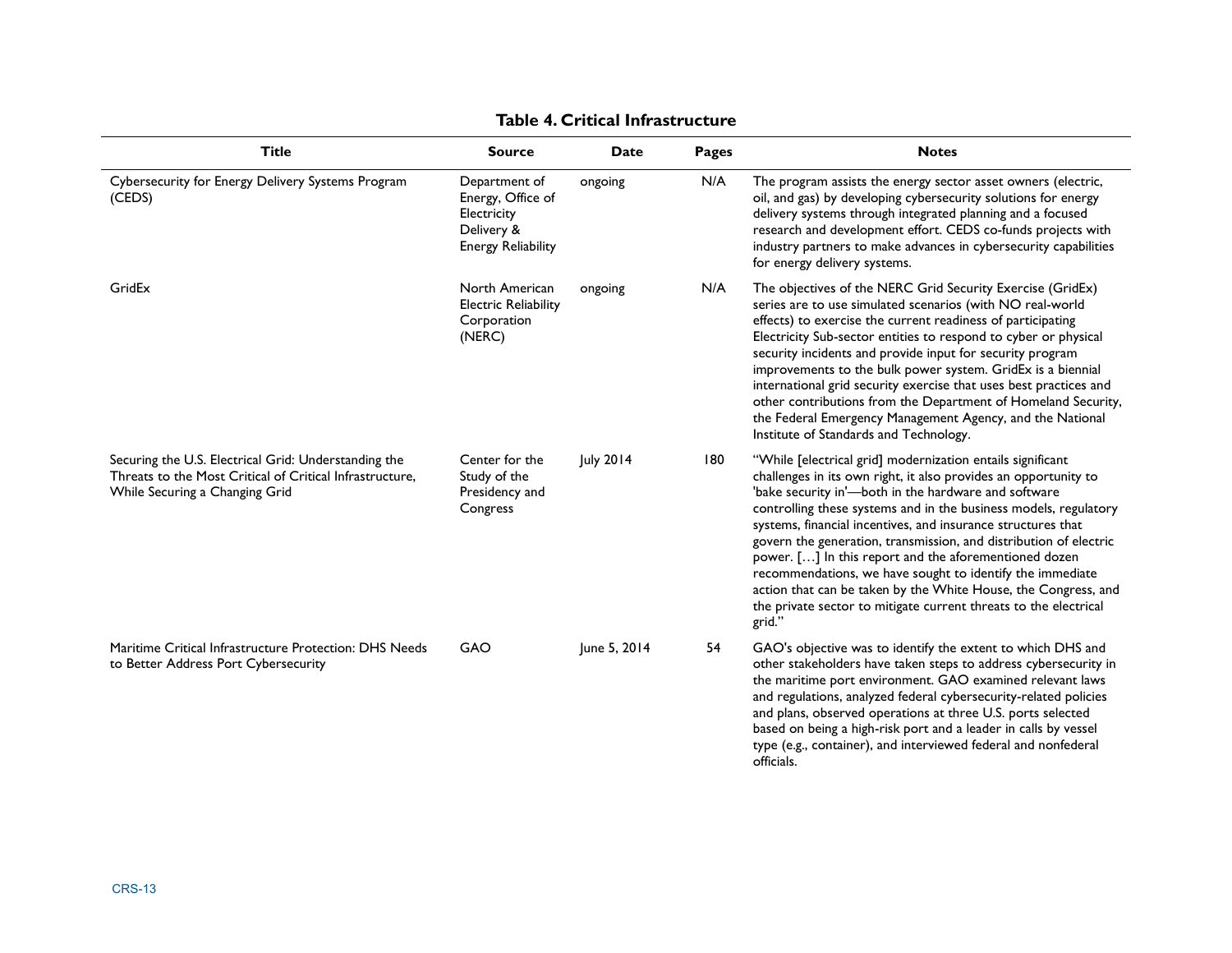| <b>Title</b>                                                                                                                                                    | <b>Source</b>                                                          | <b>Date</b>          | <b>Pages</b> | <b>Notes</b>                                                                                                                                                                                                                                                                                                                                                                                                                                                                                                                                                                                                                                                                                                                                                                                           |
|-----------------------------------------------------------------------------------------------------------------------------------------------------------------|------------------------------------------------------------------------|----------------------|--------------|--------------------------------------------------------------------------------------------------------------------------------------------------------------------------------------------------------------------------------------------------------------------------------------------------------------------------------------------------------------------------------------------------------------------------------------------------------------------------------------------------------------------------------------------------------------------------------------------------------------------------------------------------------------------------------------------------------------------------------------------------------------------------------------------------------|
| Sector Risks Snapshots                                                                                                                                          | Department. of<br>Homeland<br>Security                                 | May 2014             | 52           | The Snapshots provide an introduction to the diverse array of<br>critical infrastructure sectors, touching on some of the key<br>threats and hazards concerning the sectors, and highlighting the<br>common, first-order dependencies and interdependencies<br>between sectors.                                                                                                                                                                                                                                                                                                                                                                                                                                                                                                                        |
| Critical Infrastructure Protection Issues Identified in<br>Order No. 791                                                                                        | <b>Federal Energy</b><br>Regulatory<br>Commission                      | April 24, 2014       | N/A          | FERC will hold a technical meeting on cybersecurity and<br>communications security standards for power generators.<br>Among other issues, the meeting will consider possible<br>disjunctures between FERC's regulatory standards for grid<br>reliability, and the new voluntary cybersecurity framework for<br>critical infrastructure that was rolled out by the National<br>Institute of Standards and Technology (NIST) earlier this year.                                                                                                                                                                                                                                                                                                                                                          |
| Notice of Completion of Notification of Cyber-<br>Dependent Infrastructure and Process for Requesting<br>Reconsideration of Determinations of Cyber Criticality | <b>DHS Programs</b><br>Directorate                                     | April 17, 2014       | 3            | The Secretary of DHS has been directed to identify critical<br>infrastructure where a cybersecurity incident could reasonably<br>result in catastrophic regional or national effects on public health<br>or safety, economic security, or national security. In addition to<br>identifying such infrastructure, the Secretary has also been<br>directed to confidentially notify owners and operators of critical<br>infrastructure identified and establish a mechanism through<br>which entities can request reconsideration of that identification,<br>whether inclusion or exclusion from this list. This notice informs<br>owners and operators of critical infrastructure that the<br>confidential notification process is complete and describes the<br>process for requesting reconsideration. |
| Cybersecurity Procurement Language for Energy Delivery<br>Systems                                                                                               | <b>DOE Energy</b><br>Sector Control<br><b>Systems Working</b><br>Group | April 2014           | 46           | The guidance suggests procurement strategies and contract<br>language to help U.S. energy companies and technology suppliers<br>"build in cybersecurity protections during product design and<br>manufacturing. The guidance was "developed through a public-<br>private working group including federal agencies and private<br>industry leaders."                                                                                                                                                                                                                                                                                                                                                                                                                                                    |
| Cybersecurity and the North American Electric Grid:<br>New Policy Approaches to Address an Evolving Threat                                                      | <b>Bipartisan Policy</b><br>Center                                     | February 28,<br>2014 |              | BPC's initiative identifies urgent priorities, including<br>strengthening existing protections, enhancing coordination at all<br>levels, and accelerating the development of robust protocols for<br>response and recovery in the event of a successful attack. The<br>initiative developed recommendations in four policy areas:<br>standards and best practices, information sharing, response to a<br>cyberattack, and paying for cybersecurity. The recommendations<br>are targeted to Congress, federal government agencies, state<br>public utility commissions (PUCs), and industry.                                                                                                                                                                                                            |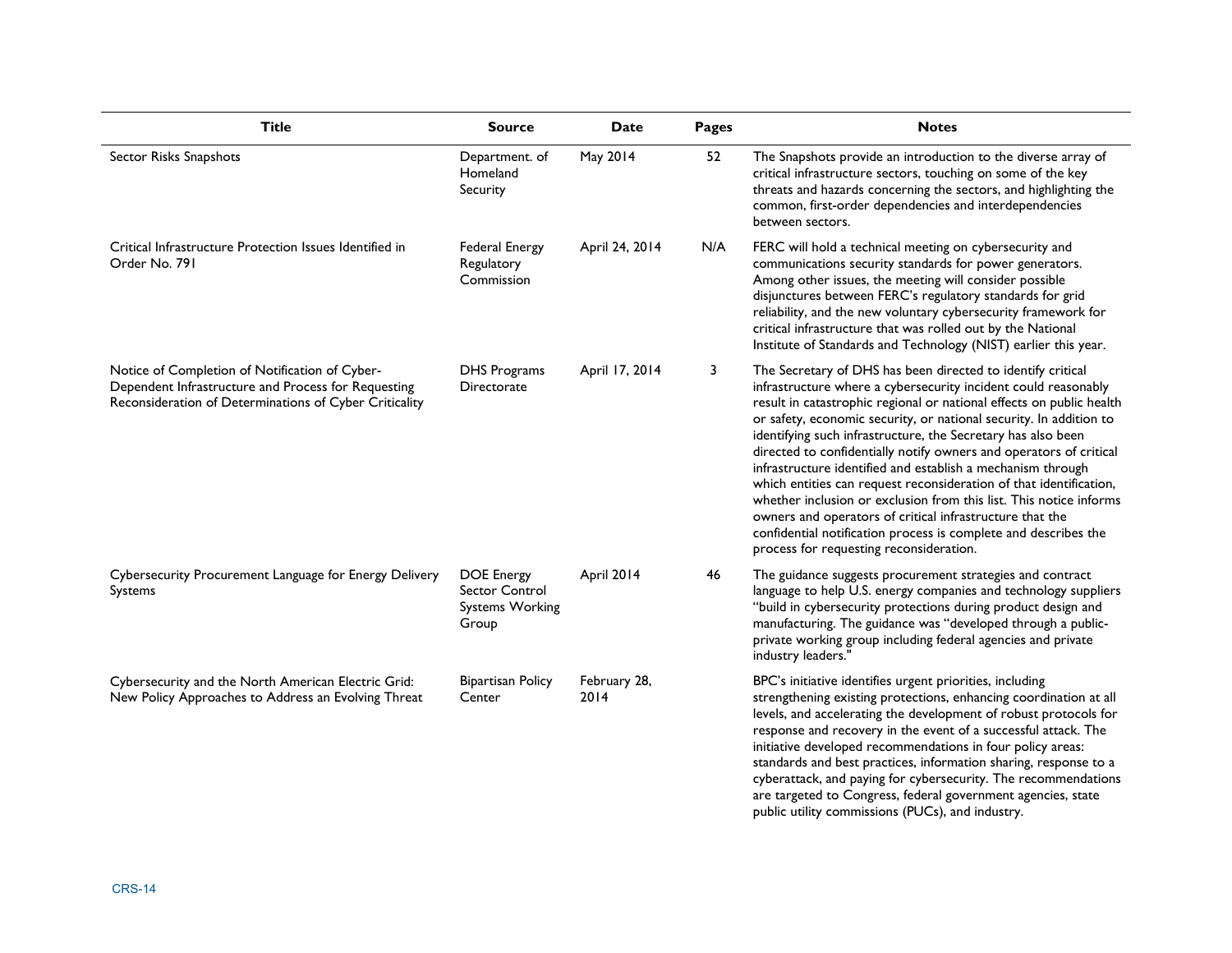| <b>Title</b>                                                                                                                                                                                            | <b>Source</b>                                                                                    | <b>Date</b>          | <b>Pages</b> | <b>Notes</b>                                                                                                                                                                                                                                                                                                                                                                                                                                                                                                                                                                                                                                                                                                                                                                                        |
|---------------------------------------------------------------------------------------------------------------------------------------------------------------------------------------------------------|--------------------------------------------------------------------------------------------------|----------------------|--------------|-----------------------------------------------------------------------------------------------------------------------------------------------------------------------------------------------------------------------------------------------------------------------------------------------------------------------------------------------------------------------------------------------------------------------------------------------------------------------------------------------------------------------------------------------------------------------------------------------------------------------------------------------------------------------------------------------------------------------------------------------------------------------------------------------------|
| Framework for Improving Critical Infrastructure<br>Cybersecurity                                                                                                                                        | <b>NIST</b>                                                                                      | February 12,<br>2014 | 41           | The voluntary framework consists of cybersecurity standards<br>that can be customized to various sectors and adapted by both<br>large and small organizations. Additionally, so that the private<br>sector may fully adopt this Framework, the Department of<br>Homeland Security announced the Critical Infrastructure Cyber<br>Community (C <sup>3</sup> )-or "C-cubed"-Voluntary Program. The C <sup>3</sup><br>program gives companies that provide critical services like cell<br>phones, email, banking, energy, and state and local governments,<br>direct access to cybersecurity experts within DHS who have<br>knowledge about specific threats, ways to counter those threats,<br>and how, over the long term, to design and build systems that<br>are less vulnerable to cyber threats. |
| ITI Recommendations to the Department of Homeland<br>Security Regarding its Work Developing a Voluntary<br>Program Under Executive Ordcer 163636, "Improving<br>Critical Infrastructure Cybersecurity." | Information<br>Technology<br><b>Industry Council</b>                                             | February II,<br>2014 | 3            | ITI released a set of recommendations eying further<br>improvement of the framework, changes that call for DHS to<br>"de-emphasize the current focus on incentives." Partly, ITI<br>recognizes the cyber order can produce change even in an<br>environment in which fiscal constraints and congressional<br>inaction stall carrots for adoption-but a bigger biz argument,<br>made in its report yesterday, is that ITI and others do not want<br>incentives if they come at the cost of "compliance-based<br>programs."                                                                                                                                                                                                                                                                           |
| The Federal Government's Track Record on<br>Cybersecurity and Critical Infrastructure                                                                                                                   | Sen. Homeland<br>Security and<br>Governmental<br><b>Affairs</b><br>Committee<br>(Minority Staff) | February 4,<br>2014  | 19           | Since 2006, the federal government has spent at least \$65 billion<br>on securing its computers and networks, according to an<br>estimate by the Congressional Research Service (CRS). The<br>National Institute of Standards and Technology (NIST), the<br>government's official body for setting cybersecurity standards,<br>has produced thousands of pages of precise guidance on every<br>significant aspect of IT security. And yet agencies-even agencies<br>with responsibilities for critical infrastructure, or vast<br>repositories of sensitive data-continue to leave themselves<br>vulnerable, often by failing to take the most basic steps toward<br>securing their systems and information.                                                                                        |
| NIPP 2013: Partnering for Critical Infrastructure Security<br>and Resilience                                                                                                                            | Department of<br>Homeland<br>Security                                                            | 2013                 | 57           | NIPP 2013 meets the requirements of Presidential Policy<br>Directive-21: Critical Infrastructure Security and Resilience,<br>signed in February 2013. The Plan was developed through a<br>collaborative process involving stakeholders from all 16 critical<br>infrastructure sectors, all 50 states, and from all levels of<br>government and industry. It provides a clear call to action to<br>leverage partnerships, innovate for risk management, and focus<br>on outcomes.                                                                                                                                                                                                                                                                                                                    |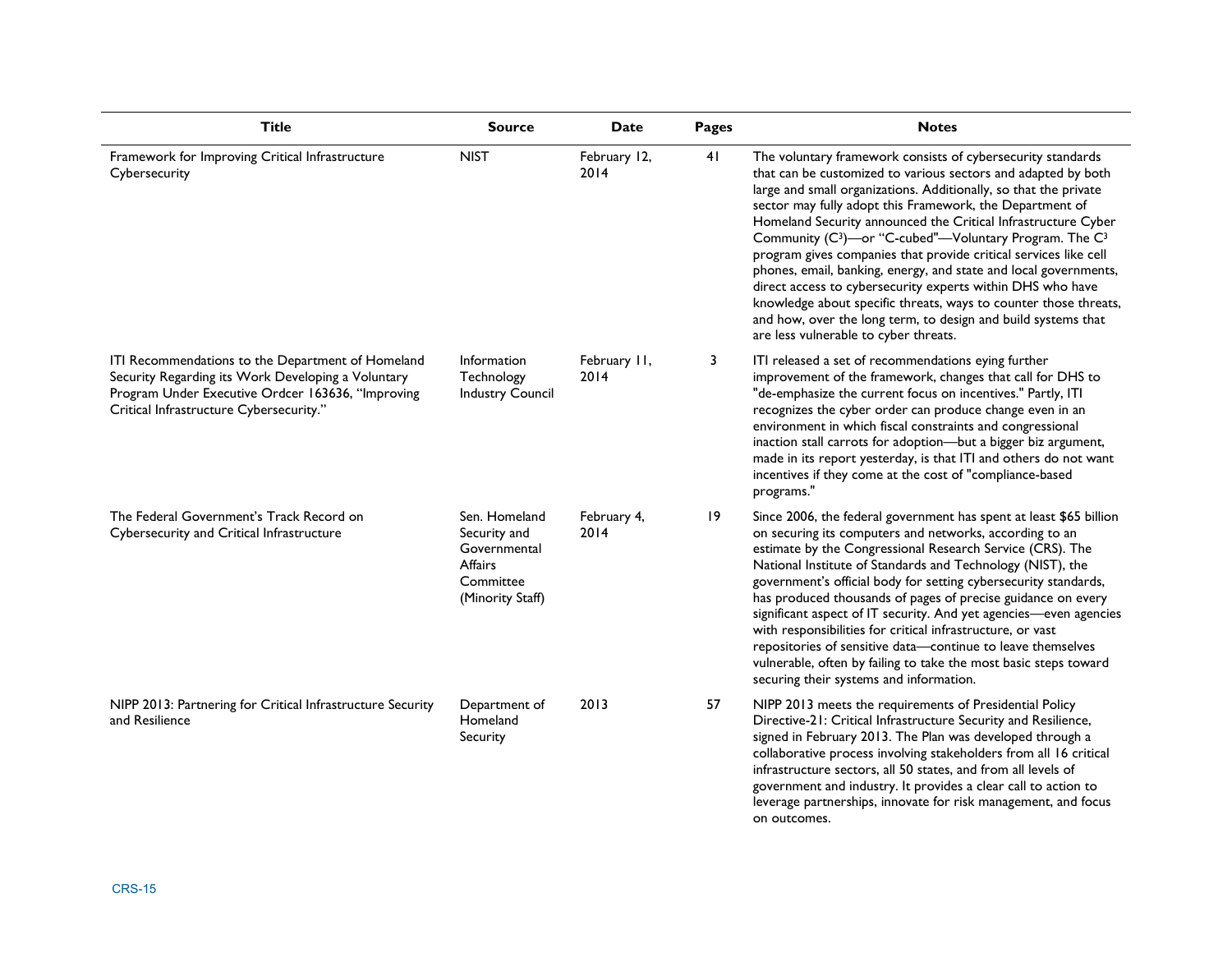| <b>Title</b>                                                                                                               | <b>Source</b>                                                                                      | Date                 | Pages          | <b>Notes</b>                                                                                                                                                                                                                                                                                                                                                                                                                                                                                                                                        |
|----------------------------------------------------------------------------------------------------------------------------|----------------------------------------------------------------------------------------------------|----------------------|----------------|-----------------------------------------------------------------------------------------------------------------------------------------------------------------------------------------------------------------------------------------------------------------------------------------------------------------------------------------------------------------------------------------------------------------------------------------------------------------------------------------------------------------------------------------------------|
| World Federation of Exchanges (WFE) Launches Global<br><b>Cyber Security Committee</b>                                     | World<br>Federation of<br><b>Exchanges</b>                                                         | December 12.<br>2013 | N/A            | The WFE announced the launch of the exchange industry's first<br>cybersecurity committee with a mission to aid in the protection<br>of the global capital markets. The working group will bring<br>together representation from a number of exchanges and<br>clearinghouses across the globe, to collaborate on best practices<br>in global security.                                                                                                                                                                                               |
| The Critical Infrastructure Gap: U.S. Port Facilities and<br>Cyber Vulnerabilities                                         | <b>Brookings</b><br>Institution/<br>Center for 21st<br><b>Century Security</b><br>and Intelligence | <b>July 2013</b>     | 50             | The study argues that the level of cybersecurity awareness and<br>culture in U.S. port facilities is relatively low and that a<br>cyberattack at a major U.S. port would quickly cause significant<br>damage to the economy.                                                                                                                                                                                                                                                                                                                        |
| FFIEC Forms Cybersecurity and Critical Infrastructure<br><b>Working Group</b>                                              | <b>Federal Financial</b><br><b>Institutions</b><br>Examination<br>Council (FFIEC)                  | June 6, 2013         | $\overline{2}$ | FFIEC formed a working group to further promote coordination<br>across the federal and state banking regulatory agencies on<br>critical infrastructure and cybersecurity issues.                                                                                                                                                                                                                                                                                                                                                                    |
| Electric Grid Vulnerability: Industry Responses Reveal<br>Security Gaps                                                    | Rep. Edward<br>Markey and Rep.<br>Henry Waxman                                                     | May 21, 2013         | 35             | The report found that less than a quarter of investor-owned<br>utilities and less than half of municipal and cooperation-owned<br>utilities followed through with voluntary standards issued by the<br>Federal Energy Regulatory Commission after the Stuxnet worm<br>struck in 2010.                                                                                                                                                                                                                                                               |
| Initial Analysis of Cybersecurity Framework RFI<br>Responses                                                               | <b>NIST</b>                                                                                        | May 20, 2013         | 33             | Comments on the challenges of protecting the nation's critical<br>infrastructure have identified a handful of issues for the more<br>than 200 people and organizations who responded to a formal<br>request for information. NIST has released an initial analysis of<br>243 responses to the Feb. 26 RFI. The analysis will form the<br>basis for an upcoming workshop at Carnegie Mellon University<br>in Pittsburgh as NIST moves forward on creating a cybersecurity<br>framework for essential energy, utility, and communications<br>systems. |
| Joint Working Group on Improving Cybersecurity and<br>Resilience Through Acquisition, Notice of Request for<br>Information | <b>General Services</b><br>Administration                                                          | May 13, 2013         | 3              | Among other things, PPD-21 requires the General Services<br>Administration, in consultation with DOD and DHS, to jointly<br>provide and support government-wide contracts for critical<br>infrastructure systems and ensure that such contracts include<br>audit rights for the security and resilience of critical<br>infrastructure.                                                                                                                                                                                                              |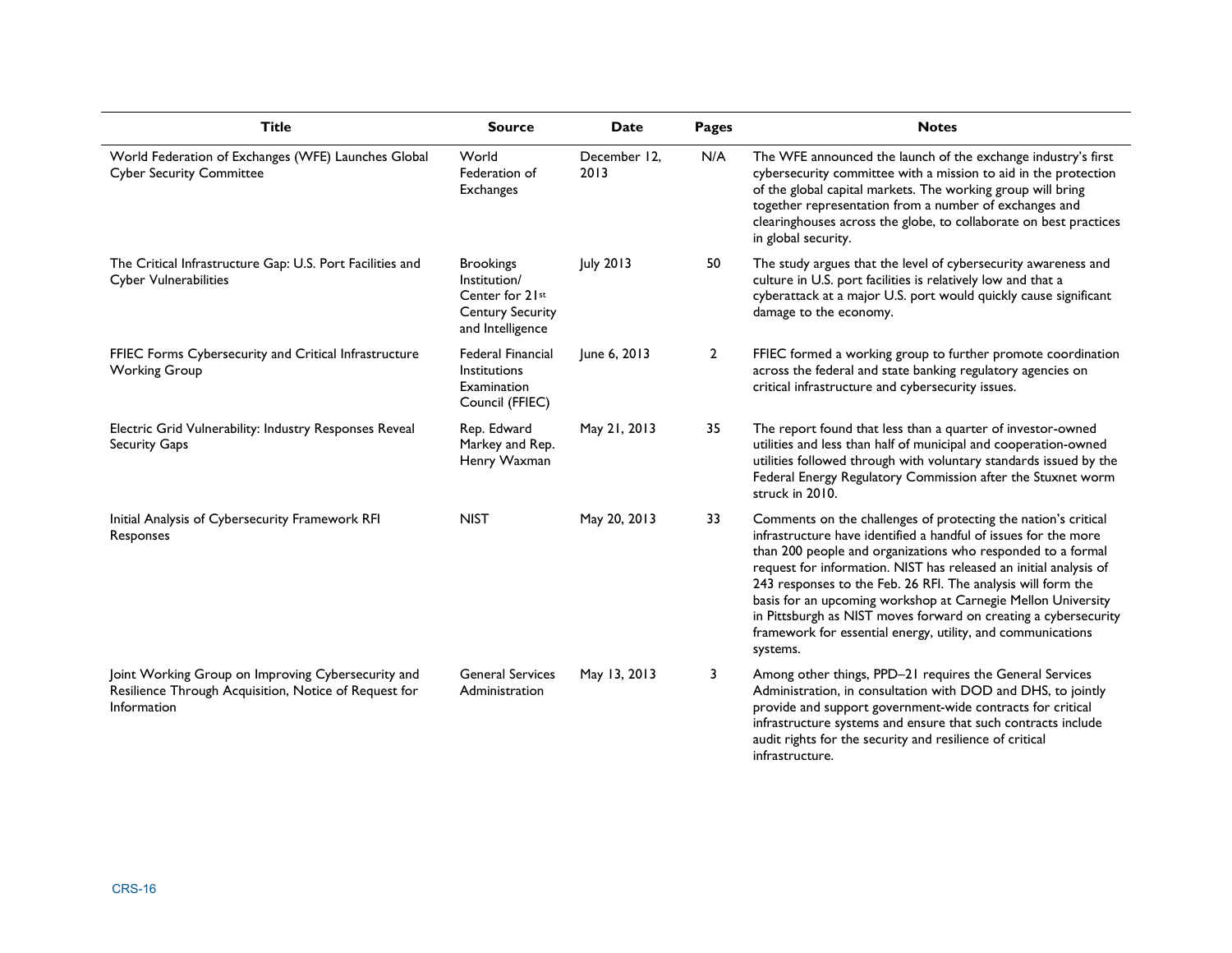| <b>Title</b>                                                                                          | <b>Source</b>                                                                                               | Date           | Pages | <b>Notes</b>                                                                                                                                                                                                                                                                                                                                                                                                                                                                                                                                                                                                                                                                                                                                                                                                                                                                                                                                                                                                                                                                                                                                  |
|-------------------------------------------------------------------------------------------------------|-------------------------------------------------------------------------------------------------------------|----------------|-------|-----------------------------------------------------------------------------------------------------------------------------------------------------------------------------------------------------------------------------------------------------------------------------------------------------------------------------------------------------------------------------------------------------------------------------------------------------------------------------------------------------------------------------------------------------------------------------------------------------------------------------------------------------------------------------------------------------------------------------------------------------------------------------------------------------------------------------------------------------------------------------------------------------------------------------------------------------------------------------------------------------------------------------------------------------------------------------------------------------------------------------------------------|
| 2013 Annual Report                                                                                    | <b>Financial Stability</b><br>Oversight<br>Council (FSOC)                                                   | April 25, 2013 | 195   | Under the Dodd-Frank Act, the Council must report annually to<br>Congress on a range of issues, including significant financial<br>market and regulatory developments, and potential emerging<br>threats to the financial stability of the United States. The<br>Council's recommendations address heightened risk<br>management and supervisory attention to operational risks,<br>including cybersecurity and infrastructure.                                                                                                                                                                                                                                                                                                                                                                                                                                                                                                                                                                                                                                                                                                               |
| Version 5 Critical Infrastructure Protection Reliability<br>Standards (Notice of Proposed Rulemaking) | Federal Energy<br>Regulatory<br>Commission                                                                  | April 24, 2013 | 18    | FERC proposes to approve the Version 5 Critical Infrastructure<br>Protection Reliability Standards, CIP-002-5 through CIP-011-1,<br>submitted by the North American Electric Reliability<br>Corporation, the commission-certified Electric Reliability<br>Organization. The proposed Reliability Standards, which pertain<br>to the cybersecurity of the bulk electric system, represent an<br>improvement over the current commission-approved CIP<br>Reliability Standards as they adopt new cybersecurity controls<br>and extend the scope of the systems that are protected by the<br><b>CIP Reliability Standards.</b>                                                                                                                                                                                                                                                                                                                                                                                                                                                                                                                   |
| <b>Wireless Cybersecurity</b>                                                                         | Syracuse<br><b>University New</b><br>York, Dept. of<br>Electrical<br>Engineering and<br>Computer<br>Science | April 2013     | 167   | This project dealt with various threats in wireless networks,<br>including: eavesdropping in a broadcast channel, non-cooperative<br>eavesdropping in a single-source single-sink planar network, and<br>primary user emulation attack in a cognitive radio network. The<br>major contributions were: detailed analysis of performance<br>trade-off in the presence of the eavesdropping threat; a<br>combined encoding and routing approach that provides provable<br>security against non-cooperating eavesdropping; and a physical<br>layer approach to counter the primary emulation attack. The<br>research results under this effort significantly advanced our<br>understanding on some of the fundamental trade-offs among<br>various performance metrics in a wireless system. Practically<br>feasible wireless security measures were also obtained that<br>could lead to more assured operations in which secured<br>wireless networks play an indispensable role. This project led to<br>one PhD dissertation, one pending patent application, two<br>archival journal papers and a number of peer-reviewed<br>conference papers. |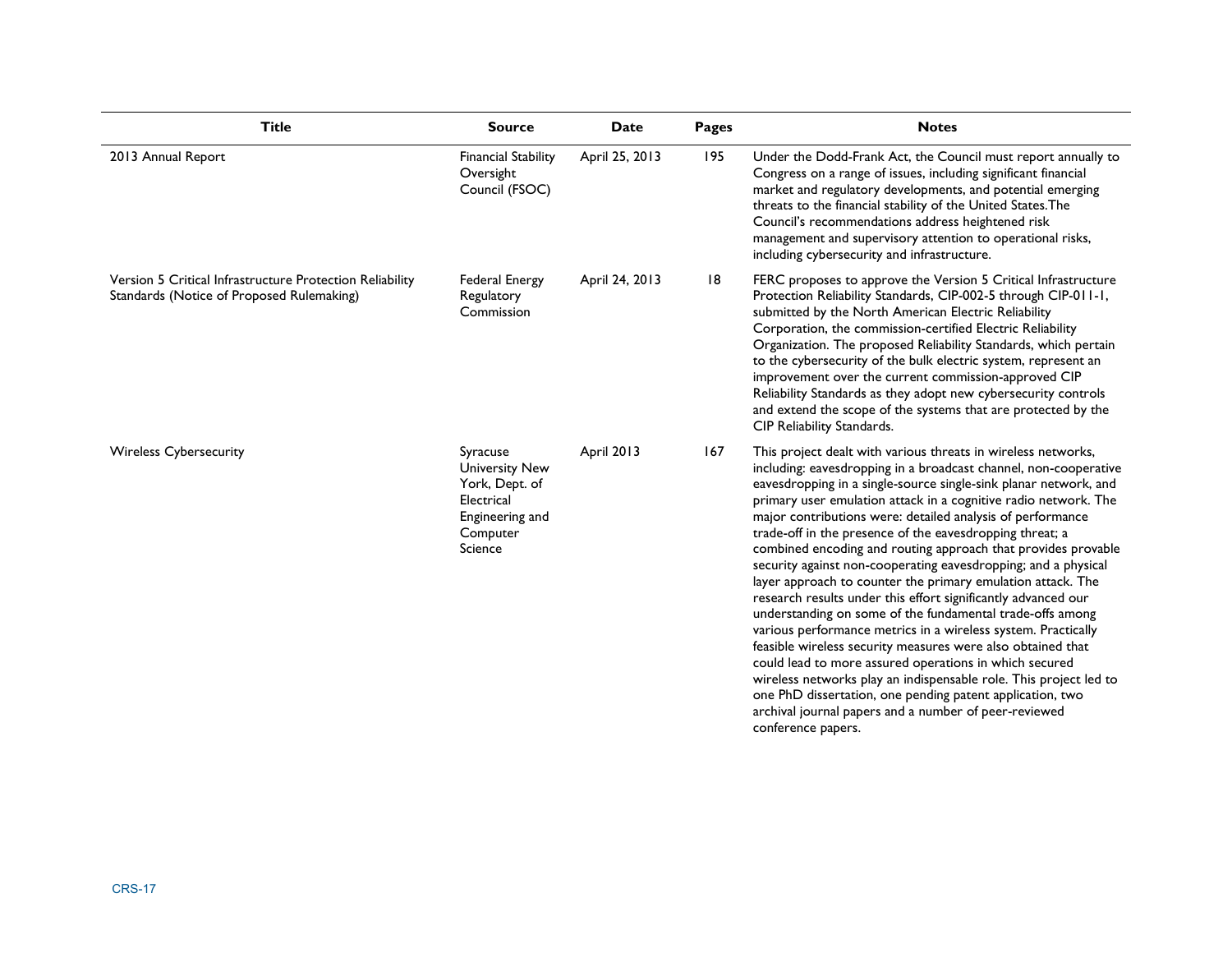| <b>Title</b>                                                                      | <b>Source</b>                                                                            | <b>Date</b>         | Pages           | <b>Notes</b>                                                                                                                                                                                                                                                                                                                                                                                                                                                                                                                                                                                                                                                                                                                         |
|-----------------------------------------------------------------------------------|------------------------------------------------------------------------------------------|---------------------|-----------------|--------------------------------------------------------------------------------------------------------------------------------------------------------------------------------------------------------------------------------------------------------------------------------------------------------------------------------------------------------------------------------------------------------------------------------------------------------------------------------------------------------------------------------------------------------------------------------------------------------------------------------------------------------------------------------------------------------------------------------------|
| Incentives To Adopt Improved Cybersecurity Practices                              | NIST and the<br>National<br>Telecommunica-<br>tions and<br>Information<br>Administration | March 28, 2013      | N/A             | The Department of Commerce (DOC) is investigating ways to<br>incentivize companies and organizations to improve their<br>cybersecurity. To better understand what stakeholders-such as<br>companies, trade associations, academics and others-believe<br>would best serve as incentives, the department has released a<br>series of questions to gather public comments in a Notice of<br>Inquiry.                                                                                                                                                                                                                                                                                                                                   |
| Cybersecurity: The Nation's Greatest Threat to Critical<br>Infrastructure         | U.S. Army War<br>College                                                                 | <b>March 2013</b>   | 38              | This paper provides a background of what constitutes national<br>critical infrastructure and Critical Infrastructure Protection<br>(CIP); discusses the immense vulnerabilities, threats, and risks<br>associated in the protection of critical infrastructure; and<br>outlines governance and responsibilities of protecting vulnerable<br>infrastructure. The paper makes recommendations for federal<br>responsibilities and legislation to direct nation critical<br>infrastructure efforts to ensure national security, public safety,<br>and economic stability.                                                                                                                                                               |
| SCADA and Process Control Security Survey                                         | <b>SANS Institute</b>                                                                    | February I,<br>2013 | $\overline{19}$ | SANS Institute surveyed professionals who work with SCADA<br>and process control systems. Of the nearly 700 respondents,<br>70% said they consider their SCADA systems to be at high or<br>severe risk; one-third of them suspect that they have been<br>already been infiltrated.                                                                                                                                                                                                                                                                                                                                                                                                                                                   |
| Follow-up Audit of the Department's Cyber Security<br>Incident Management Program | U.S. Department<br>of Energy<br>Inspector<br>General's Office                            | December 2012       | 25              | In 2008, the Department's Cyber Security Incident Management<br>Program (DOE/IG-0787, January 2008) reported the department<br>and National Nuclear Security Administration (NNSA)<br>established and maintained a number of independent, at least<br>partially duplicative, cybersecurity incident management<br>capabilities. Several issues were identified that limited the<br>efficiency and effectiveness of the department's cybersecurity<br>incident management program and adversely affected the ability<br>of law enforcement to investigate incidents. In response to the<br>finding, management concurred with the recommendations and<br>indicated that it had initiated actions to address the issues<br>identified. |
| Terrorism and the Electric Power Delivery System                                  | National<br>Academies of<br>Science                                                      | November 2012       | 146             | Focuses on measures that could make the electric power<br>delivery system less vulnerable to attacks, restore power faster<br>after an attack, and make critical services less vulnerable when<br>the delivery of conventional electric power has been disrupted.                                                                                                                                                                                                                                                                                                                                                                                                                                                                    |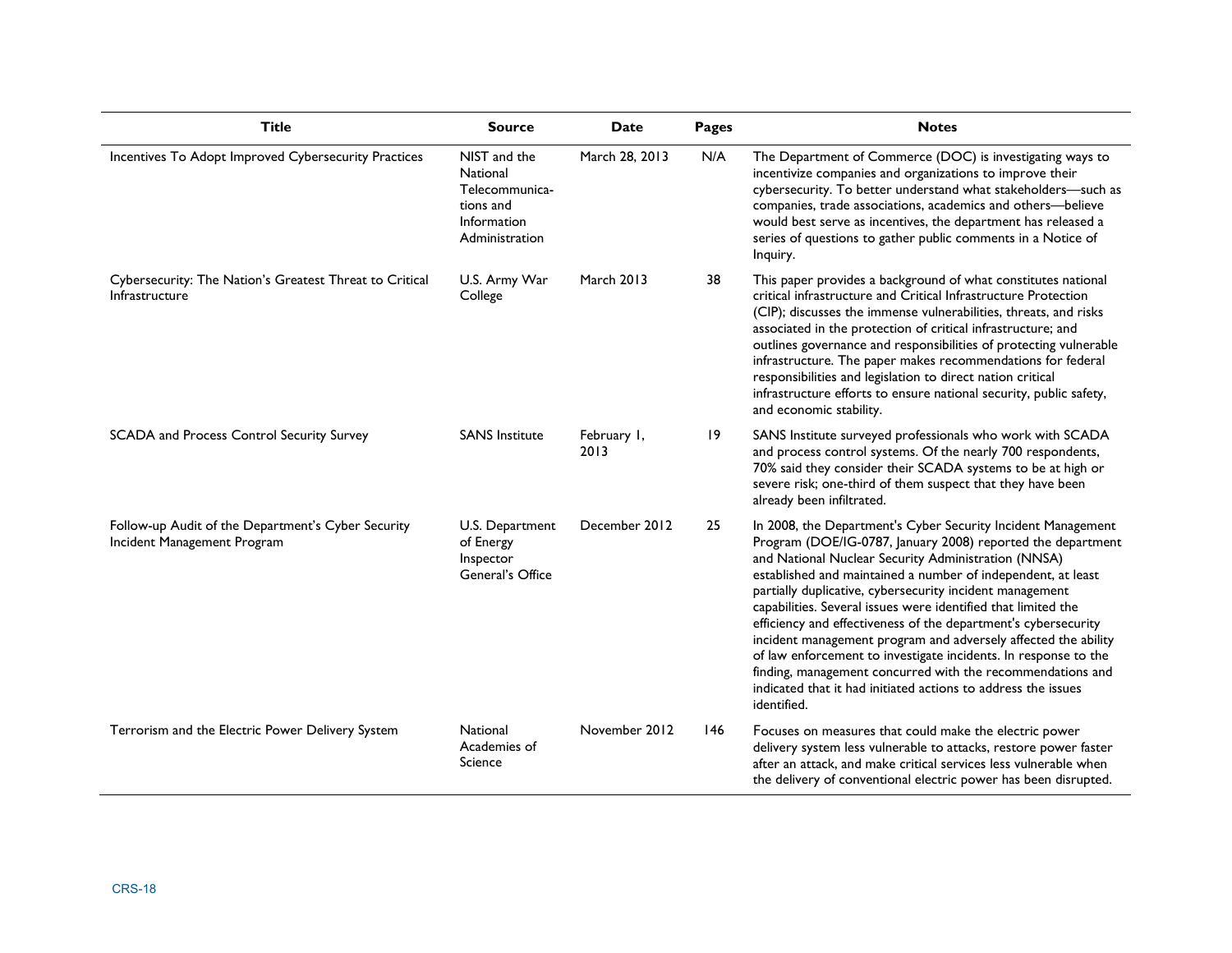| <b>Title</b>                                                                                                   | <b>Source</b>                                                                                            | <b>Date</b>           | Pages | <b>Notes</b>                                                                                                                                                                                                                                                                                                                                                                                                                                                                                                                                            |
|----------------------------------------------------------------------------------------------------------------|----------------------------------------------------------------------------------------------------------|-----------------------|-------|---------------------------------------------------------------------------------------------------------------------------------------------------------------------------------------------------------------------------------------------------------------------------------------------------------------------------------------------------------------------------------------------------------------------------------------------------------------------------------------------------------------------------------------------------------|
| New FERC Office to Focus on Cyber Security                                                                     | U.S. Department<br>of Energy                                                                             | September 20,<br>2012 | N/A   | The Federal Energy Regulatory Commission (FERC) announced<br>the creation of the agency's new Office of Energy Infrastructure<br>Security, which will work to reduce threats to the electric grid<br>and other energy facilities. The goal is for the office to help<br>FERC, and other agencies and private companies, better identify<br>potential dangers and solutions.                                                                                                                                                                             |
| Canvassing the Targeting of Energy Infrastructure: The<br>Energy Infrastructure Attack Database                | Journal of Energy<br>Security                                                                            | August 7, 2012        | 8     | The Energy Infrastructure Attack Database (EIAD) is a non-<br>commercial dataset that structures information on reported<br>(criminal and political) attacks to energy infrastructure (EI)<br>(worldwide) since 1980, by non-state actors. In building this<br>resource, the objective was to develop a product that could be<br>broadly accessible and also connect to existing available<br>resources.                                                                                                                                                |
| Smart-Grid Security                                                                                            | Center for<br>Infrastructure<br>Protection and<br>Homeland<br>Security, George<br>Mason School of<br>Law | August 2012           | 26    | Highlights the significance of and the challenges with securing the<br>smart grid.                                                                                                                                                                                                                                                                                                                                                                                                                                                                      |
| Cybersecurity: Challenges in Securing the Electricity Grid                                                     | GAO                                                                                                      | July 17, 2012         | 25    | In a prior report, GAO made recommendations related to<br>electricity grid modernization efforts, including developing an<br>approach to monitor compliance with voluntary standards.<br>These recommendations have not yet been implemented.                                                                                                                                                                                                                                                                                                           |
| Energy Department Develops Tool with Industry to Help<br>Utilities Strengthen Their Cybersecurity Capabilities | U.S. Department<br>of Energy                                                                             | June 28, 2012         | N/A   | The Cybersecurity Self-Evaluation Tool uses best practices that<br>were developed for the Electricity Subsector Cybersecurity<br>Capability Maturity Model Initiative, which involved a series of<br>workshops with the private sector to draft a maturity model<br>that can be used throughout the electric sector to better<br>protect the grid.                                                                                                                                                                                                      |
| ICS-CERT Incident Response Summary Report, 2009-<br>2011                                                       | U.S. Industrial<br>Control System<br><b>Cyber Emergency</b><br>Response Team<br>(ICS-CERT)               | May 9, 2012           | 17    | The number of reported cyberattacks on U.S. critical<br>infrastructure increased sharply-from 9 incidents in 2009 to<br>198 in 2011; water sector-specific incidents, when added to the<br>incidents that affected several sectors, accounted for more than<br>half of the incidents; in more than half of the most serious cases,<br>implementing best practices such as login limitation or properly<br>configured firewall, would have deterred the attack, reduced the<br>time it would have taken to detect an attack, and minimize its<br>impact. |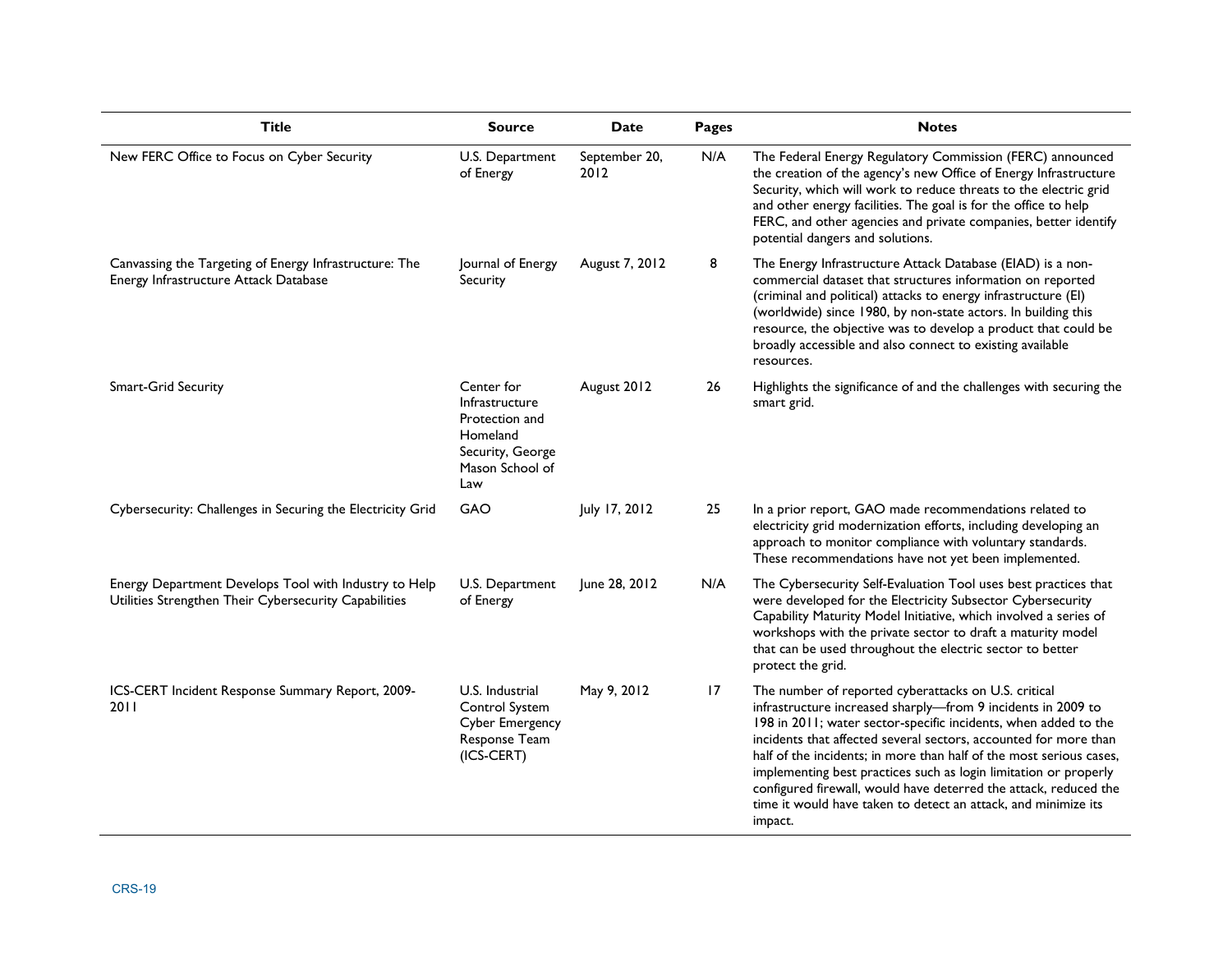| <b>Title</b>                                                                                                                  | <b>Source</b>                                                                                | <b>Date</b>         | Pages | <b>Notes</b>                                                                                                                                                                                                                                                                                                                                                                                                                                                                                       |
|-------------------------------------------------------------------------------------------------------------------------------|----------------------------------------------------------------------------------------------|---------------------|-------|----------------------------------------------------------------------------------------------------------------------------------------------------------------------------------------------------------------------------------------------------------------------------------------------------------------------------------------------------------------------------------------------------------------------------------------------------------------------------------------------------|
| Cybersecurity Risk Management Process (Electricity<br>Subsector)                                                              | Department of<br>Energy, Office of<br>Electricity<br>Delivery &<br><b>Energy Reliability</b> | May 2012            | 96    | The guideline describes a risk management process that is<br>targeted to the specific needs of electricity sector organizations.<br>The objective of the guideline is to build upon existing guidance<br>and requirements to develop a flexible risk management process<br>tuned to the diverse missions, equipment, and business needs of<br>the electric power industry.                                                                                                                         |
| ICT Applications for the Smart Grid: Opportunities and<br>Policy Implications                                                 | Organization for<br>Economic Co-<br>operation and<br>Development<br>(OECD)                   | January 10, 2012    | 44    | This report discusses "smart" applications of information and<br>communication technologies (ICTs) for more sustainable energy<br>production, management and consumption. The report outlines<br>policy implications for government ministries dealing with<br>telecommunications regulation, ICT sector and innovation<br>promotion, and consumer and competition issues.                                                                                                                         |
| The Department's Management of the Smart Grid<br>Investment Grant Program                                                     | Department of<br>Energy (DOE)<br>Inspector<br>General                                        | January 20, 2012    | 21    | According to the Inspector General, DOE's rush to award<br>stimulus grants for projects under the next generation of the<br>power grid, known as the Smart grid, resulted in some firms<br>receiving funds without submitting complete plans for how to<br>safeguard the grid from cyberattacks.                                                                                                                                                                                                   |
| Critical Infrastructure Protection: Cybersecurity<br>Guidance Is Available, but More Can Be Done to<br><b>Promote Its Use</b> | Government<br>Accountability<br>Office (GAO)                                                 | December 9.<br>2011 | 77    | According to GAO, given the plethora of guidance available,<br>individual entities within the sectors may be challenged in<br>identifying the guidance that is most applicable and effective in<br>improving their security posture. Improved knowledge of the<br>available guidance could help both federal and private-sector<br>decision makers better coordinate their efforts to protect<br>critical cyber-reliant assets.                                                                    |
| The Future of the Electric Grid                                                                                               | Massachusetts<br>Institute of<br>Technology (MIT)                                            | December 5,<br>2011 | 39    | Chapter I provides an overview of the status of the grid, the<br>challenges and opportunities it will face, and major<br>recommendations. To facilitate selective reading, detailed<br>descriptions of the contents of each section in Chapters 2-9 are<br>provided in each chapter's introduction, and recommendations<br>are collected and briefly discussed in each chapter's final section.<br>(See Chapter 9, Data Communications, Cybersecurity, and<br>Information Privacy, pages 208-234). |
| FCC's Plan for Ensuring the Security of<br><b>Telecommunications Networks</b>                                                 | Federal<br>Communications<br>Commission<br>(FCC)                                             | June 3, 2011        |       | FCC Chairman Genachowski's response to letter from Rep.<br>Anna Eshoo dated November 2, 2010, re: concerns about the<br>implications of foreign-controlled telecommunications<br>infrastructure companies providing equipment to the U.S.<br>market.                                                                                                                                                                                                                                               |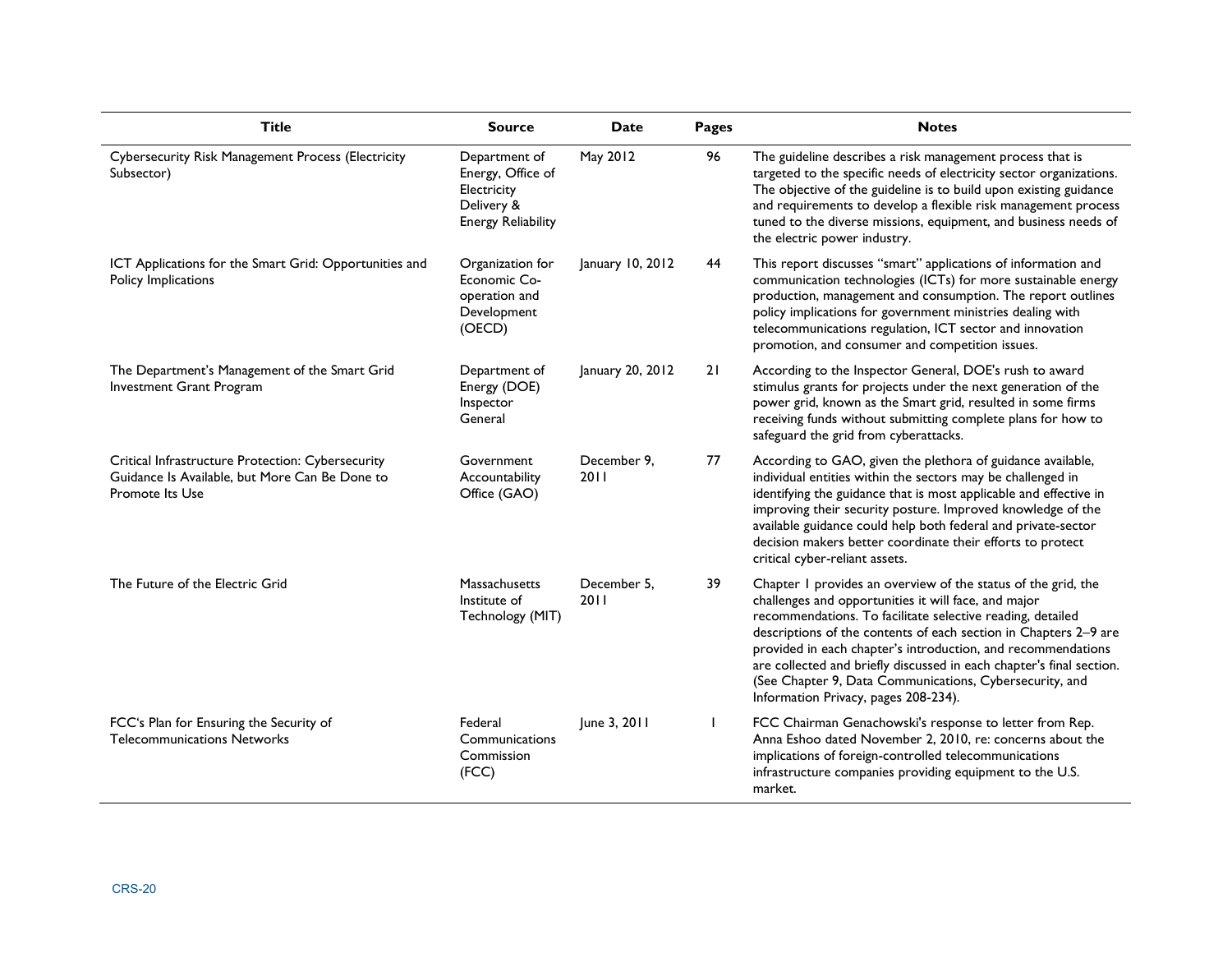| <b>Title</b>                                                                                                                           | <b>Source</b>                                                                | <b>Date</b>      | Pages | <b>Notes</b>                                                                                                                                                                                                                                                                                                                                                                                                                                                                                                                                                                                                                                                         |
|----------------------------------------------------------------------------------------------------------------------------------------|------------------------------------------------------------------------------|------------------|-------|----------------------------------------------------------------------------------------------------------------------------------------------------------------------------------------------------------------------------------------------------------------------------------------------------------------------------------------------------------------------------------------------------------------------------------------------------------------------------------------------------------------------------------------------------------------------------------------------------------------------------------------------------------------------|
| Cyber Infrastructure Protection                                                                                                        | U.S. Army War<br>College                                                     | May 9, 2011      | 324   | Part I deals with strategic and policy cybersecurity-related<br>issues and discusses the theory of cyberpower, Internet<br>survivability, large scale data breaches, and the role of<br>cyberpower in humanitarian assistance. Part 2 covers social and<br>legal aspects of cyber infrastructure protection and discusses the<br>attack dynamics of political and religiously motivated hackers.<br>Part 3 discusses the technical aspects of cyber infrastructure<br>protection, including the resilience of data centers, intrusion<br>detection, and a strong emphasis on Internet protocol (IP)<br>networks.                                                     |
| In the Dark: Crucial Industries Confront Cyberattacks                                                                                  | McAfee and<br>Center for<br>Strategic and<br>International<br>Studies (CSIS) | April 21, 2011   | 28    | The study reveals an increase in cyberattacks on critical<br>infrastructure such as power grids, oil, gas, and water; the study<br>also shows that that many of the world's critical infrastructures<br>lacked protection of their computer networks, and reveals the<br>cost and impact of cyberattacks.                                                                                                                                                                                                                                                                                                                                                            |
| <b>Cybersecurity: Continued Attention Needed to Protect</b><br>Our Nation's Critical Infrastructure and Federal<br>Information Systems | Government<br>Accountability<br>Office (GAO)                                 | March 16, 2011   | 17    | According to GAO, executive branch agencies have made<br>progress instituting several government-wide initiatives that are<br>aimed at bolstering aspects of federal cybersecurity, such as<br>reducing the number of federal access points to the Internet,<br>establishing security configurations for desktop computers, and<br>enhancing situational awareness of cyber events. Despite these<br>efforts, the federal government continues to face significant<br>challenges in protecting the nation's cyber-reliant critical<br>infrastructure and federal information systems.                                                                                |
| Federal Energy Regulatory Commission's Monitoring of<br>Power Grid Cyber Security                                                      | Department of<br>Energy Office of<br>Inspector<br>General                    | January 26, 2011 | 30    | NERC developed Critical Infrastructure Protection (CIP)<br>cybersecurity reliability standards which were approved by the<br>FERC in January 2008. Although the commission had taken steps<br>to ensure CIP cybersecurity standards were developed and<br>approved, NERC's testing revealed that such standards did not<br>always include controls commonly recommended for protecting<br>critical information systems. In addition, the CIP standards<br>implementation approach and schedule approved by the<br>commission were not adequate to ensure that systems-related<br>risks to the nation's power grid were mitigated or addressed in<br>a timely manner. |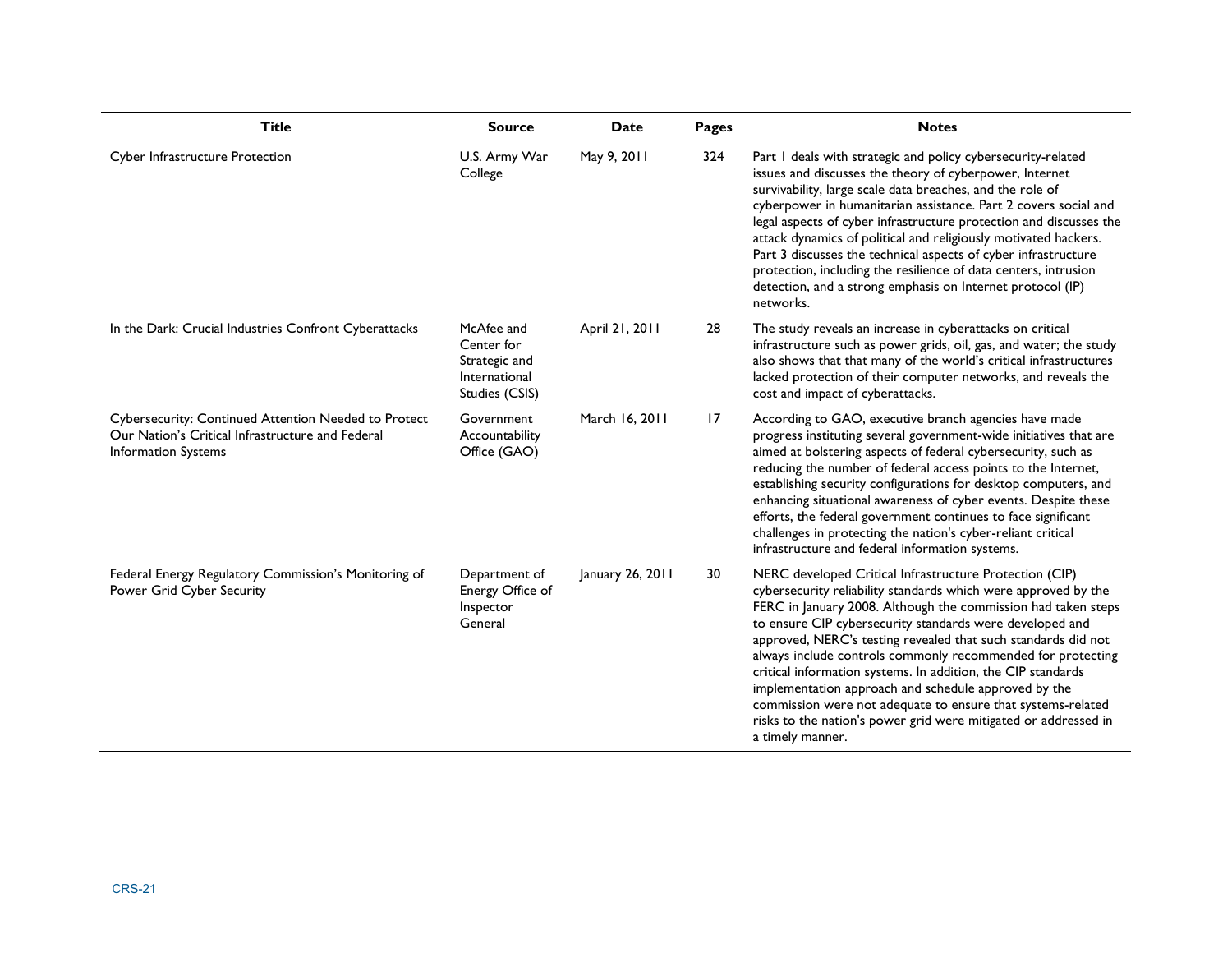| <b>Title</b>                                                                                                                     | <b>Source</b>                                                       | Date                 | Pages | <b>Notes</b>                                                                                                                                                                                                                                                                                                                                                                                                                                                                                                                                                                                                                                                              |
|----------------------------------------------------------------------------------------------------------------------------------|---------------------------------------------------------------------|----------------------|-------|---------------------------------------------------------------------------------------------------------------------------------------------------------------------------------------------------------------------------------------------------------------------------------------------------------------------------------------------------------------------------------------------------------------------------------------------------------------------------------------------------------------------------------------------------------------------------------------------------------------------------------------------------------------------------|
| Electricity Grid Modernization: Progress Being Made on<br>Cybersecurity Guidelines, but Key Challenges Remain to<br>be Addressed | Government<br>Accountability<br>Office (GAO)                        | January 12, 2011     | 50    | "To reduce the risk that NIST's smart grid cybersecurity<br>guidelines will not be as effective as intended, the Secretary of<br>Commerce should direct the Director of NIST to finalize the<br>agency's plan for updating and maintaining the cybersecurity<br>guidelines, including ensuring it incorporates (1) missing key<br>elements identified in this report, and (2) specific milestones for<br>when efforts are to be completed. Also, as a part of finalizing the<br>plan, the Secretary of Commerce should direct the Director of<br>NIST to assess whether any cybersecurity challenges identified<br>in this report should be addressed in the guidelines." |
| Partnership for Cybersecurity Innovation                                                                                         | <b>White House</b><br>(Office of Science<br>& Technology<br>Policy) | December 6.<br>2010  | 4     | The Obama Administration released a Memorandum of<br>Understanding signed by DOC's NIST, DHS's Science and<br>Technology Directorate (DHS/S&T), and the Financial Services<br>Sector Coordinating Council (FSSCC). The goal of the<br>agreement is to speed up the commercialization of cybersecurity<br>research innovations that support the nation's critical<br>infrastructures.                                                                                                                                                                                                                                                                                      |
| <b>WIB Security Standard Released</b>                                                                                            | International<br><b>Instrument Users</b><br>Association<br>(WIB)    | November 10.<br>2010 |       | The Netherlands-based WIB, an international organization that<br>represents global manufacturers in the industrial automation<br>industry, announced the second version of the Process Control<br>Domain Security Requirements For Vendors document-the<br>first international standard that outlines a set of specific<br>requirements focusing on cybersecurity best practices for<br>suppliers of industrial automation and control systems.                                                                                                                                                                                                                           |
| Information Security Management System for Microsoft<br>Cloud Infrastructure                                                     | Microsoft                                                           | November 2010        | 15    | This study describes the standards Microsoft follows to address<br>current and evolving cloud security threats. It also depicts the<br>internal structures within Microsoft that handle cloud security<br>and risk management issues.                                                                                                                                                                                                                                                                                                                                                                                                                                     |
| NIST Finalizes Initial Set of Smart Grid Cyber Security<br>Guidelines                                                            | National Institute<br>of Standards and<br>Technology<br>(NIST)      | September 2,<br>2010 | N/A   | NIST released a three-volume set of recommendations relevant<br>to securing the Smart Grid. The guidelines address a variety of<br>topics, including high-level security requirements, a risk<br>assessment framework, an evaluation of privacy issues in<br>residences and recommendations for protecting the evolving<br>grid from attacks, malicious code, cascading errors, and other<br>threats.                                                                                                                                                                                                                                                                     |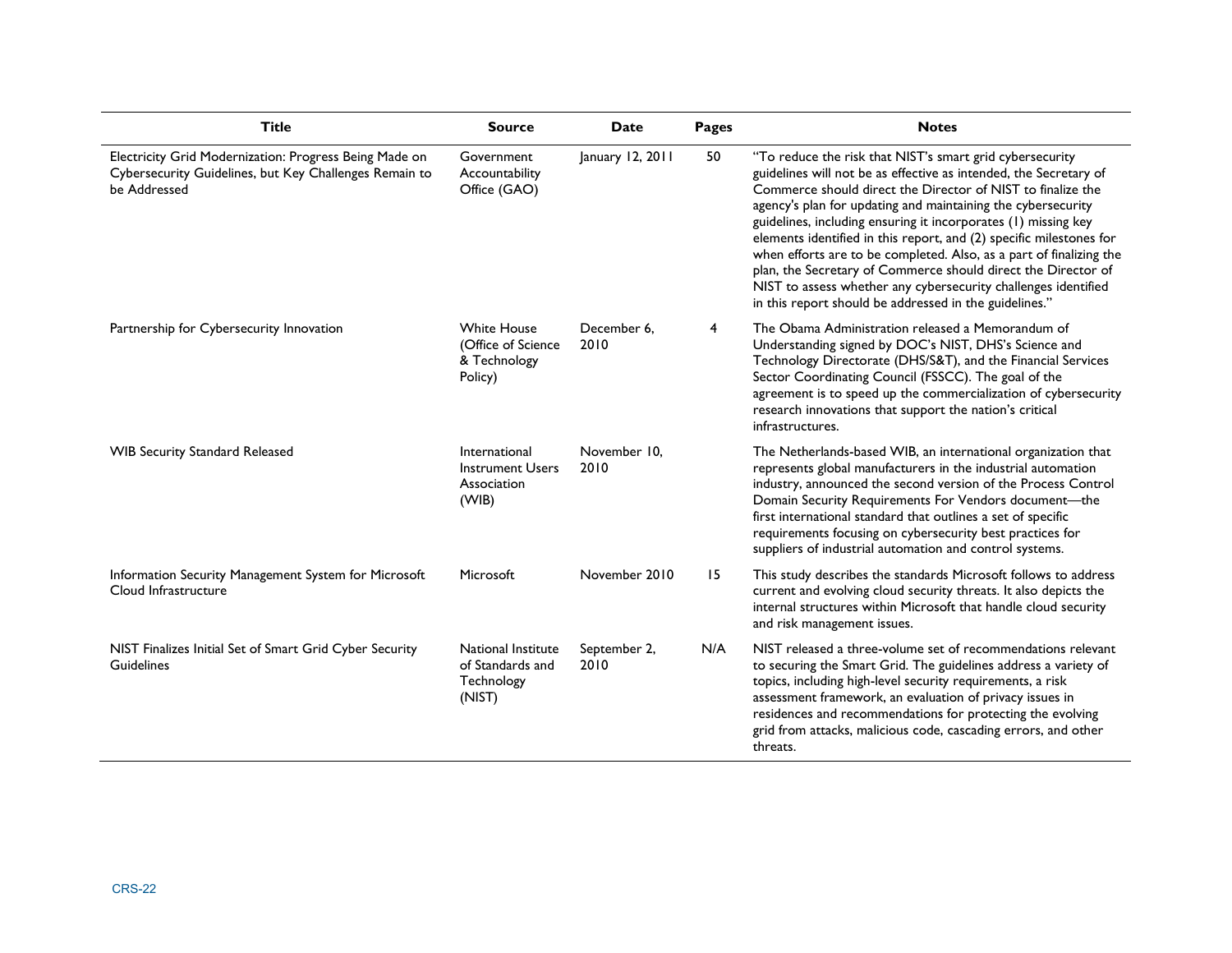| <b>Title</b>                                                                                                       | <b>Source</b>                                                   | <b>Date</b>    | Pages | <b>Notes</b>                                                                                                                                                                                                                                                                                                                                                                                                                                                                                                           |
|--------------------------------------------------------------------------------------------------------------------|-----------------------------------------------------------------|----------------|-------|------------------------------------------------------------------------------------------------------------------------------------------------------------------------------------------------------------------------------------------------------------------------------------------------------------------------------------------------------------------------------------------------------------------------------------------------------------------------------------------------------------------------|
| Critical Infrastructure Protection: Key Private and Public<br>Cyber Expectations Need to Be Consistently Addressed | Government<br>Accountability<br>Office (GAO)                    | July 15, 2010  | 38    | Private-sector stakeholders reported that they expect their<br>federal partners to provide usable, timely, and actionable cyber<br>threat information and alerts; access to sensitive or classified<br>information; a secure mechanism for sharing information;<br>security clearances; and a single centralized government<br>cybersecurity organization to coordinate government efforts.<br>However, according to private sector stakeholders, federal<br>partners are not consistently meeting these expectations. |
| The Future of Cloud Computing                                                                                      | Pew Research<br>Center's Internet<br>& American Life<br>Project | June 11, 2010  | 26    | Technology experts and stakeholders expect they will "live<br>mostly in the cloud" in 2020 and not on the desktop, working<br>mostly through cyberspace-based applications accessed through<br>networked devices.                                                                                                                                                                                                                                                                                                      |
| The Reliability of Global Undersea Communications Cable<br>Infrastructure (The ROGUCCI Report)                     | IEEE/EastWest<br>Institute                                      | May 26, 2010   | 186   | This study submits 12 major recommendations to private sector,<br>governments and other stakeholders-especially the financial<br>sector-for the purpose of improving the reliability, robustness,<br>resilience, and security of the world's undersea communications<br>cable infrastructure.                                                                                                                                                                                                                          |
| NSTB Assessments Summary Report: Common Industrial<br>Control System Cyber Security Weaknesses                     | Department of<br>Energy, Idaho<br>National<br>Laboratory        | May 2010       | 123   | Computer networks controlling the electric grid are plagued<br>with security holes that could allow intruders to redirect power<br>delivery and steal data. Many of the security vulnerabilities are<br>strikingly basic and fixable problems.                                                                                                                                                                                                                                                                         |
| Explore the reliability and resiliency of commercial<br>broadband communications networks                          | Federal<br>Communications<br>Commission<br>(FCC)                | April 21, 2010 | N/A   | The FCC launched an inquiry into the ability of existing<br>broadband networks to withstand significant damage or severe<br>overloads as a result of natural disasters, terrorist attacks,<br>pandemics or other major public emergencies, as recommended<br>in the National Broadband Plan.                                                                                                                                                                                                                           |
| Security Guidance for Critical Areas of Focus in Cloud<br>Computing V2.1                                           | Cloud Security<br>Alliance                                      | December 2009  | 76    | From the report, "Through our focus on the central issues of<br>cloud computing security, we have attempted to bring greater<br>clarity to an otherwise complicated landscape, which is often<br>filled with incomplete and oversimplified information. Our focus<br>serves to bring context and specificity to the cloud computing<br>security discussion: enabling us to go beyond gross<br>generalizations to deliver more insightful and targeted<br>recommendations."                                             |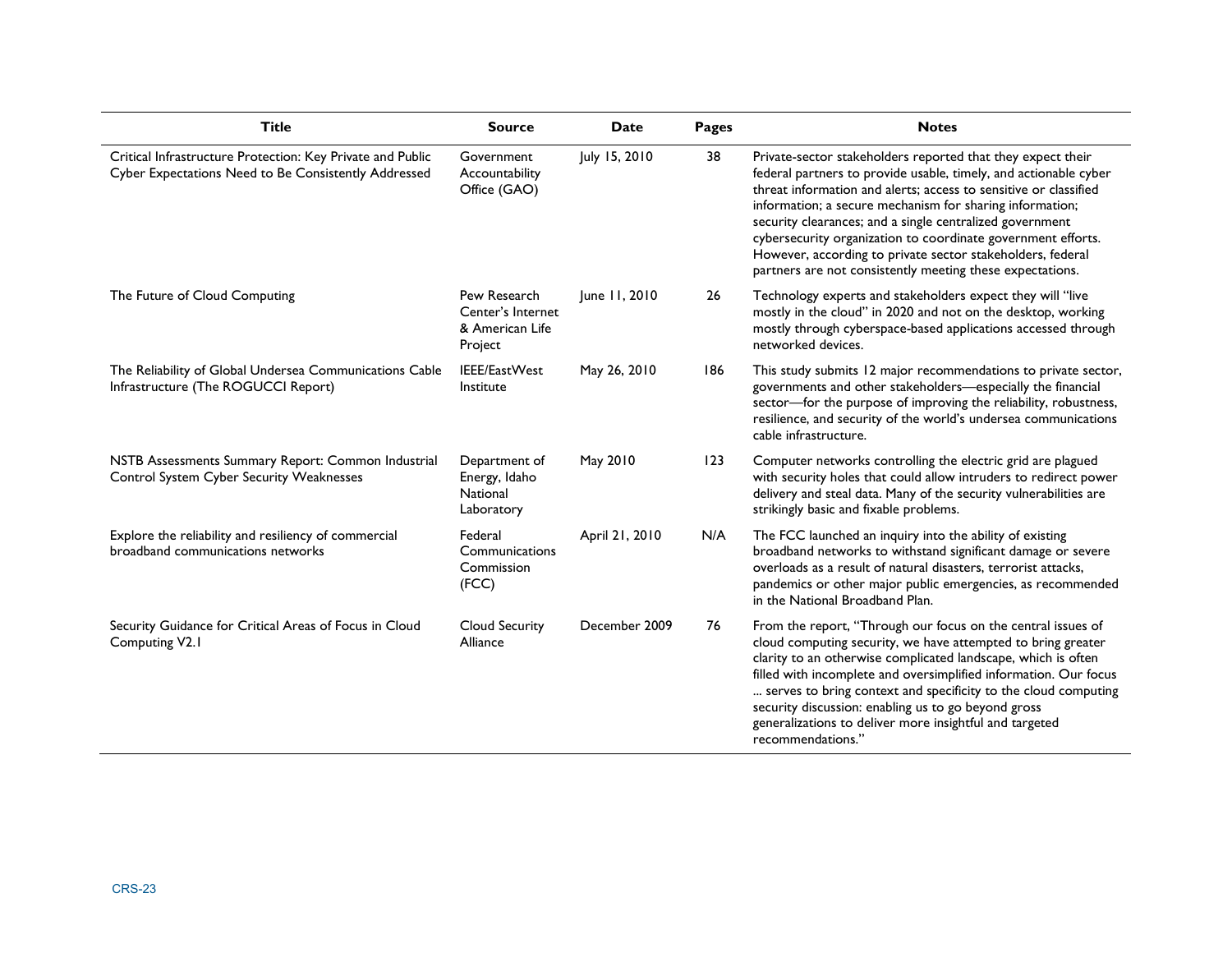| Title                                                | <b>Source</b>                                                                            | Date            | Pages | <b>Notes</b>                                                                                                                                                                                                                                                                                                                                                           |
|------------------------------------------------------|------------------------------------------------------------------------------------------|-----------------|-------|------------------------------------------------------------------------------------------------------------------------------------------------------------------------------------------------------------------------------------------------------------------------------------------------------------------------------------------------------------------------|
| 21 Steps to Improve Cyber Security of SCADA Networks | U.S. Department<br>of Energy,<br>Infrastructure<br>Security and<br>Energy<br>Restoration | January 1, 2007 | 10    | The President's Critical Infrastructure Protection Board and the<br>Department of Energy have developed steps to help any<br>organization improve the security of its SCADA networks. The<br>steps are divided into two categories: specific actions to improve<br>implementation, and actions to establish essential underlying<br>management processes and policies. |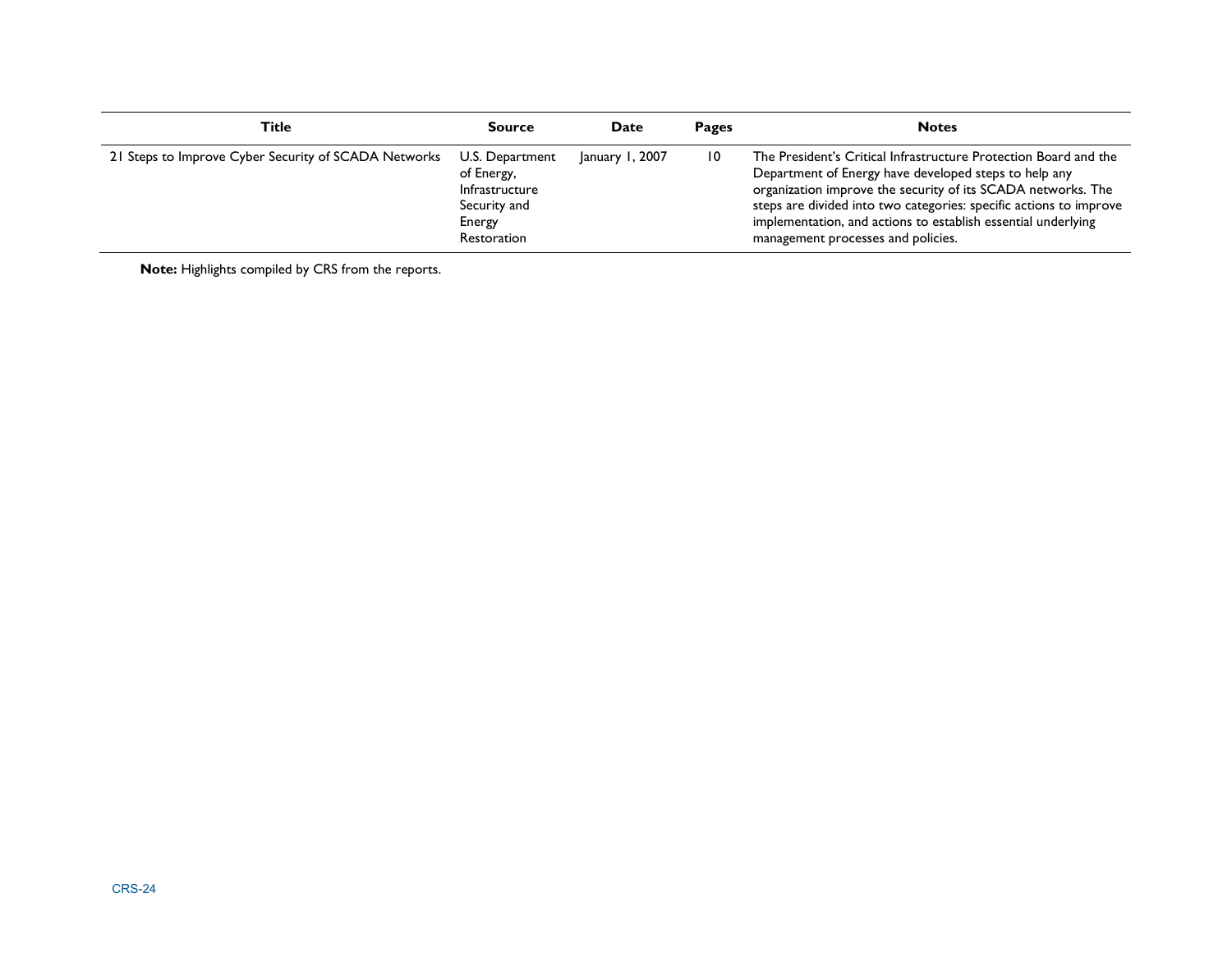### **CRS Reports and Other CRS Products: Cybercrime and National Security**

- CRS Report 97-1025, *Cybercrime: An Overview of the Federal Computer Fraud and Abuse Statute and Related Federal Criminal Laws*, by Charles Doyle
- CRS Report 94-166, *Extraterritorial Application of American Criminal Law*, by Charles Doyle
- CRS Report R42403, *Cybersecurity: Cyber Crime Protection Security Act (S. 2111, 112<sup>th</sup> Congress)—A Legal Analysis*, by Charles Doyle
- CRS Report 98-326, *Privacy: An Overview of Federal Statutes Governing Wiretapping and Electronic Eavesdropping*, by Gina Stevens and Charles Doyle
- CRS Report RL32706, *Spyware: Background and Policy Issues for Congress*, by Patricia Moloney Figliola
- CRS Report CRS Report R41975, *Illegal Internet Streaming of Copyrighted Content:*  Legislation in the  $II<sup>2</sup>th$  Congress, by Brian T. Yeh
- CRS Report R42112, *Online Copyright Infringement and Counterfeiting: Legislation in the 112th Congress*, by Brian T. Yeh
- CRS Report R40599, *Identity Theft: Trends and Issues*, by Kristin Finklea
- CRS Report R41927, *The Interplay of Borders, Turf, Cyberspace, and Jurisdiction: Issues Confronting U.S. Law Enforcement*, by Kristin Finklea
- CRS Report RL34651, *Protection of Children Online: Federal and State Laws Addressing Cyberstalking, Cyberharassment, and Cyberbullying*, by Alison M. Smith
- CRS Report R42547, *Cybercrime: Conceptual Issues for Congress and U.S. Law Enforcement*, by Kristin Finklea and Catherine A. Theohary
- CRS Report R43382, *Data Security and Credit Card Thefts: CRS Experts*, by Eric A. Fischer
- CRS Legal Sidebar WSLG399, Legal Barriers to an Expanded Role of the Military in Defending Against Domestic Cyberattacks, by Andrew Nolan
- CRS Legal Sidebar WSLG483, Obstacles to Private Sector Cyber Threat Information Sharing, by Edward C. Liu and Edward C. Liu
- CRS Legal Sidebar WSLG672, Online Banking Fraud: Liability for Unauthorized Payment from Business Checking Account, by M. Maureen Murphy
- CRS Legal Sidebar WSLG831, Federal Securities Laws and Recent Data Breaches, by Michael V. Seitzinger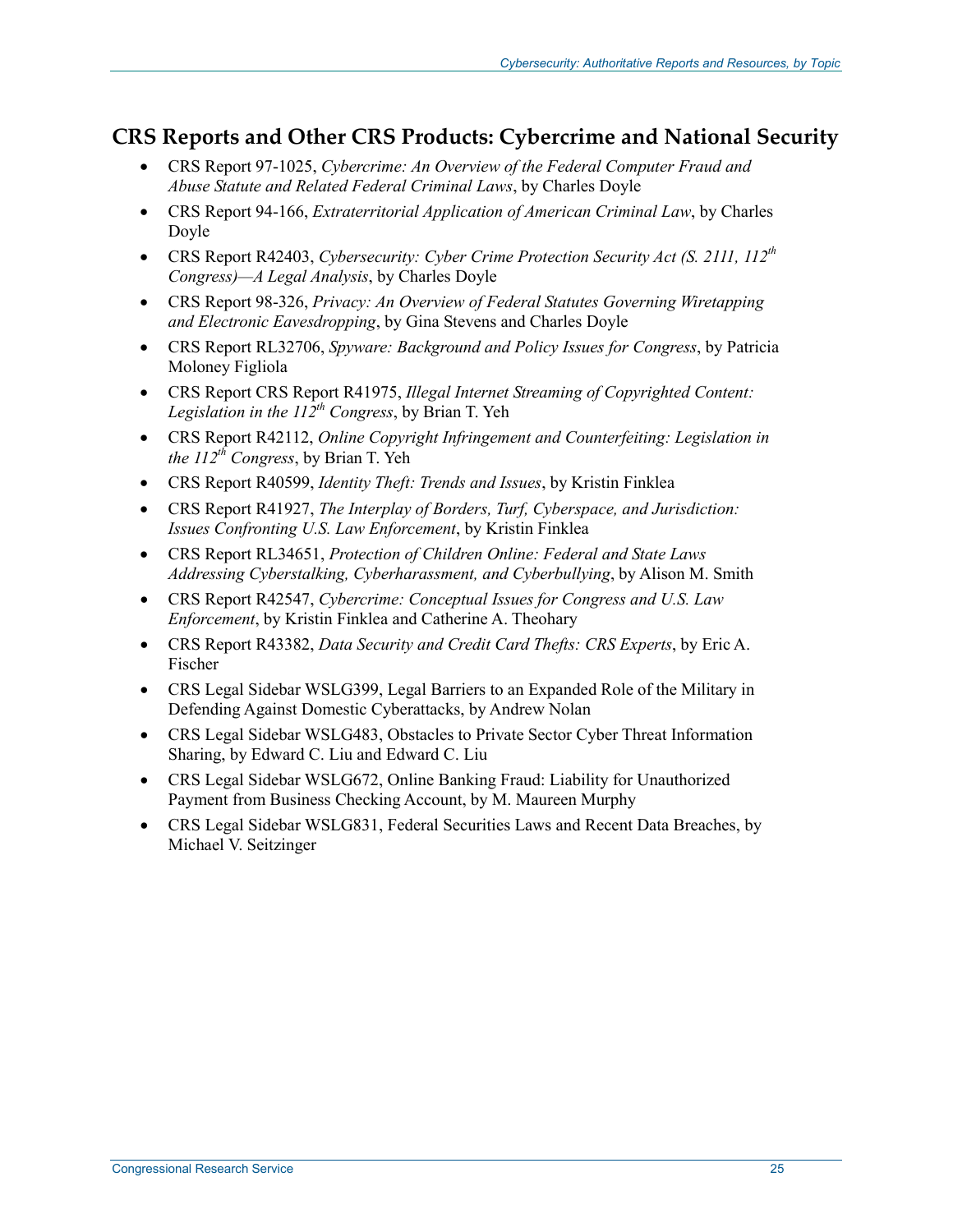| <b>Title</b>                                                        | <b>Source</b>                                                          | Date             | <b>Pages</b> | <b>Notes</b>                                                                                                                                                                                                                                                                                                                                                                                                                                                                                                                                                                           |
|---------------------------------------------------------------------|------------------------------------------------------------------------|------------------|--------------|----------------------------------------------------------------------------------------------------------------------------------------------------------------------------------------------------------------------------------------------------------------------------------------------------------------------------------------------------------------------------------------------------------------------------------------------------------------------------------------------------------------------------------------------------------------------------------------|
| ThreatWatch                                                         | <b>NextGov</b>                                                         | Ongoing          | N/A          | ThreatWatch is a snapshot of the data breaches hitting<br>organizations and individuals, globally, on a daily basis. It is not an<br>authoritative list, since many compromises are never reported or<br>even discovered. The information is based on accounts published<br>by outside news organizations and researchers.                                                                                                                                                                                                                                                             |
| Criminal Underground Economy Series                                 | <b>Trend Micro</b>                                                     | Ongoing          | N/A          | A review of various cybercrime markets around the world.                                                                                                                                                                                                                                                                                                                                                                                                                                                                                                                               |
| iDATA: Improving Defences Against Targeted<br>Attack                | Centre for the<br><b>Protection of National</b><br>Infrastructure (UK) | July 2014        | 8            | The iDATA program consists of a number of projects aimed at<br>addressing threats posed by nation states and state-sponsored<br>actors. iDATA has resulted in a number of outputs for the cyber<br>security community. This document provides a description of the<br>iDATA program and a summary of the reports.                                                                                                                                                                                                                                                                      |
| Cyber Risks: The Growing Threat                                     | Insurance Information<br>Institute                                     | June 27,<br>2014 | 27           | Despite that cyber risks and cyber security are widely<br>acknowledged to be a serious threat, many companies today still<br>do not purchase cyber risk insurance Specialist cyber insurance<br>policies have been developed by insurers to help businesses and<br>individuals protect themselves from the cyber threat. Market<br>intelligence suggests that the types of specialized cyber coverage<br>being offered by insurers are expanding in response to this fast-<br>growing market need.                                                                                     |
| Hackers Wanted: An Examination of the<br>Cybersecurity Labor Market | RAND Corp.                                                             | June 24,<br>2014 | 110          | RAND examined the current status of the labor market for<br>cybersecurity professionals - with an emphasis on their being<br>employed to defend the United States. This effort was in three<br>parts: first, a review of the literature; second, interviews with<br>managers and educators of cybersecurity professionals,<br>supplemented by reportage; and third, an examination of the<br>economic literature about labor markets. RAND also<br>disaggregated the broad definition of "cybersecurity professionals"<br>to unearth skills differentiation as relevant to this study. |

#### **Table 5. Cybercrime, Data Breaches, and Data Security**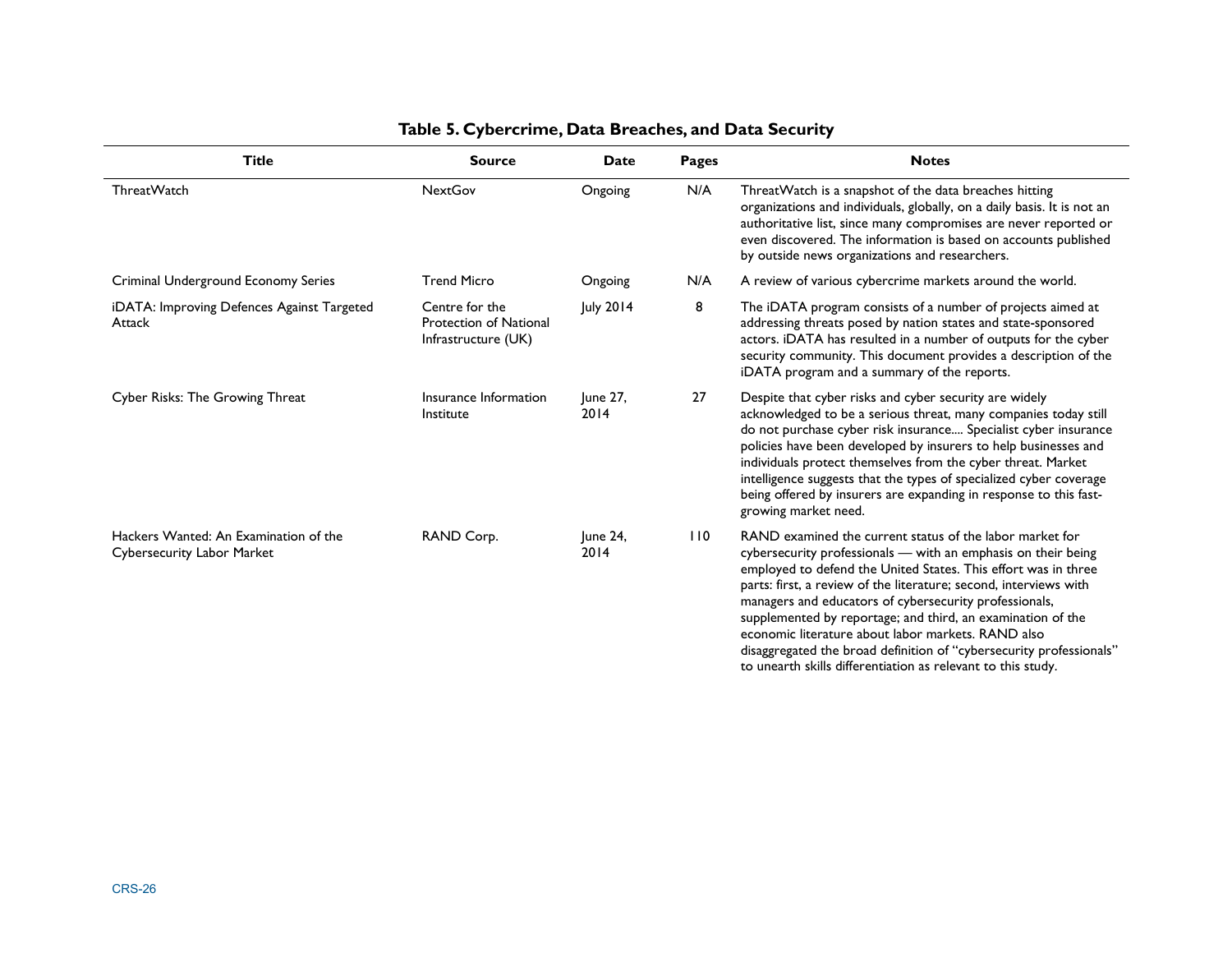| <b>Title</b>                                                                          | <b>Source</b>                                                                                                                                           | <b>Date</b>      | Pages | <b>Notes</b>                                                                                                                                                                                                                                                                                                                                                                                                                                                                                                                                                                                                                                                                                                  |
|---------------------------------------------------------------------------------------|---------------------------------------------------------------------------------------------------------------------------------------------------------|------------------|-------|---------------------------------------------------------------------------------------------------------------------------------------------------------------------------------------------------------------------------------------------------------------------------------------------------------------------------------------------------------------------------------------------------------------------------------------------------------------------------------------------------------------------------------------------------------------------------------------------------------------------------------------------------------------------------------------------------------------|
| Global Cybercrime: The Interplay of Politics and<br>Law                               | Centre for International<br>Governance Innovation<br>(C G )                                                                                             | June 20,<br>2014 | 23    | This paper explores the recent unsealing of a 31-count indictment<br>against five Chinese government officials and a significant cyber<br>breach, perpetrated by Chinese actors against Western oil,<br>energy, and petrochemical companies. The paper concludes by<br>noting that increased cooperation among governments is<br>necessary, but unlikely to occur as long as the discourse<br>surrounding cybercrime remains so heavily politicized and<br>securitized. If governments coalesced around the notion of trying<br>to prevent the long-term degradation of trust in the online<br>economy, they may profitably advance the dialogue away from<br>mutual suspicion and toward mutual cooperation. |
| Net Losses: Estimating the Global Cost of<br>Cybercrime                               | Center for Strategic and<br>International Studies and<br>McAfee                                                                                         | June 2014        | 24    | This report explores the economic impact of cybercrime,<br>including estimation, regional variances, IP theft, opportunity and<br>recovery costs, and the future of cybercrime.                                                                                                                                                                                                                                                                                                                                                                                                                                                                                                                               |
| 2014 U.S. State of Cybercrime Survey                                                  | PwC, CSO Magazine,<br>the CERT Division of<br>the Software<br>Engineering Institute at<br>Carnegie Mellon<br>University, and the U.S.<br>Secret Service | May 29, 2014     | 21    | The cybersecurity programs of U.S. organizations do not rival the<br>persistence, tactical skills, and technological prowess of their<br>potential cyber adversaries. This year, three in four (77%)<br>respondents to the survey detected a security event in the past 12<br>months, and more than a third (34%) said the number of security<br>incidents detected increased over the previous year.                                                                                                                                                                                                                                                                                                         |
| Privileged User Abuse & The Insider Threat<br>(Requires free registration to access.) | Ponemon Institute and<br>Raytheon                                                                                                                       | May 21, 2014     | 32    | The report looks at what companies are doing right and the<br>vulnerabilities that need to be addressed with policies and<br>technologies. One area that is a big problem is the difficulty in<br>actually knowing if an action taken by an insider is truly a threat.<br>Sixty-nine percent of respondents say they don't have enough<br>contextual information from security tools to make this<br>assessment and 56% say security tools yield too many false<br>positives.                                                                                                                                                                                                                                 |
| Online Advertising and Hidden Hazards to<br>Consumer Security and Data Privacy        | Senate Permanent<br>Subcommittee on<br>Investigations                                                                                                   | May 15, 2014     | 47    | The report found consumers could expose themselves to malware<br>just by visiting a popular website. It noted that the complexity of<br>the industry made it possible for both advertisers and host<br>websites to defer responsibility and that consumer safeguards<br>failed to protect against online abuses. The report also warned<br>that current practices do not create enough incentives for "online<br>advertising participants" to take preventive measures.                                                                                                                                                                                                                                       |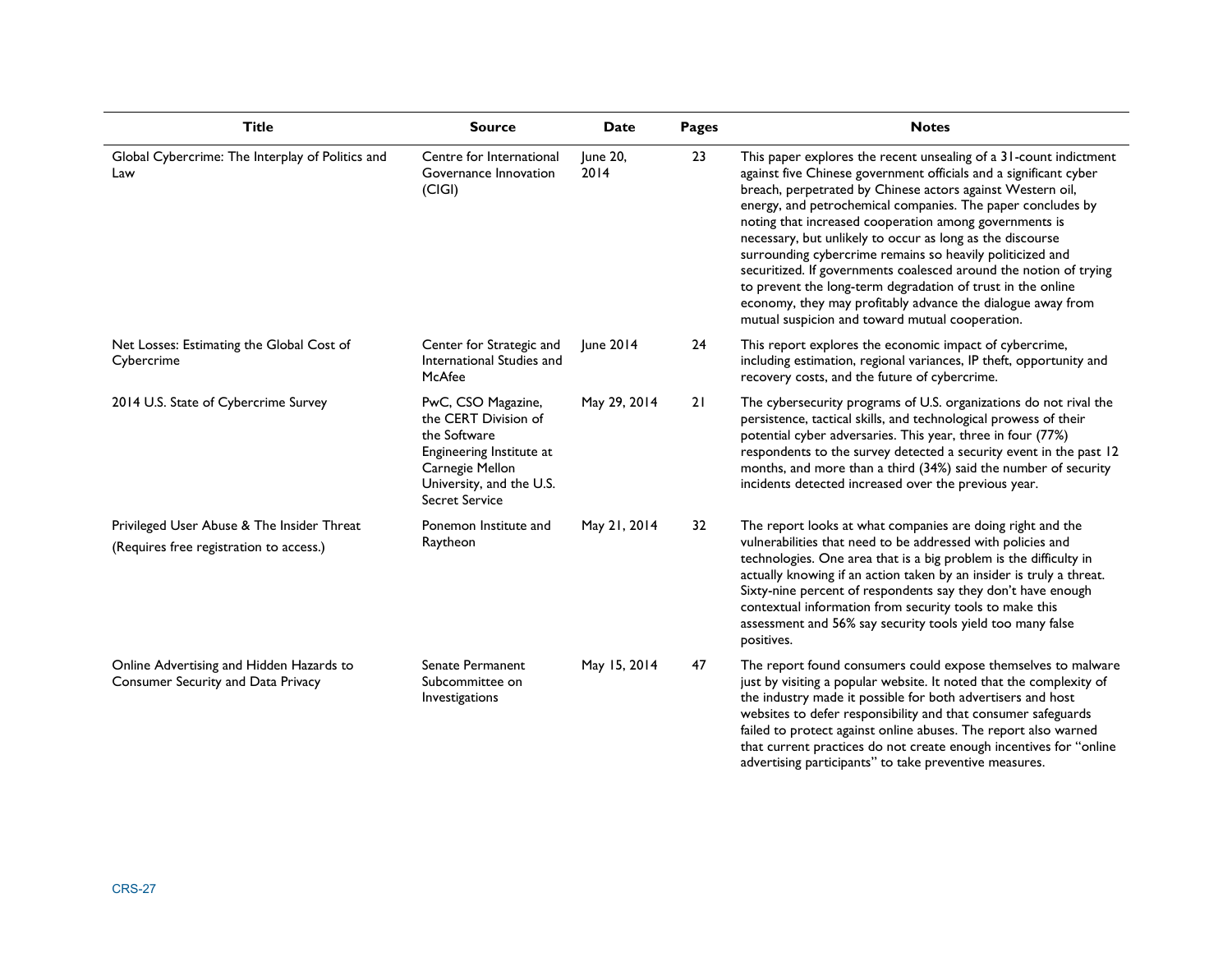| <b>Title</b>                                                 | <b>Source</b>         | Date              | Pages           | <b>Notes</b>                                                                                                                                                                                                                                                                                                                                                                                                                                                                                                 |
|--------------------------------------------------------------|-----------------------|-------------------|-----------------|--------------------------------------------------------------------------------------------------------------------------------------------------------------------------------------------------------------------------------------------------------------------------------------------------------------------------------------------------------------------------------------------------------------------------------------------------------------------------------------------------------------|
| Sharing Cyberthreat Information Under 18 USC §<br>2702(a)(3) | Department of Justice | May 9, 2014       | 7               | The Department of Justice issued guidance for Internet service<br>providers to assuage legal concerns about information sharing.<br>The white paper interprets the Stored Communications Act,<br>which prohibits providers from voluntarily disclosing customer<br>information to governmental entities. The whitepaper says that<br>the law does not prohibit companies from divulging data in the<br>aggregate, without any specific details about identifiable<br>customers.                              |
| The Rising Strategic Risks of Cyberattacks                   | McKinsey & Company    | May 2014          | N/A             | Companies are struggling with their capabilities in cyberrisk<br>management. As highly visible breaches occur with growing<br>regularity, most technology executives believe that they are losing<br>ground to attackers. Organizations large and small lack the facts to<br>make effective decisions, and traditional "protect the perimeter"<br>technology strategies are proving insufficient.                                                                                                            |
| Big Data: Seizing Opportunities, Preserving Values           | <b>White House</b>    | May 2014          | 85              | The findings include a set of consumer protection<br>recommendations, such as national data-breach legislation, and a<br>fresh call for baseline consumer-privacy legislation first<br>recommended in 2012.                                                                                                                                                                                                                                                                                                  |
| The Target Breach, by the Numbers                            | Krebs on Security     | May 6, 2014       | N/A             | A synthesis of numbers associated with the Target data breach of<br>December 19, 2013 (e.g., number of records stolen, estimated<br>dollar cost to credit unions and community banks, amount of<br>money Target estimates it will spend upgrading payment terminals<br>to support Chip-and-PIN enabled cards).                                                                                                                                                                                               |
| Heartbleed's Impact                                          | Pew Research Center   | April 30,<br>2014 | $\overline{13}$ | The Heartbleed security flaw on one of the most widely used<br>"secure socket" encryption programs on the Internet had an<br>impact on a notable share of Internet users. Some 60% of adults<br>(and 64% of Internet users) said they had heard about the bug.<br>Some 19% of adults said they had heard "a lot" about it and 41%<br>said they had heard "a little" about it. By comparison, though, the<br>Heartbleed story drew much less intensity and scope of attention<br>than other big news stories. |
| Russian Underground Revisited                                | <b>Trend Micro</b>    | April 28,<br>2014 | 25              | The price of malicious software-designed to enable online bank<br>fraud, identity theft and other cybercrimes-is falling<br>"dramatically" in some of the Russian-language criminal markets in<br>which it is sold. Falling prices are not a result of declining demand,<br>but rather shows the result of an increasingly sophisticated<br>marketplace. This report outlines the products and services being<br>sold and what their prices are.                                                             |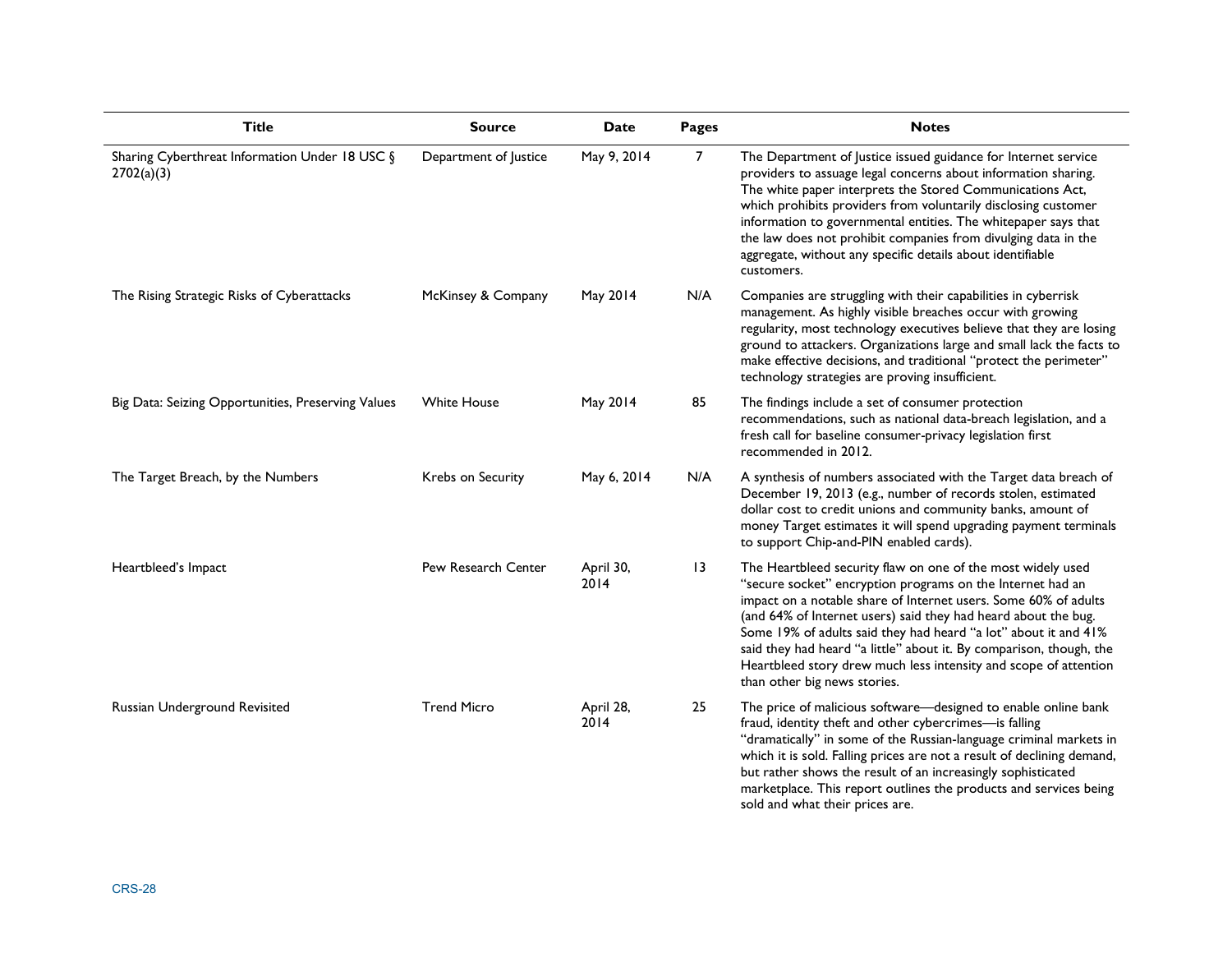| <b>Title</b>                                                                    | <b>Source</b>                                                                       | Date                 | Pages          | <b>Notes</b>                                                                                                                                                                                                                                                                                                                                                                                                                                                                                                                                                                                                                                                                                                                                                                                                                                                                                                                                                                                                                               |
|---------------------------------------------------------------------------------|-------------------------------------------------------------------------------------|----------------------|----------------|--------------------------------------------------------------------------------------------------------------------------------------------------------------------------------------------------------------------------------------------------------------------------------------------------------------------------------------------------------------------------------------------------------------------------------------------------------------------------------------------------------------------------------------------------------------------------------------------------------------------------------------------------------------------------------------------------------------------------------------------------------------------------------------------------------------------------------------------------------------------------------------------------------------------------------------------------------------------------------------------------------------------------------------------|
| A "Kill Chain" Analysis of the 2013 Target Data<br><b>Breach</b>                | Senate Commerce<br>Committee                                                        | March 26,<br>2014    | 8              | This report analyzes what has been reported to date about the<br>Target data breach, using the "intrusion kill chain" framework, an<br>analytical tool introduced by Lockheed Martin security<br>researchers in 2011, and today widely used by information<br>security professionals in both the public and the private sectors.<br>This analysis suggests that Target missed a number of<br>opportunities along the kill chain to stop the attackers and<br>prevent the massive data breach.                                                                                                                                                                                                                                                                                                                                                                                                                                                                                                                                              |
| Markets for Cybercrime Tools and Stolen Data                                    | RAND Corp. National<br>Security Research<br>Division and Juniper<br><b>Networks</b> | March 25,<br>2014    | 83             | This report, part of a multiphase study on the future security<br>environment, describes the fundamental characteristics of the<br>criminal activities in cyberspace markets and how they have grown<br>into their current state to explain how their existence can harm<br>the information security environment.                                                                                                                                                                                                                                                                                                                                                                                                                                                                                                                                                                                                                                                                                                                          |
| Merchant and Financial Trade Associations<br>Announce Cybersecurity Partnership | Retail Industry Leaders<br>Association                                              | February 13,<br>2014 | N/A            | Trade associations representing the merchant and financial<br>services industries announced a new cybersecurity partnership.<br>The partnership will focus on exploring paths to increased<br>information sharing, better card security technology, and<br>maintaining the trust of customers. Discussion regarding the<br>partnership was initiated by the Retail Industry Leaders<br>Association (RILA) and the Financial Services Roundtable (FSR),<br>joined by the American Bankers Association (ABA), the American<br>Hotel & Lodging Association (AH&LA), The Clearing House<br>(TCH), the Consumer Bankers Association (CBA), the Food<br>Marketing Institute (FMI), the Electronic Transactions Association<br>(ETA), the Independent Community Bankers of America (ICBA),<br>the International Council of Shopping Centers (ICSC), the<br>National Associations of Convenience Stores (NACS), the<br>National Grocers Association (NGA), the National Restaurant<br>Association (NRA), and the National Retail Federation (NRF). |
| FTC Statement Marking the FTC's 50th Data<br><b>Security Settlement</b>         | <b>Federal Trade</b><br>Commission                                                  | January 31,<br>2014  | $\overline{2}$ | The FTC announces its 50 <sup>th</sup> data security settlement. What<br>started in 2002 with a single case applying established FTC Act<br>precedent to the area of data security has grown into an<br>enforcement program that has helped to increase protections for<br>consumers and has encouraged companies to make safeguarding<br>consumer data a priority.                                                                                                                                                                                                                                                                                                                                                                                                                                                                                                                                                                                                                                                                        |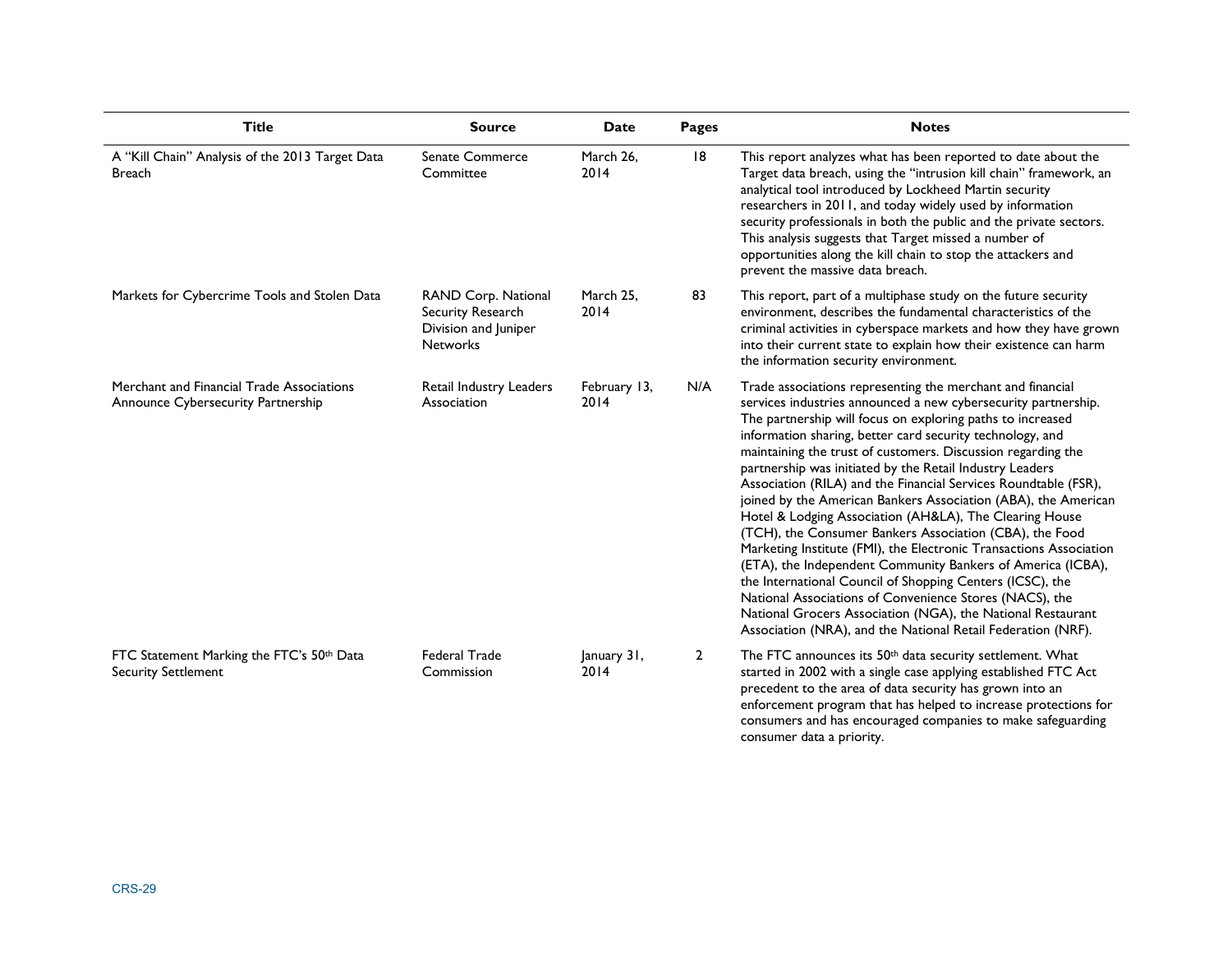| <b>Title</b>                                                                                             | <b>Source</b>                                                                      | Date                         | Pages | <b>Notes</b>                                                                                                                                                                                                                                                                                                                                                                                                                                                                                                                                                                                                                                                                                                                  |
|----------------------------------------------------------------------------------------------------------|------------------------------------------------------------------------------------|------------------------------|-------|-------------------------------------------------------------------------------------------------------------------------------------------------------------------------------------------------------------------------------------------------------------------------------------------------------------------------------------------------------------------------------------------------------------------------------------------------------------------------------------------------------------------------------------------------------------------------------------------------------------------------------------------------------------------------------------------------------------------------------|
| Worst Practices Guide to Insider Threats: Lessons<br>from Past Mistakes                                  | American Academy of<br>Arts & Sciences                                             | January 2014                 | 32    | From the report: "Here, we are presenting a kind of 'worst<br>practices' guide of serious mistakes made in the past regarding<br>insider threats. While each situation is unique, and serious insider<br>problems are relatively rare, the incidents we describe reflect<br>issues that exist in many contexts and that every nuclear security<br>manager should consider. Common organizational practices-such<br>as prioritizing production over security, failure to share<br>information across subunits, inadequate rules or inappropriate<br>waiving of rules, exaggerated faith in group loyalty, and excessive<br>focus on external threats-can be seen in many past failures to<br>protect against insider threats." |
| ENISA Threat Landscape 2013 - Overview of<br>Current and Emerging Cyber-Threats                          | European Union Agency<br>for Network and<br><b>Information Security</b><br>(ENISA) | December<br>11, 2013         | 70    | The report is a collection of top cyber-threats that have been<br>assessed in the reporting period (i.e., within 2013). ENISA has<br>collected over 250 reports regarding cyber-threats, risks, and<br>threat agents. ETL 2013 is a comprehensive compilation of the top<br>15 cyber-threats assessed.                                                                                                                                                                                                                                                                                                                                                                                                                        |
| Cyber-enabled Competitive Data Theft: A<br>Framework for Modeling Long-Run Cybersecurity<br>Consequences | <b>Brookings Institution</b>                                                       | December<br>2013             | 18    | Economic espionage has existed at least since the industrial<br>revolution, but the scope of modern cyber-enabled competitive<br>data theft may be unprecedented. With this paper, Friedman,<br>Mack-Crane, and Hammond present what they believe is the first<br>economic framework and model to understand the long-run<br>impact of competitive data theft on an economy by taking into<br>account the actual mechanisms and pathways by which theft harms<br>the victims.                                                                                                                                                                                                                                                 |
| Trends in Incident Response in 2013                                                                      | <b>ICS-CERT Monitor</b>                                                            | October-<br>December<br>2013 | 14    | In 2013, ICS-CERT responded to 256 incidents reported either<br>directly from asset owners or through other trusted partners.<br>The majority of these incidents were initially detected in business<br>networks of critical infrastructure organizations that operate<br>industrial control systems (ICS). Of the 256 reported incidents,<br>59%, or 151 incidents, occurred in the energy sector, which<br>exceeded all incidents reported in other sectors combined.                                                                                                                                                                                                                                                       |
| Illicit Cyber Activity Involving Fraud                                                                   | Carnegie Mellon<br>University Software<br><b>Engineering Institute</b>             | August 8,<br>2013            | 28    | Technical and behavioral patterns were extracted from 80 fraud<br>cases-67 insider and 13 external-that occurred between 2005<br>and the present. These cases were used to develop insights and<br>risk indicators to help private industry, government, and law<br>enforcement more effectively prevent, deter, detect, investigate,<br>and manage malicious insider activity within the banking and<br>finance sector.                                                                                                                                                                                                                                                                                                      |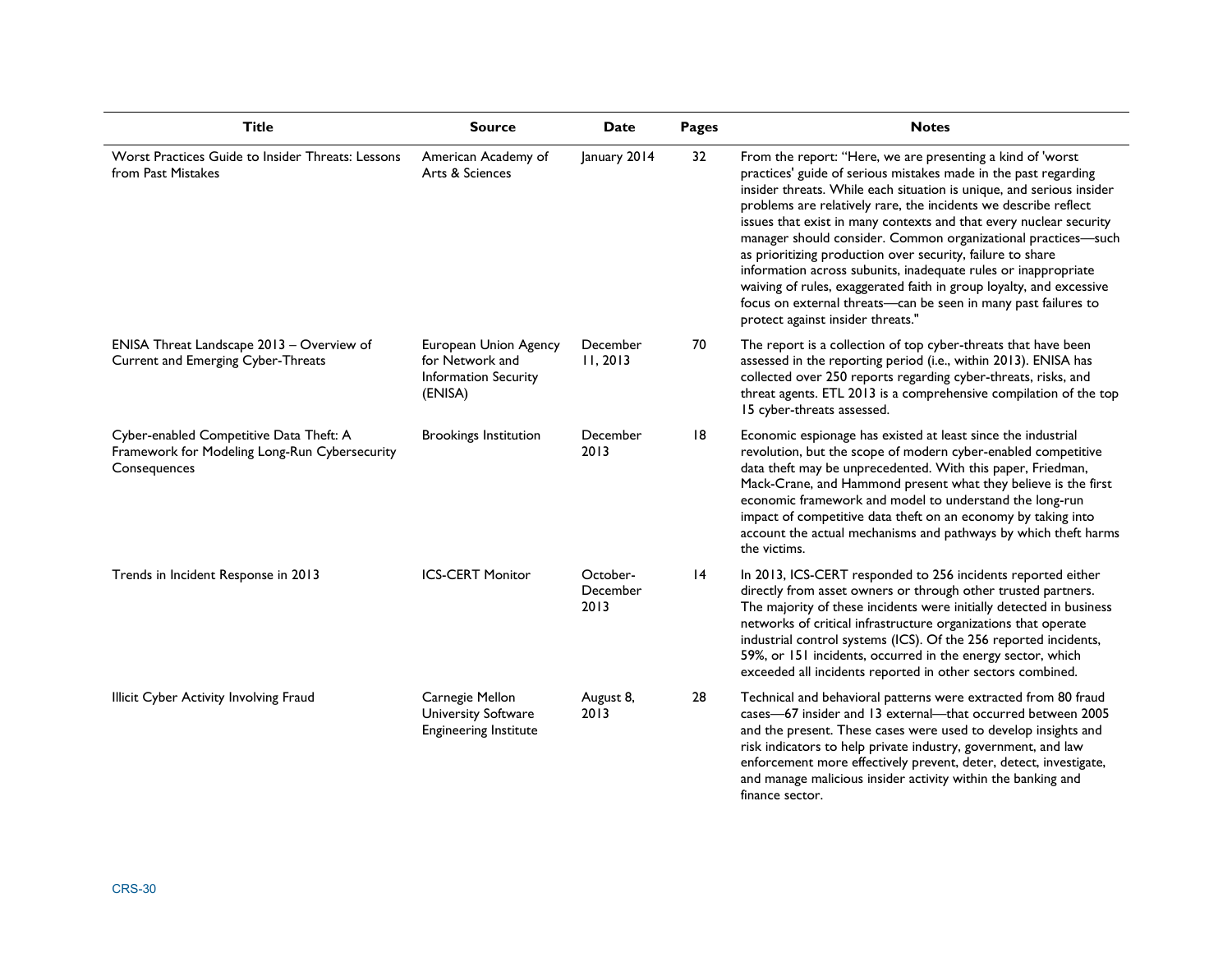| <b>Title</b>                                                                                                                     | <b>Source</b>                                                                                                                  | <b>Date</b>        | Pages | <b>Notes</b>                                                                                                                                                                                                                                                                                                                                                                                                                                                                                                                                                             |
|----------------------------------------------------------------------------------------------------------------------------------|--------------------------------------------------------------------------------------------------------------------------------|--------------------|-------|--------------------------------------------------------------------------------------------------------------------------------------------------------------------------------------------------------------------------------------------------------------------------------------------------------------------------------------------------------------------------------------------------------------------------------------------------------------------------------------------------------------------------------------------------------------------------|
| The Economic Impact of Cybercrime and Cyber<br>Espionage                                                                         | Center for Strategic and<br>International Studies                                                                              | July 22, 2013      | 20    | Losses to the United States (the country where data is most<br>accessible) may reach \$100 billion annually. The cost of<br>cybercrime and cyber espionage to the global economy is some<br>multiple of this, likely measured in hundreds of billions of dollars.                                                                                                                                                                                                                                                                                                        |
| Cyber-Crime, Securities Markets, and Systemic<br><b>Risk</b>                                                                     | World Federation of<br>Exchanges (WFE) and<br>the International<br>Organization of<br><b>Securities Commissions</b><br>(IOSCO) | July 16, 2013      | 59    | This report explores the nature and extent of cyber-crime in<br>securities markets so far; the potential systemic risk aspects of<br>this threat; and presents the results of a survey to the world's<br>exchanges on their experiences with cyber-crime, cyber-security<br>practices and perceptions of the risk.                                                                                                                                                                                                                                                       |
| Towards Trustworthy Social Media and<br>Crowdsourcing                                                                            | <b>Wilson Center</b>                                                                                                           | May 2013           | 12    | Individuals and organizations interested in using social media and<br>crowdsourcing currently lack two key sets of information: a<br>systematic assessment of the vulnerabilities in these technologies<br>and a comprehensive set of best practices describing how to<br>address those vulnerabilities. Identifying those vulnerabilities and<br>developing those best practices are necessary to address a<br>growing number of cybersecurity incidents ranging from innocent<br>mistakes to targeted attacks that have claimed lives and cost<br>millions of dollars. |
| Remaking American Security: Supply Chain<br>Vulnerabilities & National Security Risks Across<br>the U.S. Defense Industrial Base | Alliance for American<br>Manufacturing                                                                                         | May 2013           | 355   | Because the supply chain is global, it makes sense for U.S. officials<br>to cooperate with other nations to ward off cyberattacks.<br>Increased international cooperation to secure the integrity of the<br>global IT system is a valuable long-term objective.                                                                                                                                                                                                                                                                                                          |
| Comprehensive Study on Cybercrime                                                                                                | <b>United Nations Office</b><br>on Drugs and Crime<br>(UNODC)                                                                  | February<br>2013   | 320   | The Study examined the problem of cybercrime from the<br>perspective of governments, the private sector, academia and<br>international organizations. The results are presented in eight<br>Chapters, covering Internet connectivity and cybercrime; the<br>global cybercrime picture; cybercrime legislation and frameworks;<br>criminalization of cybercrime; law enforcement and cybercrime<br>investigations; electronic evidence and criminal justice;<br>international cooperation in criminal matters involving cybercrime;<br>and cybercrime prevention.         |
| HoneyMap - Visualizing Worldwide Attacks in<br>Real-Time, and Honeynet Map                                                       | The Honeynet Project                                                                                                           | October I,<br>2012 | N/A   | The HoneyMap shows a real-time visualization of attacks against<br>the Honeynet Project's sensors deployed around the world.                                                                                                                                                                                                                                                                                                                                                                                                                                             |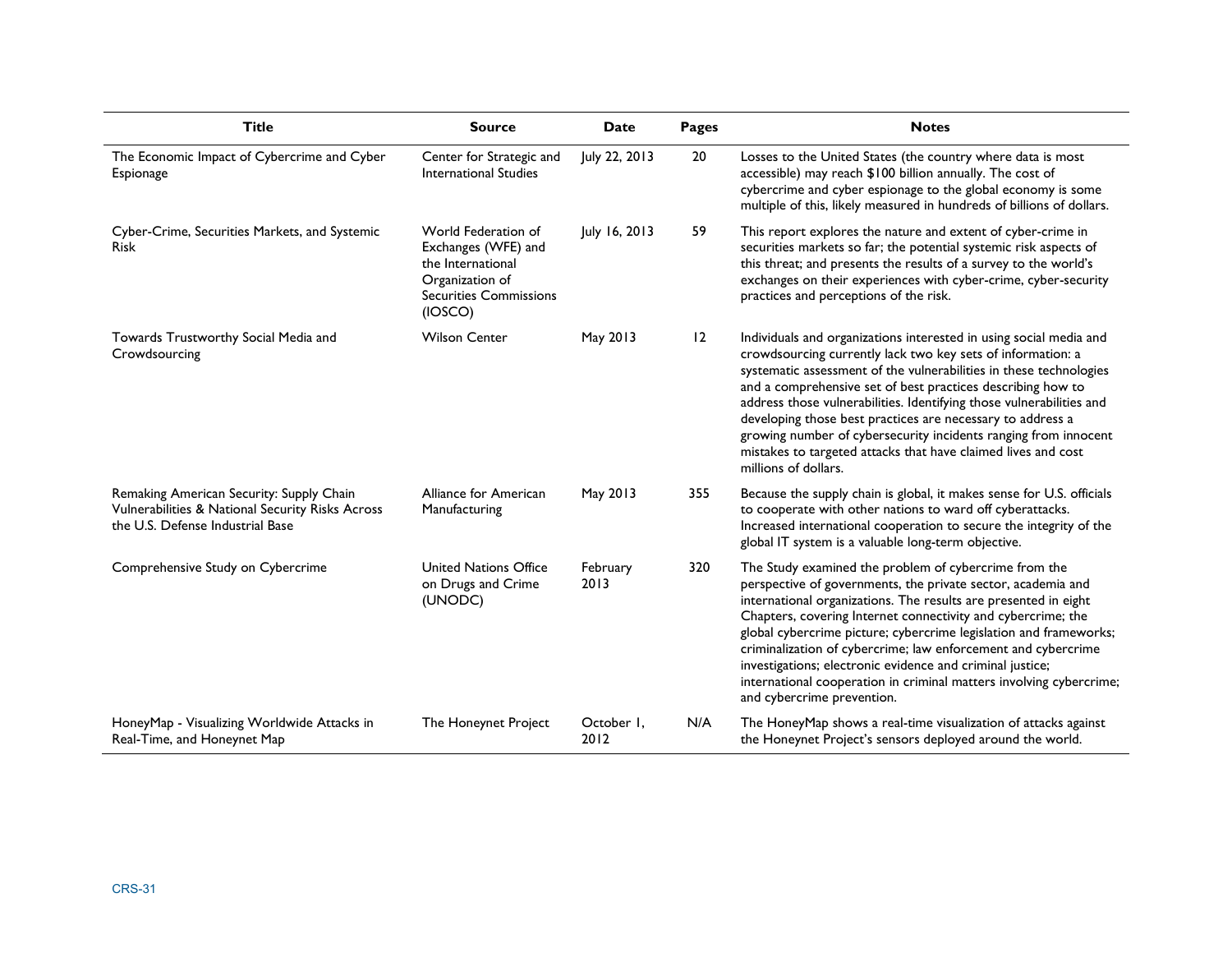| <b>Title</b>                                                                                                                            | <b>Source</b>                                                                           | Date               | Pages | <b>Notes</b>                                                                                                                                                                                                                                                                                                                                                                                                                                                                                                                                                                                                                                                       |
|-----------------------------------------------------------------------------------------------------------------------------------------|-----------------------------------------------------------------------------------------|--------------------|-------|--------------------------------------------------------------------------------------------------------------------------------------------------------------------------------------------------------------------------------------------------------------------------------------------------------------------------------------------------------------------------------------------------------------------------------------------------------------------------------------------------------------------------------------------------------------------------------------------------------------------------------------------------------------------|
| Does Cybercrime Really Cost \$1 Trillion?                                                                                               | ProPublica                                                                              | August I,<br>2012  | N/A   | In a news release to announce its 2009 report, "Unsecured<br>Economies: Protecting Vital Information," computer security firm<br>McAfee estimated a trillion dollar global cost for cybercrime. The<br>number does not appear in the report itself. McAfee's trillion-<br>dollar estimate is questioned even by the three independent<br>researchers from Purdue University whom McAfee credits with<br>analyzing the raw data from which the estimate was derived. An<br>examination of their origins by ProPublica has found new grounds<br>to question the data and methods used to generate these<br>numbers, which McAfee and Symantec say they stand behind. |
| Information Security: Cyber Threats Facilitate<br>Ability to Commit Economic Espionage                                                  | GAO                                                                                     | June 28,<br>2012   | 20    | This statement discusses (1) cyber threats facing the nation's<br>systems, (2) reported cyber incidents and their impacts, (3)<br>security controls and other techniques available for reducing risk,<br>and (4) the responsibilities of key federal entities in support of<br>protecting IP.                                                                                                                                                                                                                                                                                                                                                                      |
| Measuring the Cost of Cybercrime                                                                                                        | I I <sup>th</sup> Annual Workshop<br>on the Economics of<br><b>Information Security</b> | June 25,<br>2012   | N/A   | From the report, "For each of the main categories of cybercrime<br>we set out what is and is not known of the direct costs, indirect<br>costs and defence costs - both to the UK and to the world as a<br>whole."                                                                                                                                                                                                                                                                                                                                                                                                                                                  |
| The Impact of Cybercrime on Businesses                                                                                                  | Ponemon Institute                                                                       | May 2012           | 21    | The study found that targeted attacks on businesses cost<br>enterprises an average of \$214,000. The expenses are associated<br>with forensic investigations, investments in technology, and brand<br>recovery costs.                                                                                                                                                                                                                                                                                                                                                                                                                                              |
| Proactive Policy Measures by Internet Service<br>Providers against Botnets                                                              | Organisation for<br>Economic Co-operation<br>and Development                            | May 7, 2012        | 25    | This report analyzes initiatives in a number of countries through<br>which end-users are notified by ISPs when their computer is<br>identified as being compromised by malicious software and<br>encouraged to take action to mitigate the problem.                                                                                                                                                                                                                                                                                                                                                                                                                |
| Developing State Solutions to Business Identity<br>Theft: Assistance, Prevention and Detection Efforts<br>by Secretary of State Offices | National Association of<br>Secretaries of State                                         | January 2012       | 23    | This white paper is the result of efforts by the 19-member NASS<br>Business Identity Theft Task Force to develop policy guidelines<br>and recommendations for state leaders dealing with identity fraud<br>cases involving public business records.                                                                                                                                                                                                                                                                                                                                                                                                                |
| Twenty Critical Security Controls for Effective<br>Cyber Defense: Consensus Audit Guidelines<br>(CAG)                                   | SANS                                                                                    | October 3.<br>2011 | 77    | The 20 security measures are intended to focus agencies' limited<br>resources on plugging the most common attack vectors.                                                                                                                                                                                                                                                                                                                                                                                                                                                                                                                                          |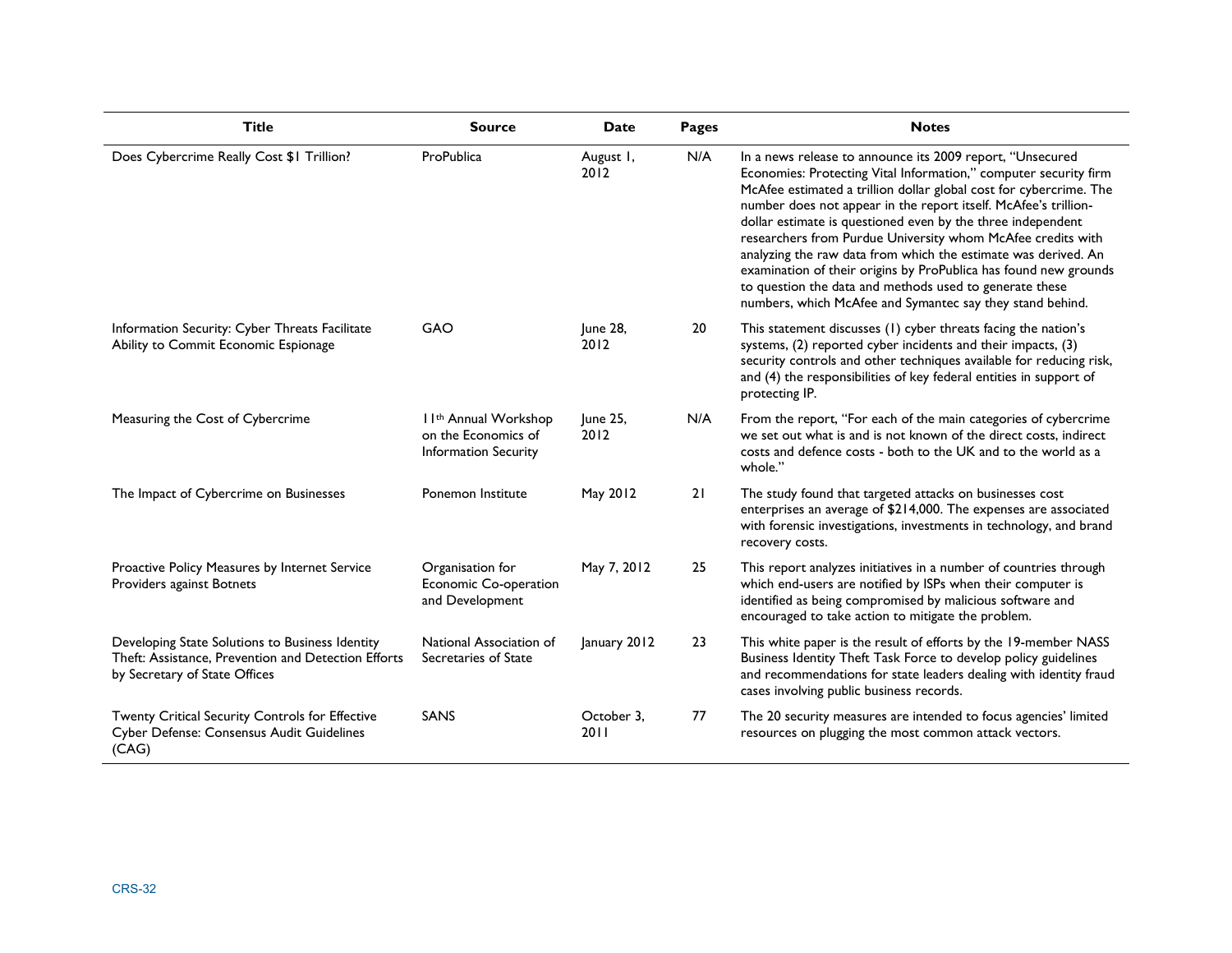| <b>Title</b>                                                                                                                                                                 | <b>Source</b>                                                              | <b>Date</b>          | Pages        | <b>Notes</b>                                                                                                                                                                                                                                                                                                                                                                                                                                                                                              |
|------------------------------------------------------------------------------------------------------------------------------------------------------------------------------|----------------------------------------------------------------------------|----------------------|--------------|-----------------------------------------------------------------------------------------------------------------------------------------------------------------------------------------------------------------------------------------------------------------------------------------------------------------------------------------------------------------------------------------------------------------------------------------------------------------------------------------------------------|
| Revealed: Operation Shady RAT: an Investigation<br>Of Targeted Intrusions Into 70+ Global<br>Companies, Governments, and Non-Profit<br>Organizations During the Last 5 Years | McAfee                                                                     | August 2,<br>2011    | 4            | A cyber-espionage operation lasting many years penetrated 72<br>government and other organizations, most of them in the United<br>States, and has copied everything from military secrets to<br>industrial designs, according to technology security company<br>McAfee. (See page 4 for the types of compromised parties, page 5<br>for the geographic distribution of victim's country of origin, pages<br>7-9 for the types of victims, and pages 10-13 for the number of<br>intrusions for 2007-2010). |
| The Role of Internet Service Providers in Botnet<br>Mitigation: an Empirical Analysis Bases on Spam<br>Data                                                                  | Organisation for<br>Economic Co-operation<br>and Development               | November<br>12, 2010 | 31           | This working paper considers whether ISPs can be critical control<br>points for botnet mitigation, how the number of infected machines<br>varies across ISPs, and why.                                                                                                                                                                                                                                                                                                                                    |
| Untangling Attribution: Moving to Accountability in<br>Cyberspace [Testimony]                                                                                                | Council on Foreign<br><b>Relations</b>                                     | July 15, 2010        | 4            | Robert K. Knake's testimony before the House Committee on<br>Science and Technology on the role of attack attribution in<br>preventing cyberattacks and how attribution technologies can<br>affect the anonymity and the privacy of Internet users.                                                                                                                                                                                                                                                       |
| Technology, Policy, Law, and Ethics Regarding U.S.<br>Acquisition and Use of Cyberattack Capabilities                                                                        | <b>National Research</b><br>Council                                        | 2009                 | 368          | This report explores important characteristics of cyberattack. It<br>describes the current international and domestic legal structure as<br>it might apply to cyberattack, and considers analogies to other<br>domains of conflict to develop relevant insights.                                                                                                                                                                                                                                          |
| Note: Highlights compiled by CRS from the reports.<br><b>Title</b>                                                                                                           | Table 6. National Security, Cyber Espionage, and Cyberwar<br><b>Source</b> | Date                 | <b>Pages</b> | <b>Notes</b>                                                                                                                                                                                                                                                                                                                                                                                                                                                                                              |
|                                                                                                                                                                              |                                                                            |                      |              |                                                                                                                                                                                                                                                                                                                                                                                                                                                                                                           |
| Cyberthreat: Real-Time Map                                                                                                                                                   | Kaspersky Labs                                                             | Ongoing              | N/A          | Kaspersky Labs has launched an interactive cyberthreat map that<br>lets viewers see cybersecurity incidents as they occur around the<br>world in real time. The interactive map includes malicious objects<br>detected during on-access and on-demand scans, email and web<br>antivirus detections, and objects identified by vulnerability and<br>intrusion detection sub-systems.                                                                                                                       |

### **Table 6. National Security, Cyber Espionage, and Cyberwar**

| <b>Title</b>                                                                                                                                  | <b>Source</b>                                                                                 | Date          | Pages | <b>Notes</b>                                                                                                                                                                                                                                                                                                                                                                        |
|-----------------------------------------------------------------------------------------------------------------------------------------------|-----------------------------------------------------------------------------------------------|---------------|-------|-------------------------------------------------------------------------------------------------------------------------------------------------------------------------------------------------------------------------------------------------------------------------------------------------------------------------------------------------------------------------------------|
| Cyberthreat: Real-Time Map                                                                                                                    | Kaspersky Labs                                                                                | Ongoing       | N/A   | Kaspersky Labs has launched an interactive cyberthreat map that<br>lets viewers see cybersecurity incidents as they occur around the<br>world in real time. The interactive map includes malicious objects<br>detected during on-access and on-demand scans, email and web<br>antivirus detections, and objects identified by vulnerability and<br>intrusion detection sub-systems. |
| Today's Rising Terrorist Threat and the Danger to the<br>United States: Reflections on the Tenth Anniversary of the<br>9/11 Commission Report | The Annenberg<br><b>Public Policy</b><br>Center and the<br><b>Bipartisan Policy</b><br>Center | July 22, 2014 | 48    | Members of the panel that studied the 2001 attacks urge<br>Congress to enact cybersecurity legislation, the White House to<br>communicate the consequences of potential cyberattacks to<br>Americans, and leaders to work with allies to define what<br>constitutes an online attack on another country.                                                                            |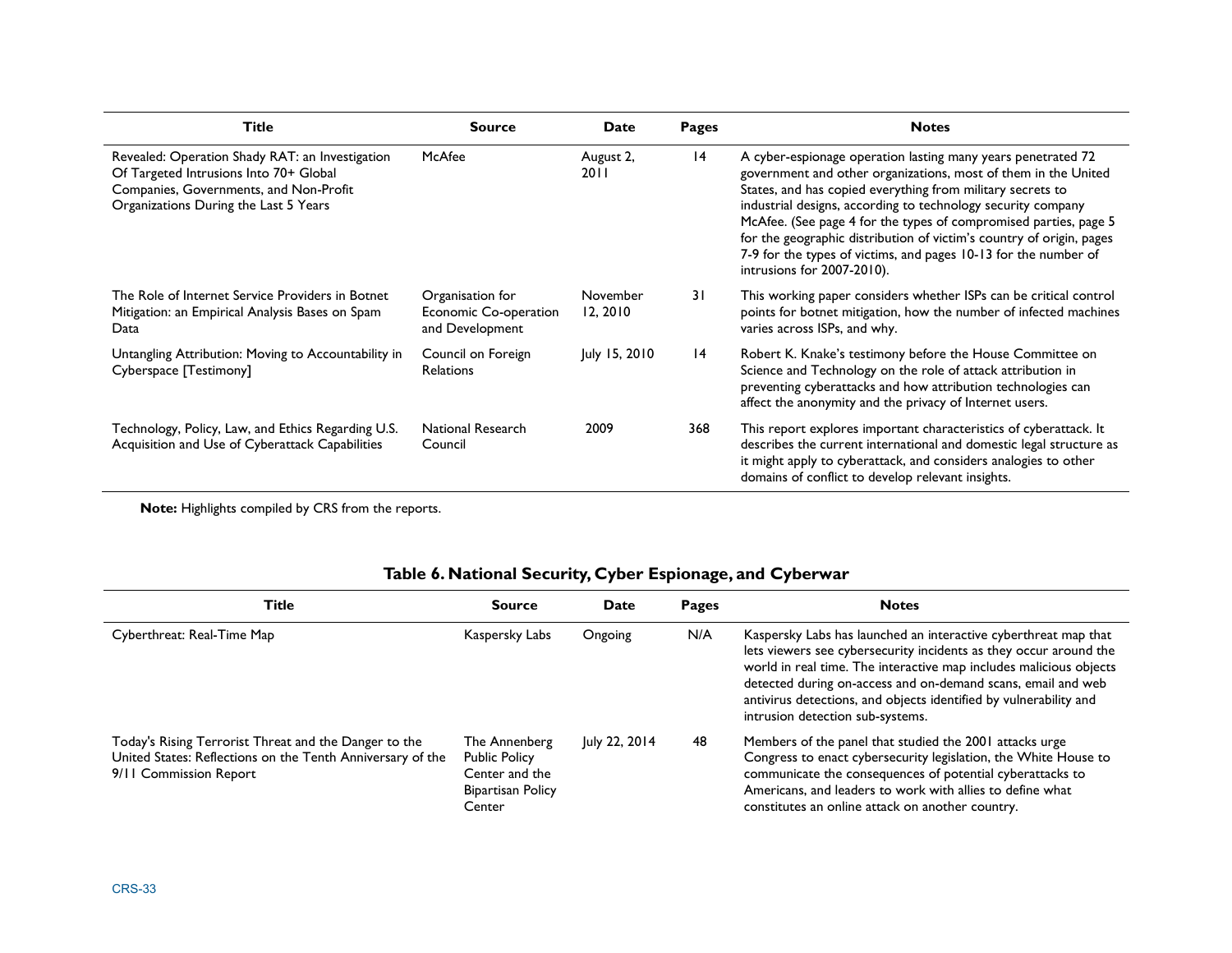| <b>Title</b>                                                                                                             | <b>Source</b>                                                           | <b>Date</b>  | Pages | <b>Notes</b>                                                                                                                                                                                                                                                                                                                                                                                                                                                                                                                                                                                                                                                                                                                     |
|--------------------------------------------------------------------------------------------------------------------------|-------------------------------------------------------------------------|--------------|-------|----------------------------------------------------------------------------------------------------------------------------------------------------------------------------------------------------------------------------------------------------------------------------------------------------------------------------------------------------------------------------------------------------------------------------------------------------------------------------------------------------------------------------------------------------------------------------------------------------------------------------------------------------------------------------------------------------------------------------------|
| Surviving on a Diet of Poisoned Fruit: Reducing the<br>National Security Risks of America's Cyber Dependencies           | Center for a<br>New American<br>Security                                | July 2014    | 64    | In the report, the author examines existing information<br>technology security weaknesses and provides nine specific<br>recommendations for the U.S. government and others to cope<br>with these insecurities.                                                                                                                                                                                                                                                                                                                                                                                                                                                                                                                   |
| Baseline Review: ICT-Related Processes & Events.<br>Implications for International and Regional Security (2011-<br>2013) | ICT4Peace                                                               | May 1, 2014  | 50    | The report is structured around the following three areas: (1)<br>international and regional security (the predominant focus); (2)<br>transnational crime and terrorism; and (3) governance, human<br>rights and development. These areas are obviously<br>interdependent, with developments in one area often impacting<br>another, yet they have traditionally been approached separately<br>through distinct communities of practice and fora. The report will<br>serve as a baseline for future annual reports with this specific one<br>covering the period spanning January 2011 to December 2013<br>(while also providing background on earlier events).                                                                  |
| M Trends: Beyond the Breach: 2014 Threat Report                                                                          | Mandiant                                                                | April 2014   | 28    | From the report, "One conclusion is inescapable: the list of<br>potential targets has increased, and the playing field has grown,<br>Cyber-threat actors are expanding the uses of computer network<br>exploitation to fulfill an array of objectives, from the economic to<br>the political. Threat actors are not only interested in seizing the<br>corporate crown jewels but are also looking for ways to publicize<br>their views, cause physical destruction and influence global<br>decision makers. Private organizations have increasingly become<br>collateral damage in political conflicts. With no diplomatic<br>solution in sight, the ability to detect and respond to attacks has<br>never been more important." |
| Emerging Cyber Threats Report 2014                                                                                       | Georgia Institute<br>of Technology                                      | January 2014 | 16    | Brief compilation of academic research on Losing Control of<br>Cloud Data, Insecure but Connected Devices, Attackers Adapt to<br>Mobile Ecosystems, Costs of Defending Against Cyber Attacks<br>Remain High, Information Manipulation Advances.                                                                                                                                                                                                                                                                                                                                                                                                                                                                                  |
| Cybersecurity and Cyberwar: What Everyone Needs to<br>Know                                                               | Singer, Peter W.<br>and Allan<br>Friedman<br>(Brookings<br>Institution) | January 2014 | 306   | The book looks at cybersecurity issues faced by the military,<br>government, businesses and individuals, and what happens when<br>they try to balance security with freedom of speech and the ideals<br>of an open Internet.                                                                                                                                                                                                                                                                                                                                                                                                                                                                                                     |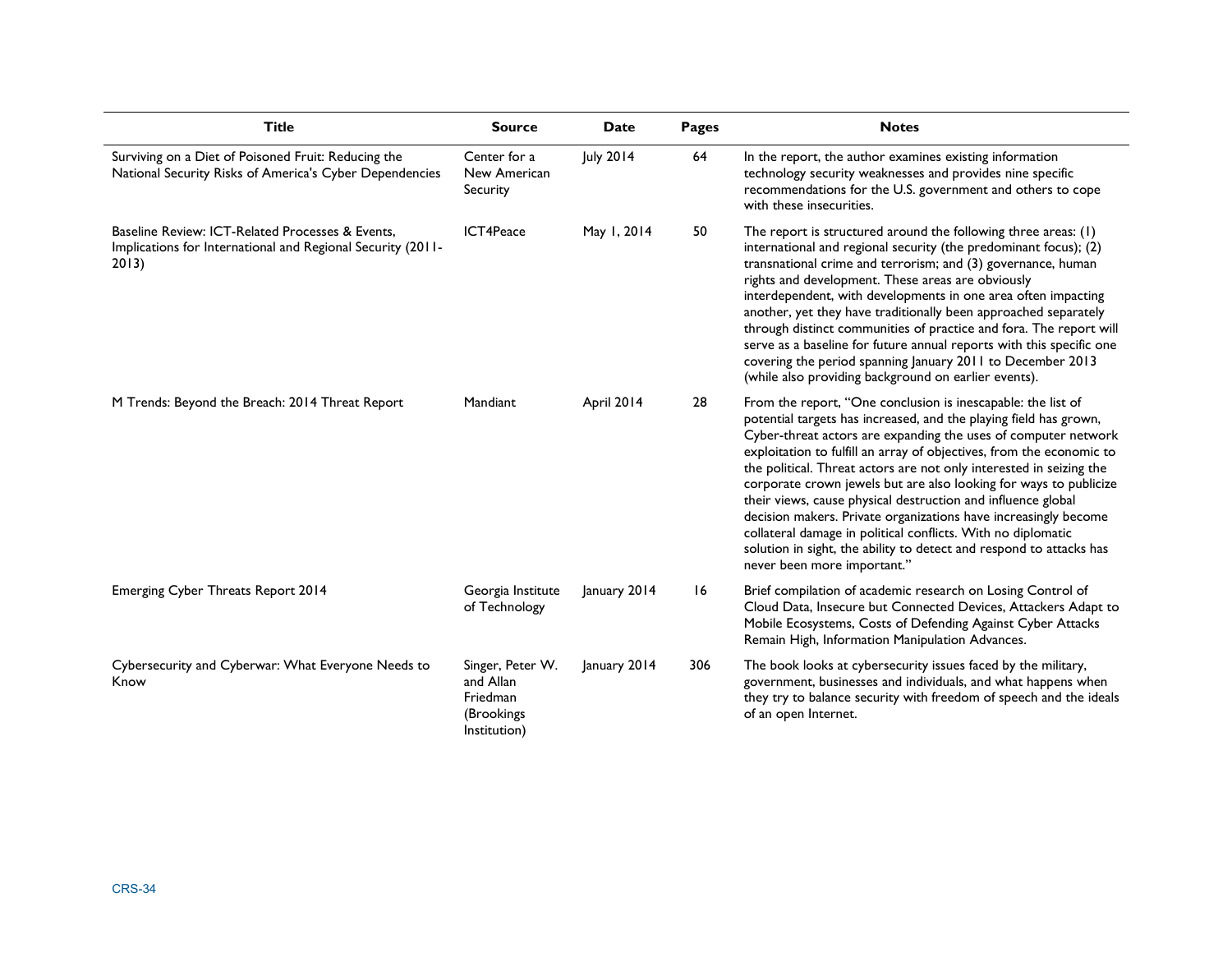| <b>Title</b>                                                                                          | <b>Source</b>                        | Date                 | <b>Pages</b> | <b>Notes</b>                                                                                                                                                                                                                                                                                                                                                                                                                                                                                                                                                                                                                                                                                                                                                                                                       |
|-------------------------------------------------------------------------------------------------------|--------------------------------------|----------------------|--------------|--------------------------------------------------------------------------------------------------------------------------------------------------------------------------------------------------------------------------------------------------------------------------------------------------------------------------------------------------------------------------------------------------------------------------------------------------------------------------------------------------------------------------------------------------------------------------------------------------------------------------------------------------------------------------------------------------------------------------------------------------------------------------------------------------------------------|
| Cyber-enabled Competitive Data Theft: A Framework for<br>Modeling Long-Run Cybersecurity Consequences | <b>Brookings</b><br>Institution      | December<br>2013     | 8            | Economic espionage has existed at least since the industrial<br>revolution, but the scope of modern cyber-enabled competitive<br>data theft may be unprecedented. With this paper, Friedman,<br>Mack-Crane, and Hammond present what they believe is the first<br>economic framework and model to understand the long-run<br>impact of competitive data theft on an economy by taking into<br>account the actual mechanisms and pathways by which theft<br>harms the victims.                                                                                                                                                                                                                                                                                                                                      |
| To Kill a Centrifuge: A Technical Analysis of What<br>Stuxnet's Creators Tried to Achieve             | The Langner<br>Group                 | November<br>2013     | 36           | This document summarizes the most comprehensive research on<br>the Stuxnet malware so far: It combines results from reverse<br>engineering the attack code with intelligence on the design of the<br>attacked plant and background information on the attacked<br>uranium enrichment process. It looks at the attack vectors of the<br>two different payloads contained in the malware and especially<br>provides an analysis of the bigger and much more complex<br>payload that was designed to damage centrifuge rotors by<br>overpressure. With both attack vectors viewed in context,<br>conclusions are drawn about the reasoning behind a radical<br>change of tactics between the complex earlier attack and the<br>comparatively simple later attack that tried to manipulate<br>centrifuge rotor speeds. |
| 2013 Annual Report to Congress                                                                        | U.S.-China<br>Economic<br>Commission | October 20,<br>2013  | 465          | In 2013, the commission continued its close examination of<br>China's cyber capabilities. Strong evidence has emerged that the<br>Chinese government is directing and executing a large-scale cyber<br>espionage campaign against the United States, including the U.S.<br>government and private companies. However, the public<br>exposure of Chinese cyber espionage in 2013 has apparently not<br>changed China's attitude about the use of cyber espionage to<br>steal intellectual property and proprietary information. (See:<br>Chapter 2, Section 2: "China's Cyber Activities.")                                                                                                                                                                                                                         |
| W32.Duqu: The Precursor to the Next Stuxnet                                                           | Symantec                             | November<br>14, 2013 | N/A          | On October 14, 2011, a research lab with strong international<br>connections alerted Symantec to a sample that appeared to be<br>very similar to Stuxnet, the malware which wreaked havoc in<br>Iran's nuclear centrifuge farms last summer. The lab named the<br>threat "Duqu" because it creates files with the file name prefix<br>"DQ". The research lab provided Symantec with samples<br>recovered from computer systems located in Europe, as well as a<br>detailed report with their initial findings, including analysis<br>comparing the threat to Stuxnet.                                                                                                                                                                                                                                              |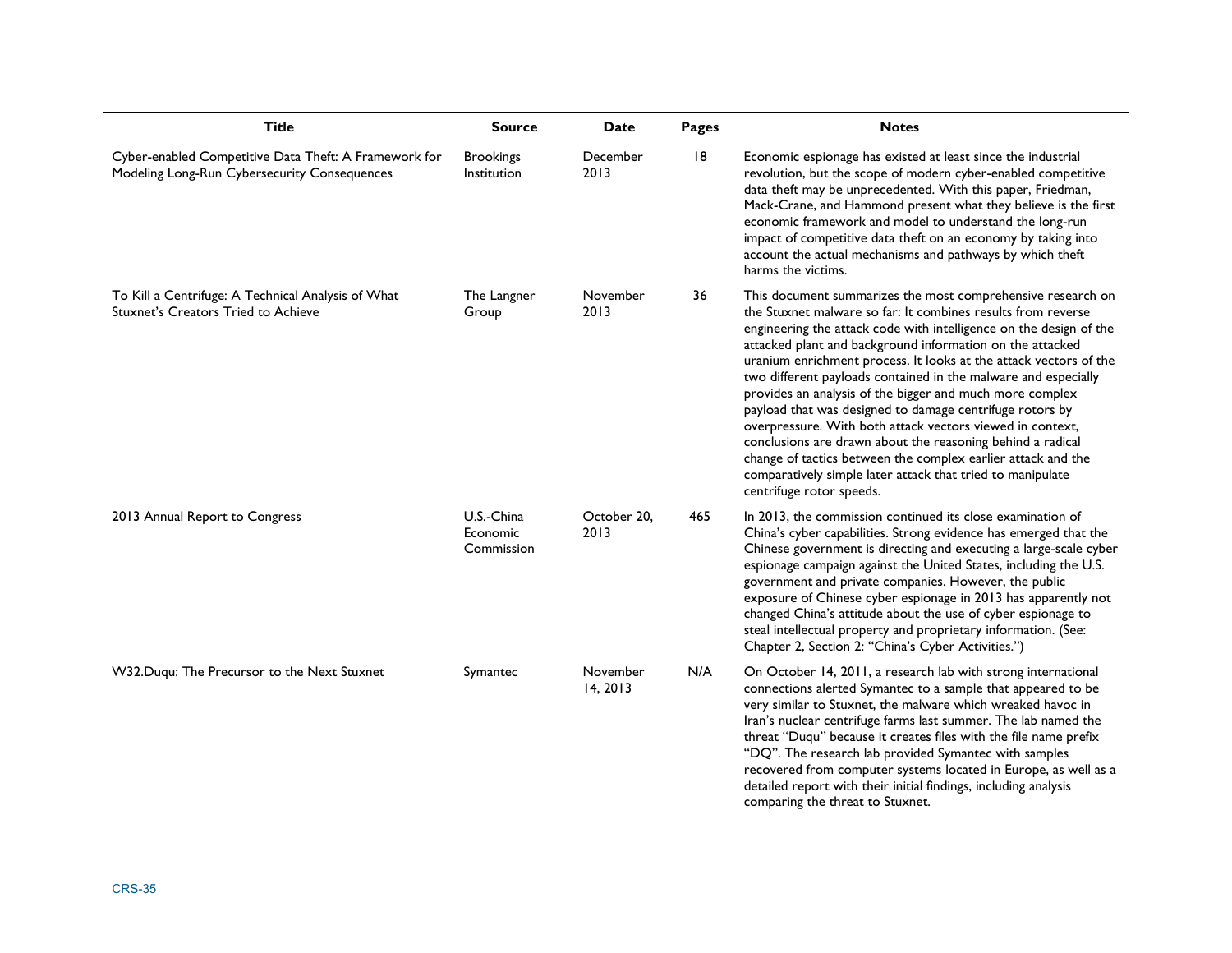| <b>Title</b>                                                                   | <b>Source</b>                                                  | <b>Date</b>           | <b>Pages</b> | <b>Notes</b>                                                                                                                                                                                                                                                                                                                                                                                                                                                                                                                                                                                                                                                               |
|--------------------------------------------------------------------------------|----------------------------------------------------------------|-----------------------|--------------|----------------------------------------------------------------------------------------------------------------------------------------------------------------------------------------------------------------------------------------------------------------------------------------------------------------------------------------------------------------------------------------------------------------------------------------------------------------------------------------------------------------------------------------------------------------------------------------------------------------------------------------------------------------------------|
| Offensive Cyber Capabilities at the Operational Level -<br>The Way Ahead       | Center for<br>Strategic &<br>International<br>Studies (CSIS)   | September<br>16, 2013 | 20           | The specific question this report examines is whether the<br>Defense Department should make a more deliberate effort to<br>explore the potential of offensive cyber tools at levels below that<br>of a combatant command.                                                                                                                                                                                                                                                                                                                                                                                                                                                  |
| Cyber-Warfare: Is the risk of cyber-warfare overrated?                         | The Economist                                                  | August 2,<br>2013     | N/A          | (Economist Debates adapt the Oxford style of debating to an<br>online forum. Each side has three chances to persuade readers:<br>opening, rebuttal and closing.) "Separating hype from the urgent<br>questions is hard. Amid talk of a "digital Pearl Harbour" and<br>"advanced persistent threats" it is hard to know whether we are<br>really "losing the war" against the purveyors and users of malware<br>and digital weapons."                                                                                                                                                                                                                                       |
| The Economic Impact of Cybercrime and Cyber Espionage                          | Center for<br>Strategic and<br>International<br><b>Studies</b> | July 22, 2013         | 20           | Losses to the United States (the country where data is most<br>accessible) may reach \$100 billion annually. The cost of<br>cybercrime and cyber espionage to the global economy is some<br>multiple of this likely measured in hundreds of billions of dollars.                                                                                                                                                                                                                                                                                                                                                                                                           |
| Strategies for Resolving the Cyber Attribution Challenge                       | Air University,<br>Maxwell Air<br>Force Base                   | May 2013              | 109          | Private-sector reports have proven that it is possible to<br>determine the geographic reference of threat actors to varying<br>degrees. Based on these assumptions, nation-states, rather than<br>individuals, should be held culpable for the malicious actions and<br>other cyber threats that originate in or transit information<br>systems within their borders or that are owned by their<br>registered corporate entities. This work builds on other appealing<br>arguments for state responsibility in cyberspace.                                                                                                                                                 |
| Role of Counterterrorism Law in Shaping 'ad Bellum'<br>Norms for Cyber Warfare | International Law<br>Studies (U.S.<br>Naval War<br>College)    | April I,<br>2013      | 42           | The prospect of cyber war has evolved from science fiction and<br>over-the-top doomsday depictions on television, films, and in<br>novels to reality and front-page news To date there has been<br>little attention given to the possibility that international law<br>generally and counterterrorism law in particular could and should<br>develop a subset of cyber-counterterrorism law to respond to<br>the inevitability of cyberattacks by terrorists and the use of cyber<br>weapons by governments against terrorists, and to supplement<br>existing international law governing cyber war where the<br>intrusions do not meet the traditional kinetic thresholds. |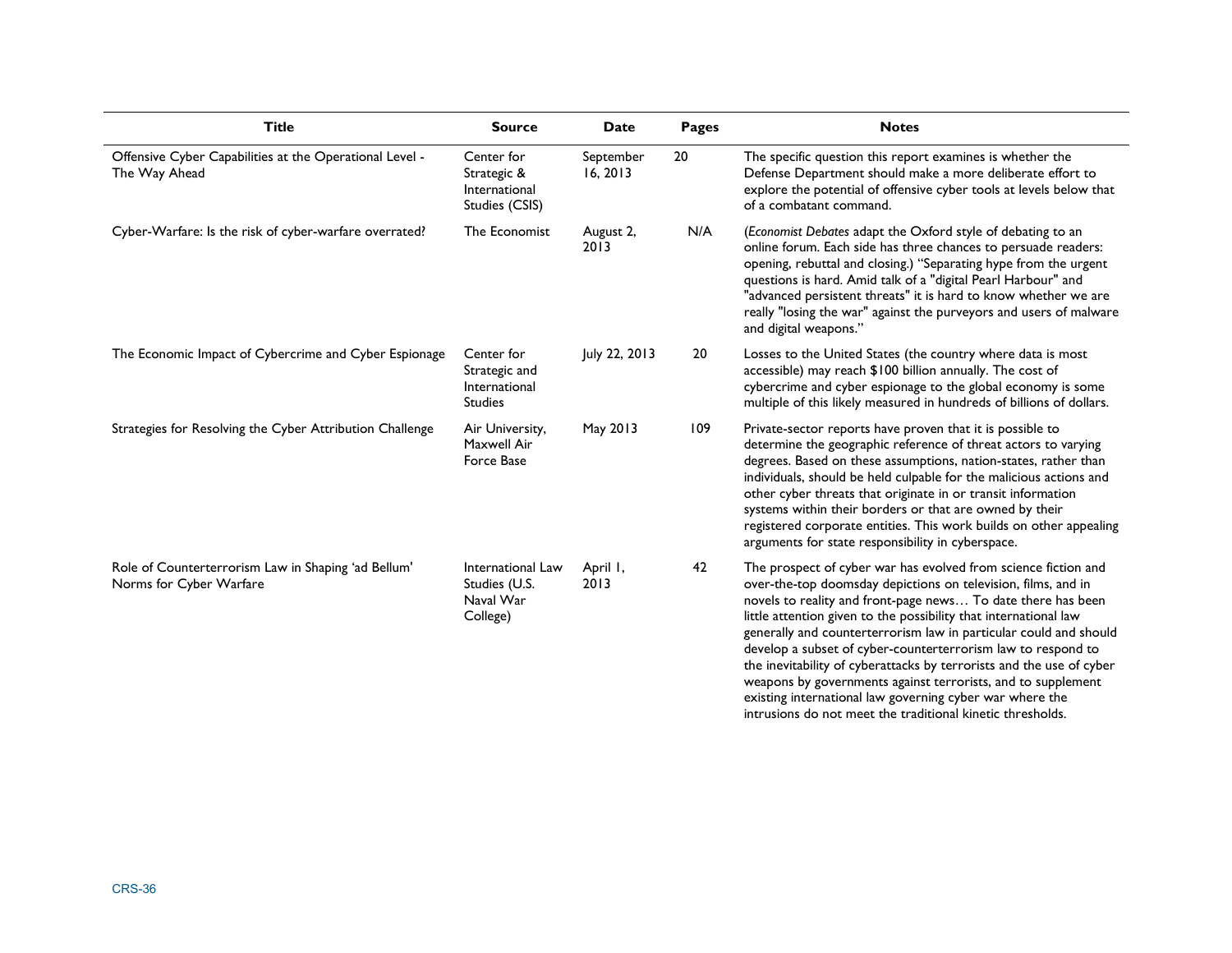| <b>Title</b>                                                                            | <b>Source</b>                                                                                            | <b>Date</b>          | <b>Pages</b> | <b>Notes</b>                                                                                                                                                                                                                                                                                                                                                                                                                                                                                                                                                                                                                                                                                                                                                                                                                          |
|-----------------------------------------------------------------------------------------|----------------------------------------------------------------------------------------------------------|----------------------|--------------|---------------------------------------------------------------------------------------------------------------------------------------------------------------------------------------------------------------------------------------------------------------------------------------------------------------------------------------------------------------------------------------------------------------------------------------------------------------------------------------------------------------------------------------------------------------------------------------------------------------------------------------------------------------------------------------------------------------------------------------------------------------------------------------------------------------------------------------|
| The Tallinn Manual on the International Law Applicable to<br>Cyber Warfare              | Cambridge<br>University Press/<br><b>NATO</b><br>Cooperative<br>Cyber Defence<br>Center of<br>Excellence | March 5,<br>2013     | 302          | The Tallinn Manual identifies the international law applicable to<br>cyber warfare and sets out 95 'black-letter rules' governing such<br>conflicts. An extensive commentary accompanies each rule, which<br>sets forth each rules' basis in treaty and customary law, explains<br>how the group of experts interpreted applicable norms in the<br>cyber context, and outlines any disagreements within the group<br>as to each rules' application. (Note: The manual is not an official<br>NATO publication, but an expression of opinions of a group of<br>independent experts acting solely in their personal capacity.)                                                                                                                                                                                                           |
| Cyberterrorism: A Survey of Researchers                                                 | Swansea<br>University                                                                                    | <b>March 2013</b>    | 21           | This report provides an overview of findings from a project<br>designed to capture current understandings of cyberterrorism<br>within the research community. The project ran between June<br>and November 2012, and employed a questionnaire which was<br>distributed to over 600 researchers, authors and other experts.<br>Potential respondents were identified using a combination of<br>methods, including targeted literature reviews, standing within<br>relevant academic communities, snowballing from earlier<br>participants or contacts, and the use of two mailing lists. I 18<br>responses were received in total, from individuals working in 24<br>countries across six continents. Please contact the research team<br>with any enquiries on the project's methods and findings (see p.<br>21 for contact details). |
| APTI: Exposing One of China's Cyber Espionage Units                                     | Mandiant                                                                                                 | February 19,<br>2013 | 76           | The details analyzed during hundreds of investigations signal that<br>the groups conducting these activities (computer security<br>breaches around the world) are based primarily in China and that<br>the Chinese government is aware of them.                                                                                                                                                                                                                                                                                                                                                                                                                                                                                                                                                                                       |
| Video demo of Chinese hacker activity<br>(click on "APTI Video" at top right of screen) | Mandiant                                                                                                 | February 19,<br>2013 | N/A          | Video of APT1 attacker sessions and intrusion activities (5-minute<br>video).                                                                                                                                                                                                                                                                                                                                                                                                                                                                                                                                                                                                                                                                                                                                                         |
| Responding to Cyber Attacks and the Applicability of<br>Existing International Law      | Army War<br>College                                                                                      | January 2013         | 34           | This paper identifies how the United States should respond to the<br>threat of cyber operations against essential government and<br>private networks. First, it examines the applicability of established<br>international law to cyber operations. Next, it proposes a method<br>for categorizing cyber operations across a spectrum synchronized<br>with established international law. Finally, it discusses actions<br>already taken by the United States to protect critical government<br>and private networks and concludes with additional steps the<br>United States should take to respond to the threat of cyber<br>operations.                                                                                                                                                                                            |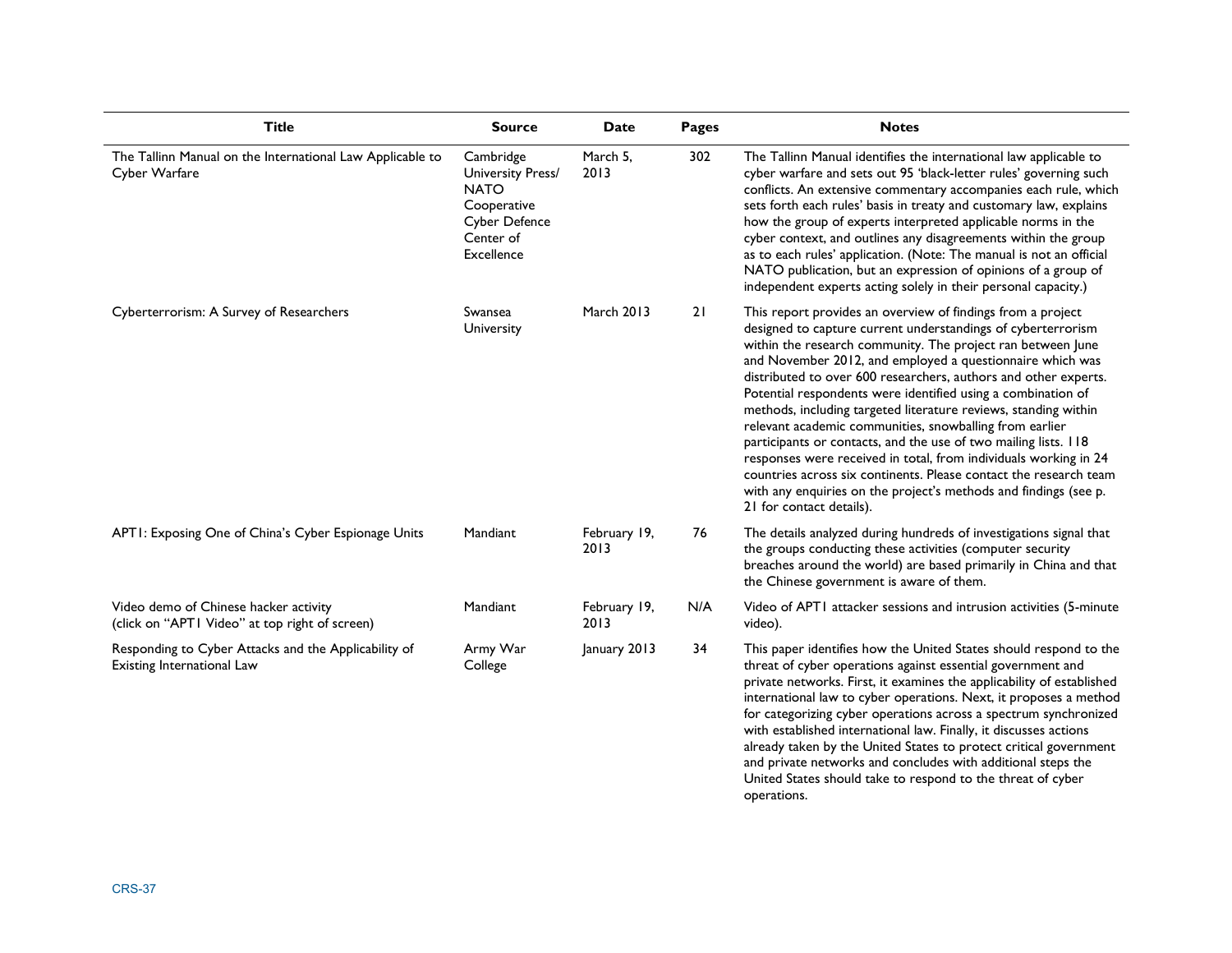| <b>Title</b>                                                                                                                                   | <b>Source</b>                                                    | Date                 | Pages          | <b>Notes</b>                                                                                                                                                                                                                                                                                                                                                                                                                                                                                                                                                                             |
|------------------------------------------------------------------------------------------------------------------------------------------------|------------------------------------------------------------------|----------------------|----------------|------------------------------------------------------------------------------------------------------------------------------------------------------------------------------------------------------------------------------------------------------------------------------------------------------------------------------------------------------------------------------------------------------------------------------------------------------------------------------------------------------------------------------------------------------------------------------------------|
| Crisis and Escalation in Cyberspace                                                                                                            | RAND Corp.                                                       | December<br>2012     | 200            | The report considers how the Air Force should integrate kinetic<br>and nonkinetic operations. Central to this process was careful<br>consideration of how escalation options and risks should be<br>treated, which, in turn, demanded a broader consideration across<br>the entire crisis-management spectrum. Such crises can be<br>managed by taking steps to reduce the incentives for other states<br>to step into crisis, by controlling the narrative, understanding the<br>stability parameters of the crises, and trying to manage escalation<br>if conflicts arise from crises. |
| Cyberattacks Among Rivals: 2001-2011 (from the article,<br>"The Fog of Cyberwar" by Brandon Variano and Ryan<br>Maness (subscription required) | Foreign Affairs                                                  | November<br>21, 2012 | N/A            | A chart showing cyberattacks by initiator and victim, 2001-2011.                                                                                                                                                                                                                                                                                                                                                                                                                                                                                                                         |
| <b>Emerging Cyber Threats Report 2013</b>                                                                                                      | Georgia Institute<br>of Technology                               | November<br>14, 2012 | 9              | The year ahead will feature new and increasingly sophisticated<br>means to capture and exploit user data, escalating battles over<br>the control of online information and continuous threats to the<br>U.S. supply chain from global sources. (From the annual Georgia<br>Tech Cyber Security Summit 2012.)                                                                                                                                                                                                                                                                             |
| Proactive Defense for Evolving Cyber Threats                                                                                                   | Sandia National<br>Labs                                          | November<br>2012     | 98             | The project applied rigorous predictability-based analytics to two<br>central and complementary aspects of the network defense<br>problem-attack strategies of the adversaries and vulnerabilities<br>of the defenders' systems-and used the results to develop a<br>scientifically-grounded, practically-implementable methodology for<br>designing proactive cyber defense systems.                                                                                                                                                                                                    |
| Safeguarding Cyber-Security, Fighting in Cyberspace                                                                                            | International<br>Relations and<br>Security<br>Network (ISN)      | October 22,<br>2012  | N/A            | Looks at the militarization of cybersecurity as a source of global<br>tension, and makes the case that cyber-warfare is already an<br>essential feature of many leading states' strategic calculations,<br>followed by its opposite-i.e., one that believes the threat posed<br>by cyber-warfare capabilities is woefully overstated.                                                                                                                                                                                                                                                    |
| Before We Knew It: An Empirical Study of Zero-Day<br>Attacks In The Real World                                                                 | Symantec<br>Research Labs                                        | October 16,<br>2012  | $\overline{2}$ | The paper describes a method for automatically identifying zero-<br>day attacks from field-gathered data that records when benign<br>and malicious binaries are downloaded on 11 million real hosts<br>around the world. Searching this data set for malicious files that<br>exploit known vulnerabilities indicates which files appeared on the<br>Internet before the corresponding vulnerabilities were disclosed.                                                                                                                                                                    |
| Investigative Report on the U.S. National Security Issues<br>Posed by Chinese Telecommunications Companies<br>Huawei and ZTE                   | House<br><b>Permanent Select</b><br>Committee on<br>Intelligence | October 8,<br>2012   | 60             | The committee initiated this investigation in November 2011 to<br>inquire into the counterintelligence and security threat posed by<br>Chinese telecommunications companies doing business in the<br>United States.                                                                                                                                                                                                                                                                                                                                                                      |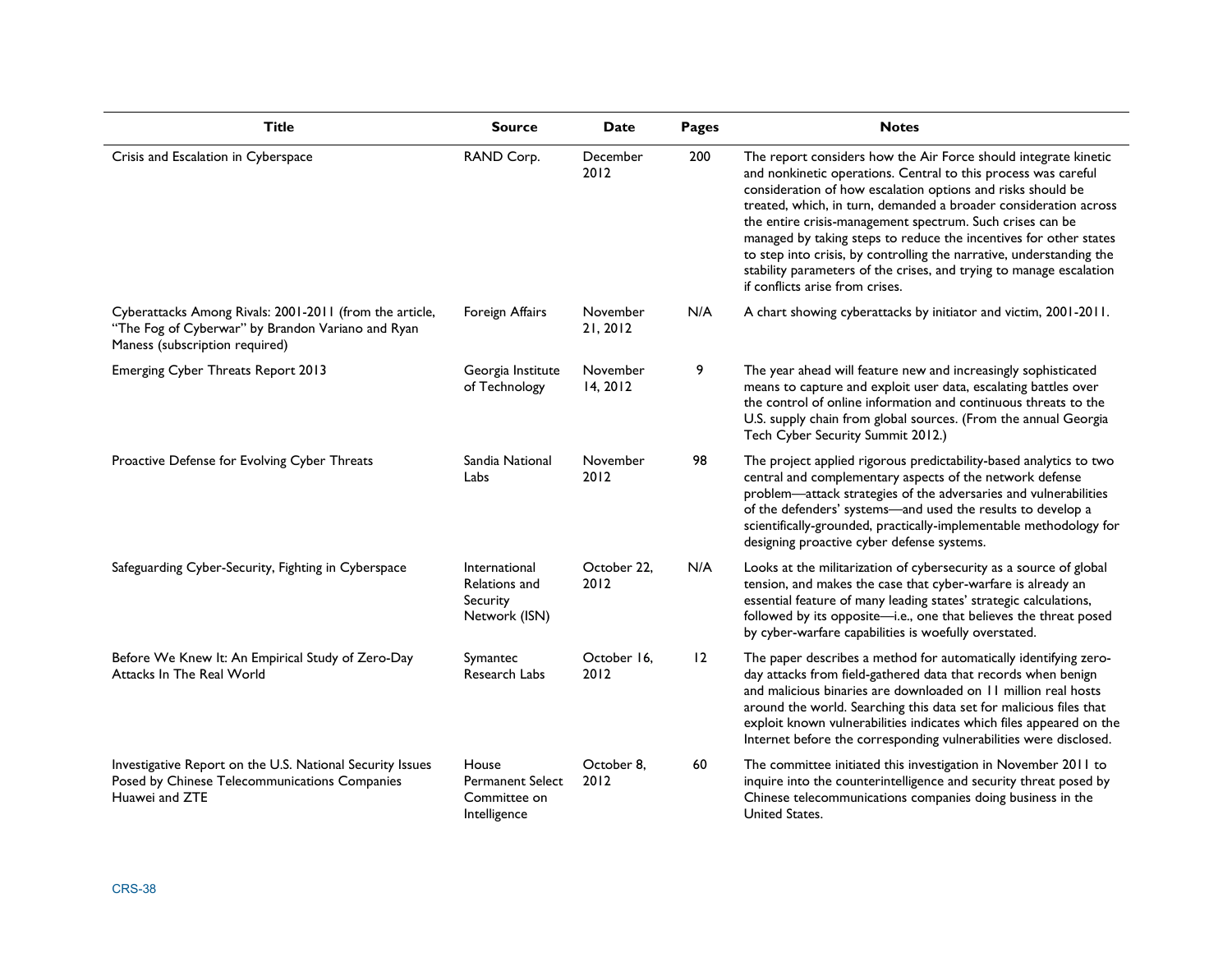| <b>Title</b>                                                                                          | <b>Source</b>                                                                               | Date                 | Pages | <b>Notes</b>                                                                                                                                                                                                                                                                                                                                                                                                                                                                                                                                                                                                                                                                                                                                                                                       |
|-------------------------------------------------------------------------------------------------------|---------------------------------------------------------------------------------------------|----------------------|-------|----------------------------------------------------------------------------------------------------------------------------------------------------------------------------------------------------------------------------------------------------------------------------------------------------------------------------------------------------------------------------------------------------------------------------------------------------------------------------------------------------------------------------------------------------------------------------------------------------------------------------------------------------------------------------------------------------------------------------------------------------------------------------------------------------|
| Federal Support for and Involvement in State and Local<br><b>Fusion Centers</b>                       | U.S. Senate<br>Permanent<br>Subcommittee on<br>Investigations                               | October 3.<br>2012   | 4     | A two-year bipartisan investigation found that U.S. Department of<br>Homeland Security efforts to engage state and local intelligence<br>"fusion centers" has not yielded significant useful information to<br>support federal counterterrorism intelligence efforts. In Section<br>VI, "Fusion Centers Have Been Unable to Meaningfully<br>Contribute to Federal Counterterrorism Efforts," Part G, "Fusion<br>Centers May Have Hindered, Not Aided, Federal<br>Counterterrorism Efforts," the report discusses the Russian<br>"Cyberattack" in Illinois.                                                                                                                                                                                                                                         |
| Putting the "war" in cyberwar: Metaphor, analogy, and<br>cybersecurity discourse in the United States | First Monday                                                                                | July 2, 2012         | N/A   | This essay argues that current contradictory tendencies are<br>unproductive and even potentially dangerous. It argues that the<br>war metaphor and nuclear deterrence analogy are neither natural<br>nor inevitable and that abandoning them would open up new<br>possibilities for thinking more productively about the full<br>spectrum of cybersecurity challenges, including the as-yet<br>unrealized possibility of cyber war.                                                                                                                                                                                                                                                                                                                                                                |
| Nodes and Codes: The Reality of Cyber Warfare                                                         | U.S. Army School<br>of Advanced<br>Military Studies,<br>Command and<br><b>General Staff</b> | May 17,<br>2012      | 62    | Explores the reality of cyber warfare through the story of<br>Stuxnet. Three case studies evaluate cyber policy, discourse, and<br>procurement in the United States, Russia, and China before and<br>after Stuxnet to illustrate their similar, yet unique, realities of<br>cyber warfare.                                                                                                                                                                                                                                                                                                                                                                                                                                                                                                         |
| United States Counter Terrorism Cyber Law and Policy,<br>Enabling or Disabling?                       | Triangle Institute<br>for Security<br><b>Studies</b>                                        | <b>March 2012</b>    | 34    | The incongruence between national counterterrorism (CT) cyber<br>policy, law, and strategy degrades the abilities of federal CT<br>professionals to interdict transnational terrorists from within<br>cyberspace. Specifically, national CT cyber policies that are not<br>completely sourced in domestic or international law unnecessarily<br>limit the latitude cyber CT professionals need to effectively<br>counter terrorists through the use of organic cyber capabilities.<br>To optimize national CT assets and to stymie the growing threat<br>posed by terrorists' ever-expanding use of cyberspace, national<br>decision-makers should modify current policies to efficiently<br>execute national CT strategies, albeit within the framework of<br>existing CT cyber-related statutes. |
| A Cyberworm that Knows No Boundaries                                                                  | <b>RAND</b>                                                                                 | December<br>21, 2011 | 55    | Stuxnet-like worms pose a serious threat even to infrastructure<br>and computer systems that are not connected to the Internet.<br>However, defending against such attacks is an increasingly<br>complex prospect.                                                                                                                                                                                                                                                                                                                                                                                                                                                                                                                                                                                 |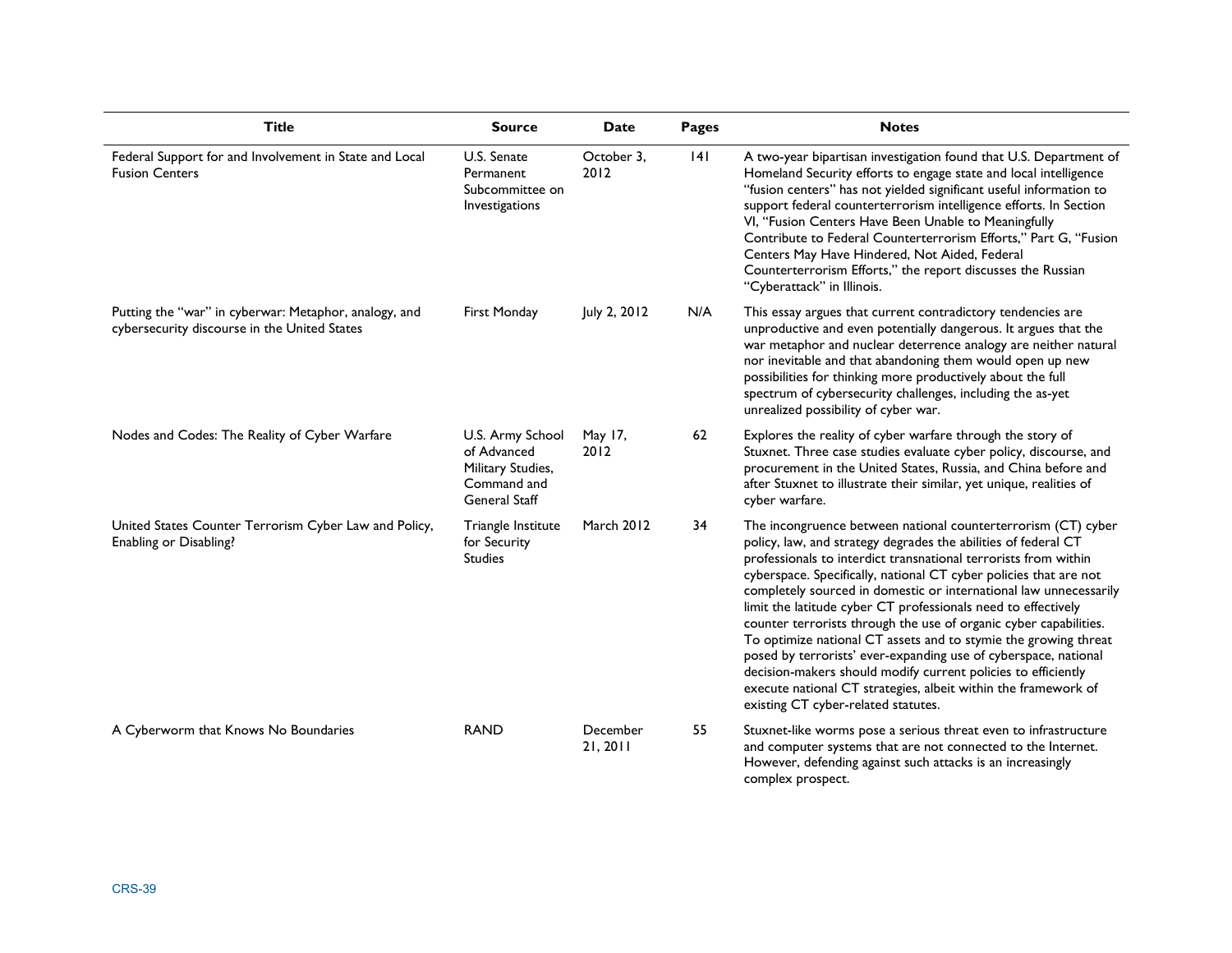| <b>Title</b>                                                                                                                                                    | <b>Source</b>                                                    | Date                 | <b>Pages</b>    | <b>Notes</b>                                                                                                                                                                                                                                                                                                                                                                                                                                                                |
|-----------------------------------------------------------------------------------------------------------------------------------------------------------------|------------------------------------------------------------------|----------------------|-----------------|-----------------------------------------------------------------------------------------------------------------------------------------------------------------------------------------------------------------------------------------------------------------------------------------------------------------------------------------------------------------------------------------------------------------------------------------------------------------------------|
| Department of Defense Cyberspace Policy Report: A<br>Report to Congress Pursuant to the National Defense<br>Authorization Act for Fiscal Year 2011, Section 934 | <b>DOD</b>                                                       | November<br>2011     | 4               | From the report: "When warranted, we will respond to hostile<br>attacks in cyberspace as we would to any other threat to our<br>country. We reserve the right to use all necessary means -<br>diplomatic, informational, military and economic - to defend our<br>nation, our allies, our partners and our interests."                                                                                                                                                      |
| Cyber War Will Not Take Place                                                                                                                                   | Journal of<br><b>Strategic Studies</b>                           | October 5,<br>2011   | 29              | The paper argues that cyber warfare has never taken place, is not<br>currently taking place, and is unlikely to take place in the future.                                                                                                                                                                                                                                                                                                                                   |
| Foreign Spies Stealing U.S. Economic Secrets in<br>Cyberspace: Report to Congress on Foreign Economic<br>Collection and Industrial Espionage, 2009-2011         | Office of the<br>National<br>Counterintelligen<br>ce Executive   | October<br>2011      | 31              | Because the United States is a leader in the development of new<br>technologies and a central player in global financial and trade<br>networks, foreign attempts to collect U.S. technological and<br>economic information will continue at a high level and will<br>represent a growing and persistent threat to U.S. economic<br>security. The nature of the cyber threat will evolve with<br>continuing technological advances in the global information<br>environment. |
| USCYBERCOM and Cyber Security: Is a Comprehensive<br><b>Strategy Possible?</b>                                                                                  | Army War<br>College                                              | May 12,<br>2011      | 32              | Examine five aspects of USCYBERCOM: organization, command<br>and control, computer network operations (CNO),<br>synchronization, and resourcing. Identify areas that currently<br>present significant risk to USCYBERCOM's ability to create a<br>strategy that can achieve success in its cyberspace operations.<br>Recommend potential solutions that can increase the<br>effectiveness of the USCYBERCOM strategy.                                                       |
| A Four-Day Dive Into Stuxnet's Heart                                                                                                                            | Threat Level Blog<br>(Wired)                                     | December<br>27, 2010 | N/A             | From the article, "It is a mark of the extreme oddity of the<br>Stuxnet computer worm that Microsoft's Windows vulnerability<br>team learned of it first from an obscure Belarusian security<br>company that even they had never heard of."                                                                                                                                                                                                                                 |
| Did Stuxnet Take Out 1,000 Centrifuges at the Natanz<br>Enrichment Plant? Preliminary Assessment                                                                | Institute for<br>Science and<br>International<br>Security        | December<br>22, 2010 | $\overline{10}$ | This report indicates that commands in the Stuxnet code<br>intended to increase the frequency of devices targeted by the<br>malware exactly match several frequencies at which rotors in<br>centrifuges at Iran's Natanz enrichment plant are designed to<br>operate optimally or are at risk of breaking down and flying apart.                                                                                                                                            |
| <b>Stuxnet Analysis</b>                                                                                                                                         | European<br>Network and<br>Information<br><b>Security Agency</b> | October 7,<br>2010   | N/A             | EU cybersecurity agency warns that the Stuxnet malware is a<br>game changer for critical information infrastructure protection;<br>PLC controllers of SCADA systems infected with the worm<br>might be programmed to establish destructive over/under<br>pressure conditions by running pumps at different frequencies.                                                                                                                                                     |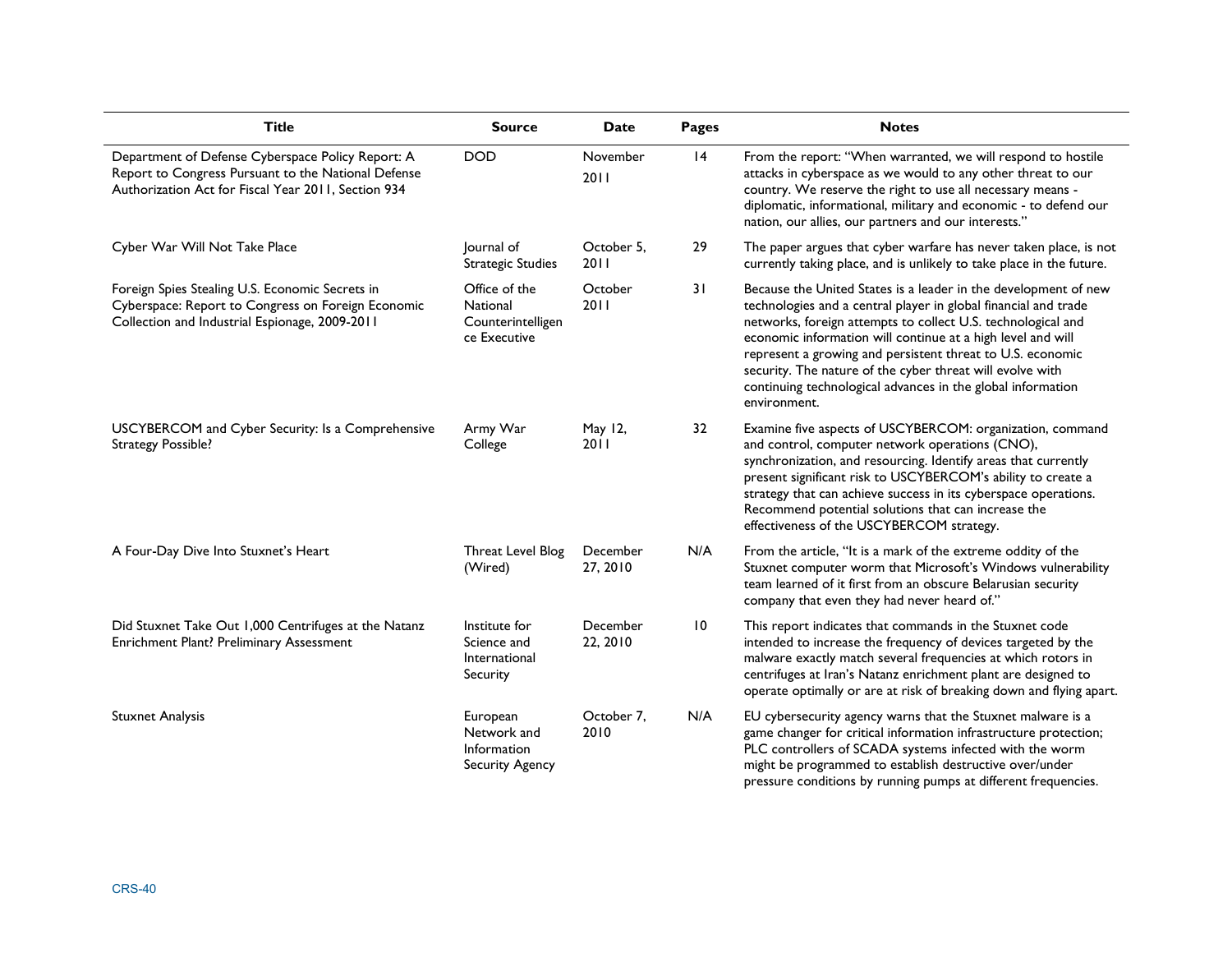| Title                                                                                                                  | <b>Source</b>                | Date               | <b>Pages</b> | <b>Notes</b>                                                                                                                                                                                                                                                                                                                              |
|------------------------------------------------------------------------------------------------------------------------|------------------------------|--------------------|--------------|-------------------------------------------------------------------------------------------------------------------------------------------------------------------------------------------------------------------------------------------------------------------------------------------------------------------------------------------|
| Proceedings of a Workshop on Deterring Cyberattacks:<br>Informing Strategies and Developing Options for U.S.<br>Policy | National<br>Research Council | October 5.<br>2010 | 400          | Per request of the Office of the Director of National Intelligence,<br>the National Research Council undertook a two-phase project<br>aimed to foster a broad, multidisciplinary examination of<br>strategies for deterring cyberattacks on the United States and of<br>the possible utility of these strategies for the U.S. government. |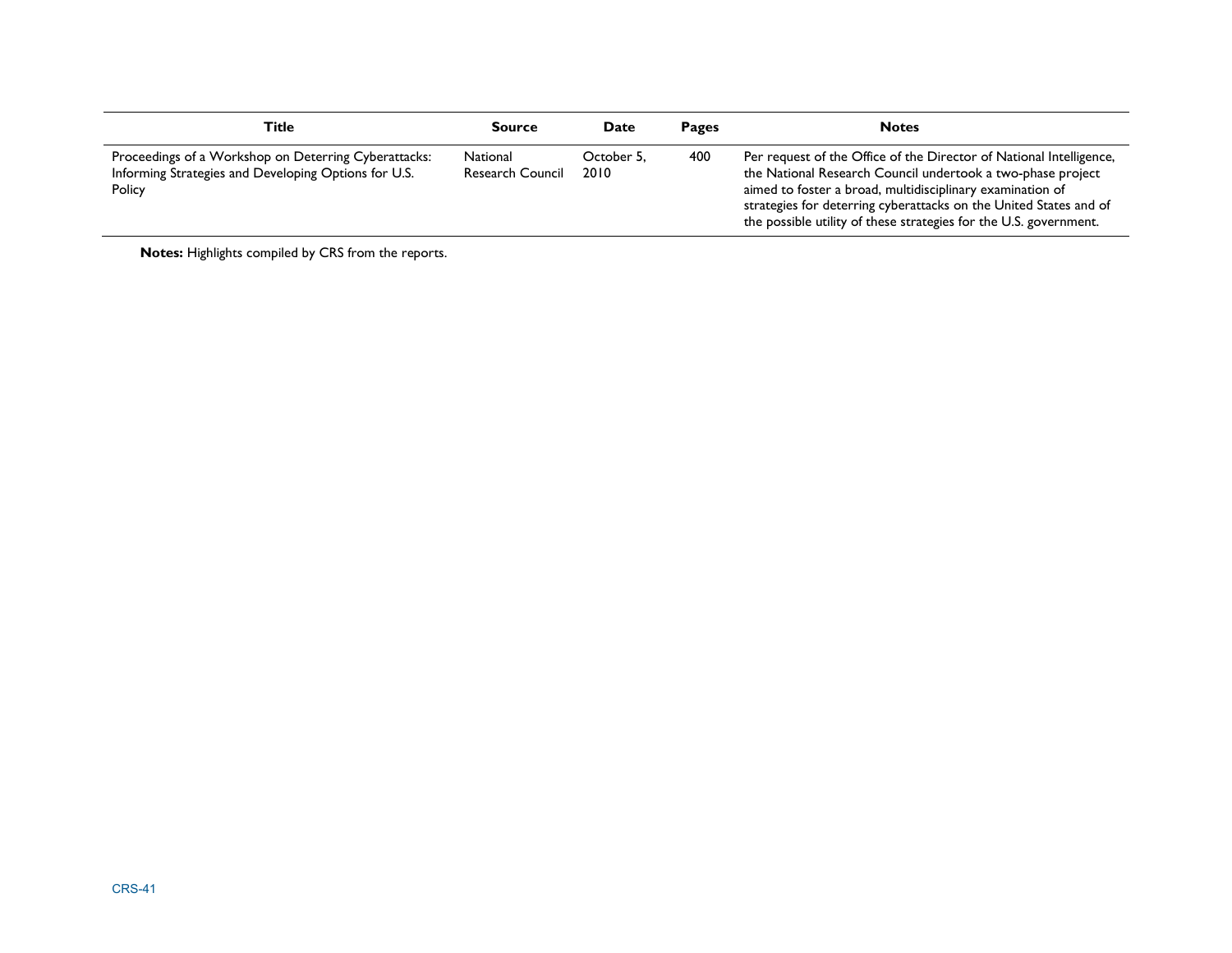| <b>Title</b>                                         | <b>Source</b>                                                 | <b>Date</b> | <b>Pages</b> | <b>Notes</b>                                                                                                                                                                                                                                                                                                                                                                                                                          |
|------------------------------------------------------|---------------------------------------------------------------|-------------|--------------|---------------------------------------------------------------------------------------------------------------------------------------------------------------------------------------------------------------------------------------------------------------------------------------------------------------------------------------------------------------------------------------------------------------------------------------|
| Global Cybersecurity Index                           | International<br><b>Telecommunications Union</b>              | Ongoing     | N/A          | Based on questionnaire responses received by ITU<br>Member States, a first analysis of cybersecurity<br>development in the Arab region was compiled and one<br>for the Africa region is under way. The objective is to<br>release a global status of cybersecurity for 2014.                                                                                                                                                          |
| The Cyber Hub                                        | Booz Allen Hamilton and<br>the Economist Intelligence<br>Unit | Ongoing     | N/A          | The Cyber Hub's content was built on several integral<br>parts: an index that assesses specific aspects of the cyber<br>environment of the G20 countries, and a series of<br>research papers that examine the implications for the<br>business community.                                                                                                                                                                             |
| Cybersecurity Legislation                            | International<br><b>Telecommunications Union</b>              | Ongoing     | N/A          | An integral and challenging component of any national<br>Cybersecurity strategy is the adoption of regionally and<br>internationally harmonized, appropriate legislation against<br>the misuse of ICTs for criminal or other purposes.                                                                                                                                                                                                |
| Cyber Security Strategy: Progress So Far             | <b>UK Cabinet Office</b>                                      | Ongoing     | N/A          | From the report, "To support the Strategy we put in<br>place a National Cyber Security Programme (NCSP)<br>backed by £650 million of funding to 2015. This year we<br>increased that investment with a further £210 million in<br>2015 to 2016. This funding will build on existing projects<br>and also support new investment, enabling the UK to<br>retain its emerging reputation as a leader in the field of<br>cyber security." |
| iDATA: Improving Defences Against Targeted<br>Attack | Centre for the Protection of<br>National Infrastructure (UK)  | July 2014   | 8            | The iDATA program consists of a number of projects<br>aimed at addressing threats posed by nation states and<br>state-sponsored actors. iDATA has resulted in a number<br>of outputs for the cyber security community. This<br>document provides a description of the iDATA program<br>and a summary of the reports.                                                                                                                  |

#### **Table 7. International Efforts**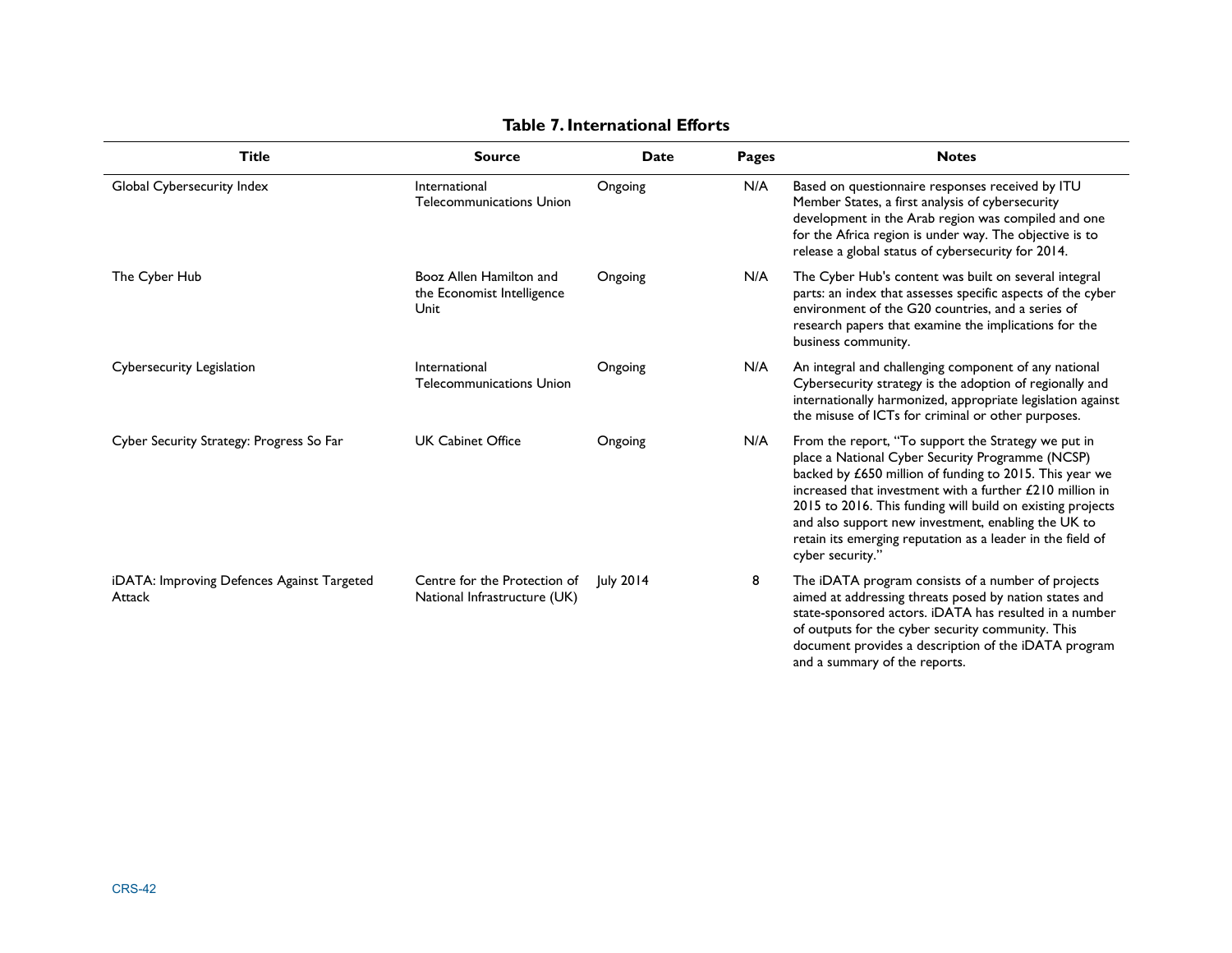| <b>Title</b>                                                                                                            | <b>Source</b>                                                   | <b>Date</b>   | Pages        | <b>Notes</b>                                                                                                                                                                                                                                                                                                                                                                                                                                                                                                                                                                                                                                                                                                     |
|-------------------------------------------------------------------------------------------------------------------------|-----------------------------------------------------------------|---------------|--------------|------------------------------------------------------------------------------------------------------------------------------------------------------------------------------------------------------------------------------------------------------------------------------------------------------------------------------------------------------------------------------------------------------------------------------------------------------------------------------------------------------------------------------------------------------------------------------------------------------------------------------------------------------------------------------------------------------------------|
| Global Cybercrime: The Interplay of Politics and<br>Law                                                                 | Centre for International<br>Governance Innovation<br>(C G )     | June 20, 2014 | 23           | This paper explores the recent unsealing of a 31-count<br>indictment against five Chinese government officials and a<br>significant cyber breach, perpetrated by Chinese actors<br>against Western oil, energy, and petrochemical<br>companies. The paper concludes by noting that increased<br>cooperation among governments is necessary, but<br>unlikely to occur as long as the discourse surrounding<br>cybercrime remains so heavily politicized and securitized.<br>If governments coalesced around the notion of trying to<br>prevent the long-term degradation of trust in the online<br>economy, they may profitably advance the dialogue away<br>from mutual suspicion and toward mutual cooperation. |
| China and International Law in Cyberspace                                                                               | U.S.-China Economic and<br><b>Security Review</b><br>Commission | May 7, 2014   | $\mathbf{H}$ | Despite major differences on cyberspace policy between<br>the United States and China, a recent development at<br>the United Nations illustrates basic areas of agreement.<br>The United States and China were among 15 countries<br>affirming the applicability of international law to<br>cyberspace in a 2013 UN report. The same group will<br>gather in 2014 to address some of the more challenging<br>and divisive concepts regarding state responsibility and<br>use of force in cyberspace.                                                                                                                                                                                                             |
| Baseline Review: ICT-Related Processes & Events.<br>Implications for International and Regional<br>Security (2011-2013) | ICT4Peace                                                       | May 1, 2014   | 50           | The report is structured around the following three<br>areas: (1) international and regional security (the<br>predominant focus); (2) transnational crime and<br>terrorism; and (3) governance, human rights and<br>development. These areas are obviously interdependent,<br>with developments in one area often impacting another,<br>yet they have traditionally been approached separately<br>through distinct communities of practice and fora. The<br>report will serve as a baseline for future annual reports<br>with this specific one covering the period spanning<br>January 2011 to December 2013 (while also providing<br>background on earlier events).                                            |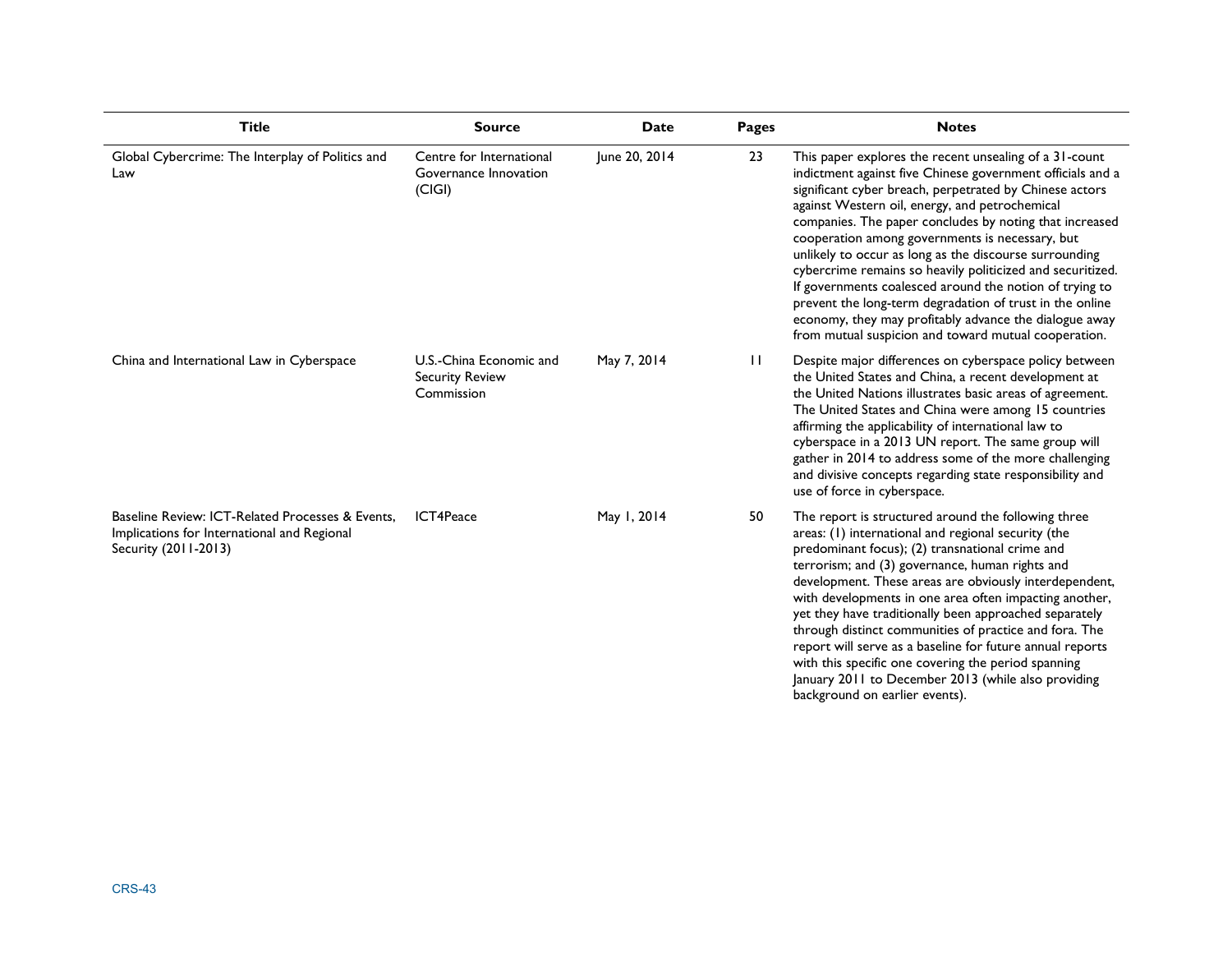| <b>Title</b>                                                                                                                                                                                                            | Source                                                                                                                                 | Date             | <b>Pages</b> | <b>Notes</b>                                                                                                                                                                                                                                                                                                                                                                                                                                                                                                                                                                                                                                                                                                                                                                                                                                                                                                  |
|-------------------------------------------------------------------------------------------------------------------------------------------------------------------------------------------------------------------------|----------------------------------------------------------------------------------------------------------------------------------------|------------------|--------------|---------------------------------------------------------------------------------------------------------------------------------------------------------------------------------------------------------------------------------------------------------------------------------------------------------------------------------------------------------------------------------------------------------------------------------------------------------------------------------------------------------------------------------------------------------------------------------------------------------------------------------------------------------------------------------------------------------------------------------------------------------------------------------------------------------------------------------------------------------------------------------------------------------------|
| Cyber maturity in the Asia-Pacific Region 2014                                                                                                                                                                          | Australian Strategic Policy<br>Institute (ASPI)                                                                                        | April 14, 2014   | 76           | The Institute assesses regional digital maturity across<br>government, business, society and the military. Australia<br>comes out ahead of China, Japan and South Korea when<br>it comes to overall digital strength in the region and it<br>ranks third behind the United States and China in cyber<br>warfare. Asia-Pacific is increasingly the focus of<br>cyberattacks, say analysts, including criminal and state-<br>sponsored hacking and espionage.                                                                                                                                                                                                                                                                                                                                                                                                                                                   |
| U.S.-EU Cyber Cooperation                                                                                                                                                                                               | <b>White House</b>                                                                                                                     | March 26, 2014   | N/A          | The new high-level U.S.-EU Cyber Dialogue announced<br>at the 2014 U.S.-EU Summit will formalize and broaden<br>our cooperation on cyber issues, building on shared<br>commitments and achievements in key areas.                                                                                                                                                                                                                                                                                                                                                                                                                                                                                                                                                                                                                                                                                             |
| Legislative resolution on the proposal for a<br>directive of the European Parliament and of the<br>Council concerning measures to ensure a high<br>common level of network and information<br>security across the Union | European Parliament                                                                                                                    | March 13, 2014   | N/A          | The directive would require companies operating critical<br>infrastructure to maintain a specified minimum level of<br>cybersecurity preparedness and report to national<br>authorities about cyberattacks with a "significant impact"<br>on the security of their networks.                                                                                                                                                                                                                                                                                                                                                                                                                                                                                                                                                                                                                                  |
| 10 Steps to Cyber Security                                                                                                                                                                                              | UK Dept. for Business<br>Innovation & Skills (BIS) and<br>the Centre for the<br><b>Protection of National</b><br>Infrastructure (CPNI) | February 4, 2014 | 20           | The joint communiqué outlines steps UK regulators and<br>government departments have agreed to undertake to<br>improve the country's cyber systems and networks<br>defenses. The steps to combat cyberattacks include<br>assessing the state of cybersecurity across each sector<br>and working with industry to address vulnerabilities;<br>working with industry to increase information flows on<br>threat vulnerabilities and mitigation strategies;<br>encouraging companies to join information sharing<br>initiatives, such as the Cyber Security Information Sharing<br>Partnership, a partnership between the U.K. government<br>and industry to share information and intelligence on<br>cybersecurity threats launched in March 2013; and<br>encouraging companies to undertake a self-assessment<br>pursuant to guidance published by the U.K. Department<br>for Business, Innovation and Skills. |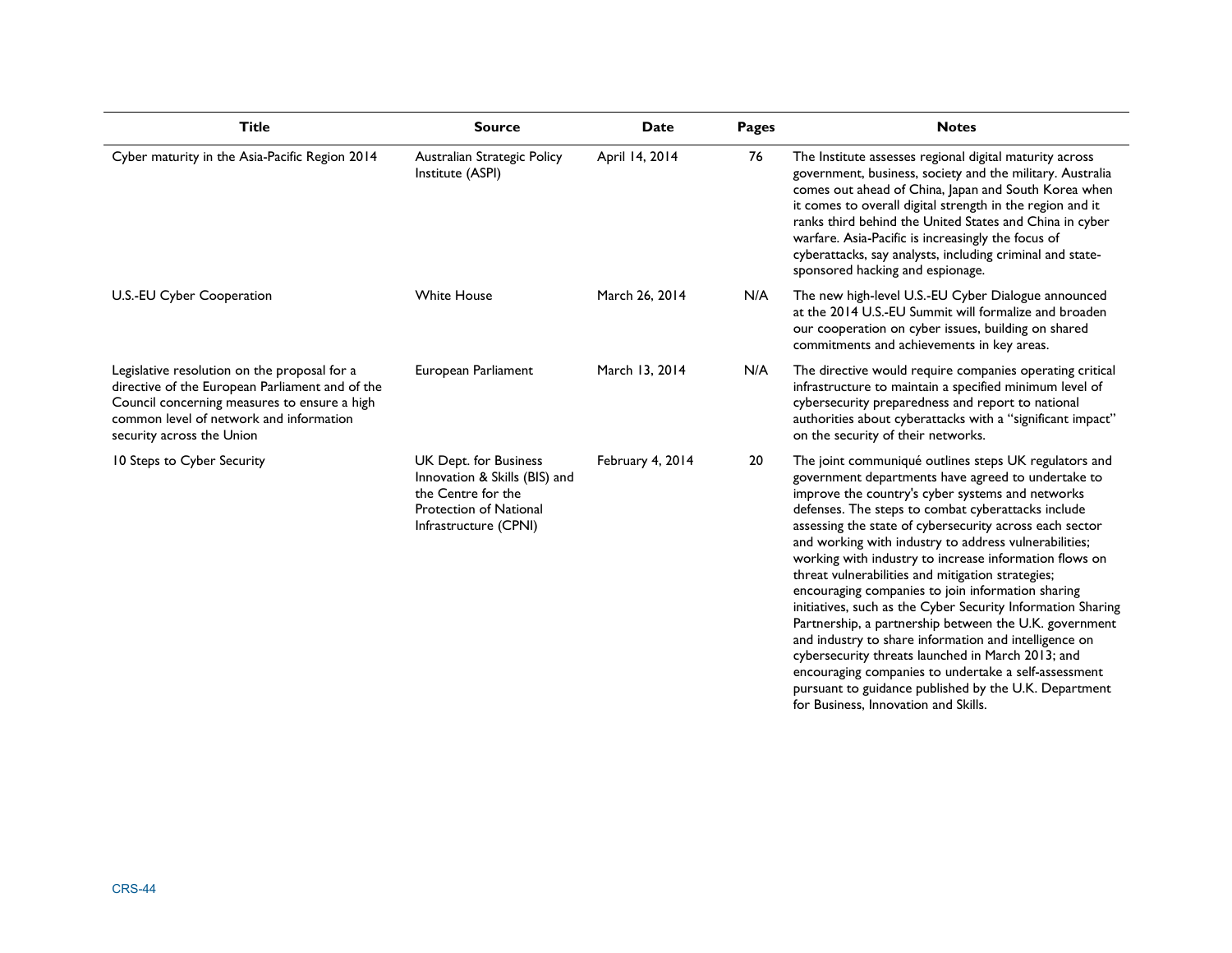| <b>Title</b>                                                                    | <b>Source</b>                                                    | Date              | Pages | <b>Notes</b>                                                                                                                                                                                                                                                                                                                                                                                                                                                                                                                                                                                                                            |
|---------------------------------------------------------------------------------|------------------------------------------------------------------|-------------------|-------|-----------------------------------------------------------------------------------------------------------------------------------------------------------------------------------------------------------------------------------------------------------------------------------------------------------------------------------------------------------------------------------------------------------------------------------------------------------------------------------------------------------------------------------------------------------------------------------------------------------------------------------------|
| 2013 Joint Report                                                               | U.S.-Russia Bilateral<br><b>Presidential Commission</b><br>(BPC) | December 27, 2013 | 40    | The report includes updates from each of the BPC's 21<br>working groups. See the Working Group on the Threats<br>to and in the use of Information Communications<br>Technologies in the Context of International Service<br>section on pages 11-12. A key component of the<br>discussion concerned the implementation of the bilateral<br>confidence building measures (CBMs) announced by<br>Presidents Obama and Putin in June 2013. These bilateral<br>CBMs are intended to promote transparency and reduce<br>the possibility that an incident related to the use of ICTs<br>could unintentionally cause instability or escalation. |
| World Federation of Exchanges (WFE) Launches<br>Global Cyber Security Committee | World Federation of<br><b>Exchanges</b>                          | December 12, 2013 | N/A   | The WFE announced the launch of the exchange<br>industry's first cybersecurity committee with a mission to<br>aid in the protection of the global capital markets. The<br>working group will bring together representation from a<br>number of exchanges and clearinghouses across the<br>globe, to collaborate on best practices in global security.                                                                                                                                                                                                                                                                                   |
| Handbook on European Data Protection Law                                        | Council of Europe                                                | December 2013     | 214   | This handbook is a first point of reference on both EU<br>law and the European Convention on Human Rights<br>(ECHR) on data protection, and it explains how this field<br>is regulated under EU law and under the ECHR as well as<br>the CoE Convention for the Protection of Individuals<br>with regard to Automatic Processing of Personal Data<br>(Convention 108) and other CoE instruments. Each<br>chapter first presents a single table of the applicable legal<br>provisions, including important selected case law under<br>the two separate European legal systems.                                                           |
| 2013 Annual Report to Congress                                                  | U.S.-China Economic<br>Commission                                | October 20, 2013  | 465   | In 2013, the commission continued its close examination<br>of China's cyber capabilities. Strong evidence has<br>emerged that the Chinese government is directing and<br>executing a large-scale cyber espionage campaign against<br>the United States, including the U.S. government and<br>private companies. However, the public exposure of<br>Chinese cyber espionage in 2013 has apparently not<br>changed China's attitude about the use of cyber<br>espionage to steal intellectual property and proprietary<br>information. (See: Chapter 2, Section 2: "China's Cyber<br>Activities.")                                        |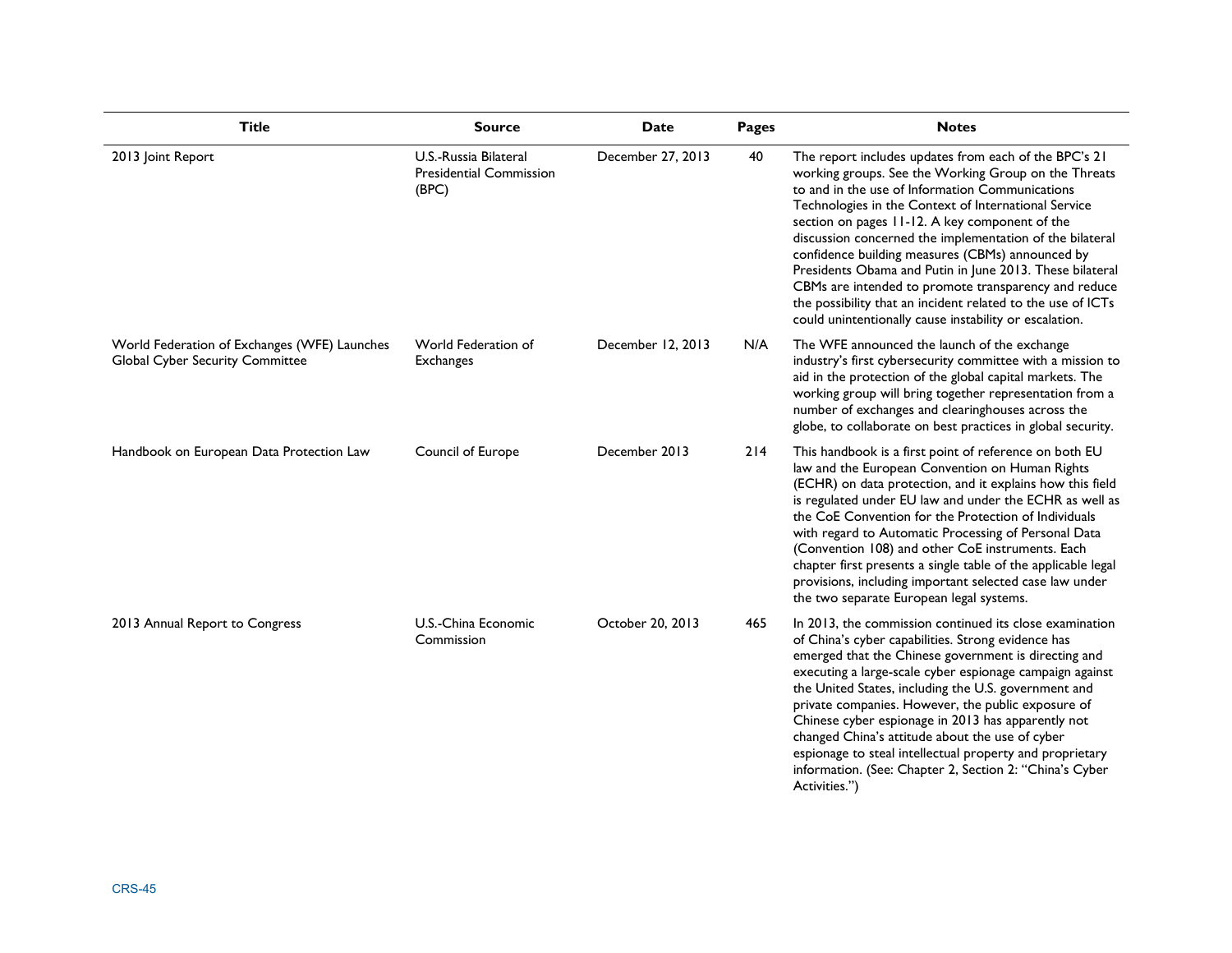| <b>Title</b>                                                                                             | <b>Source</b>                                           | <b>Date</b>     | Pages | <b>Notes</b>                                                                                                                                                                                                                                                                                                                                                                                                                                                                                                                                                                                                                                                                     |
|----------------------------------------------------------------------------------------------------------|---------------------------------------------------------|-----------------|-------|----------------------------------------------------------------------------------------------------------------------------------------------------------------------------------------------------------------------------------------------------------------------------------------------------------------------------------------------------------------------------------------------------------------------------------------------------------------------------------------------------------------------------------------------------------------------------------------------------------------------------------------------------------------------------------|
| Directive of the European Parliament and of the<br>Council on Attacks Against Information Systems        | European Parliament Civil<br><b>Liberties Committee</b> | August 12, 2013 | 7     | The objectives of the Directive are to approximate the<br>criminal law of the Member States in the area of attacks<br>against information systems by establishing minimum<br>rules concerning the definition of criminal offences and<br>the relevant sanctions and to improve cooperation<br>between competent authorities, including the police and<br>other specialized law enforcement services of the<br>Member States, as well as the competent specialized<br>Union agencies and bodies, such as Eurojust, Europol and<br>its European Cyber Crime Centre, and the European<br>Network and Information Security Agency (ENISA).                                           |
| Confidence Building Measures and International<br>Cybersecurity                                          | ICT 4 Peace Foundation                                  | June 21, 2013   | 21    | Confidence building measures can serve to lay the<br>foundation for agreeing on acceptable norms of behavior<br>for states as well as confidence and trust building<br>measures to avoid miscalculation and escalation. The<br>report is divided into four main sections: (1)<br>Transparency, Compliance, and Verification Measures;<br>(2) Cooperative Measures; (3) Collaboration and<br>Communication Mechanisms; and (4) Stability and<br>Restraint Measures. A final section discusses next steps<br>for diplomatic CBM processes.                                                                                                                                         |
| FACT SHEET: U.S.-Russian Cooperation on<br>Information and Communications Technology<br>Security         | <b>White House</b>                                      | June 17, 2013   | N/A   | The United States and the Russian Federation are<br>creating a new working group, under the auspices of the<br>Bilateral Presidential Commission, dedicated to assessing<br>emerging ICT threats and proposing concrete joint<br>measures to address them.                                                                                                                                                                                                                                                                                                                                                                                                                       |
| Telecommunications Networks: Addressing<br>Potential Security Risks of Foreign-Manufactured<br>Equipment | <b>Government Accountability</b><br>Office              | May 21, 2013    | 52    | The federal government has begun efforts to address the<br>security of the supply chain for commercial networks<br>There are a variety of other approaches for addressing<br>the potential risks posed by foreign-manufactured<br>equipment in commercial communications networks,<br>including those approaches taken by foreign<br>governments While these approaches are intended to<br>improve supply chain security of communications<br>networks, they may also create the potential for trade<br>barriers, additional costs, and constraints on<br>competition, which the federal government would have<br>to take into account if it chose to pursue such<br>approaches. |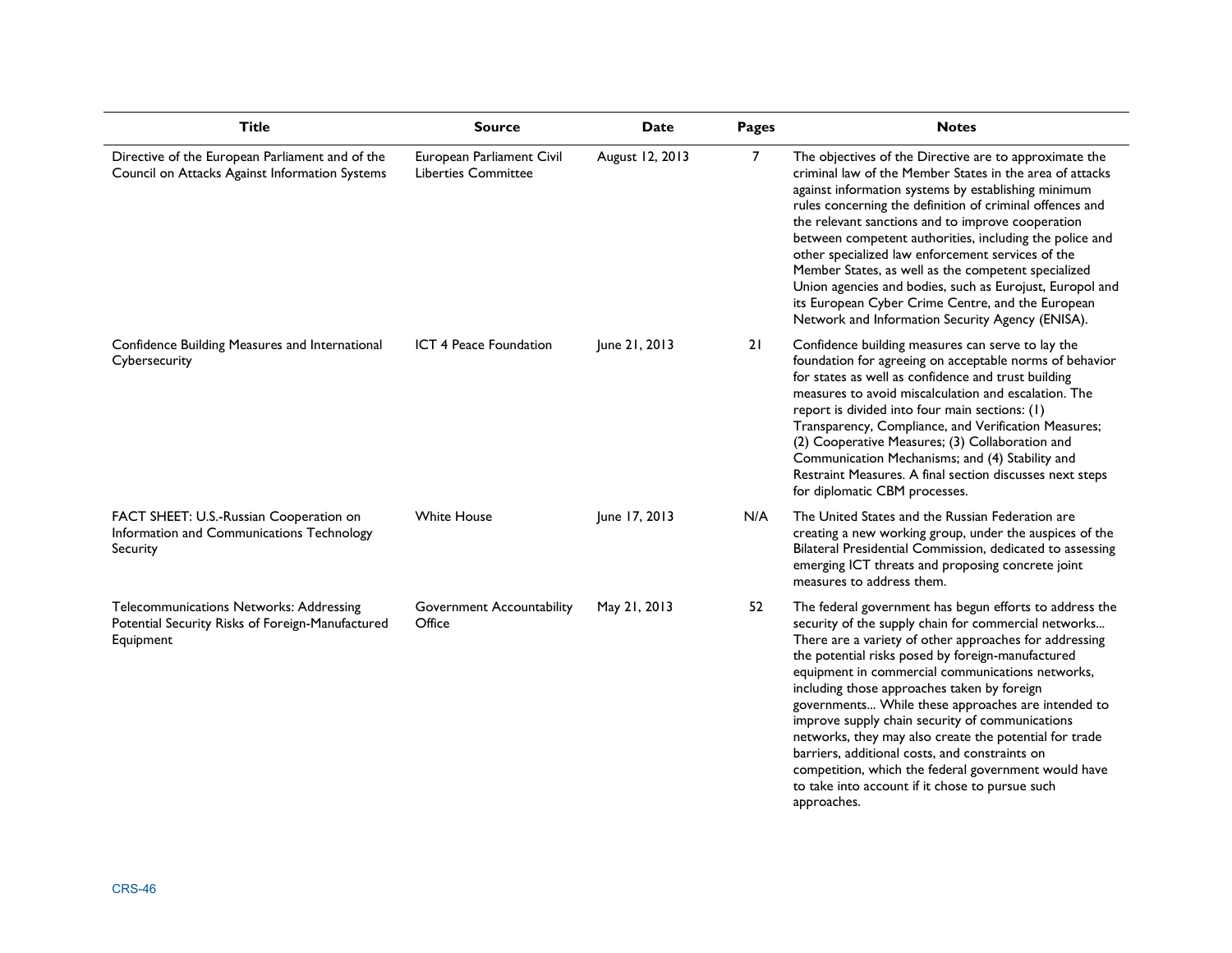| <b>Title</b>                                                                                                                     | <b>Source</b>                            | <b>Date</b>    | Pages | <b>Notes</b>                                                                                                                                                                                                                                                                                                                                                                                                                                                                                                                                                                                                     |
|----------------------------------------------------------------------------------------------------------------------------------|------------------------------------------|----------------|-------|------------------------------------------------------------------------------------------------------------------------------------------------------------------------------------------------------------------------------------------------------------------------------------------------------------------------------------------------------------------------------------------------------------------------------------------------------------------------------------------------------------------------------------------------------------------------------------------------------------------|
| The Global Cyber Game: Achieving Strategic<br>Resilience in the Global Knowledge Society                                         | Defence Academy of the<br>United Kingdom | May 8, 2013    | 127   | Provides a systematic way of thinking about cyberpower<br>and its use by a range of global players. The global<br>cyberpower contest is framed as a Global Cyber Game,<br>played out on a 'Cyber Gameboard'-a framework that<br>can be used for strategic and tactical thinking about<br>cyber strategy.                                                                                                                                                                                                                                                                                                         |
| Military and Security Developments Involving the<br>People's Republic of China 2013 (Annual Report<br>to Congress)               | Department of Defense                    | May 6, 2013    | 92    | China is using its computer network exploitation<br>capability to support intelligence collection against the<br>U.S. diplomatic, economic, and defense industrial base<br>sectors that support U.S. national defense programs. The<br>information targeted could potentially be used to benefit<br>China's defense industry, high-technology industries,<br>policy maker interest in U.S. leadership thinking on key<br>China issues, and military planners building a picture of<br>U.S. network defense networks, logistics, and related<br>military capabilities that could be exploited during a<br>crisis. |
| Defence White Paper 2013                                                                                                         | Australia Department of<br>Defence       | May 3, 2013    | 148   | The Australian Cyber Security Centre will bring together<br>security capabilities from the Defence Signals<br>Directorate, Defence Intelligence Organisation,<br>Australian Security Intelligence Organisation (ASIO), the<br>Attorney-General's Department's Computer Emergency<br>Response Team (CERT) Australia, Australian Federal<br>Police (AFP) and the Australian Crime Commission<br>(ACC).                                                                                                                                                                                                             |
| Remaking American Security: Supply Chain<br>Vulnerabilities & National Security Risks Across<br>the U.S. Defense Industrial Base | Alliance for American<br>Manufacturing   | May 2013       | 355   | Because the supply chain is global, it makes sense for U.S.<br>officials to cooperate with other nations to ward off<br>cyberattacks. Increased international cooperation to<br>secure the integrity of the global IT system is a valuable<br>long-term objective.                                                                                                                                                                                                                                                                                                                                               |
| Cyber Security Information Partnership (CISP)                                                                                    | Cabinet Office, United<br>Kingdom        | March 27, 2013 | N/A   | CISP introduces a secure virtual 'collaboration<br>environment' where government and industry partners<br>can exchange information on threats and vulnerabilities<br>in real time. CISP will be complemented by a 'Fusion<br>Cell,' which will be supported on the government side by<br>the Security Service, GCHQ and the National Crime<br>Agency, and by industry analysts from a variety of<br>sectors.                                                                                                                                                                                                     |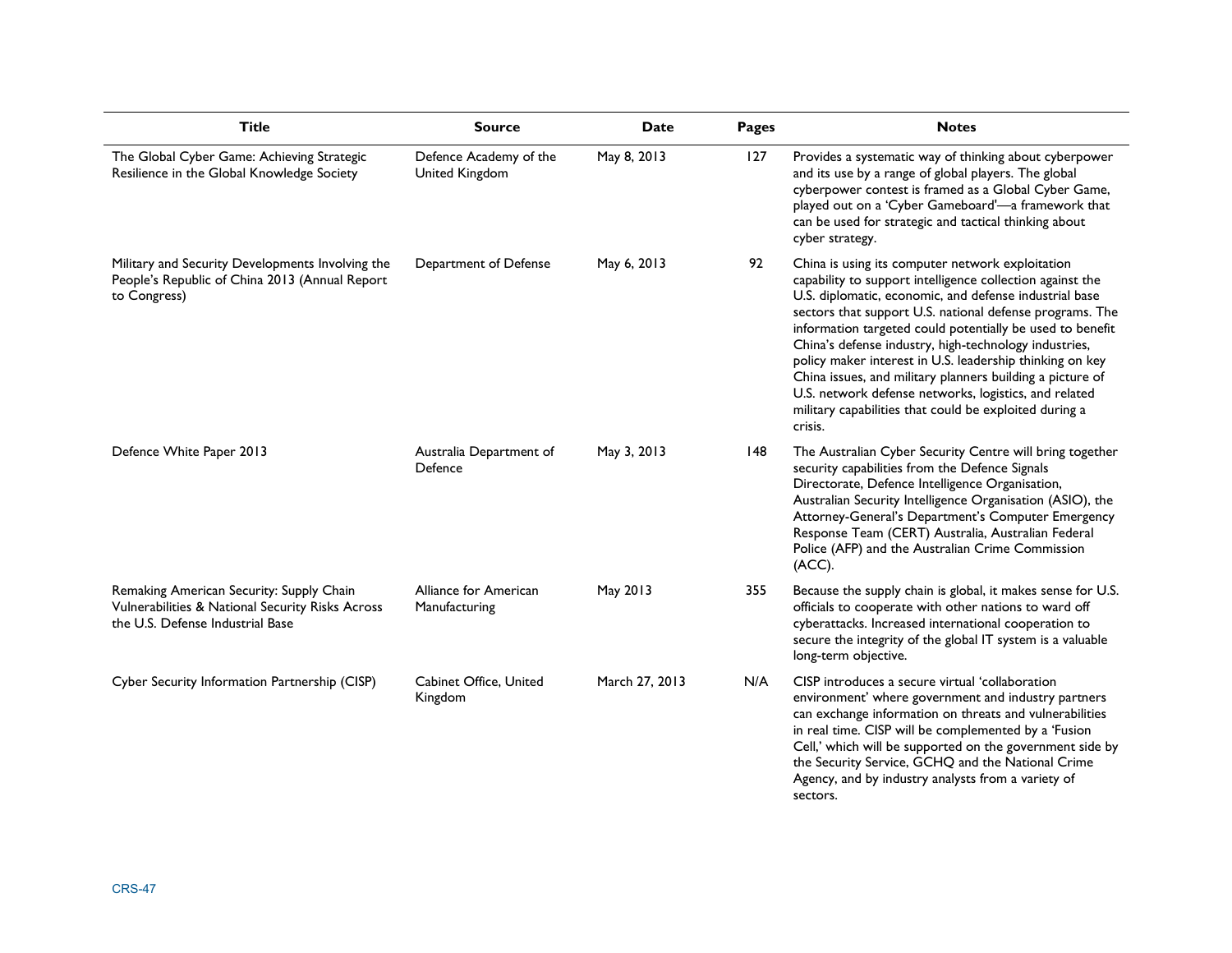| <b>Title</b>                                                                  | <b>Source</b>                                                                            | <b>Date</b>       | Pages | <b>Notes</b>                                                                                                                                                                                                                                                                                                                                                                                                                                                                                                                                                                                                                      |
|-------------------------------------------------------------------------------|------------------------------------------------------------------------------------------|-------------------|-------|-----------------------------------------------------------------------------------------------------------------------------------------------------------------------------------------------------------------------------------------------------------------------------------------------------------------------------------------------------------------------------------------------------------------------------------------------------------------------------------------------------------------------------------------------------------------------------------------------------------------------------------|
| The Tallinn Manual on the International Law<br>Applicable to Cyber Warfare    | Cambridge University Press/<br>NATO Cooperative Cyber<br>Defence Center of<br>Excellence | March 5, 2013     | 302   | The Tallinn Manual identifies the international law<br>applicable to cyber warfare and sets out 95 'black-letter<br>rules' governing such conflicts. An extensive commentary<br>accompanies each rule, which sets forth each rules' basis<br>in treaty and customary law, explains how the group of<br>experts interpreted applicable norms in the cyber<br>context, and outlines any disagreements within the group<br>as to each rules' application. (Note: The manual is not an<br>official NATO publication, but an expression of opinions<br>of a group of independent experts acting solely in their<br>personal capacity.) |
| APTI: Exposing One of China's Cyber Espionage<br><b>Units</b>                 | Mandiant                                                                                 | February 19, 2013 | 76    | The details analyzed during hundreds of investigations<br>signal that the groups conducting these activities<br>(computer security breaches around the world) are<br>based primarily in China and that the Chinese<br>government is aware of them.                                                                                                                                                                                                                                                                                                                                                                                |
| Worldwide Threat Assessment of the U.S.<br>Intelligence Community (Testimony) | James Clapper, Director of<br>National Intelligence                                      | February 11, 2013 | 34    | Clapper provided an assessment of global threats: U.S.<br>critical infrastructure, eroding U.S. economic and<br>national security, information control and Internet<br>governance, and hactivists and criminals.                                                                                                                                                                                                                                                                                                                                                                                                                  |
| Linking Cybersecurity Policy and Performance                                  | Microsoft Trustworthy<br>Computing                                                       | February 6, 2013  | 27    | Introduces a new methodology for examining how socio-<br>economic factors in a country or region impact<br>cybersecurity performance. Examines measures such as<br>use of modern technology, mature processes, user<br>education, law enforcement and public policies related to<br>cyberspace. This methodology can build a model that will<br>help predict the expected cybersecurity performance of<br>a given country or region.                                                                                                                                                                                              |
| Comprehensive Study on Cybercrime                                             | United Nations Office on<br>Drugs and Crime<br>(UNODC)                                   | February 2013     | 320   | The study examined the problem of cybercrime from the<br>perspective of governments, the private sector, academia<br>and international organizations. The results are<br>presented in eight Chapters, covering Internet<br>connectivity and cybercrime; the global cybercrime<br>picture; cybercrime legislation and frameworks;<br>criminalization of cybercrime; law enforcement and<br>cybercrime investigations; electronic evidence and<br>criminal justice; international cooperation in criminal<br>matters involving cybercrime; and cybercrime<br>prevention.                                                            |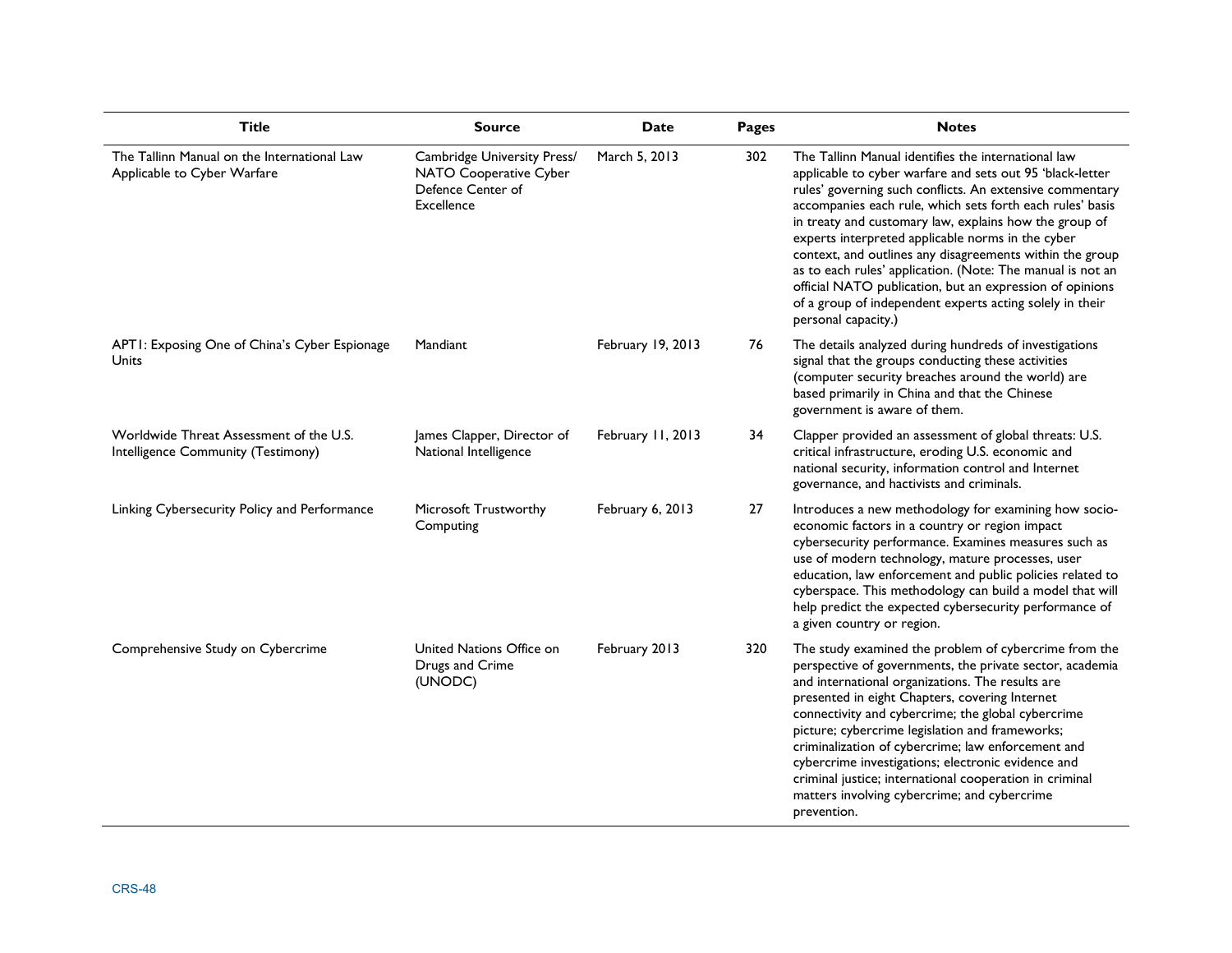| <b>Title</b>                                                                                                                                                                             | <b>Source</b>                                                    | Date              | <b>Pages</b>                                     | <b>Notes</b>                                                                                                                                                                                                                                                                                                                                                                                                                                                                                                                                                                                                                                                                                                                    |
|------------------------------------------------------------------------------------------------------------------------------------------------------------------------------------------|------------------------------------------------------------------|-------------------|--------------------------------------------------|---------------------------------------------------------------------------------------------------------------------------------------------------------------------------------------------------------------------------------------------------------------------------------------------------------------------------------------------------------------------------------------------------------------------------------------------------------------------------------------------------------------------------------------------------------------------------------------------------------------------------------------------------------------------------------------------------------------------------------|
| Administration Strategy for Mitigating the Theft of<br><b>U.S. Trade Secrets</b>                                                                                                         | <b>White House</b>                                               | February 2013     | 4                                                | From the report, "First, we will increase our diplomatic<br>engagement Second, we will support industry-led<br>efforts to develop best practices to protect trade secrets<br>and encourage companies to share with each other best<br>practices that can mitigate the risk of trade secret theft<br>Third, DOJ will continue to make the investigation and<br>prosecution of trade secret theft by foreign competitors<br>and foreign governments a top priority Fourth,<br>President Obama recently signed two pieces of<br>legislation that will improve enforcement against trade<br>secret theft Lastly, we will increase public awareness of<br>the threats and risks to the U.S. economy posed by trade<br>secret theft." |
| The Chinese Defense Economy Takes Off:<br>Sector-by-Sector Assessments and the Role of<br>Military End-Users                                                                             | <b>UC</b> Institute on Global<br><b>Conflict and Cooperation</b> | January 25, 2013  | 87                                               | This collection of 15 policy briefs explores how China<br>has made such impressive military technological progress<br>over the past few years, what is in store, and what are<br>the international security implications. The briefs are<br>summaries of a series of longer research papers<br>presented at the third annual Chinese defense economy<br>conference held by the Study of Innovation and<br>Technology in China in July 2012.                                                                                                                                                                                                                                                                                     |
| Defence and Cyber-Security, vol. I - Report,<br>together with formal minutes, oral and written<br>evidence<br>Defence and Cyber-Security, vol. 2 - Additional<br><b>Written Evidence</b> | House of Commons<br>Defence Committee (UK)                       | December 18, 2012 | 99<br>(vol.<br>$\mathsf{I}$<br>37<br>(vol.<br>2) | Given the inevitable inadequacy of the measures available<br>to protect against a constantly changing and evolving<br>threat, and given the Minister for the Cabinet Office's<br>comment, it is not enough for the Armed Forces to do<br>their best to prevent an effective attack. In its response<br>to this report the Government should set out details of<br>the contingency plans it has in place should such an<br>attack occur. If it has none, it should say so-and<br>urgently create some.                                                                                                                                                                                                                           |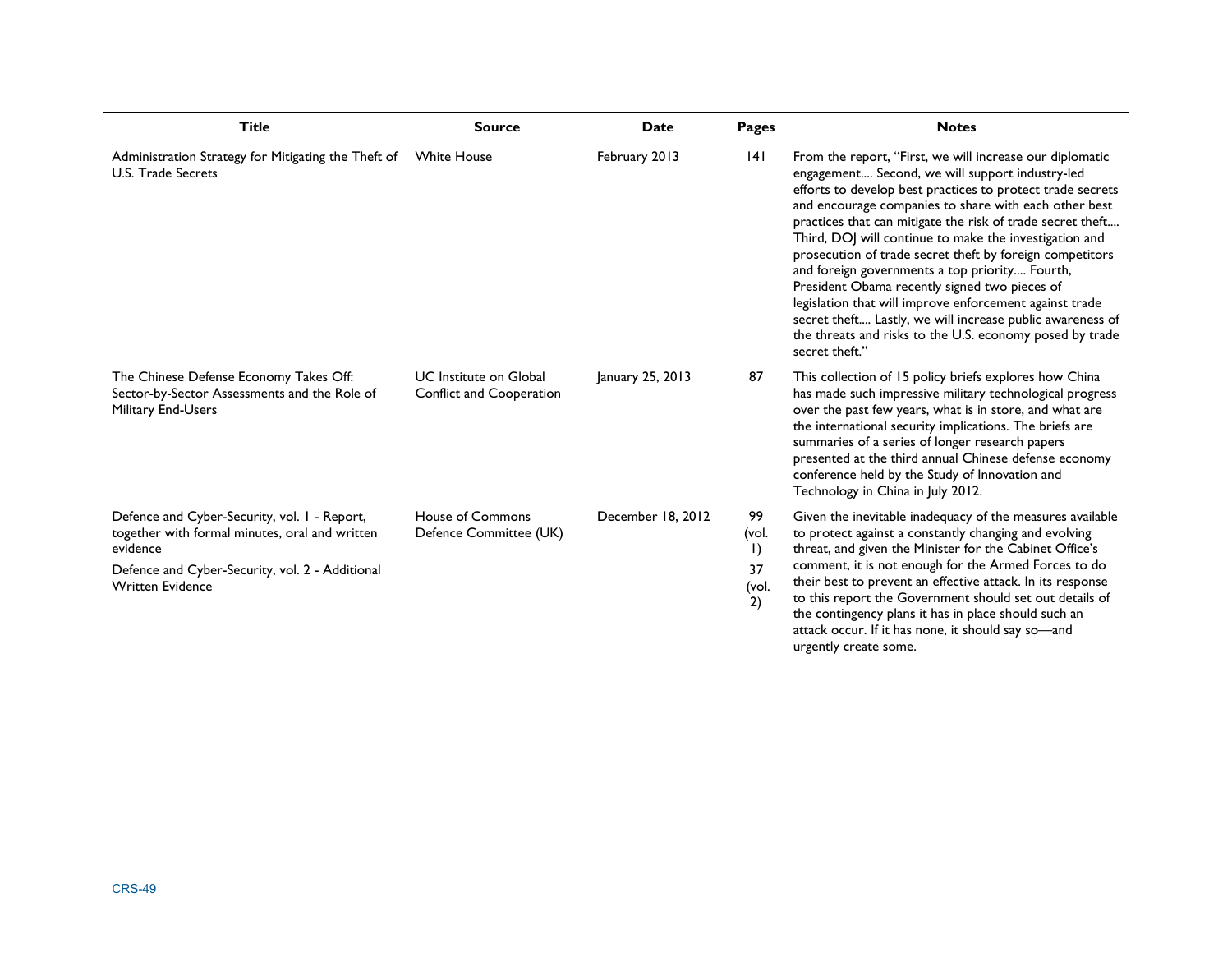| <b>Title</b>                                                                                                                                            | <b>Source</b>                                                   | <b>Date</b>       | Pages | <b>Notes</b>                                                                                                                                                                                                                                                                                                                                                                                                                                                                                                                                                                                                                                                                                              |
|---------------------------------------------------------------------------------------------------------------------------------------------------------|-----------------------------------------------------------------|-------------------|-------|-----------------------------------------------------------------------------------------------------------------------------------------------------------------------------------------------------------------------------------------------------------------------------------------------------------------------------------------------------------------------------------------------------------------------------------------------------------------------------------------------------------------------------------------------------------------------------------------------------------------------------------------------------------------------------------------------------------|
| The Challenge of Cyber Power for Central<br>African Countries: Risks and Opportunities                                                                  | Naval Postgraduate School                                       | December 2012     | 209   | From the report, "The Central African militaries, which<br>are supposed to be the first line of defense for their<br>governments' institutions, are dramatically behind the<br>times. To address this situation, the governments of<br>Central Africa need to adopt a collaborative cyber<br>strategy based on common investment in secure cyber<br>infrastructures. Such cooperation will help to create a<br>strong cyber environment conducive of the confidence<br>and trust necessary for the emergence of a cyber<br>community of Central African States (C3AS). For Central<br>African militaries, massive training and recruiting will be<br>the first move to begin the process of catching up." |
| Cybersecurity: Managing Risks for Greater<br>Opportunities                                                                                              | Organization for Economic<br>Co-operation and<br>Development    | November 29, 2012 | N/A   | The OECD launched a broad consultation of all<br>stakeholders from member and non-member countries<br>to review its Security Guidelines. The review takes into<br>account newly emerging risks, technologies and policy<br>trends around such areas as cloud computing, digital<br>mobility, the Internet of things, social networking, etc.                                                                                                                                                                                                                                                                                                                                                              |
| Cybersecurity Policy Making at a Turning Point:<br>Analysing a New Generation of National<br>Cybersecurity Strategies for the Internet<br>Economy       | Organization for Economic<br>Co-operation and<br>Development    | November 16, 2012 | 117   | This report analyzes the latest generation of national<br>cybersecurity strategies in ten OECD countries and<br>identifies commonalities and differences.                                                                                                                                                                                                                                                                                                                                                                                                                                                                                                                                                 |
| 2012 Report to Congress of the U.S.-China<br>Economic and Security Review Commission, One<br>Hundred Twelfth Congress, Second Session,<br>November 2012 | U.S.-China Economic and<br><b>Security Review</b><br>Commission | November 2012     | 509   | This report responds to the mandate for the commission<br>"to monitor, investigate, and report to Congress on the<br>national security implications of the bilateral trade and<br>economic relationship between the United States and the<br>People's Republic of China." See "China's Cyber<br>Activities," Chapter 2, Section 2, pp. 147-169.                                                                                                                                                                                                                                                                                                                                                           |
| Australia: Telecommunications Data Retention-<br>an Overview                                                                                            | Parliamentary Library of<br>Australia                           | October 24, 2012  | 32    | In July 2012, the Commonwealth Attorney-General's<br>Department released a Discussion Paper, Equipping<br>Australia against emerging and evolving threats, on the<br>proposed national security reforms Of the 18 primary<br>proposals and the 41 individual reforms that they<br>comprise, the suggestion that carriage service providers<br>(CSPs) be required to routinely retain certain<br>information associated with every Australian's use of the<br>Internet and phone services for a period of up to two<br>years ('data retention') is the issue that seems to have<br>attracted the most attention.                                                                                           |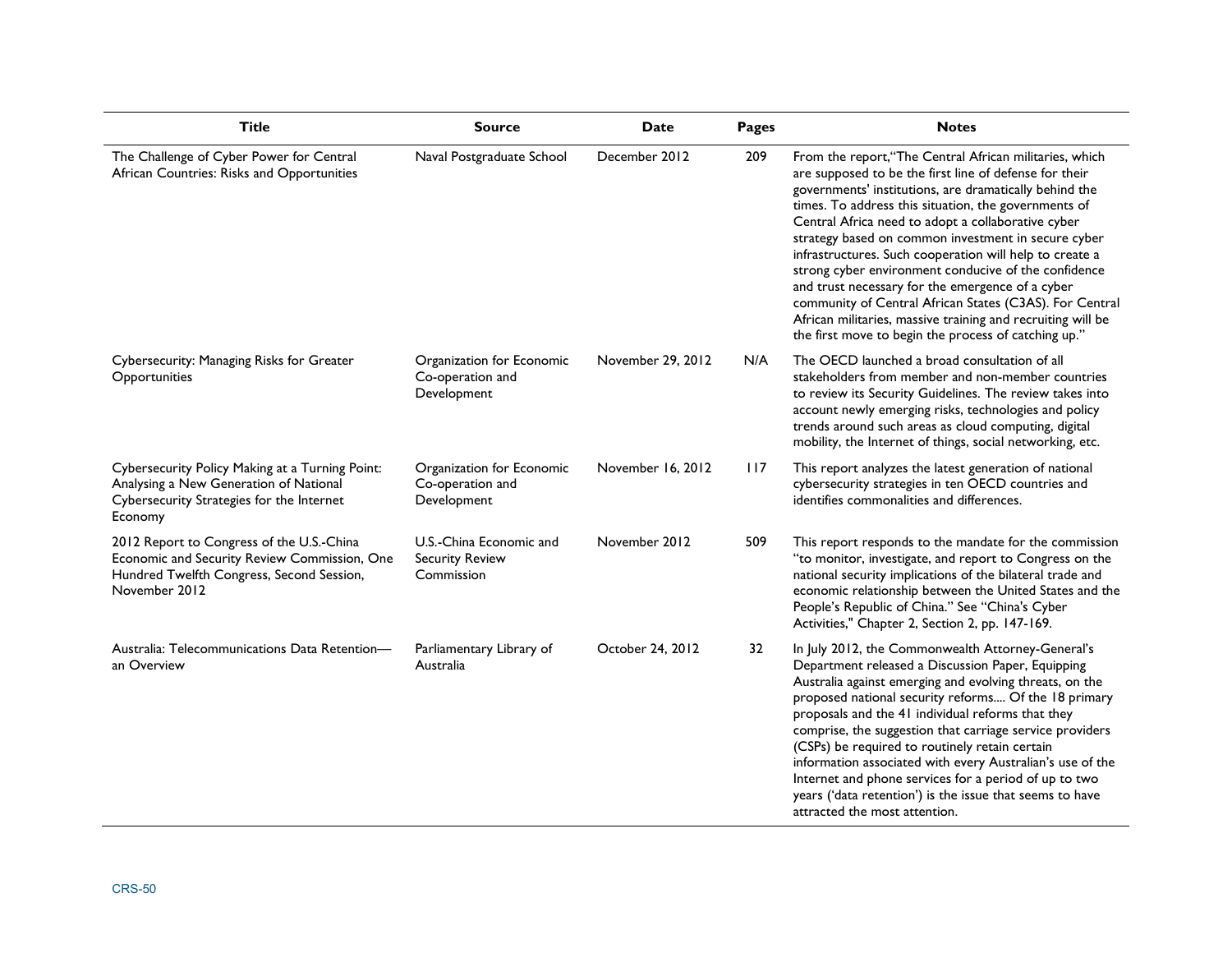| <b>Title</b>                                                                                                                 | <b>Source</b>                                                                                                                     | Date             | Pages | <b>Notes</b>                                                                                                                                                                                                                                                                                                                                                                                                                                                                                                                                                                    |
|------------------------------------------------------------------------------------------------------------------------------|-----------------------------------------------------------------------------------------------------------------------------------|------------------|-------|---------------------------------------------------------------------------------------------------------------------------------------------------------------------------------------------------------------------------------------------------------------------------------------------------------------------------------------------------------------------------------------------------------------------------------------------------------------------------------------------------------------------------------------------------------------------------------|
| More Than Meets the Eye: Clandestine Funding,<br>Cutting-Edge Technology and China's Cyber<br>Research & Development Program | Lawrence Livermore<br>National Laboratory                                                                                         | October 17, 2012 | 17    | Analyzes how the Chinese leadership views information<br>technology research and development (R&D), as well as<br>the role cyber R&D plays in China's various strategic<br>development plans. Explores the organizational structure<br>of China's cyber R&D base. Concludes with a projection<br>of how China might field new cyber capabilities for<br>intelligence platforms, advanced weapons systems, and<br>systems designed to support asymmetric warfare<br>operations.                                                                                                  |
| Investigative Report on the U.S. National Security<br>Issues Posed by Chinese Telecommunications<br>Companies Huawei and ZTE | House Permanent Select<br>Committee on Intelligence                                                                               | October 8, 2012  | 60    | The committee initiated this investigation in November<br>2011 to inquire into the counterintelligence and security<br>threat posed by Chinese telecommunications companies<br>doing business in the United States.                                                                                                                                                                                                                                                                                                                                                             |
| Bilateral Discussions on Cooperation in<br>Cybersecurity                                                                     | China Institute of<br>Contemporary International<br>Relations and the Center for<br>Strategic and International<br>Studies (CSIS) | June 2012        | N/A   | Since 2009, CSIS and CICIR have held six formal<br>meetings on cybersecurity (accompanied by several<br>informal discussions), called "Sino-U.S. Cybersecurity<br>Dialogue." The meetings have been attended by a broad<br>range of U.S. and Chinese officials and scholars<br>responsible for cybersecurity issues. The goals of the<br>discussions have been to reduce misperceptions and to<br>increase transparency of both countries' authorities and<br>understanding on how each country approaches<br>cybersecurity, and to identify areas of potential<br>cooperation. |
| Five Years after Estonia's Cyber Attacks: Lessons<br>Learned for NATO?                                                       | <b>NATO</b>                                                                                                                       | May 2012         | 8     | In April 2007 a series of cyberattacks targeted Estonian<br>information systems and telecommunication networks.<br>Lasting 22 days, the attacks were directed at a range of<br>servers (web, email, DNS) and routers. The 2007 attacks<br>did not damage much of the Estonian information<br>technology infrastructure. However, the attacks were a<br>true wake-up call for NATO, offering a practical<br>demonstration that cyberattacks could now cripple an<br>entire nation dependent on IT networks.                                                                      |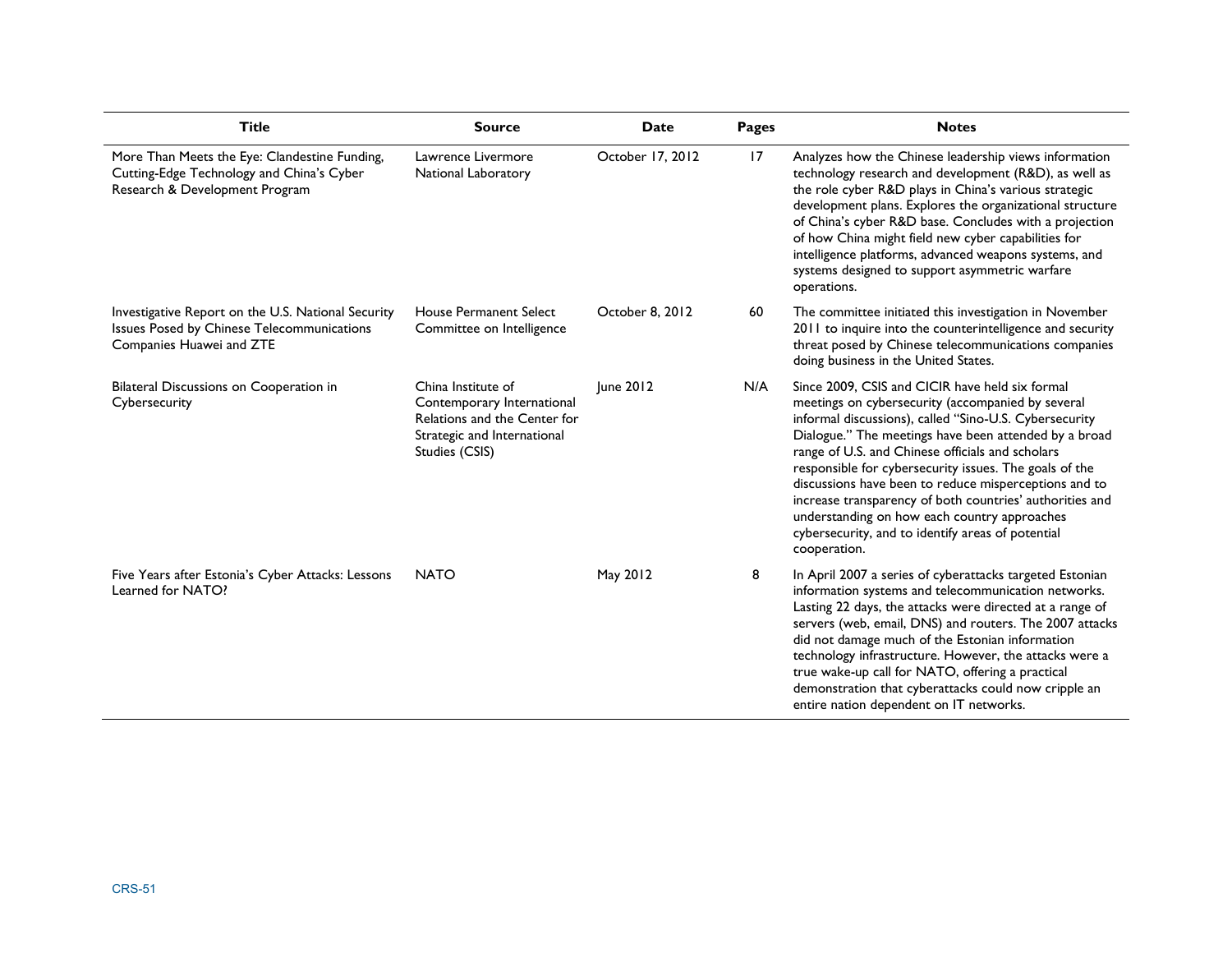| <b>Title</b>                                                                                                            | <b>Source</b>                                              | <b>Date</b>      | Pages | <b>Notes</b>                                                                                                                                                                                                                                                                                                                                                                                                                                                                                                                                                                                                                                                                                                                                                                                             |
|-------------------------------------------------------------------------------------------------------------------------|------------------------------------------------------------|------------------|-------|----------------------------------------------------------------------------------------------------------------------------------------------------------------------------------------------------------------------------------------------------------------------------------------------------------------------------------------------------------------------------------------------------------------------------------------------------------------------------------------------------------------------------------------------------------------------------------------------------------------------------------------------------------------------------------------------------------------------------------------------------------------------------------------------------------|
| United States Counter Terrorism Cyber Law and<br>Policy, Enabling or Disabling?                                         | Triangle Institute for<br><b>Security Studies</b>          | March 2012       | 34    | The incongruence between national counterterrorism<br>(CT) cyber policy, law, and strategy degrades the abilities<br>of federal CT professionals to interdict transnational<br>terrorists from within cyberspace. Specifically, national<br>CT cyber policies that are not completely sourced in<br>domestic or international law unnecessarily limit the<br>latitude cyber CT professionals need to effectively<br>counter terrorists through the use of organic cyber<br>capabilities. To optimize national CT assets and to stymie<br>the growing threat posed by terrorists' ever-expanding<br>use of cyberspace, national decision-makers should<br>modify current policies to efficiently execute national CT<br>strategies, albeit within the framework of existing CT<br>cyber-related statutes. |
| Cyber-security: The Vexed Question of Global<br>Rules: An Independent Report on Cyber-<br>Preparedness Around the World | McAfee                                                     | February 1, 2012 | 108   | Forty-five percent of legislators and cybersecurity<br>experts representing 27 countries think cybersecurity is<br>just as important as border security. The authors<br>surveyed 80 professionals from business, academia and<br>government to gauge worldwide opinions of<br>cybersecurity.                                                                                                                                                                                                                                                                                                                                                                                                                                                                                                             |
| The UK Cyber Security Strategy: Protecting and<br>promoting the UK in a digital world                                   | Cabinet Office (United<br>Kingdom)                         | November 2011    | 43    | Chapter I describes the background to the growth of<br>the networked world and the immense social and<br>economic benefits it is unlocking. Chapter 2 describes<br>these threats. The impacts are already being felt and will<br>grow as our reliance on cyberspace grows. Chapter 3<br>sets out where we want to end up-with the<br>government's vision for UK cybersecurity in 2015.                                                                                                                                                                                                                                                                                                                                                                                                                   |
| Foreign Spies Stealing US Economic Secrets in<br>Cyberspace                                                             | Office of the National<br>Counterintelligence<br>Executive | October 2011     | 31    | According to the report, espionage and theft through<br>cyberspace are growing threats to the United States'<br>security and economic prosperity, and the world's most<br>persistent perpetrators happen to also be U.S. allies.                                                                                                                                                                                                                                                                                                                                                                                                                                                                                                                                                                         |
| International Strategy for Cyberspace                                                                                   | <b>White House/OMB</b>                                     | May 16, 2011     | 30    | The strategy marks the first time any Administration has<br>attempted to set forth in one document the U.S.<br>government's vision for cyberspace, including goals for<br>defense, diplomacy, and international development.                                                                                                                                                                                                                                                                                                                                                                                                                                                                                                                                                                             |
| Cyber Dawn: Libya                                                                                                       | <b>Cyber Security Forum</b><br>Initiative                  | May 9, 2011      | 70    | Project Cyber Dawn: Libya uses open source material to<br>provide an in-depth view of Libyan cyberwarfare<br>capabilities and defenses.                                                                                                                                                                                                                                                                                                                                                                                                                                                                                                                                                                                                                                                                  |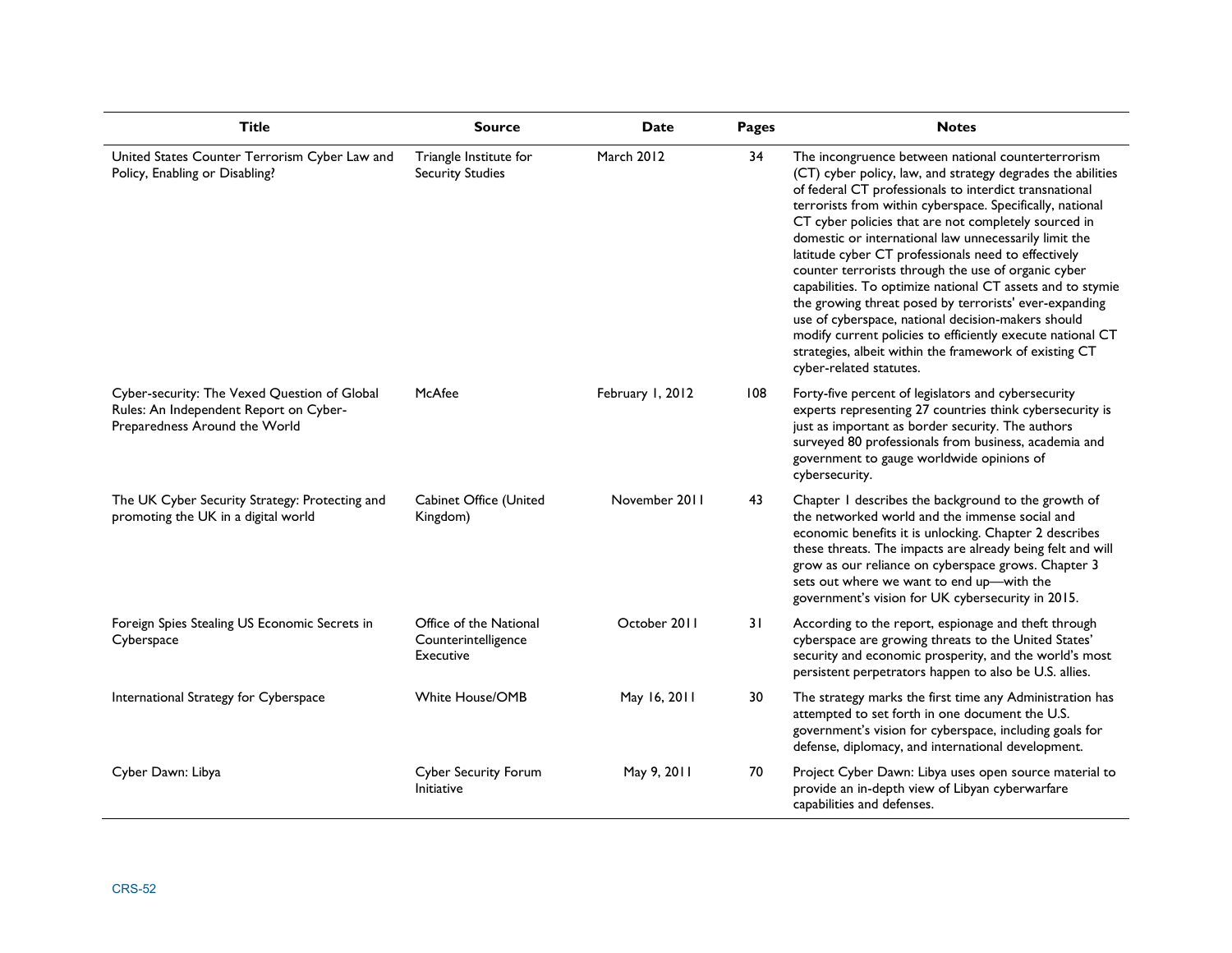| <b>Title</b>                                                                                                       | <b>Source</b>                                                       | Date             | Pages | <b>Notes</b>                                                                                                                                                                                                                                                                                                                   |
|--------------------------------------------------------------------------------------------------------------------|---------------------------------------------------------------------|------------------|-------|--------------------------------------------------------------------------------------------------------------------------------------------------------------------------------------------------------------------------------------------------------------------------------------------------------------------------------|
| Working Towards Rules for Governing Cyber<br>Conflict: Rendering the Geneva and Hague<br>Conventions in Cyberspace | EastWest Institute                                                  | February 3, 2011 | 60    | [The authors] led the cyber and traditional security<br>experts through a point-by-point analysis of the Geneva<br>and Hague Conventions. Ultimately, the group made five<br>immediate recommendations for Russian and U.S.-led<br>joint assessments, each exploring how to apply a key<br>convention principle to cyberspace. |
| The Reliability of Global Undersea<br>Communications Cable Infrastructure (The<br>Rogucci Report)                  | <b>IEEE/EastWest Institute</b>                                      | May 26, 2010     | 186   | This study submits 12 major recommendations to the<br>private sector, governments and other stakeholders-<br>especially the financial sector-for the purpose of<br>improving the reliability, robustness, resilience, and<br>security of the world's undersea communications cable<br>infrastructure.                          |
| German Anti-Botnet Initiative                                                                                      | Organisation for Economic<br>Co-operation and<br>Development (OECD) | December 8, 2009 | 4     | This is a private industry initiative which aims to ensure<br>that customers whose personal computers have become<br>part of a botnet without them being aware of it are<br>informed by their Internet Service Providers about this<br>situation and at the same time are given competent<br>support in removing the malware.  |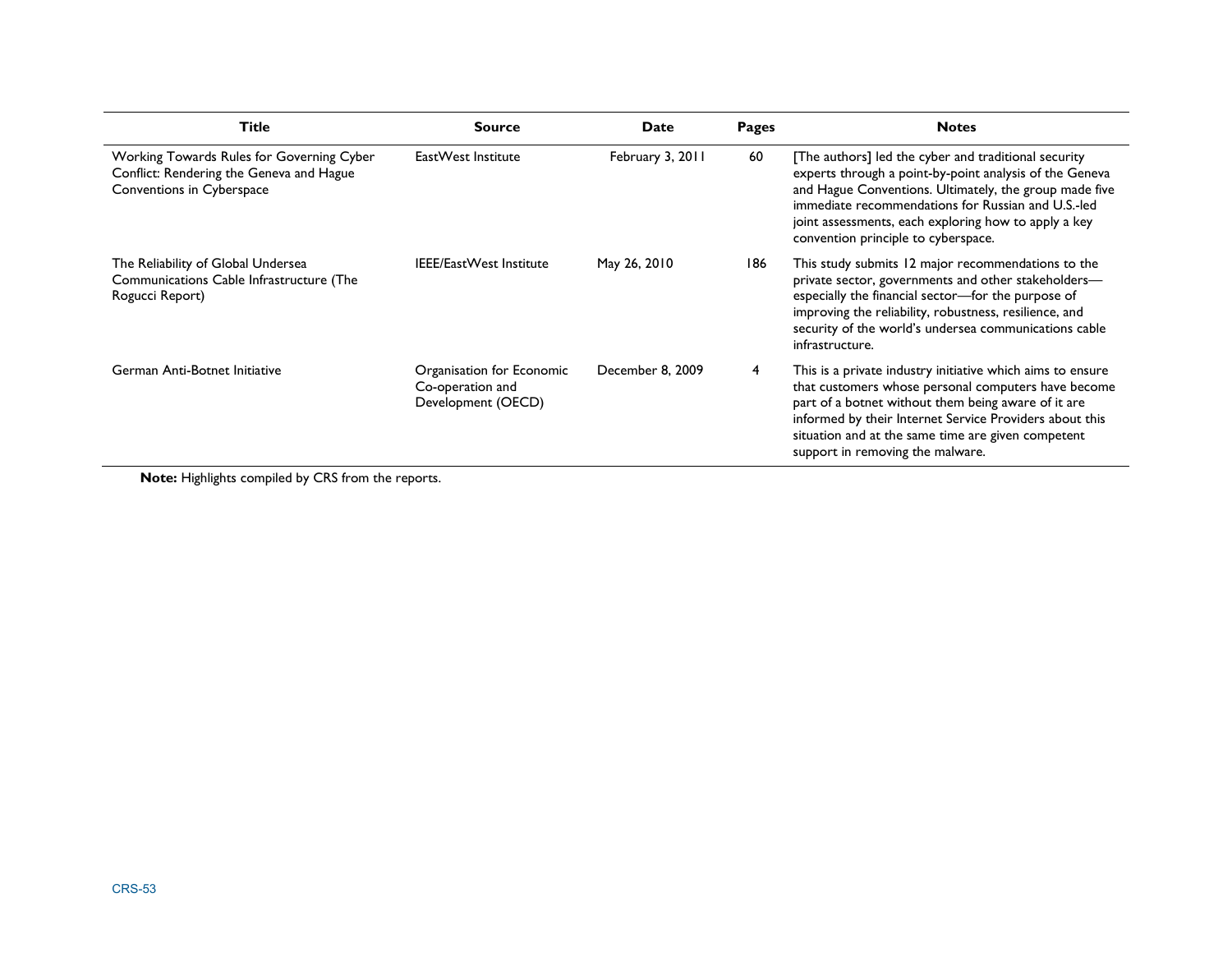| <b>Title</b>                                                         | <b>Source</b>                                                                                                                                             | Date    | <b>Pages</b> | <b>Notes</b>                                                                                                                                                                                                                                                                                                                                                                                                       |
|----------------------------------------------------------------------|-----------------------------------------------------------------------------------------------------------------------------------------------------------|---------|--------------|--------------------------------------------------------------------------------------------------------------------------------------------------------------------------------------------------------------------------------------------------------------------------------------------------------------------------------------------------------------------------------------------------------------------|
| NCCoE National Cybersecurity Excellence<br>Partnerships              | <b>NIST National</b><br>Cybersecurity Center of<br>Excellence                                                                                             | Ongoing | N/A          | Established in 2012 through a partnership between NIST,<br>the state of Maryland, and Montgomery County, the<br>NCCoE is dedicated to furthering innovation through the<br>rapid identification, integration, and adoption of practical<br>cybersecurity solutions. The NCCoE is part of the NIST<br>Information Technology Laboratory and operates in close<br>collaboration with the Computer Security Division. |
| National Initiative for Cybersecurity Careers and<br>Studies (NICCS) | Department of Homeland<br>Security                                                                                                                        | Ongoing | N/A          | NICCS is an online resource for cybersecurity career,<br>education, and training information. It is a partnership<br>between DHS, the National Institute of Standards and<br>Technology, the Office of the Director of National<br>Intelligence, the Department of Defense, the Department<br>of Education, the National Science Foundation, and the<br>Office of Personnel Management.                            |
| Experimental Research Testbed (DETER)                                | Department of Homeland<br>Security                                                                                                                        | Ongoing | N/A          | The DETER testbed is used to test and evaluate<br>cybersecurity technologies by over 200 organizations<br>from more than 20 states and 17 countries, including<br>DHS-funded researchers, the larger cybersecurity<br>research community, government, industry, academia,<br>and educational users.                                                                                                                |
| Michigan Cyber Range                                                 | Partnership between the<br>state of Michigan, Merit<br>Network, federal and local<br>governments, colleges and<br>universities, and the private<br>sector | Ongoing | N/A          | Enables individuals and organizations to develop<br>detection and reaction skills through simulations and<br>exercises.                                                                                                                                                                                                                                                                                            |
| Information Assurance Scholarship Program                            | Department of Defense                                                                                                                                     | Ongoing | N/A          | The Information Assurance Scholarship Program is<br>designed to increase the number of qualified personnel<br>entering the information assurance and information<br>technology fields within the department. The scholarships<br>also are an attempt to effectively retain military and<br>civilian cybersecurity and IT personnel.                                                                                |

## **Table 8. Education/Training/Workforce**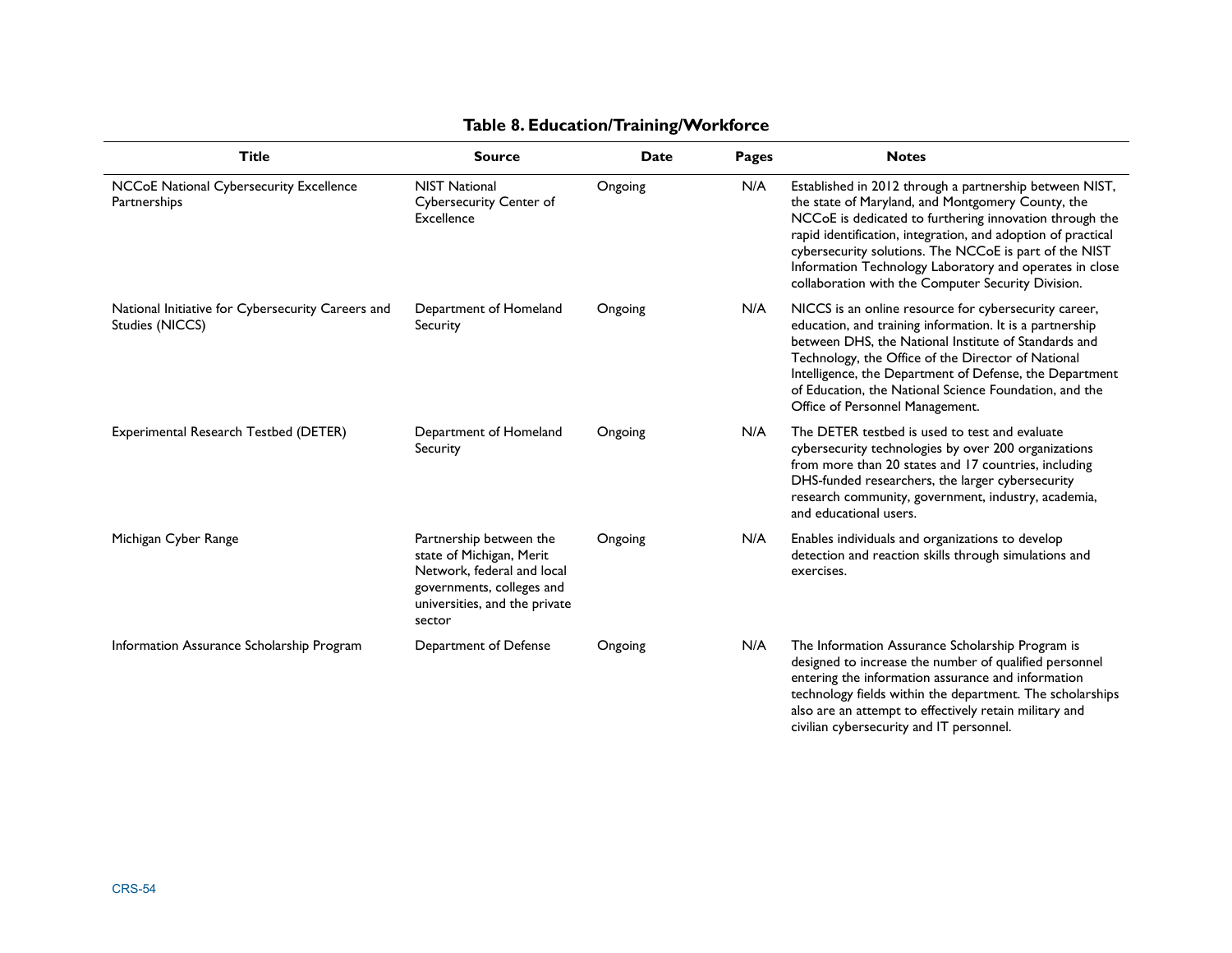| <b>Title</b>                                                                                                                     | <b>Source</b>                     | Date               | <b>Pages</b> | <b>Notes</b>                                                                                                                                                                                                                                                                                                                                                                                                                                                                                                                                                                              |
|----------------------------------------------------------------------------------------------------------------------------------|-----------------------------------|--------------------|--------------|-------------------------------------------------------------------------------------------------------------------------------------------------------------------------------------------------------------------------------------------------------------------------------------------------------------------------------------------------------------------------------------------------------------------------------------------------------------------------------------------------------------------------------------------------------------------------------------------|
| National Centers of Academic Excellence (CAE)<br>in Cyber Operations Program                                                     | National Security Agency<br>(NSA) | Ongoing            | N/A          | The NSA has launched National Centers of Academic<br>Excellence (CAE) in Cyber Operations Program; the<br>program is intended to be a deeply technical, inter-<br>disciplinary, higher education program grounded in the<br>computer science (CS), computer engineering (CE), or<br>electrical engineering (EE) disciplines, with extensive<br>opportunities for hands-on applications via labs and<br>exercises.                                                                                                                                                                         |
| Hackers Wanted: An Examination of the<br>Cybersecurity Labor Market                                                              | RAND Corp.                        | June 24, 2014      | 110          | RAND examined the current status of the labor market<br>for cybersecurity professionals - with an emphasis on<br>their being employed to defend the United States. This<br>effort was in three parts: first, a review of the literature;<br>second, interviews with managers and educators of<br>cybersecurity professionals, supplemented by reportage;<br>and third, an examination of the economic literature<br>about labor markets. RAND also disaggregated the broad<br>definition of "cybersecurity professionals" to unearth<br>skills differentiation as relevant to this study. |
| DHS Is Generally Filling Mission-Critical Positions,<br>but Could Better Track Costs of Coordinated<br><b>Recruiting Efforts</b> | GAO                               | September 17, 2013 | 47           | More than one in five jobs at a key cybersecurity<br>component within the Homeland Security Department<br>are vacant, in large part due to steep competition in<br>recruiting and hiring qualified personnel. National<br>Protection and Programs Directorate (NPPD) officials<br>cited challenges in recruiting cyber professionals because<br>of the length of time taken to conduct security checks to<br>grant top-secret security clearances as well as low pay in<br>comparison with the private sector.                                                                            |
| Professionalizing the Nation's Cybersecurity<br>Workforce?: Criteria for Decision-Making                                         | National Academies Press          | September 16, 2013 | 66           | This report examines workforce requirements for<br>cybersecurity and the segments and job functions in<br>which professionalization is most needed; the role of<br>assessment tools, certification, licensing, and other means<br>for assessing and enhancing professionalization; and<br>emerging approaches, such as performance-based<br>measures. It also examines requirements for the federal<br>(military and civilian) workforce, the private sector, and<br>state and local government.                                                                                          |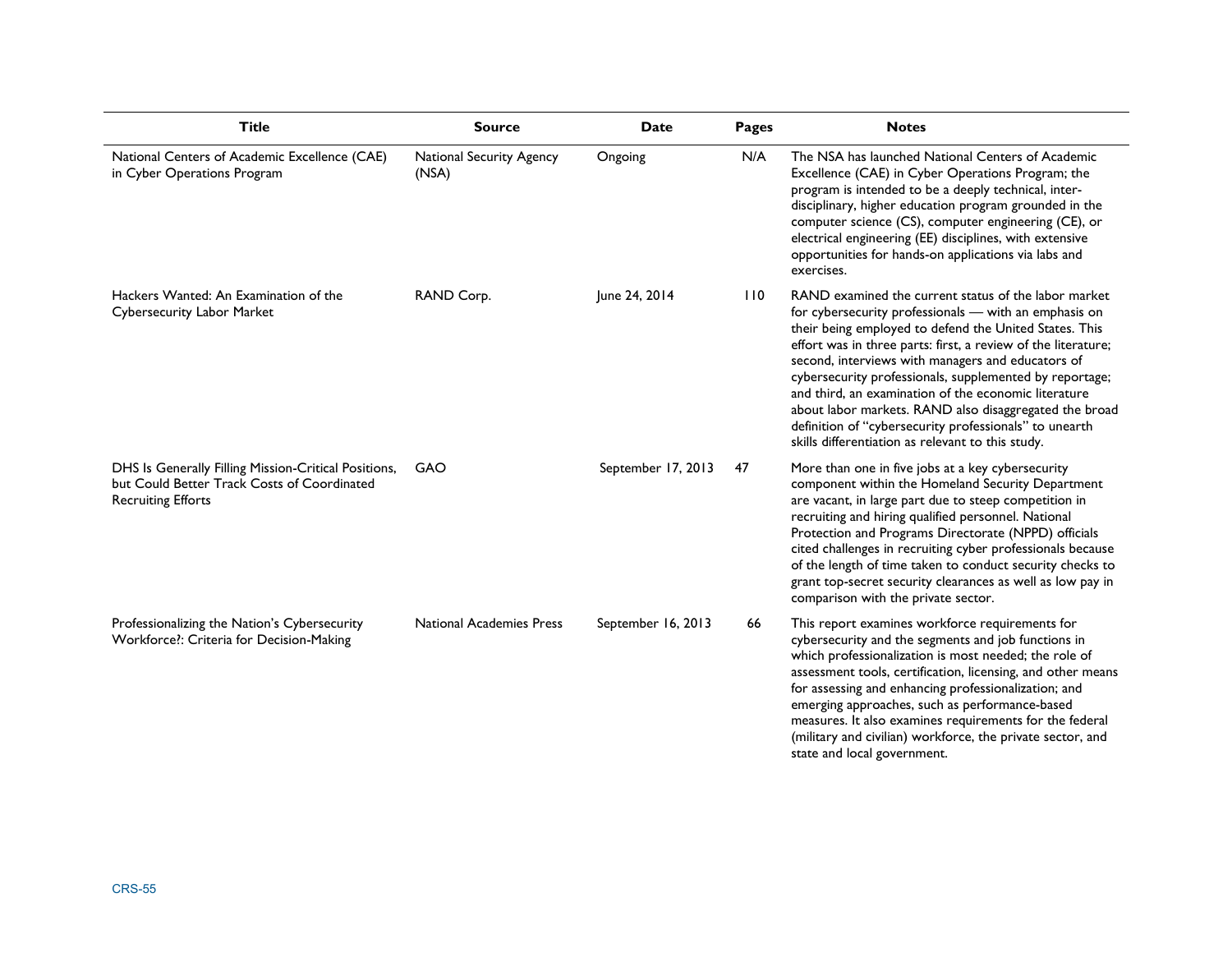| <b>Title</b>                                                                                         | <b>Source</b>                                            | <b>Date</b>    | <b>Pages</b>   | <b>Notes</b>                                                                                                                                                                                                                                                                                                                                                                                                                                                                                                                                       |
|------------------------------------------------------------------------------------------------------|----------------------------------------------------------|----------------|----------------|----------------------------------------------------------------------------------------------------------------------------------------------------------------------------------------------------------------------------------------------------------------------------------------------------------------------------------------------------------------------------------------------------------------------------------------------------------------------------------------------------------------------------------------------------|
| Joint Professional Military Education Institutions in<br>an Age of Cyber Threat                      | Francesca Spidalieri (Pell<br>Center Fellow)             | August 7, 2013 | 18             | The report found that the Joint Professional Military<br>Education at the six U.S. military graduate schools-a<br>requirement for becoming a Joint Staff Officer and for<br>promotion to the senior ranks-has not effectively<br>incorporated cybersecurity into specific courses,<br>conferences, war gaming exercises, or other forms of<br>training for military officers. While these graduate<br>programs are more advanced on cybersecurity than most<br>American civilian universities, a preparation gap still<br>exists.                  |
| Special Cybersecurity Workforce Project (Memo<br>for Heads of Executive Departments and<br>Agencies) | Office of Personnel<br>Management (OPM)                  | July 8, 2013   | N/A            | The OPM is collaborating with the White House Office<br>of Science and Technology Policy, the Chief Human<br>Capital Officers Council (CHCOC), and the Chief<br>Information Officers Council (CIOC) in implementing a<br>special workforce project that tasks federal agencies'<br>cybersecurity, information technology, and human<br>resources communities to build a statistical data set of<br>existing and future cybersecurity positions in the OPM<br>Enterprise Human Resources Integration (EHRI) data<br>warehouse by the end of FY2014. |
| U.S.A. Cyber Warrior Scholarship Program                                                             | (ISC) <sup>2</sup> Foundation and Booz<br>Allen Hamilton | June 21, 2013  |                | The (ISC) <sup>2</sup> Foundation and Booz Allen Hamilton<br>announced the launch of the U.S.A. Cyber Warrior<br>Scholarship program, which will provide scholarships to<br>veterans to obtain specialized certifications in the<br>cybersecurity field. The scholarships will cover all of the<br>expenses associated with a certification, such as training,<br>textbooks, mobile study materials, certification testing,<br>and the first year of certification maintenance fees.                                                               |
| Global Information Security Workforce Study                                                          | (ISC) <sup>2</sup> and Frost & Sullivan                  | May 7, 2013    | 28             | Federal cyber workers earn an average salary of<br>\$106,430, less than the average private-sector salary of<br>\$111,376. The lag in federal salaries is likely due to<br>federal budget restraints and nearly three years of a<br>continuing resolution.                                                                                                                                                                                                                                                                                         |
| Proposed Establishment of a Federally Funded<br>Research and Development Center-First Notice         | <b>NIST</b>                                              | April 22, 2013 | $\overline{2}$ | To help the National Cybersecurity Center of Excellence<br>(NCCoE) address industry's needs most efficiently, NIST<br>will sponsor its first Federally Funded Research and<br>Development Center (FFRDC) to facilitate public-private<br>collaboration for accelerating the widespread adoption of<br>integrated cybersecurity tools and technologies.                                                                                                                                                                                             |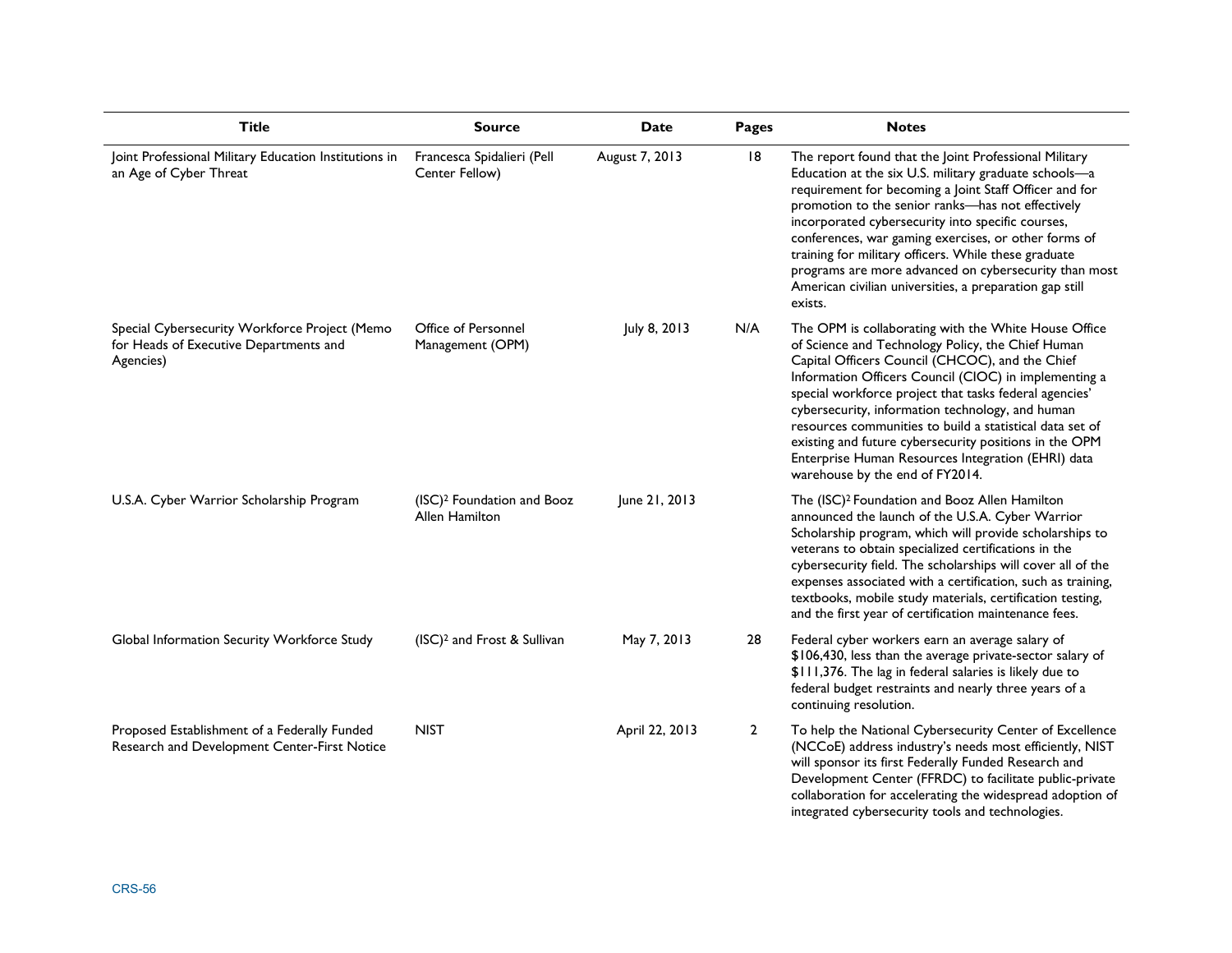| <b>Title</b>                                                          | <b>Source</b>                                       | <b>Date</b>    | <b>Pages</b>   | <b>Notes</b>                                                                                                                                                                                                                                                                                                                                                                                                                                                                                                                                                                                                                                                                            |
|-----------------------------------------------------------------------|-----------------------------------------------------|----------------|----------------|-----------------------------------------------------------------------------------------------------------------------------------------------------------------------------------------------------------------------------------------------------------------------------------------------------------------------------------------------------------------------------------------------------------------------------------------------------------------------------------------------------------------------------------------------------------------------------------------------------------------------------------------------------------------------------------------|
| DHS Secretary's Honors Program: Cyber Student<br><b>Initiative</b>    | Department of Homeland<br>Security                  | April 18, 2013 | $\overline{2}$ | The Cyber Student Initiative program will begin at<br>Immigration and Customs Enforcement computer<br>forensic labs in 36 cities nationwide, where students will<br>be trained and gain hands-on experience within the<br>department's cybersecurity community. The unpaid<br>volunteer program is only available to community college<br>students and veterans pursuing a degree in the<br>cybersecurity field.                                                                                                                                                                                                                                                                        |
| 2012 Information Technology Workforce<br>Assessment for Cybersecurity | U.S. Department of<br><b>Homeland Security</b>      | March 14, 2013 | 3              | The report, which is based on an anonymous survey of<br>nearly 23,000 cyber workers across 52 departments and<br>agencies, found that while the majority (49%) of cyber<br>feds has more than 10 years of service until they reach<br>retirement eligibility, nearly 33% will be eligible to retire<br>in the next three years.                                                                                                                                                                                                                                                                                                                                                         |
| CyberSkills Task Force Report                                         | U.S. Department of<br><b>Homeland Security</b>      | October 2012   | 41             | DHS's Task Force on CyberSkills proposes far-reaching<br>improvements to enable DHS to recruit and retain the<br>cybersecurity talent it needs.                                                                                                                                                                                                                                                                                                                                                                                                                                                                                                                                         |
| Cyber Security Test Bed: Summary and Evaluation<br><b>Results</b>     | Institute for Homeland<br><b>Security Solutions</b> | October 2012   | 89             | The Cyber Test Bed project was a case study analysis of<br>how a set of interventions, including threat analysis, best<br>practices sharing, and executive and staff training events,<br>over the course of one year, would impact a group of<br>nine small and mid-size businesses in North Carolina.<br>Pre- and post-Test Bed interviews were conducted with<br>company officials to establish a baseline and evaluate the<br>impact of the Test Bed experience. After the Cyber Test<br>Bed experience, decision makers at these companies<br>indicated an increase in their perceptions of the risk of<br>cyberattacks and an increase in their knowledge of<br>possible solution. |
| Preparing the Pipeline: The U.S. Cyber<br>Workforce for the Future    | National Defense University                         | August 2012    | 17             | This paper addresses methods to close the gaps between<br>demand and the current existing capabilities and capacity<br>in the U.S. cyber workforce. A large number of<br>professionals with not only technical skills, but also an<br>understanding of cyber policy, law, and other disciplines<br>will be needed to ensure the continued success of the<br>U.S. economy, government, and society in the 21st-<br>century information age. Innovative methods have been<br>developed by the government, think tanks, and private<br>sector for closing these gaps, but more needs to be done.                                                                                           |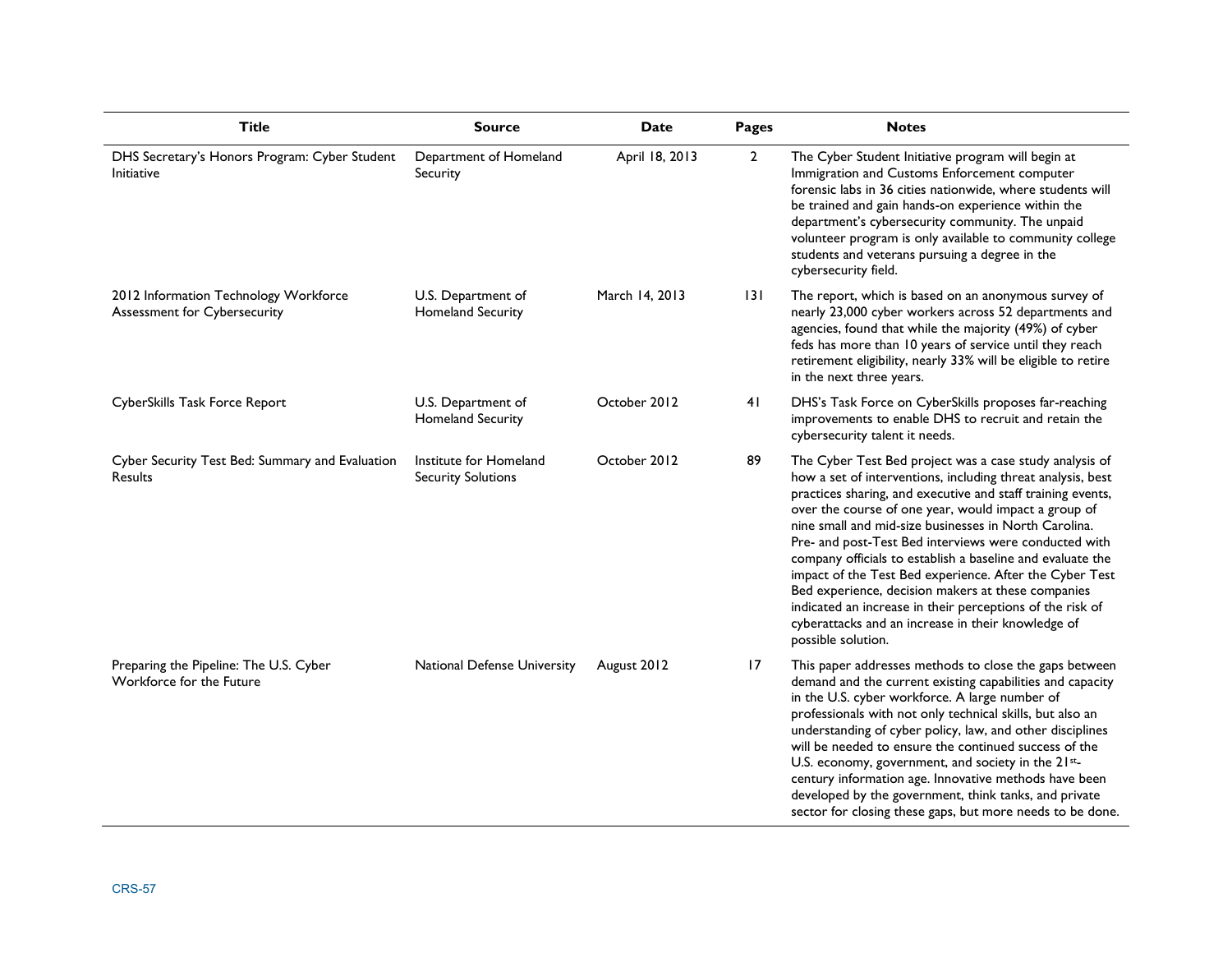| <b>Title</b>                                                                                    | <b>Source</b>                                                       | Date              | <b>Pages</b> | <b>Notes</b>                                                                                                                                                                                                                                                                                                                                                                                                                                                                                                                                                                                                                                                                                              |
|-------------------------------------------------------------------------------------------------|---------------------------------------------------------------------|-------------------|--------------|-----------------------------------------------------------------------------------------------------------------------------------------------------------------------------------------------------------------------------------------------------------------------------------------------------------------------------------------------------------------------------------------------------------------------------------------------------------------------------------------------------------------------------------------------------------------------------------------------------------------------------------------------------------------------------------------------------------|
| Smart Grid Cybersecurity: Job Performance<br>Model Report                                       | Pacific Northwest National<br>Laboratory                            | August 2012       | 178          | This report outlines the work done to develop a smart<br>grid cybersecurity certification. The primary purpose is to<br>develop a measurement model that may be used to guide<br>curriculum, assessments, and other development of<br>technical and operational smart grid cybersecurity<br>knowledge, skills, and abilities.                                                                                                                                                                                                                                                                                                                                                                             |
| Cybersecurity Human Capital: Initiatives Need<br>Better Planning and Coordination               | <b>Government Accountability</b><br>Office (GAO)                    | November 29, 2011 | 86           | To ensure that government-wide cybersecurity<br>workforce initiatives are better coordinated and planned,<br>and to better assist federal agencies in defining roles,<br>responsibilities, skills, and competencies for their<br>workforce, the Secretary of Commerce, Director of the<br>Office of Management and Budget, Director of the Office<br>of Personnel Management, and Secretary of Homeland<br>Security should collaborate through the National<br>Initiative for Cybersecurity Education (NICE) linitiative to<br>develop and finalize detailed plans allowing agency<br>accountability, measurement of progress, and<br>determination of resources to accomplish agreed-upon<br>activities. |
| NICE Cybersecurity Workforce Framework                                                          | National Initiative for<br><b>Cybersecurity Education</b><br>(NICE) | November 21, 2011 | 35           | The adoption of cloud computing into the federal<br>government and its implementation depend upon a<br>variety of technical and non-technical factors. A<br>fundamental reference point, based on the NIST<br>definition of cloud computing, is needed to describe an<br>overall framework that can be used government-wide.<br>This document presents the NIST Cloud Computing<br>Reference Architecture (RA) and Taxonomy (Tax) that<br>will accurately communicate the components and<br>offerings of cloud computing.                                                                                                                                                                                 |
| The State of K-12 Cyberethics, Cybersafety and<br>Cybersecurity Curriculum in the United States | National Cyber Security<br>Alliance and Microsoft                   | May 2011          | 16           | This year's survey further explores the perceptions and<br>practices of U.S. teachers, school administrators and<br>technology coordinators in regards to cyberethics,<br>cybersafety, and cybersecurity education. The survey<br>finds that young people still are not receiving adequate<br>training and that teachers are ill-prepared to teach the<br>subjects due, in large part, to lack of professional<br>development.                                                                                                                                                                                                                                                                            |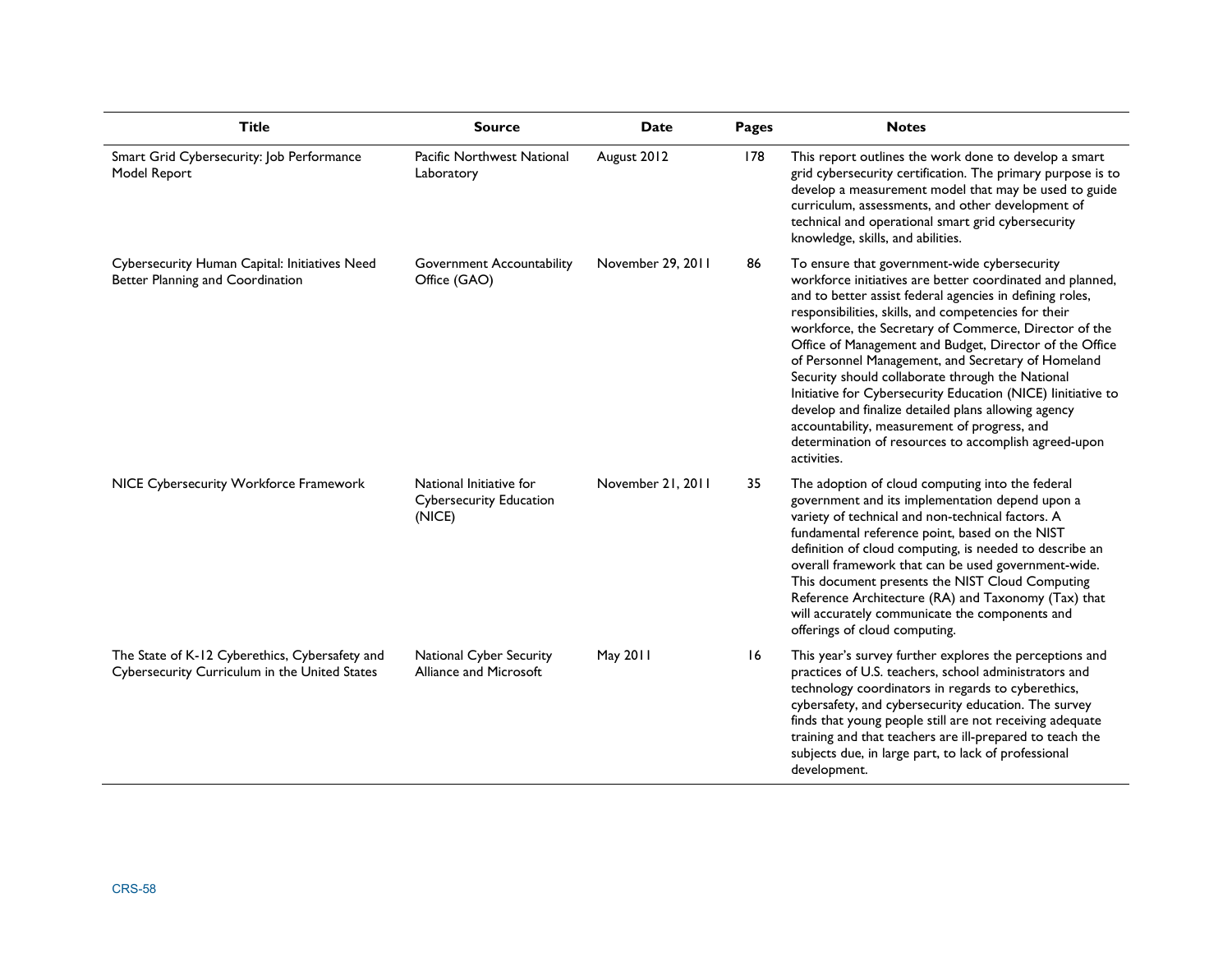| <b>Title</b>                                                                                                 | <b>Source</b>                                 | Date          | Pages                                                                                                             | <b>Notes</b>                                                                                                                                                                                                                                                                                                                                  |
|--------------------------------------------------------------------------------------------------------------|-----------------------------------------------|---------------|-------------------------------------------------------------------------------------------------------------------|-----------------------------------------------------------------------------------------------------------------------------------------------------------------------------------------------------------------------------------------------------------------------------------------------------------------------------------------------|
| <b>Cyber Operations Personnel Report</b>                                                                     | Department of Defense                         | April 2011    | 84                                                                                                                | This report is focused on FY2009 Department of<br>Defense Cyber Operations personnel, with duties and<br>responsibilities as defined in Section 934 of the Fiscal<br>Year (FY) 2010 National Defense Authorization Act<br>(NDAA).                                                                                                             |
|                                                                                                              |                                               |               | Appendix A—Cyber Operations-related Military<br>Occupations                                                       |                                                                                                                                                                                                                                                                                                                                               |
|                                                                                                              |                                               |               | Appendix B—Commercial Certifications Supporting the<br>DOD Information Assurance Workforce Improvement<br>Program |                                                                                                                                                                                                                                                                                                                                               |
|                                                                                                              |                                               |               |                                                                                                                   | Appendix C—Military Services Training and<br>Development                                                                                                                                                                                                                                                                                      |
|                                                                                                              |                                               |               |                                                                                                                   | Appendix D-Geographic Location of National Centers<br>of Academic Excellence in Information Assurance                                                                                                                                                                                                                                         |
| The Power of People: Building an Integrated<br>National Security Professional System for the 21st<br>Century | Project on National Security<br>Reform (PNSR) | November 2010 | 326                                                                                                               | This study was conducted in fulfillment of Section 1054 of<br>the National Defense Authorization Act for Fiscal Year 2010,<br>which required the commissioning of a study by "an<br>appropriate independent, nonprofit organization, of a<br>system for career development and management of<br>interagency national security professionals." |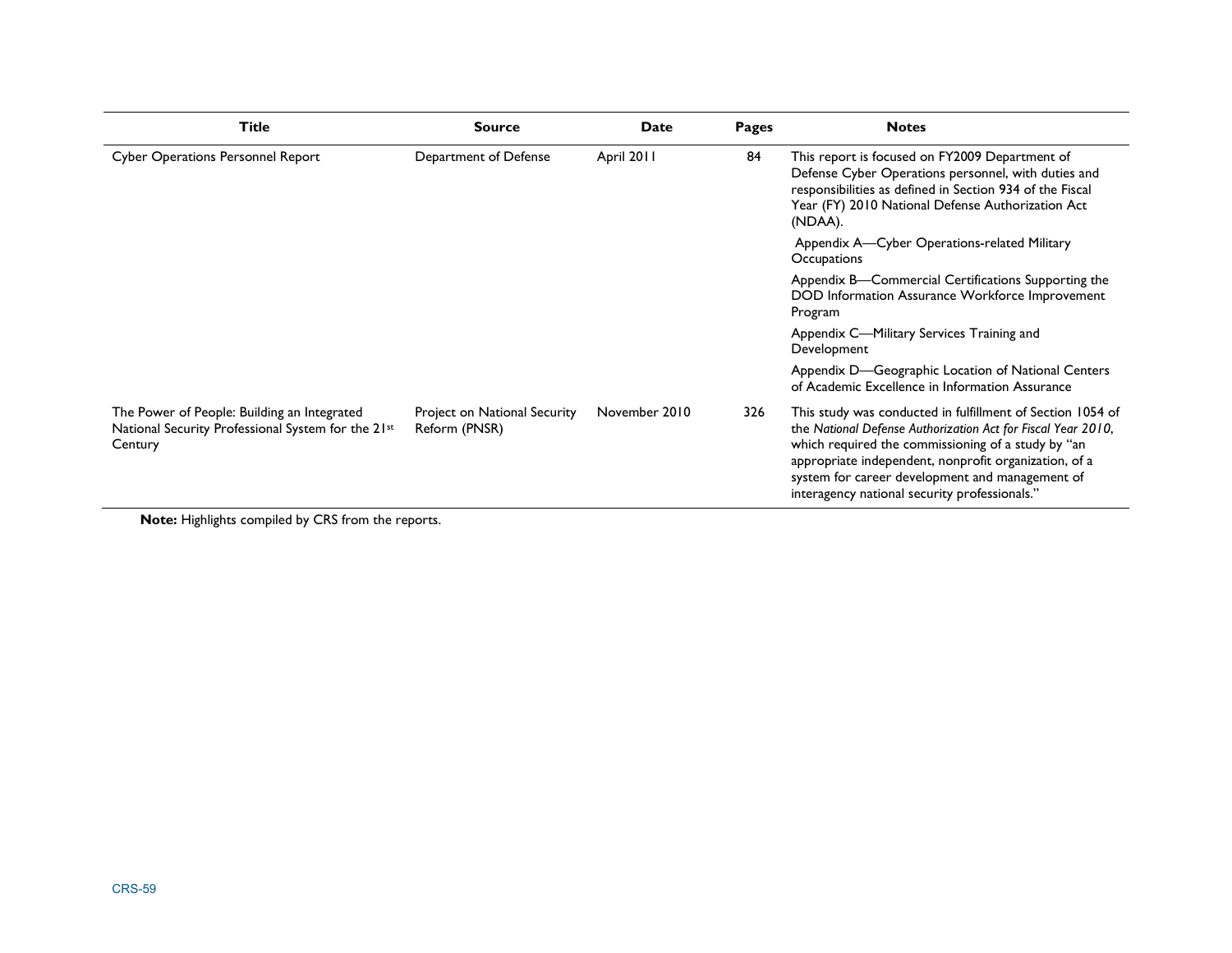| <b>Title</b>                                                                     | <b>Source</b>                                               | <b>Date</b>         | Pages | <b>Notes</b>                                                                                                                                                                                                                                                                                                                                                                                                                                                                                                                                                                                                                                                                                                                    |
|----------------------------------------------------------------------------------|-------------------------------------------------------------|---------------------|-------|---------------------------------------------------------------------------------------------------------------------------------------------------------------------------------------------------------------------------------------------------------------------------------------------------------------------------------------------------------------------------------------------------------------------------------------------------------------------------------------------------------------------------------------------------------------------------------------------------------------------------------------------------------------------------------------------------------------------------------|
| Cyber Consortium                                                                 | Fortinet and Palo Alto<br><b>Networks</b>                   | Ongoing             | N/A   | The consortium will seek to share intelligence on threats across<br>large security vendors and aid a coordinated response to<br>incidents. No customer data will be shared, only malware<br>samples. The pair of companies also extend an open invitation to<br>other security firms to join them, provided they can share at least<br>1,000 samples of new malware executables each day.                                                                                                                                                                                                                                                                                                                                       |
| National Cybersecurity Center of Excellence<br>(NCCoE)                           | National Institute of<br>Standards and Technology<br>(NIST) | Ongoing             | N/A   | The National Cybersecurity Center of Excellence (NCCoE) is a<br>new public-private collaboration to bring together experts from<br>industry, government and academia to design, implement, test,<br>and demonstrate integrated cybersecurity solutions and promote<br>their widespread adoption.                                                                                                                                                                                                                                                                                                                                                                                                                                |
| Software Defined Perimeter Working Group                                         | Cloud Security Alliance                                     | December 1,<br>2013 | 13    | This document explains the software defined perimeter (SDP)<br>security framework and how it can be deployed to protect<br>application infrastructure from network-based attacks. The SDP<br>incorporates security standards from organizations such as NIST<br>as well as security concepts from organizations such as DOD into<br>an integrated framework.                                                                                                                                                                                                                                                                                                                                                                    |
| DARPA Announces Cyber Grand Challenge                                            | Defense Advanced<br>Research Projects Agency<br>(DARPA)     | October 23.<br>2013 | N/A   | DARPA intends to hold the Cyber Grand Challenge (CGC)-the<br>first-ever tournament for fully automatic network defense<br>systems. The Challenge will see teams creating automated<br>systems that would compete against each other to evaluate<br>software, test for vulnerabilities, generate security patches, and<br>apply them to protected computers on a network. The winning<br>team in the CGC finals would receive a cash prize of \$2 million,<br>with second place earning \$1 million and third place taking home<br>\$750,000.                                                                                                                                                                                    |
| Resilience metrics for cyber systems<br>(free registration required to download) | Seager, Thomas (Arizona<br><b>State University)</b>         | November 2013       | 6     | Despite the national and international importance, resilience<br>metrics to inform management decisions are still in the early<br>stages of development. The resilience matrix framework<br>developed by Linkov et al. is applied to develop and organize<br>effective resilience metrics for cyber systems. These metrics link<br>national policy goals to specific system measures, such that<br>resource allocation decisions can be translated into actionable<br>interventions and investments. The paper proposes a generic<br>approach and could integrate actual data, technical judgment, and<br>literature-based measures to assess system resilience across<br>physical, information, cognitive, and social domains. |

### **Table 9. Research & Development (R&D)**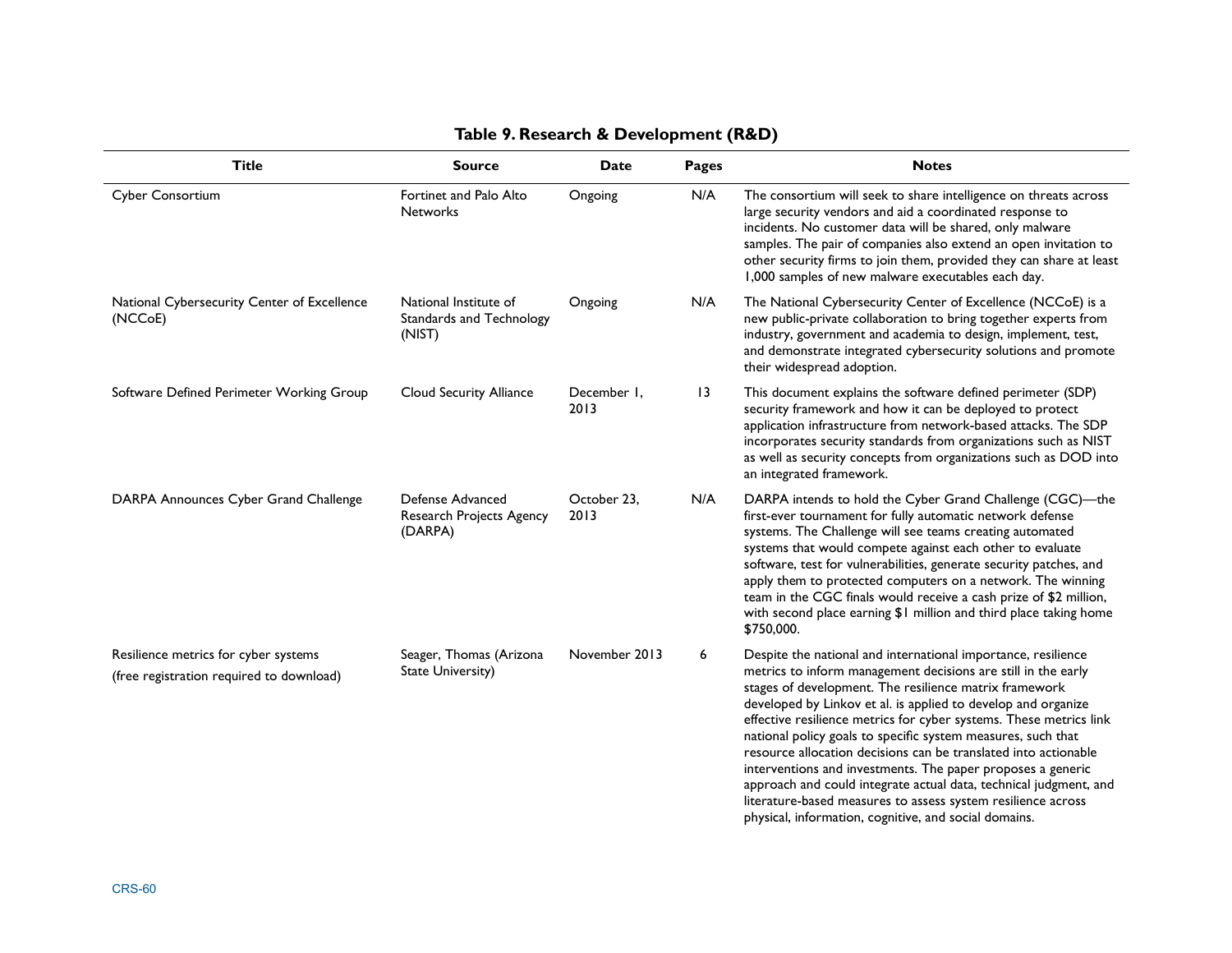| <b>Title</b>                                                                                                                    | <b>Source</b>                                                                                                                                                                                       | Date                | Pages          | <b>Notes</b>                                                                                                                                                                                                                                                                                                                                                                                                                                                                                                                                                        |
|---------------------------------------------------------------------------------------------------------------------------------|-----------------------------------------------------------------------------------------------------------------------------------------------------------------------------------------------------|---------------------|----------------|---------------------------------------------------------------------------------------------------------------------------------------------------------------------------------------------------------------------------------------------------------------------------------------------------------------------------------------------------------------------------------------------------------------------------------------------------------------------------------------------------------------------------------------------------------------------|
| Cybersecurity Exercise: Quantum Dawn 2                                                                                          | <b>SIFMA</b>                                                                                                                                                                                        | October 21,<br>2013 | N/A            | Quantum Dawn 2 is a cybersecurity exercise to test incident<br>response, resolution, and coordination processes for the financial<br>services sector and the individual member firms to a street-wide<br>cyberattack.                                                                                                                                                                                                                                                                                                                                               |
| Proposed Establishment of a Federally Funded<br>Research and Development Center-Second<br>Notice                                | National Institute of<br>Standards and Technology                                                                                                                                                   | June 21, 2013       | $\overline{2}$ | NIST intends to sponsor an FFRDC to facilitate public-private<br>collaboration for accelerating the widespread adoption of<br>integrated cybersecurity tools and technologies. This is the<br>second of three notices that must be published over a 90-day<br>period to advise the public of the agency's intention to sponsor<br>an FFRDC.                                                                                                                                                                                                                         |
| Governor McDonnell Announces Creation of<br>MACH37, America's Premier Market-Centric<br><b>Cyber Security Accelerator</b>       | Virginia Secretary of<br>Commerce and Trade                                                                                                                                                         | April 11, 2013      | N/A            | Virginia Governor Bob McDonnell announced the creation of<br>MACH37, a cybersecurity accelerator to be located at the Center<br>for Innovative Technology. Initially funded by the Commonwealth<br>of Virginia, the accelerator will leverage private investments to<br>launch new, high growth cyber technology companies in Virginia.                                                                                                                                                                                                                             |
| Open Trusted Technology Provider Standard<br>(O-TTPS)™, Version 1.0: Mitigating Maliciously<br>Tainted and Counterfeit Products | The Open Group                                                                                                                                                                                      | April 2013          | 44             | Specifically intended to prevent maliciously tainted and<br>counterfeit products from entering the supply chain, this first<br>release of the O-TTPS codifies best practices across the entire<br>COTS ICT product lifecycle, including the design, sourcing, build,<br>fulfillment, distribution, sustainment, and disposal phases. The O-<br>TTPS will enable organizations to implement best practice<br>requirements and allow all providers, component suppliers, and<br>integrators to obtain Trusted Technology Provider status.<br>(Registration required.) |
| The International Cyber-Security Ecosystem<br>(video lecture)                                                                   | Anthony M. Rutkowski,<br>Distinguished Senior<br>Research Fellow at the<br>Georgia Institute of<br>Technology, Nunn School<br>Center for International<br>Strategy Technology and<br>Policy (CISTP) | November 6.<br>2012 | N/A            | Overview of the various forums/communities and methodologies<br>that comprise the security assurance ecosystem-often also<br>referred to as Information Assurance.                                                                                                                                                                                                                                                                                                                                                                                                  |
| 20 Critical Security Controls for Effective<br>Cyber Defense                                                                    | Center for Strategic &<br><b>International Studies</b>                                                                                                                                              | November 2012       | 89             | The Top 20 security controls were agreed upon by a consortium.<br>Members of the Consortium include NSA, US CERT, DOD  TF-<br>GNO, the Department of Energy Nuclear Laboratories,<br>Department of State, DOD Cyber Crime Center plus<br>commercial forensics experts in the banking and critical<br>infrastructure communities.                                                                                                                                                                                                                                    |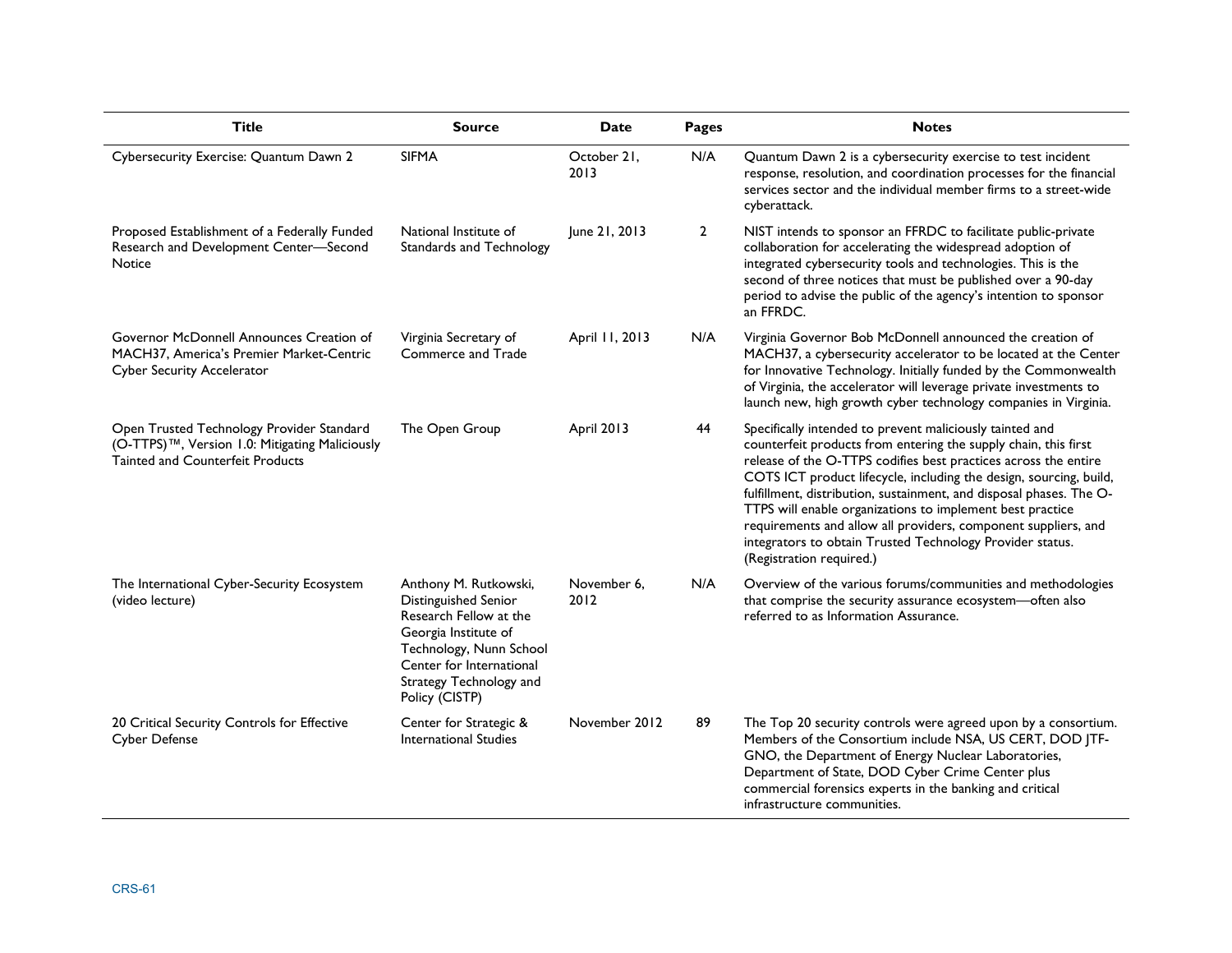| <b>Title</b>                                                                                                         | <b>Source</b>                                                              | Date                | <b>Pages</b> | <b>Notes</b>                                                                                                                                                                                                                                                                                                                                                                                                                                                                                            |
|----------------------------------------------------------------------------------------------------------------------|----------------------------------------------------------------------------|---------------------|--------------|---------------------------------------------------------------------------------------------------------------------------------------------------------------------------------------------------------------------------------------------------------------------------------------------------------------------------------------------------------------------------------------------------------------------------------------------------------------------------------------------------------|
| SBIR Phase II: Information Security Risk Taking                                                                      | <b>National Science</b><br>Foundation (NSF)                                | January 17, 2012    | N/A          | The NSF is funding research on giving organizations information-<br>security risk ratings, similar to credit ratings for individuals.                                                                                                                                                                                                                                                                                                                                                                   |
| Anomaly Detection at Multiple Scales<br>(ADAMS)                                                                      | Defense Advanced<br>Research Projects Agency<br>(DARPA)                    | November 9,<br>2011 | 74           | The report describes a system for preventing leaks by seeding<br>believable disinformation in military information systems to help<br>identify individuals attempting to access and disseminate classified<br>information.                                                                                                                                                                                                                                                                              |
| At the Forefront of Cyber Security Research                                                                          | <b>NSF</b>                                                                 | August 5, 2011      | N/A          | TRUST is a university and industry consortium that examines<br>cybersecurity issues related to health care, national<br>infrastructures, law and other issues facing the general public.                                                                                                                                                                                                                                                                                                                |
| Designing A Digital Future: Federally Funded<br>Research And Development In Networking<br>And Information Technology | <b>White House</b>                                                         | December 2010       | 148          | The President's Council of Advisors on Science and Technology<br>(PCAST) has made several recommendations in a report about<br>the state of the government's Networking and Information<br>Technology Research and Development (NITRD) Program.                                                                                                                                                                                                                                                         |
| Partnership for Cybersecurity Innovation                                                                             | White House Office of<br>Science and Technology<br>Policy                  | December 6.<br>2010 | 10           | The Obama Administration released a Memorandum of<br>Understanding (below) signed by the National Institute of<br>Standards and Technology of the Department of Commerce, the<br>Science and Technology Directorate of the Department of<br>Homeland Security (DHS/S&T), and the Financial Services Sector<br>Coordinating Council (FSSCC). The goal of the agreement is to<br>speed the commercialization of cybersecurity research<br>innovations that support our nation's critical infrastructures. |
| Memorandum of Understanding (MOU)                                                                                    | NIST, DHS, and Financial<br>Services Sector<br><b>Coordinating Council</b> | December 2,<br>2010 | 4            | The document formalizes the intent of the parties to expedite the<br>coordinated development and availability of collaborative<br>research, development, and testing activities for cybersecurity<br>technologies and processes based upon the financial services<br>sector's needs.                                                                                                                                                                                                                    |
| Science of Cyber-Security                                                                                            | Mitre Corp (JASON<br>Program Office)                                       | November 2010       | 86           | JASON was requested by DOD to examine the theory and<br>practice of cyber-security, and evaluate whether there are<br>underlying fundamental principles that would make it possible to<br>adopt a more scientific approach, identify what is needed in<br>creating a science of cyber-security, and recommend specific ways<br>in which scientific methods can be applied.                                                                                                                              |
| American Security Challenge: Moving<br>Innovation to Market                                                          | National Security Initiative                                               | October 18,<br>2010 | N/A          | The objective of the Challenge is to increase the visibility of<br>innovative technology and help the commercialization process so<br>that such technology can reach either the public or commercial<br>marketplace faster to protect our citizens and critical assets.                                                                                                                                                                                                                                 |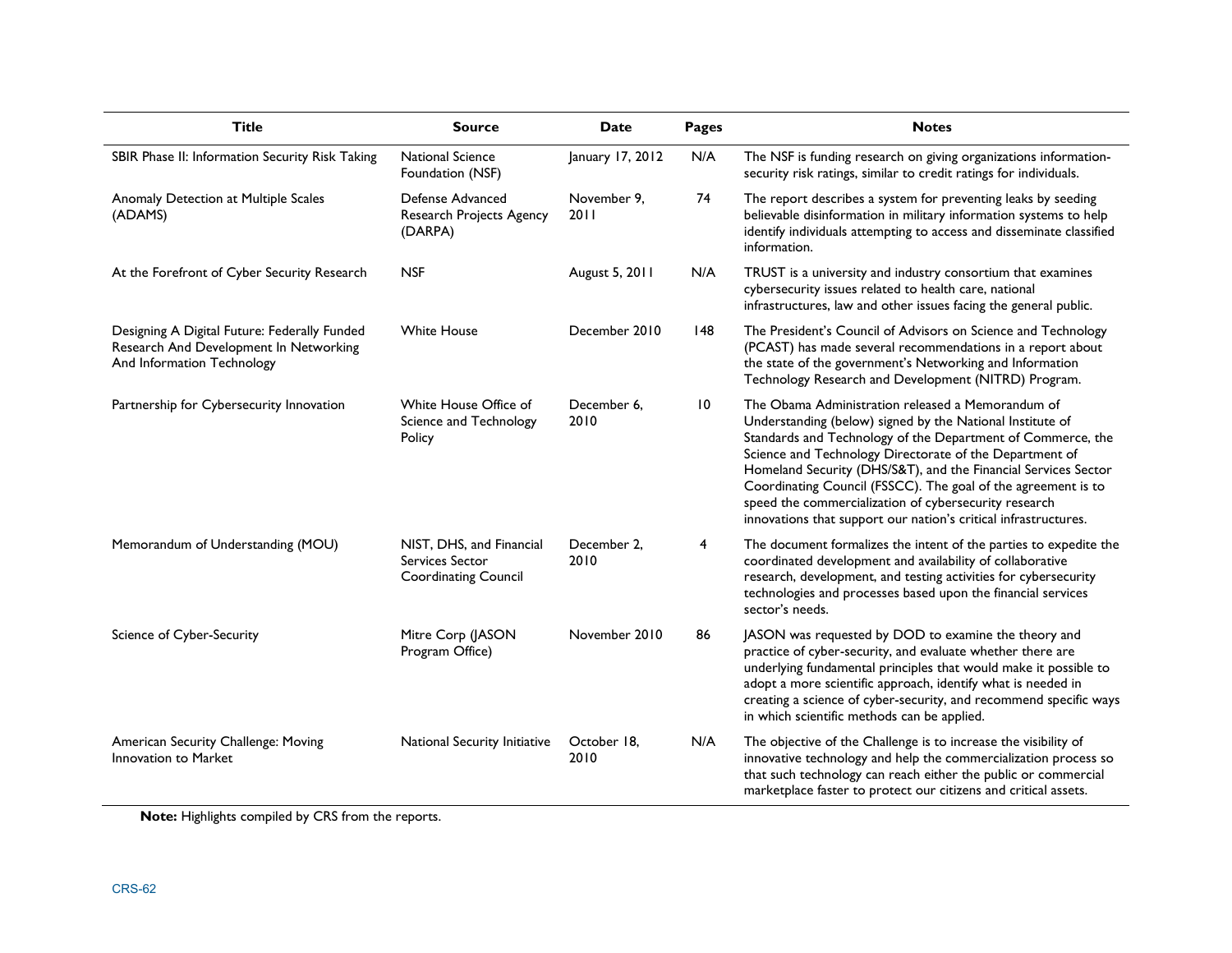# **Selected Reports, by Federal Agency**

| Technology (NIST), and others.                                                                        |                |              | This section contains selected cybersecurity reports from U.S. government agencies, including the White House, the Office of Management and<br>Budget (OMB), the Government Accountability Office (GAO), the Department of Defense (DOD), the National Institute of Standards and                                                                                                                                                                                                                                                                 |
|-------------------------------------------------------------------------------------------------------|----------------|--------------|---------------------------------------------------------------------------------------------------------------------------------------------------------------------------------------------------------------------------------------------------------------------------------------------------------------------------------------------------------------------------------------------------------------------------------------------------------------------------------------------------------------------------------------------------|
|                                                                                                       |                |              | Table 10. Government Accountability Office (GAO)                                                                                                                                                                                                                                                                                                                                                                                                                                                                                                  |
| <b>Title</b>                                                                                          | <b>Date</b>    | <b>Pages</b> | <b>Notes</b>                                                                                                                                                                                                                                                                                                                                                                                                                                                                                                                                      |
| FDIC Made Progress in Securing Key Financial Systems, but<br><b>Weaknesses Remain</b>                 | July 17, 2014  | 30           | The Federal Deposit Insurance Corporation (FDIC) has implemented<br>numerous information security controls intended to protect its key financial<br>systems; nevertheless, weaknesses place the confidentiality, integrity, and<br>availability of financial systems and information at unnecessary risk. During<br>2013, the corporation implemented 28 of the 39 open GAO<br>recommendations pertaining to previously reported security weaknesses that<br>were unaddressed as of December 31, 2012.                                            |
| Information Security: Additional Oversight Needed to<br>Improve Programs at Small Agencies            | June 25, 2014  | 54           | The six small agencies GAO reviewed have made mixed progress in<br>implementing elements of information security and privacy programs as<br>required by the Federal Information Security Management Act of 2002, the<br>Privacy Act of 1974, the E-Government Act of 2002, and Office of<br>Management and Budget (OMB) guidance. In a separate report for limited<br>official use only, GAO is providing specific details on the weaknesses in the six<br>selected agencies' implementation of information security and privacy<br>requirements. |
| Maritime Critical Infrastructure Protection: DHS Needs to<br><b>Better Address Port Cybersecurity</b> | June 5, 2014   | 54           | GAO's objective was to identify the extent to which DHS and other<br>stakeholders have taken steps to address cybersecurity in the maritime port<br>environment. GAO examined relevant laws and regulations, analyzed federal<br>cybersecurity-related policies and plans, observed operations at three U.S.<br>ports selected based on being a high-risk port and a leader in calls by vessel<br>type (e.g., container), and interviewed federal and nonfederal officials.                                                                       |
| Information Security: Agencies Need to Improve Cyber<br>Incident Response Practices                   | April 30, 2014 | 55           | Twenty-four major federal agencies did not consistently demonstrate that<br>they are effectively responding to cyber incidents (a security breach of a<br>computerized system and information). Based on a statistical sample of cyber<br>incidents reported in fiscal year 2012, GAO projects that these agencies did<br>not completely document actions taken in response to detected incidents in<br>about 65% of cases.                                                                                                                       |

#### **Table 10. Government Accountability Office (GAO)**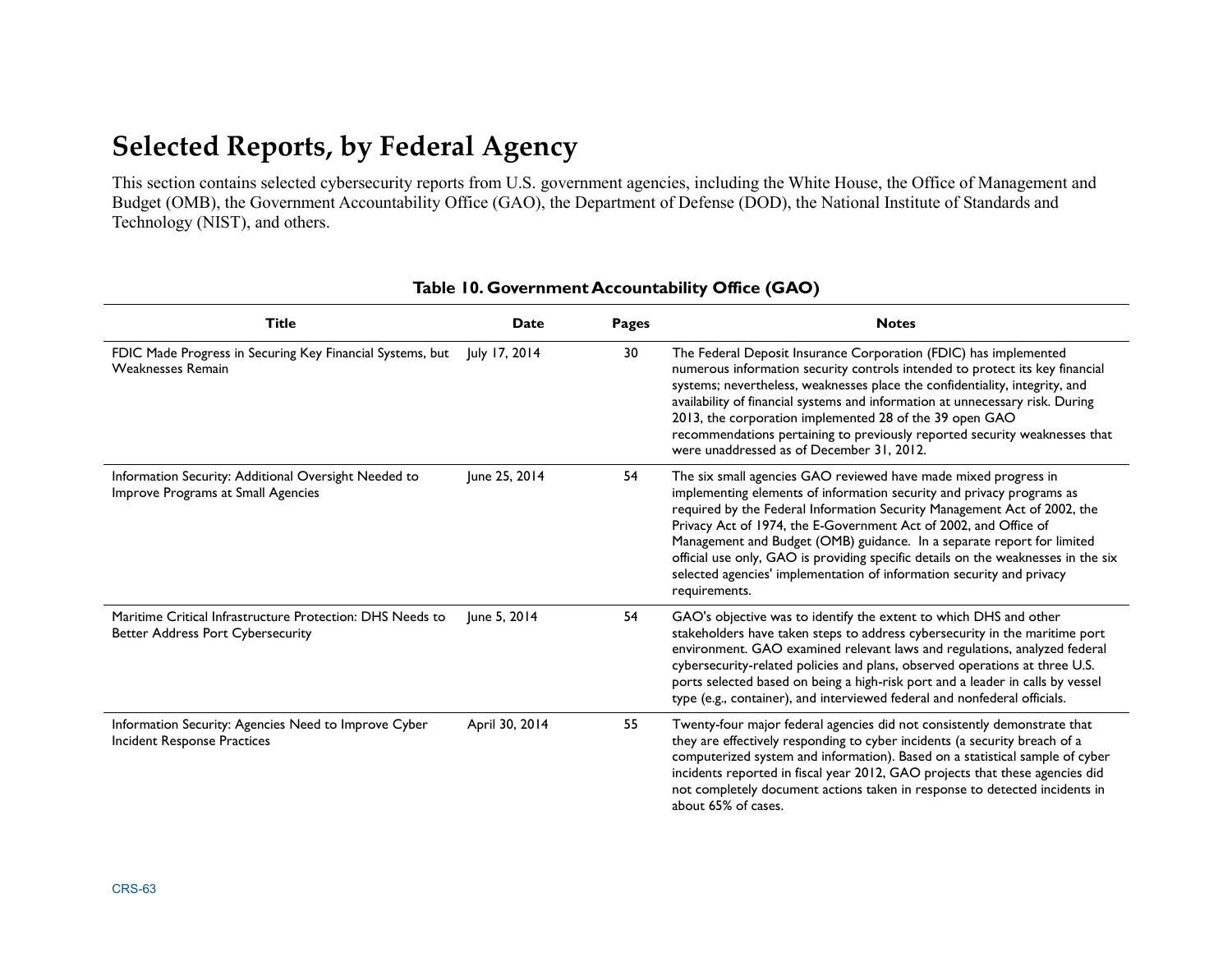| <b>Title</b>                                                                                                                                                | Date             | <b>Pages</b> | <b>Notes</b>                                                                                                                                                                                                                                                                                                                                                                                                                                                                                                                                                                                                                                                                                                                                    |
|-------------------------------------------------------------------------------------------------------------------------------------------------------------|------------------|--------------|-------------------------------------------------------------------------------------------------------------------------------------------------------------------------------------------------------------------------------------------------------------------------------------------------------------------------------------------------------------------------------------------------------------------------------------------------------------------------------------------------------------------------------------------------------------------------------------------------------------------------------------------------------------------------------------------------------------------------------------------------|
| Information Security: SEC Needs to Improve Controls<br>over Financial Systems and Data                                                                      | April 17, 2014   | 25           | Although the SEC had implemented and made progress in strengthening<br>information security controls, weaknesses limited their effectiveness in<br>protecting the confidentiality, integrity, and availability of a key financial<br>system. Until SEC mitigates control deficiencies and strengthens the<br>implementation of its security program, its financial information and systems<br>may be exposed to unauthorized disclosure, modification, use, and disruption.<br>These weaknesses, considered collectively, contributed to GAO's<br>determination that SEC had a significant deficiency in internal control over<br>financial reporting for FY2013.                                                                               |
| IRS Needs to Address Control Weaknesses That Place<br>Financial and Taxpayer Data at Risk                                                                   | April 8, 2014    | 29           | Until the IRS takes additional steps to (1) more effectively implement its<br>testing and monitoring capabilities, (2) ensure that policies and procedures are<br>updated, and (3) address unresolved and newly identified control deficiencies,<br>its financial and taxpayer data will remain vulnerable to inappropriate and<br>undetected use, modification, or disclosure. These deficiencies, including<br>shortcomings in the information security program, were the basis of our<br>determination that IRS had a significant deficiency in its internal control over<br>its financial reporting systems for FY2013.                                                                                                                     |
| Federal Agencies Need to Enhance Responses to Data<br><b>Breaches</b>                                                                                       | April 2, 2014    | 9            | Major federal agencies continue to face challenges in fully implementing all<br>components of an agency-wide information security program, which is<br>essential for securing agency systems and the information they contain-<br>including personally identifiable information (PII).                                                                                                                                                                                                                                                                                                                                                                                                                                                          |
| Critical Infrastructure Protection: More Comprehensive<br>Planning Would Enhance the Cybersecurity of Public Safety<br><b>Entities' Emerging Technology</b> | January 27, 2013 | 41           | GAO was asked to review federal coordination with state and local<br>governments regarding cybersecurity at public safety entities. The objective<br>was to determine the extent to which federal agencies coordinated with state<br>and local governments regarding cybersecurity efforts at emergency<br>operations centers, public safety answering points, and first responder<br>organizations involved in handling 911 emergency calls. To do so, GAO<br>analyzed relevant plans and reports and interviewed officials at (1) five<br>agencies that were identified based on their roles and responsibilities<br>established in federal law, policy, and plans and (2) selected industry<br>associations and state and local governments. |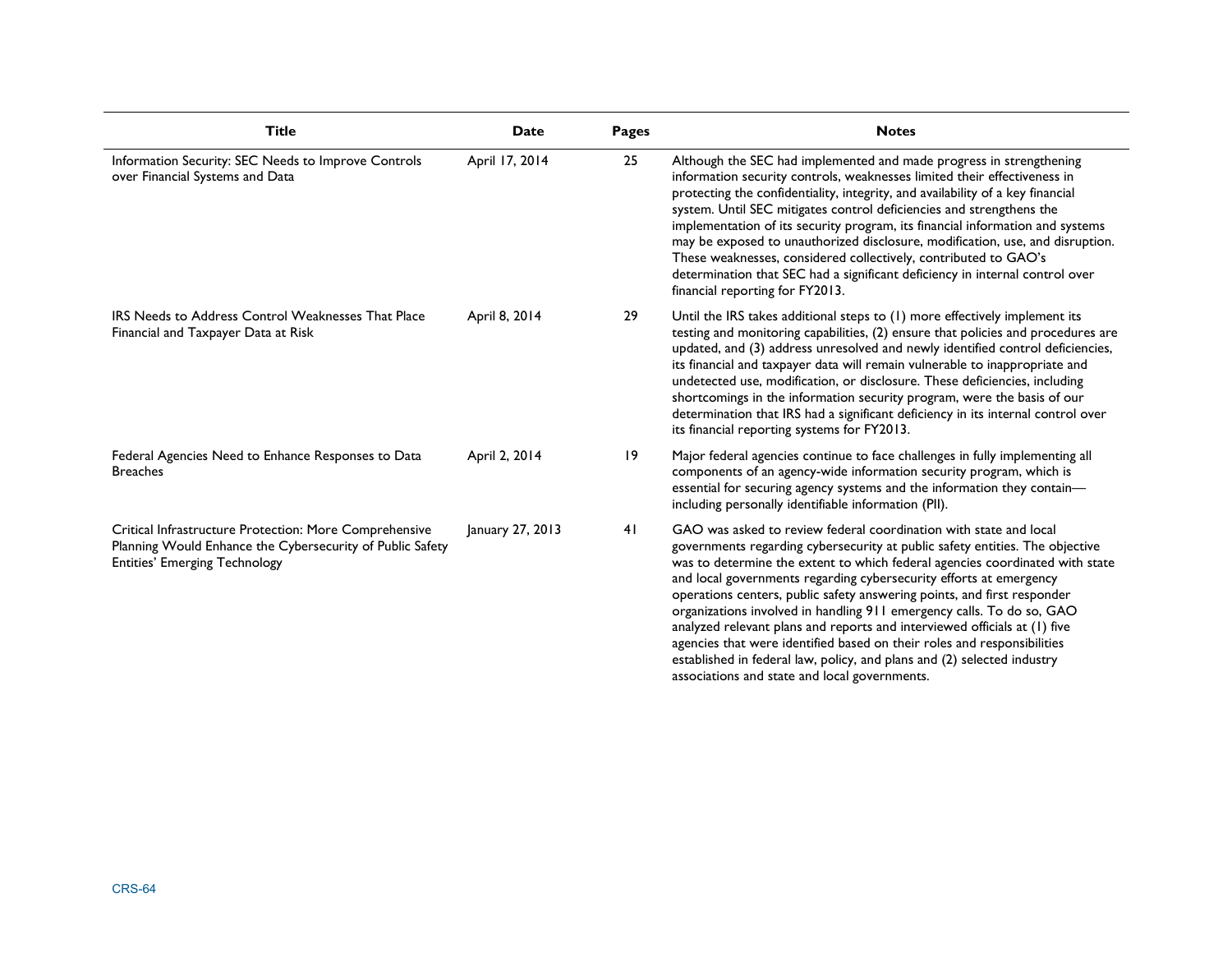| <b>Title</b>                                                                                                               | <b>Date</b>        | <b>Pages</b> | <b>Notes</b>                                                                                                                                                                                                                                                                                                                                                                                                                                                                                                                                                                                                                                                                                                                                     |
|----------------------------------------------------------------------------------------------------------------------------|--------------------|--------------|--------------------------------------------------------------------------------------------------------------------------------------------------------------------------------------------------------------------------------------------------------------------------------------------------------------------------------------------------------------------------------------------------------------------------------------------------------------------------------------------------------------------------------------------------------------------------------------------------------------------------------------------------------------------------------------------------------------------------------------------------|
| Agency Responses to Breaches of Personally Identifiable<br>Information Need to Be More Consistent                          | December 9, 2013   | 67           | GAO recommends, "Recommendation: To improve the consistency and<br>effectiveness of governmentwide data breach response programs, the<br>Director of OMB should update its guidance on federal agencies' responses to<br>a PII-related data breach to include (1) guidance on notifying affected<br>individuals based on a determination of the level of risk; (2) criteria for<br>determining whether to offer assistance, such as credit monitoring to affected<br>individuals; and (3) revised reporting requirements for PII-related breaches to<br>US-CERT, including time frames that better reflect the needs of individual<br>agencies and the government as a whole and consolidated reporting of<br>incidents that pose limited risk." |
| GPS Disruptions: Efforts to Assess Risks to Critical<br>Infrastructure and Coordinate Agency Actions Should Be<br>Enhanced | November 6, 2013   | 58           | GAO was asked to review the effects of GPS disruptions on the nation's<br>critical infrastructure. GAO examined (1) the extent to which DHS has<br>assessed the risks and potential effects of GPS disruptions on critical<br>infrastructure, (2) the extent to which DOT [Department of Transportation]<br>and DHS have developed backup strategies to mitigate GPS disruptions, and<br>(3) what strategies, if any, selected critical infrastructure sectors employ to<br>mitigate GPS disruptions and any remaining challenges.                                                                                                                                                                                                               |
| DHS Is Generally Filling Mission-Critical Positions, but<br>Could Better Track Costs of Coordinated Recruiting<br>Efforts  | September 17, 2013 | 47           | One in five jobs at a key cybersecurity component within DHS is vacant, in<br>large part due to steep competition in recruiting and hiring qualified personnel.<br>National Protection and Programs Directorate (NPPD) officials cited<br>challenges in recruiting cyber professionals because of the length of time taken<br>to conduct security checks to grant top-secret security clearances as well as<br>low pay in comparison with the private sector.                                                                                                                                                                                                                                                                                    |
| Telecommunications Networks: Addressing Potential<br>Security Risks of Foreign-Manufactured Equipment                      | May 21, 2013       | 52           | The federal government has begun efforts to address the security of the<br>supply chain for commercial networks There are a variety of other<br>approaches for addressing the potential risks posed by foreign-manufactured<br>equipment in commercial communications networks, including those<br>approaches taken by foreign governments Although these approaches are<br>intended to improve supply chain security of communications networks, they<br>may also create the potential for trade barriers, additional costs, and<br>constraints on competition, which the federal government would have to take<br>into account if it chose to pursue such approaches.                                                                          |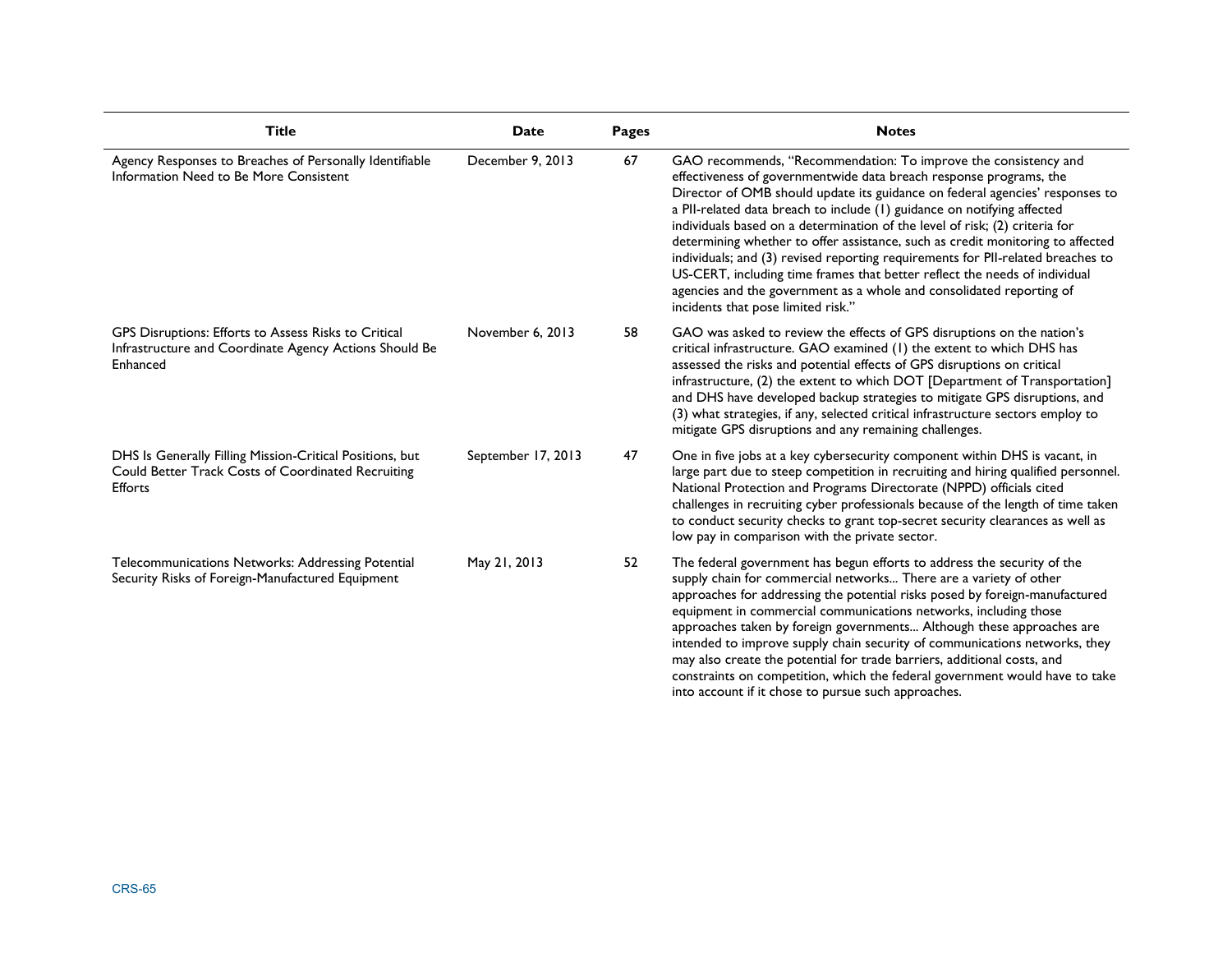| <b>Title</b>                                                                                                                          | <b>Date</b>       | Pages | <b>Notes</b>                                                                                                                                                                                                                                                                                                                                                                                                                                                                                                                                                                  |
|---------------------------------------------------------------------------------------------------------------------------------------|-------------------|-------|-------------------------------------------------------------------------------------------------------------------------------------------------------------------------------------------------------------------------------------------------------------------------------------------------------------------------------------------------------------------------------------------------------------------------------------------------------------------------------------------------------------------------------------------------------------------------------|
| Outcome-Based Measures Would Assist DHS in Assessing<br><b>Effectiveness of Cybersecurity Efforts</b>                                 | April 11, 2013    | 45    | Until the Department of Homeland Security and its sector partners develop<br>appropriate outcome-oriented metrics, it will be difficult to gauge the<br>effectiveness of efforts to protect the nation's core and access<br>communications networks and critical support components of the Internet<br>from cyber incidents. While no cyber incidents have been reported affecting<br>the nation's core and access networks, communications networks operators<br>can use reporting mechanisms established by FCC and DHS to share<br>information on outages and incidents.   |
| Information Sharing: Agencies Could Better Coordinate to<br>Reduce Overlap in Field-Based Activities                                  | April 4, 2013     | 72    | Agencies have neither held entities accountable for coordinating nor assessed<br>opportunities for further enhancing coordination to help reduce the potential<br>for overlap and achieve efficiencies. The Departments of Justice (DOJ) and<br>DHS, and the Office of National Drug Control Policy (ONDCP)-the federal<br>agencies that oversee or provide support to the five types of field-based<br>entities-acknowledged that entities working together and sharing information<br>is important, but they do not hold the entities accountable for such<br>coordination. |
| Cybersecurity: A Better Defined and Implemented<br>National Strategy Is Needed to Address Persistent<br>Challenges                    | March 7, 2013     | 36    | "[A]lthough federal law assigns the Office of Management and Budget (OMB)<br>responsibility for oversight of federal government information security, OMB<br>recently transferred several of these responsibilities to DHS [I]t remains<br>unclear how OMB and DHS are to share oversight of individual departments<br>and agencies. Additional legislation could clarify these responsibilities."                                                                                                                                                                            |
| 2013 High Risk List                                                                                                                   | February 14, 2013 | 275   | Every two years at the start of a new Congress, GAO calls attention to<br>agencies and program areas that are high risk due to their vulnerabilities to<br>fraud, waste, abuse, and mismanagement, or are most in need of<br>transformation. Cybersecurity programs on the list include: Protecting the<br>Federal Government's Information Systems and the Nation's Cyber Critical<br>Infrastructures and Ensuring the Effective Protection of Technologies Critical to U.S.<br>National Security Interests.                                                                 |
| Cybersecurity: National Strategy, Roles, and<br>Responsibilities Need to Be Better Defined and More<br><b>Effectively Implemented</b> | February 14, 2013 | 112   | GAO recommends that the White House Cybersecurity Coordinator develop<br>an overarching federal cybersecurity strategy that includes all key elements of<br>the desirable characteristics of a national strategy. Such a strategy would<br>provide a more effective framework for implementing cybersecurity activities<br>and better ensure that such activities will lead to progress in cybersecurity.                                                                                                                                                                     |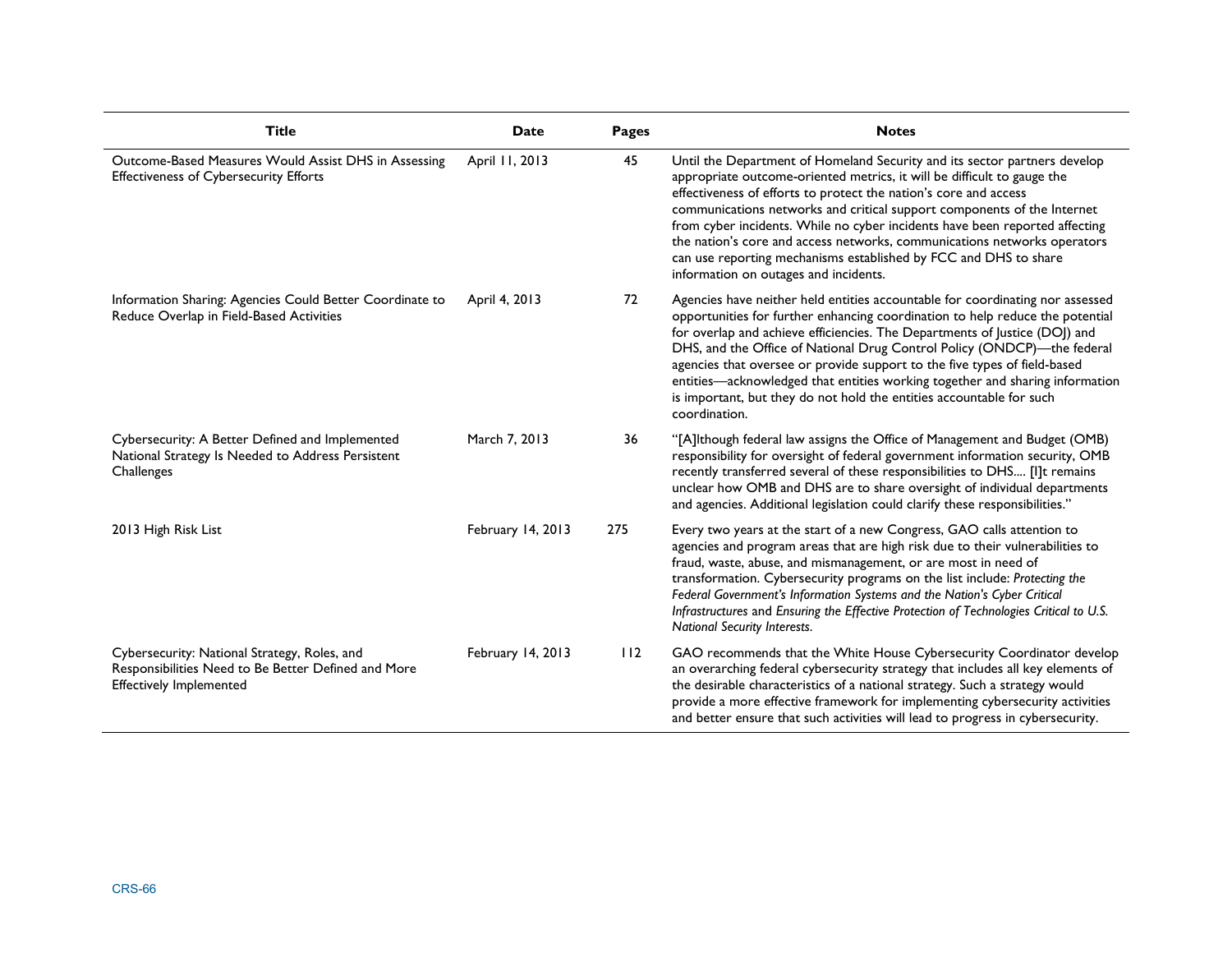| <b>Title</b>                                                                                                                            | <b>Date</b>       | Pages | <b>Notes</b>                                                                                                                                                                                                                                                                                                                                                                                                                                                                                                                                                                                |
|-----------------------------------------------------------------------------------------------------------------------------------------|-------------------|-------|---------------------------------------------------------------------------------------------------------------------------------------------------------------------------------------------------------------------------------------------------------------------------------------------------------------------------------------------------------------------------------------------------------------------------------------------------------------------------------------------------------------------------------------------------------------------------------------------|
| Information Security: Federal Communications<br>Commission Needs to Strengthen Controls over Enhanced<br><b>Secured Network Project</b> | January 25, 2013  | 35    | "The FCC did not effectively implement appropriate information security<br>controls in the initial components of the Enhanced Secured Network (ESN)<br>project Weaknesses identified in the commission's deployment of<br>components of the ESN project as of August 2012 resulted in unnecessary risk<br>that sensitive information could be disclosed, modified, or obtained without<br>authorization. GAO is making seven recommendations to the FCC to<br>implement management controls to help ensure that ESN meets its objective<br>of securing FCC's systems and information."      |
| Cybersecurity: Challenges in Securing the Electricity Grid                                                                              | July 17, 2012     | 25    | In a prior report, GAO has made recommendations related to electricity grid<br>modernization efforts, including developing an approach to monitor<br>compliance with voluntary standards. These recommendations have not yet<br>been implemented.                                                                                                                                                                                                                                                                                                                                           |
| Information Technology Reform: Progress Made but<br>Future Cloud Computing Efforts Should be Better Planned                             | July 11, 2012     | 43    | To help ensure the success of agencies' implementation of cloud-based<br>solutions, the Secretaries of Agriculture, Health and Human Services,<br>Homeland Security, State, and the Treasury, and the Administrators of the<br>General Services Administration and Small Business Administration should<br>direct their respective chief information officer (CIO) to establish estimated<br>costs, performance goals, and plans to retire associated legacy systems for<br>each cloud-based service discussed in this report, as applicable.                                               |
| Electronic Warfare: DOD Actions Needed to Strengthen<br>Management and Oversight                                                        | July 9, 2012      | 46    | DOD's oversight of electronic warfare capabilities may be further complicated<br>by its evolving relationship with computer network operations, which is also<br>an information operations-related capability. Without clearly defined roles and<br>responsibilities and updated guidance regarding oversight responsibilities,<br>DOD does not have reasonable assurance that its management structures will<br>provide effective department-wide leadership for electronic warfare activities<br>and capabilities development and ensure effective and efficient use of its<br>resources. |
| Information Security: Cyber Threats Facilitate Ability to<br>Commit Economic Espionage                                                  | June 28, 2012     | 20    | This statement discusses (1) cyber threats facing the nation's systems, (2)<br>reported cyber incidents and their impacts, (3) security controls and other<br>techniques available for reducing risk, and (4) the responsibilities of key federal<br>entities in support of protecting IP.                                                                                                                                                                                                                                                                                                  |
| Cybersecurity: Challenges to Securing the Modernized<br><b>Electricity Grid</b>                                                         | February 28, 2012 | 19    | As GAO reported in January 2011, securing smart grid systems and networks<br>presented a number of key challenges that required attention by government<br>and industry. GAO made several recommendations to the Federal Energy<br>Regulatory Commission (FERC) aimed at addressing these challenges. The<br>commission agreed with these recommendations and described steps it is<br>taking to implement them.                                                                                                                                                                            |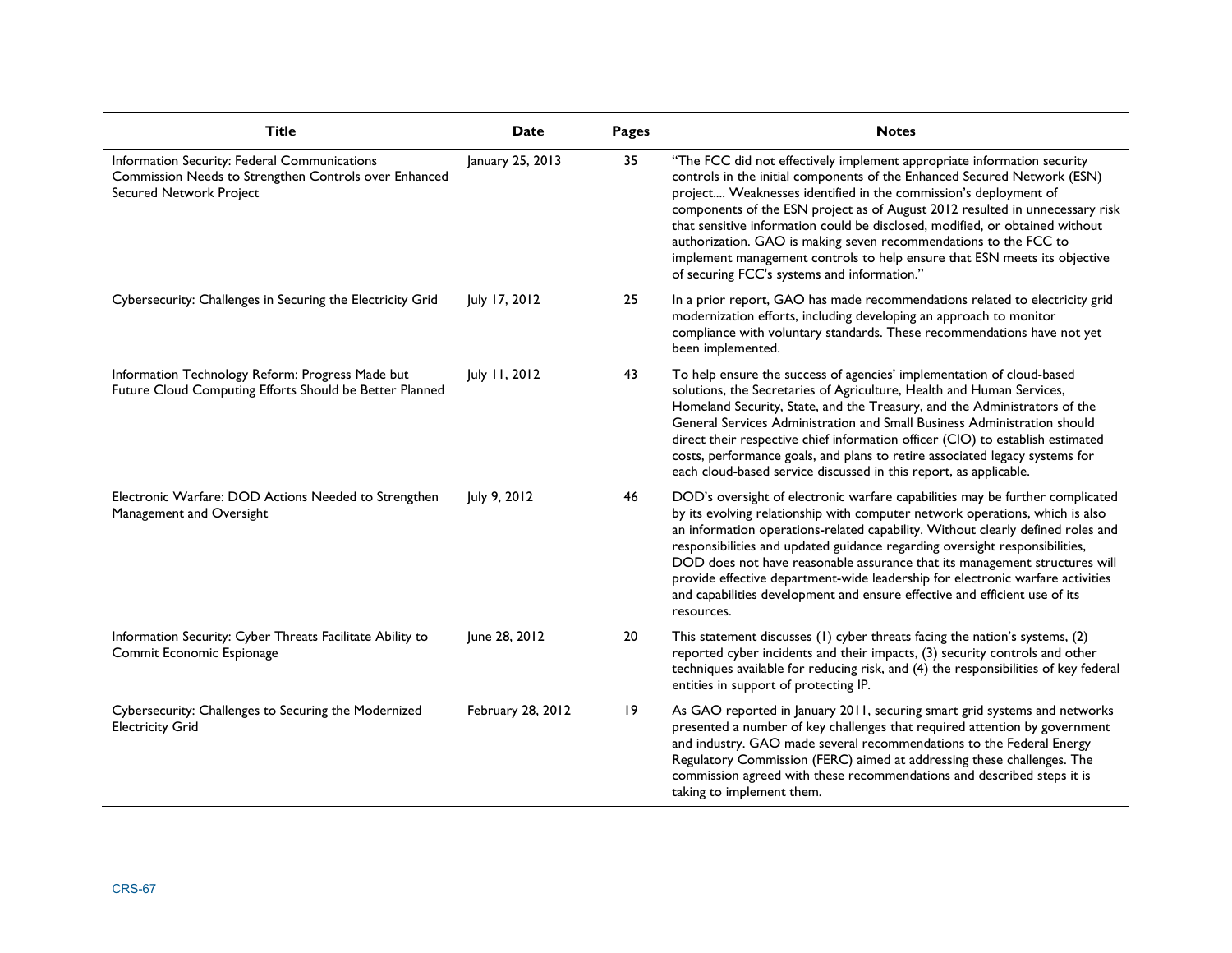| <b>Title</b>                                                                                                                                          | <b>Date</b>       | <b>Pages</b> | <b>Notes</b>                                                                                                                                                                                                                                                                                                                                                                                                                                                                                                                                                     |
|-------------------------------------------------------------------------------------------------------------------------------------------------------|-------------------|--------------|------------------------------------------------------------------------------------------------------------------------------------------------------------------------------------------------------------------------------------------------------------------------------------------------------------------------------------------------------------------------------------------------------------------------------------------------------------------------------------------------------------------------------------------------------------------|
| Critical Infrastructure Protection: Cybersecurity Guidance<br>Is Available, but More Can Be Done to Promote Its Use                                   | December 9, 2011  | 77           | Given the plethora of guidance available, individual entities within the sectors<br>may be challenged in identifying the guidance that is most applicable and<br>effective in improving their security posture. Improved knowledge of the<br>guidance that is available could help both federal and private sector decision<br>makers better coordinate their efforts to protect critical cyber-reliant assets.                                                                                                                                                  |
| Cybersecurity Human Capital: Initiatives Need Better<br>Planning and Coordination                                                                     | November 29, 2011 | 86           | All the agencies GAO reviewed faced challenges determining the size of their<br>cybersecurity workforce because of variations in how work is defined and the<br>lack of an occupational series specific to cybersecurity. With respect to other<br>workforce planning practices, all agencies had defined roles and responsibilities<br>for their cybersecurity workforce, but these roles did not always align with<br>guidelines issued by the federal Chief Information Officers Council (CIOC)<br>and National Institute of Standards and Technology (NIST). |
| Federal Chief Information Officers: Opportunities Exist to<br>Improve Role in Information Technology Management                                       | October 17, 2011  | 72           | GAO is recommending that OMB update its guidance to establish measures of<br>accountability for ensuring that CIOs' responsibilities are fully implemented<br>and require agencies to establish internal processes for documenting lessons<br>learned.                                                                                                                                                                                                                                                                                                           |
| Information Security: Additional Guidance Needed to<br><b>Address Cloud Computing Concerns</b>                                                        | October 5, 2011   | 17           | Twenty-two of 24 major federal agencies reported that they were either<br>concerned or very concerned about the potential information security risks<br>associated with cloud computing. GAO recommended that the NIST issue<br>guidance specific to cloud computing security.                                                                                                                                                                                                                                                                                   |
| Information Security: Weaknesses Continue Amid New<br>Federal Efforts to Implement Requirements                                                       | October 3, 2011   | 49           | Weaknesses in information security policies and practices at 24 major federal<br>agencies continue to place the confidentiality, integrity, and availability of<br>sensitive information and information systems at risk. Consistent with this<br>risk, reports of security incidents from federal agencies are on the rise,<br>increasing over 650% over the past 5 years. Each of the 24 agencies reviewed<br>had weaknesses in information security controls.                                                                                                 |
| Federal Chief Information Officers: Opportunities Exist to<br>Improve Role in Information Technology Management                                       | October 17, 2011  | 72           | GAO is recommending that the Office of Management and Budget (OMB)<br>update its guidance to establish measures of accountability for ensuring that<br>CIOs' responsibilities are fully implemented and require agencies to establish<br>internal processes for documenting lessons learned.                                                                                                                                                                                                                                                                     |
| Defense Department Cyber Efforts: Definitions, Focal<br>Point, and Methodology Needed for DOD to Develop<br>Full-Spectrum Cyberspace Budget Estimates | July 29, 2011     | 33           | This letter discusses the Department of Defense's cyber and information<br>assurance budget for FY2012 and future years defense spending. The<br>objectives of this review were to (1) assess the extent to which DOD has<br>prepared an overarching budget estimate for full-spectrum cyberspace<br>operations across the department and (2) identify the challenges DOD has<br>faced in providing such estimates.                                                                                                                                              |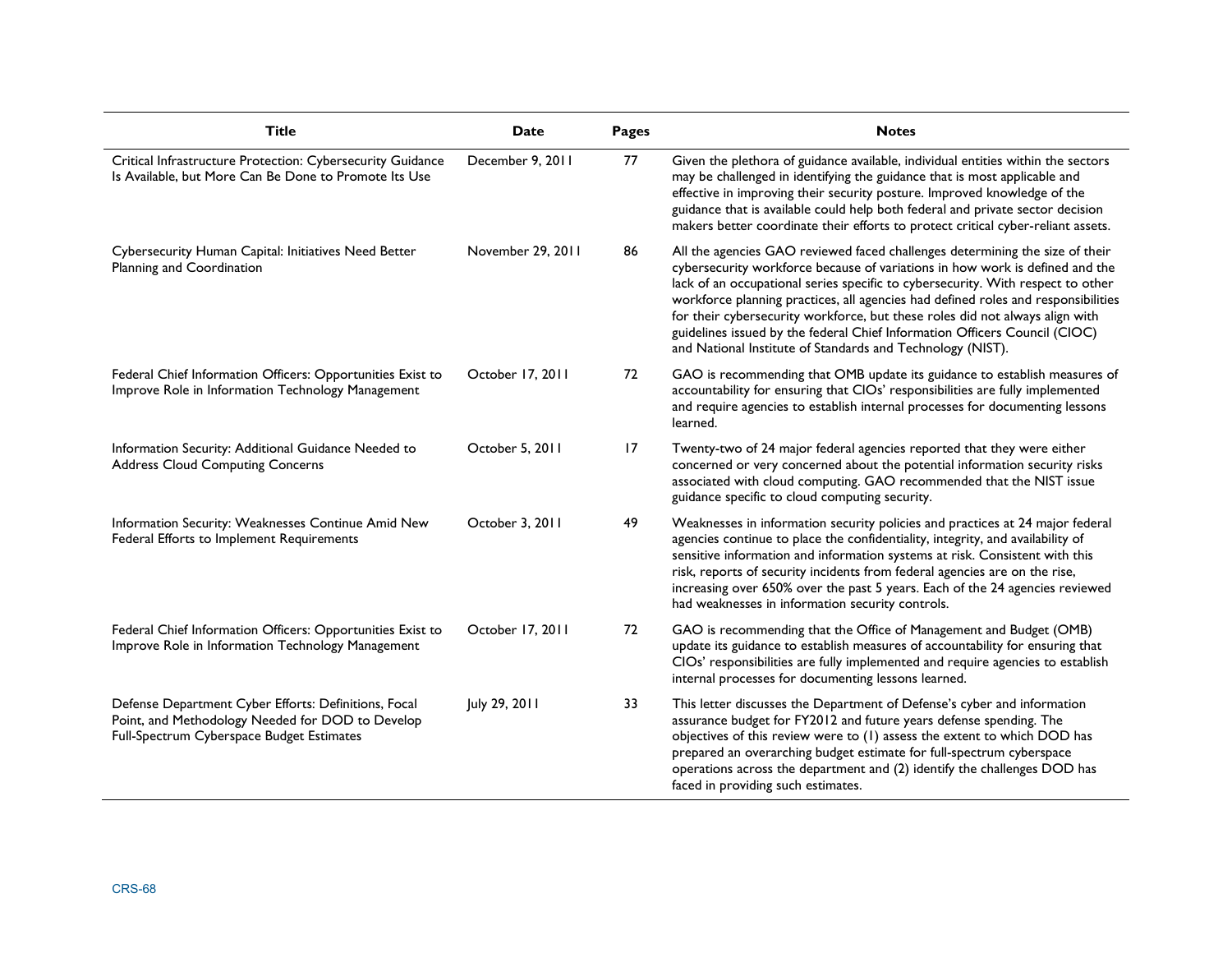| <b>Title</b>                                                                                                                     | Date             | Pages | <b>Notes</b>                                                                                                                                                                                                                                                                                                                                                                                                                                                                                                                                                                                                                                                                                       |
|----------------------------------------------------------------------------------------------------------------------------------|------------------|-------|----------------------------------------------------------------------------------------------------------------------------------------------------------------------------------------------------------------------------------------------------------------------------------------------------------------------------------------------------------------------------------------------------------------------------------------------------------------------------------------------------------------------------------------------------------------------------------------------------------------------------------------------------------------------------------------------------|
| Continued Attention Needed to Protect Our Nation's<br>Critical Infrastructure                                                    | July 26, 2011    | 20    | A number of significant challenges remain to enhancing the security of cyber-<br>reliant critical infrastructures, such as (1) implementing actions recommended<br>by the President's cybersecurity policy review; (2) updating the national<br>strategy for securing the information and communications infrastructure;<br>(3) reassessing DHS's planning approach to critical infrastructure protection;<br>(4) strengthening public-private partnerships, particularly for information<br>sharing; (5) enhancing the national capability for cyber warning and analysis;<br>(6) addressing global aspects of cybersecurity and governance; and (7) securing<br>the modernized electricity grid. |
| Defense Department Cyber Efforts: DOD Faces<br>Challenges in Its Cyber Activities                                                | July 25, 2011    | 79    | GAO recommends that DOD evaluate how it is organized to address<br>cybersecurity threats; assess the extent to which it has developed joint<br>doctrine that addresses cyberspace operations; examine how it assigned<br>command and control responsibilities; and determine how it identifies and acts<br>to mitigate key capability gaps involving cyberspace operations.                                                                                                                                                                                                                                                                                                                        |
| Information Security: State Has Taken Steps to Implement<br>a Continuous Monitoring Application, but Key Challenges<br>Remain    | July 8, 2011     | 63    | The Department of State implemented a custom application called iPost and a<br>risk scoring program that is intended to provide continuous monitoring<br>capabilities of information security risk to elements of its information<br>technology (IT) infrastructure. To improve implementation of iPost at State,<br>the Secretary of State should direct the Chief Information Officer to develop,<br>document, and maintain an iPost configuration management and test process.                                                                                                                                                                                                                  |
| Cybersecurity: Continued Attention Needed to Protect<br>Our Nation's Critical Infrastructure and Federal<br>Information Systems  | March 16, 2011   | 16    | Executive branch agencies have made progress instituting several government-<br>wide initiatives aimed at bolstering aspects of federal cybersecurity, such as<br>reducing the number of federal access points to the Internet, establishing<br>security configurations for desktop computers, and enhancing situational<br>awareness of cyber events. Despite these efforts, the federal government<br>continues to face significant challenges in protecting the nation's cyber-reliant<br>critical infrastructure and federal information systems.                                                                                                                                              |
| Electricity Grid Modernization: Progress Being Made on<br>Cybersecurity Guidelines, but Key Challenges Remain to<br>be Addressed | January 12, 2011 | 50    | GAO identified six key challenges: (1) Aspects of the regulatory environment<br>may make it difficult to ensure smart grid systems' cybersecurity. (2) Utilities<br>are focusing on regulatory compliance instead of comprehensive security. (3)<br>The electric industry does not have an effective mechanism for sharing<br>information on cybersecurity. (4) Consumers are not adequately informed<br>about the benefits, costs, and risks associated with smart grid systems. (5)<br>There is a lack of security features being built into certain smart grid systems.<br>(6) The electricity industry does not have metrics for evaluating cybersecurity.                                     |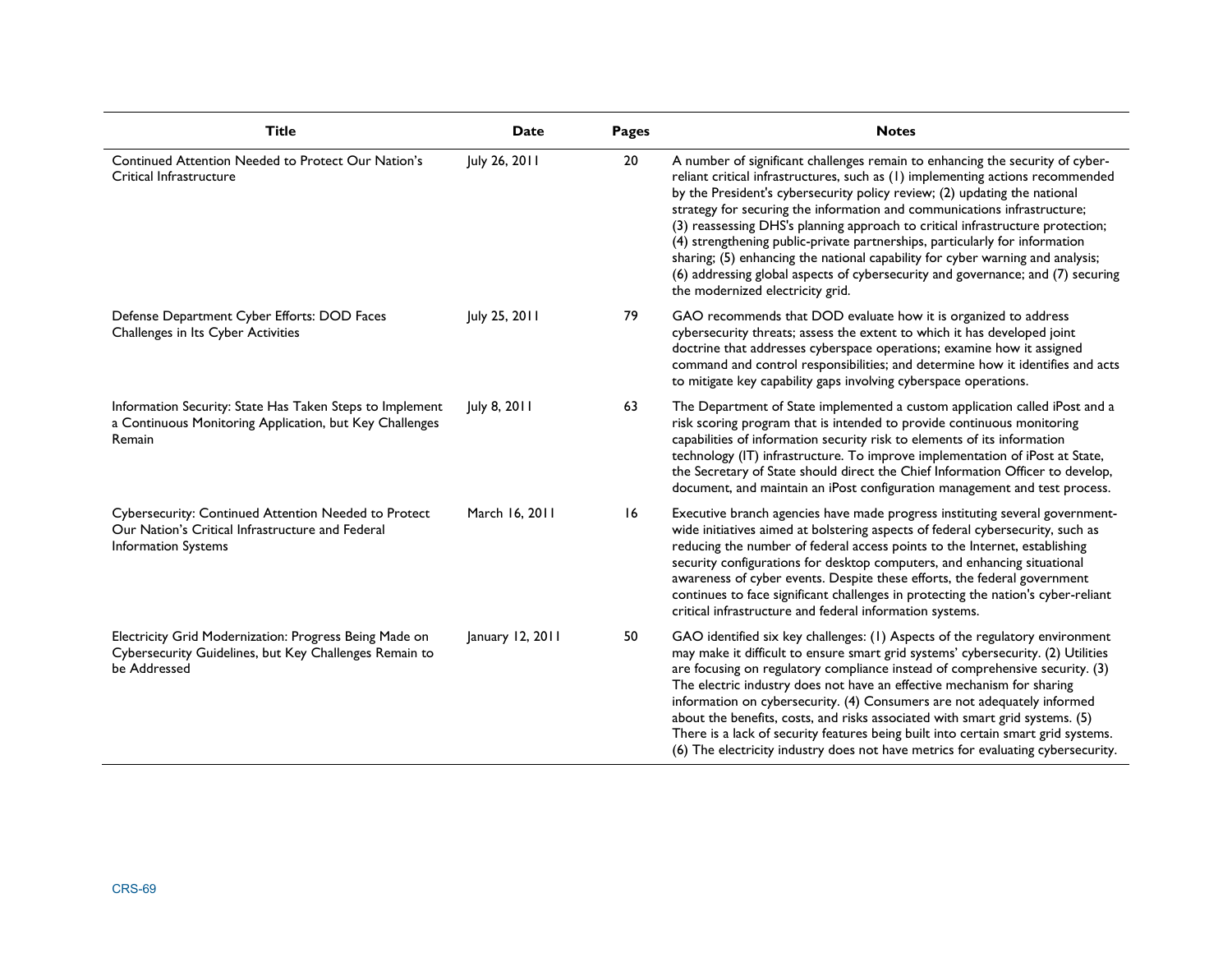| <b>Title</b>                                                                                                                                     | Date               | Pages | <b>Notes</b>                                                                                                                                                                                                                                                                                                                                                                                                                                                                                                                                                                                                                                                                                                                                                                                                    |
|--------------------------------------------------------------------------------------------------------------------------------------------------|--------------------|-------|-----------------------------------------------------------------------------------------------------------------------------------------------------------------------------------------------------------------------------------------------------------------------------------------------------------------------------------------------------------------------------------------------------------------------------------------------------------------------------------------------------------------------------------------------------------------------------------------------------------------------------------------------------------------------------------------------------------------------------------------------------------------------------------------------------------------|
| Information Security: Federal Agencies Have Taken Steps<br>to Secure Wireless Networks, but Further Actions Can<br>Mitigate Risk                 | November 30, 2010  | 50    | Existing government-wide guidelines and oversight efforts do not fully address<br>agency implementation of leading wireless security practices. Until agencies<br>take steps to better implement these leading practices, and OMB takes steps<br>to improve government-wide oversight, wireless networks will remain at an<br>increased vulnerability to attack.                                                                                                                                                                                                                                                                                                                                                                                                                                                |
| Cyberspace Policy: Executive Branch Is Making Progress<br>Implementing 2009 Policy Review Recommendations, but<br>Sustained Leadership Is Needed | October 6, 2010    | 66    | Of the 24 recommendations in the President's May 2009 cyber policy review<br>report, 2 have been fully implemented, and 22 have been partially<br>implemented. While these efforts appear to be steps forward, agencies were<br>largely not able to provide milestones and plans that showed when and how<br>implementation of the recommendations was to occur.                                                                                                                                                                                                                                                                                                                                                                                                                                                |
| DHS Efforts to Assess and Promote Resiliency Are<br>Evolving but Program Management Could Be Strengthened                                        | September 23, 2010 | 46    | The Department of Homeland Security (DHS) has not developed an effective<br>way to ensure that critical national infrastructure, such as electrical grids and<br>telecommunications networks, can bounce back from a disaster. DHS has<br>conducted surveys and vulnerability assessments of critical infrastructure to<br>identify gaps, but has not developed a way to measure whether owners and<br>operators of that infrastructure adopt measures to reduce risks.                                                                                                                                                                                                                                                                                                                                         |
| Information Security: Progress Made on Harmonizing<br>Policies and Guidance for National Security and Non-<br><b>National Security Systems</b>   | September 15, 2010 | 38    | OMB and NIST established policies and guidance for civilian non-national<br>security systems, while other organizations, including the Committee on<br>National Security Systems (CNSS), DOD, and the U.S. intelligence community,<br>have developed policies and guidance for national security systems. GAO was<br>asked to assess the progress of federal efforts to harmonize policies and<br>guidance for these two types of systems.                                                                                                                                                                                                                                                                                                                                                                      |
| United States Faces Challenges in Addressing Global<br><b>Cybersecurity and Governance</b>                                                       | August 2, 2010     | 53    | GAO recommends that the Special Assistant to the President and<br>Cybersecurity Coordinator should make recommendations to appropriate<br>agencies and interagency coordination committees regarding any necessary<br>changes to more effectively coordinate and forge a coherent national<br>approach to cyberspace policy.                                                                                                                                                                                                                                                                                                                                                                                                                                                                                    |
| Critical Infrastructure Protection: Key Private and Public<br>Cyber Expectations Need to Be Consistently Addressed                               | July 15, 2010      | 38    | The Special Assistant to the President and Cybersecurity Coordinator and the<br>Secretary of Homeland Security should take two actions: (1) use the results of<br>this report to focus their information-sharing efforts, including their relevant<br>pilot projects, on the most desired services, including providing timely and<br>actionable threat and alert information, access to sensitive or classified<br>information, a secure mechanism for sharing information, and security<br>clearance and (2) bolster the efforts to build out the National Cybersecurity<br>and Communications Integration Center as the central focal point for<br>leveraging and integrating the capabilities of the private sector, civilian<br>government, law enforcement, the military, and the intelligence community. |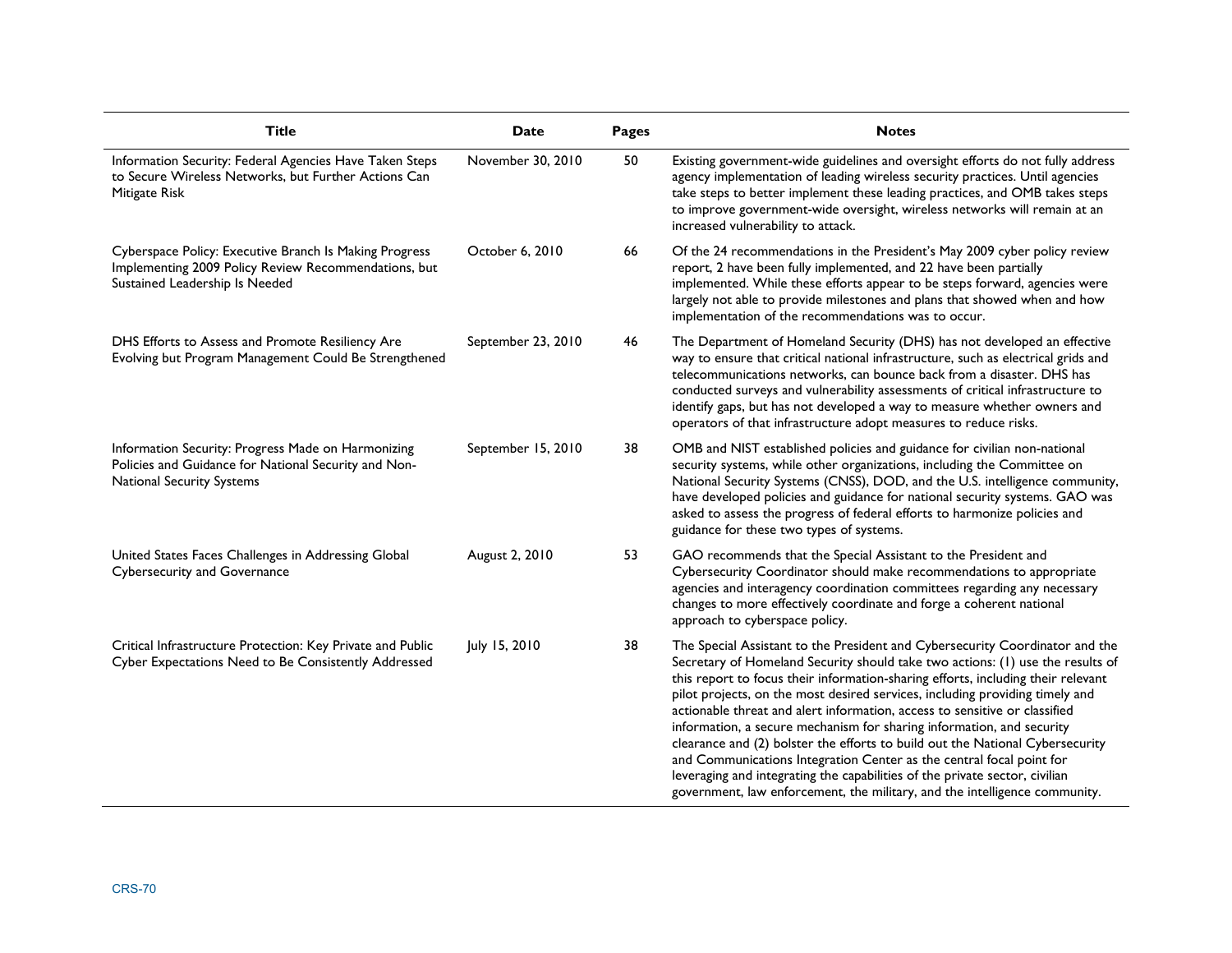| <b>Title</b>                                                                                                 | Date           | Pages | <b>Notes</b>                                                                                                                                                                                                                                                                                                                                                                                                                                                                                                                                                                                                                                                                                                                                                                       |
|--------------------------------------------------------------------------------------------------------------|----------------|-------|------------------------------------------------------------------------------------------------------------------------------------------------------------------------------------------------------------------------------------------------------------------------------------------------------------------------------------------------------------------------------------------------------------------------------------------------------------------------------------------------------------------------------------------------------------------------------------------------------------------------------------------------------------------------------------------------------------------------------------------------------------------------------------|
| Federal Guidance Needed to Address Control Issues With<br><b>Implementing Cloud Computing</b>                | July 1, 2010   | 53    | To assist federal agencies in identifying uses for cloud computing and<br>information security measures to use in implementing cloud computing, the<br>Director of OMB should establish milestones for completing a strategy for<br>implementing the federal cloud computing initiative.                                                                                                                                                                                                                                                                                                                                                                                                                                                                                           |
| Continued Attention Is Needed to Protect Federal<br>Information Systems from Evolving Threats                | June 16, 2010  | 15    | Multiple opportunities exist to improve federal cybersecurity. To address<br>identified deficiencies in agencies' security controls and shortfalls in their<br>information security programs, GAO and agency inspectors general have<br>made hundreds of recommendations over the past several years, many of<br>which agencies are implementing. In addition, the White House, OMB, and<br>certain federal agencies have undertaken several government-wide initiatives<br>intended to enhance information security at federal agencies. While progress<br>has been made on these initiatives, they all face challenges that require<br>sustained attention, and GAO has made several recommendations for<br>improving the implementation and effectiveness of these initiatives. |
| Information Security: Concerted Response Needed to<br><b>Resolve Persistent Weaknesses</b>                   | March 24, 2010 | 21    | Without proper safeguards, federal computer systems are vulnerable to<br>intrusions by individuals who have malicious intentions and can obtain<br>sensitive information. The need for a vigilant approach to information security<br>has been demonstrated by the pervasive and sustained cyberattacks against<br>the United States; these attacks continue to pose a potentially devastating<br>impact to systems and the operations and critical infrastructures they support.                                                                                                                                                                                                                                                                                                  |
| Cybersecurity: Continued Attention Is Needed to Protect<br>Federal Information Systems from Evolving Threats | March 16, 2010 | 15    | The White House, the Office of Management and Budget, and certain federal<br>agencies have undertaken several government-wide initiatives intended to<br>enhance information security at federal agencies. While progress has been<br>made on these initiatives, they all face challenges that require sustained<br>attention, and GAO has made several recommendations for improving the<br>implementation and effectiveness of these initiatives.                                                                                                                                                                                                                                                                                                                                |
| Concerted Effort Needed to Consolidate and Secure<br>Internet Connections at Federal Agencies                | April 12, 2010 | 40    | To reduce the threat to federal systems and operations posed by cyberattacks<br>on the United States, OMB launched, in November 2007, the Trusted Internet<br>Connections (TIC) initiative, and later, in 2008, DHS's National Cybersecurity<br>Protection System (NCPS), operationally known as Einstein, which became<br>mandatory for federal agencies as part of TIC. To further ensure that federal<br>agencies have adequate, sufficient, and timely information to successfully meet<br>the goals and objectives of the TIC and Einstein programs, DHS's Secretary<br>should, to better understand whether Einstein alerts are valid, develop<br>additional performance measures that indicate how agencies respond to alerts.                                              |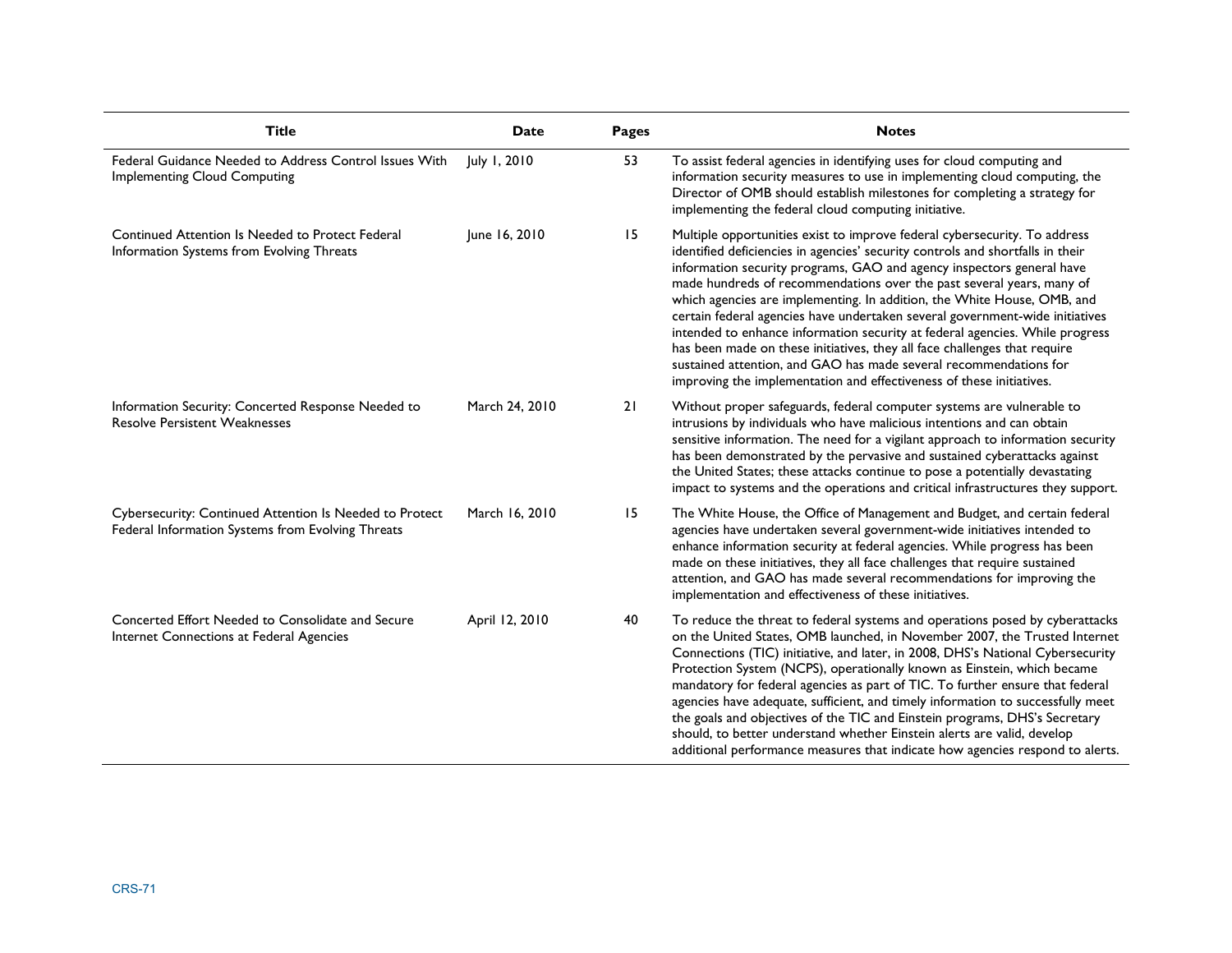| <b>Title</b>                                                                                                                       | Date              | Pages | <b>Notes</b>                                                                                                                                                                                                                                                                                                                                                                                                                                                                                                                                                                                                            |
|------------------------------------------------------------------------------------------------------------------------------------|-------------------|-------|-------------------------------------------------------------------------------------------------------------------------------------------------------------------------------------------------------------------------------------------------------------------------------------------------------------------------------------------------------------------------------------------------------------------------------------------------------------------------------------------------------------------------------------------------------------------------------------------------------------------------|
| Cybersecurity: Progress Made But Challenges Remain in<br>Defining and Coordinating the Comprehensive National<br><b>Initiative</b> | March 5, 2010     | 64    | To address strategic challenges in areas that are not the subject of existing<br>projects within CNCI but remain key to achieving the initiative's overall goal<br>of securing federal information systems, OMB's Director should continue<br>developing a strategic approach to identity management and authentication,<br>linked to HSPD-12 implementation, as initially described in the CIOC's plan<br>for implementing federal identity, credential, and access management, so as to<br>provide greater assurance that only authorized individuals and entities can gain<br>access to federal information systems. |
| Continued Efforts Are Needed to Protect Information<br>Systems from Evolving Threats                                               | November 17, 2009 | 24    | GAO has identified weaknesses in all major categories of information security<br>controls at federal agencies. For example, in FY2008, weaknesses were<br>reported in such controls at 23 of 24 major agencies. Specifically, agencies did<br>not consistently authenticate users to prevent unauthorized access to systems;<br>apply encryption to protect sensitive data; and log, audit, and monitor<br>security-relevant events, among other actions.                                                                                                                                                               |
| Efforts to Improve Information sharing Need to Be<br>Strengthened                                                                  | August 27, 2003   | 59    | Information on threats, methods, and techniques of terrorists is not routinely<br>shared; and the information that is shared is not perceived as timely, accurate,<br>or relevant.                                                                                                                                                                                                                                                                                                                                                                                                                                      |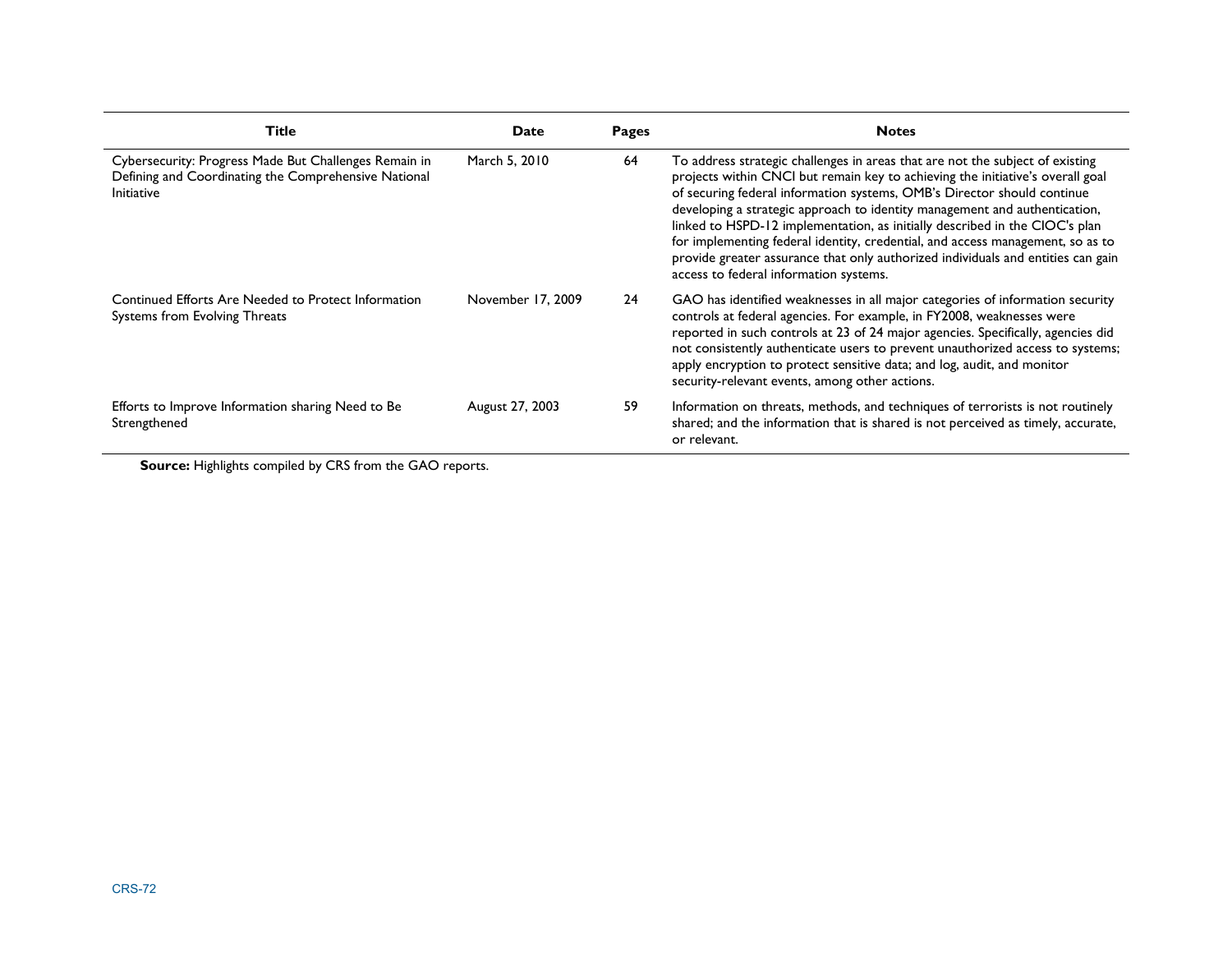| <b>Title</b>                                                                     | <b>Date</b>   | Pages | <b>Notes</b>                                                                                                                                                                                                                                                                                                                                                                                                                                                                                                                                                                                          |  |  |  |
|----------------------------------------------------------------------------------|---------------|-------|-------------------------------------------------------------------------------------------------------------------------------------------------------------------------------------------------------------------------------------------------------------------------------------------------------------------------------------------------------------------------------------------------------------------------------------------------------------------------------------------------------------------------------------------------------------------------------------------------------|--|--|--|
| <b>Improving Cybersecurity</b>                                                   | Ongoing       | N/A   | OMB is working with agencies, Inspectors General, Chief Information<br>Officers, senior agency officials in charge of privacy, as well as GAO and<br>Congress, to strengthen the federal government's IT security and privacy<br>programs. The site provides information on Cross-Agency Priority (CAP)<br>goals, proposed cybersecurity legislation, CyberStat, continuous monitoring<br>and remediation, using SmartCards for identity management, and standardizing<br>security through configuration settings.                                                                                    |  |  |  |
| Federal Information Security Management Act, Annual<br><b>Report to Congress</b> | May 1, 2014   | 80    | The 24 largest federal departments and agencies spent \$10.34 billion on<br>cybersecurity last fiscal year. The CFO Act agency with the greatest<br>expenditure was Defense, at \$7.11 billion, followed by Homeland Security at<br>\$1.11 billion. Federal agencies' collective request for cybersecurity spending<br>during FY2015 amounts to about \$13 billion, federal CIO Steven VanRoekel<br>told reporters during the March rollout of the White House spending<br>proposal for the coming fiscal year-making cybersecurity a rare area of<br>federal information technology spending growth. |  |  |  |
| Assessing Cybersecurity Regulations                                              | May 22, 2014  | N/A   | The White House directed federal agencies to examine their regulatory<br>authority over private-sector cybersecurity in the February 2013 executive<br>order that also created the NSIT cybersecurity framework. A review of<br>agency reports concluded that "existing regulatory requirements, when<br>complemented with strong voluntary partnerships, are capable of mitigating<br>cyber risks." No new federal regulations are needed for improving the<br>cybersecurity of privately held American critical infrastructure.                                                                     |  |  |  |
| Big Data: Seizing Opportunities, Preserving Values                               | May 2014      | 85    | The findings outline a set of consumer protection recommendations, including<br>that Congress should pass legislation on "single national data breach<br>standard."                                                                                                                                                                                                                                                                                                                                                                                                                                   |  |  |  |
| State and Local Government Cybersecurity                                         | April 2, 2014 | N/A   | The White House in March 2014 convened a broad array of stakeholders,<br>including government representatives, local-government-focused associations,<br>private-sector technology companies, and partners from multiple federal<br>agencies at the State and Local Government Cybersecurity Framework<br>Kickoff Event.                                                                                                                                                                                                                                                                              |  |  |  |

# **Table 11. White House/Office of Management and Budget3**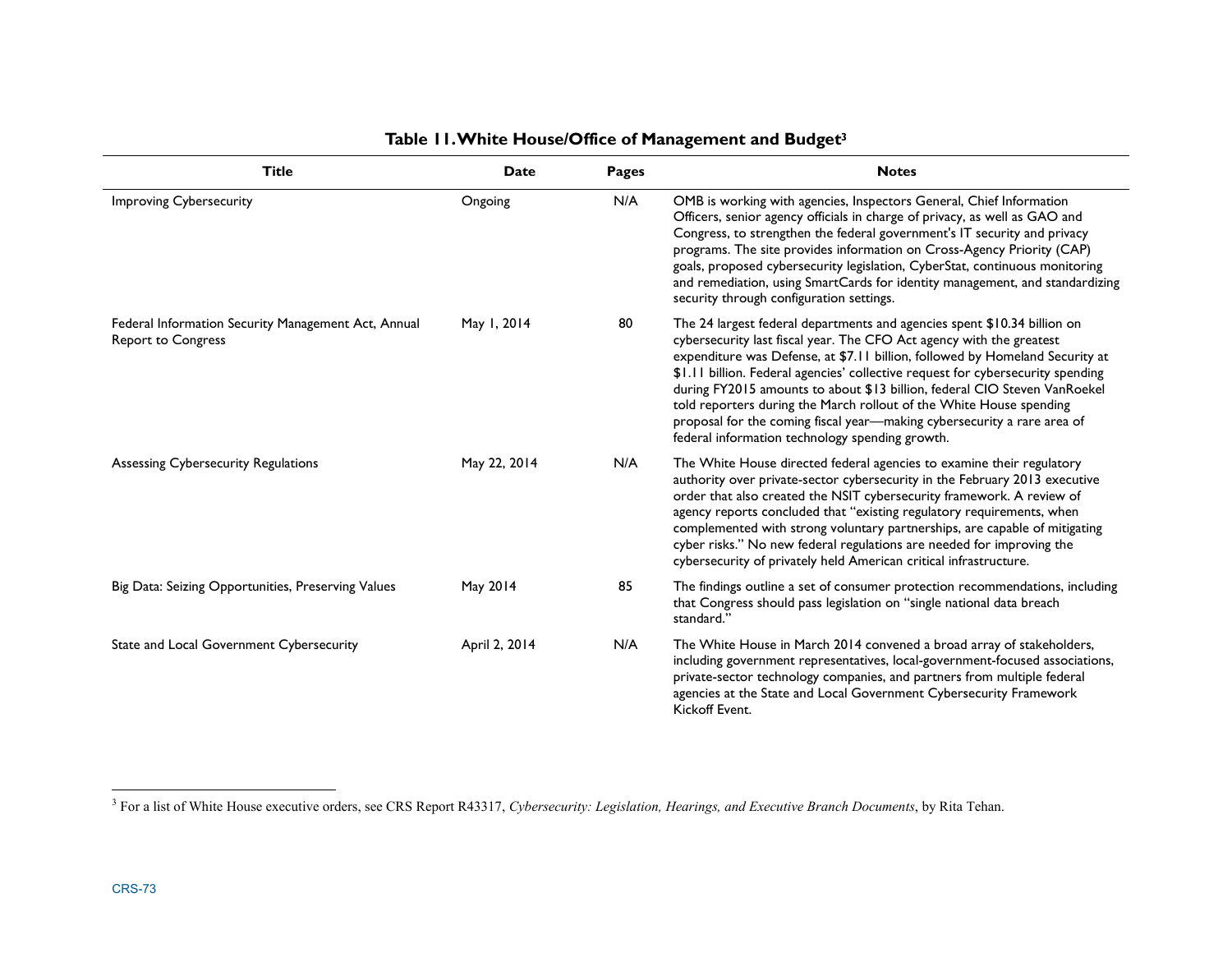| <b>Title</b>                                                                                                                                               | <b>Date</b>       | <b>Pages</b> | <b>Notes</b>                                                                                                                                                                                                                                                                                                                                                                                                                                                                                                                                                                                                                                            |  |  |  |
|------------------------------------------------------------------------------------------------------------------------------------------------------------|-------------------|--------------|---------------------------------------------------------------------------------------------------------------------------------------------------------------------------------------------------------------------------------------------------------------------------------------------------------------------------------------------------------------------------------------------------------------------------------------------------------------------------------------------------------------------------------------------------------------------------------------------------------------------------------------------------------|--|--|--|
| Liberty and Security in a Changing World: Report and<br>Recommendations of The President's Review Group on<br>Intelligence and Communications Technologies | December 12, 2013 | 308          | From the report, "The national security threats facing the United States and<br>our allies are numerous and significant, and they will remain so well into the<br>future. These threats include international terrorism, the proliferation of<br>weapons of mass destruction, and cyber espionage and warfare After careful<br>consideration, we recommend a number of changes to our intelligence<br>collection activities that will protect [privacy and civil liberties] values without<br>undermining what we need to do to keep our nation safe."                                                                                                  |  |  |  |
| Immediate Opportunities for Strengthening the Nation's<br>Cybersecurity                                                                                    | November 2013     | 31           | This is a report of the President's Council of Advisors on Science and<br>Technology (PCAST). The report recommends the government phase out<br>insecure, outdated operating systems, like Windows XP, implement better<br>encryption technology, and encourage automatic security updates, among<br>other changes. PCAST also recommends, for regulated industries, that the<br>government help create cybersecurity best practices and audit their<br>adoption-and for independent agencies, PCAST write new rules that require<br>businesses to report their cyber improvements.                                                                     |  |  |  |
| Cross Agency Priority Goal: Cybersecurity, FY2013 Q3<br><b>Status Report</b>                                                                               | October 2013      | 24           | Executive branch departments and agencies will achieve 95% implementation<br>of the Administration's priority cybersecurity capabilities by the end of<br>FY2014. These capabilities include strong authentication, Trusted Internet<br>Connections (TIC), and Continuous Monitoring.                                                                                                                                                                                                                                                                                                                                                                   |  |  |  |
| Incentives to Support Adoption of the Cybersecurity<br>Framework                                                                                           | August 6, 2013    | N/A          | From the report, "To promote cybersecurity practices and develop these<br>core capabilities, we are working with critical infrastructure owners and<br>operators to create a Cybersecurity Framework - a set of core practices to<br>develop capabilities to manage cybersecurity risk Over the next few months,<br>agencies will examine these options in detail to determine which ones to<br>adopt and how, based substantially on input from critical infrastructure<br>stakeholders."                                                                                                                                                              |  |  |  |
| FY2012 Report to Congress on the Implementation of<br>the Federal Information Security Management Act of 2002                                              | <b>March 2013</b> | 68           | More government programs violated data security law standards in 2012 than<br>in the previous year, and at the same time, computer security costs have<br>increased by more than \$1 billion. Inadequate training was a large part of the<br>reason all-around FISMA adherence scores slipped from 75% in 2011 to 74%<br>in 2012. Agencies reported that about 88% of personnel with system access<br>privileges received annual security awareness instruction, down from 99% in<br>2011. Meanwhile, personnel expenses accounted for the vast majority-<br>90%-of the \$14.6 billion departments spent on information technology<br>security in 2012. |  |  |  |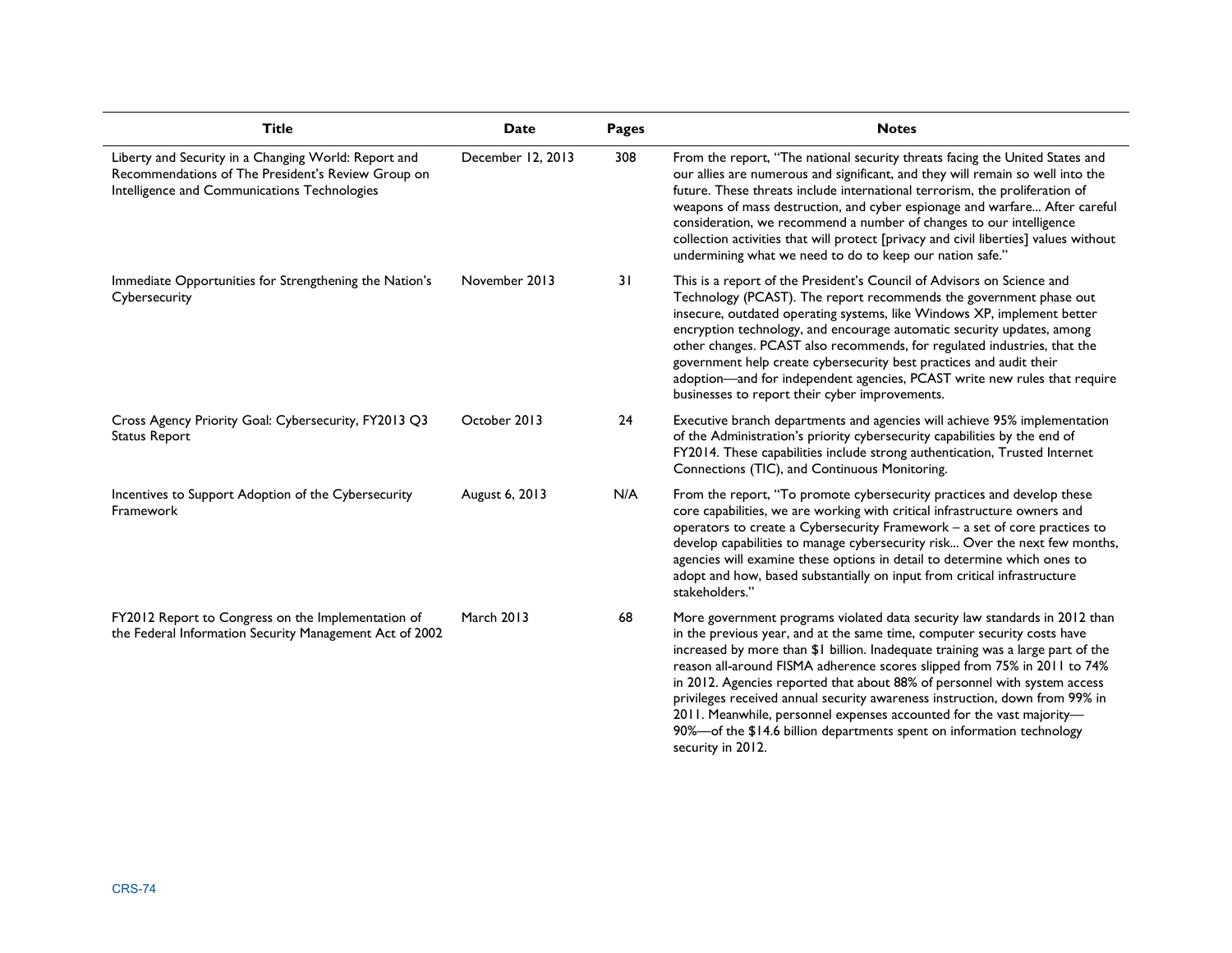| <b>Title</b>                                                                                                          | Date               | <b>Pages</b> | <b>Notes</b>                                                                                                                                                                                                                                                                                                                                                                                                                                                                                                                                                                                                                                                                                                           |
|-----------------------------------------------------------------------------------------------------------------------|--------------------|--------------|------------------------------------------------------------------------------------------------------------------------------------------------------------------------------------------------------------------------------------------------------------------------------------------------------------------------------------------------------------------------------------------------------------------------------------------------------------------------------------------------------------------------------------------------------------------------------------------------------------------------------------------------------------------------------------------------------------------------|
| Administration Strategy for Mitigating the Theft of U.S.<br><b>Trade Secrets</b>                                      | February 20, 2013  | 4            | From the report, "First, we will increase our diplomatic engagement<br>Second, we will support industry-led efforts to develop best practices to<br>protect trade secrets and encourage companies to share with each other best<br>practices that can mitigate the risk of trade secret theft Third, DOJ will<br>continue to make the investigation and prosecution of trade secret theft by<br>foreign competitors and foreign governments a top priority Fourth,<br>President Obama recently signed two pieces of legislation that will improve<br>enforcement against trade secret theft Lastly, we will increase public<br>awareness of the threats and risks to the U.S. economy posed by trade secret<br>theft." |
| National Strategy for Information Sharing and<br>Safeguarding                                                         | December 2012      | 24           | Provides guidance for effective development, integration, and implementation<br>of policies, processes, standards, and technologies to promote secure and<br>responsible information sharing.                                                                                                                                                                                                                                                                                                                                                                                                                                                                                                                          |
| Collaborative and Cross-Cutting Approaches to<br>Cybersecurity                                                        | August 1, 2012     | N/A          | Michael Daniel, White House Cybersecurity Coordinator, highlights a few<br>recent initiatives where voluntary, cooperative actions are helping to improve<br>the nation's overall cybersecurity.                                                                                                                                                                                                                                                                                                                                                                                                                                                                                                                       |
| Trustworthy Cyberspace: Strategic Plan for the Federal<br>Cybersecurity Research and Development Program              | December 2011      | 36           | As a research and development strategy, this plan defines four strategic<br>thrusts: Inducing Change, Developing Scientific Foundations, Maximizing<br>Research Impact, and Accelerating Transition to Practice.                                                                                                                                                                                                                                                                                                                                                                                                                                                                                                       |
| FY2012 Reporting Instructions for the Federal<br>Information Security Management Act and Agency Privacy<br>Management | September 14, 2011 | 29           | Rather than enforcing a static, three-year reauthorization process, agencies<br>are expected to conduct ongoing authorizations of information systems<br>through the implementation of continuous monitoring programs. Continuous<br>monitoring programs thus fulfill the three year security reauthorization<br>requirement, so a separate re-authorization process is not necessary.                                                                                                                                                                                                                                                                                                                                 |
| Cybersecurity Legislative Proposal (Fact Sheet)                                                                       | May 12, 2011       | N/A          | The Administration's proposal ensures the protection of individuals' privacy<br>and civil liberties through a framework designed expressly to address the<br>challenges of cybersecurity. The Administration's legislative proposal includes<br>management, personnel, intrusion prevention systems, and data centers.                                                                                                                                                                                                                                                                                                                                                                                                 |
| International Strategy for Cyberspace                                                                                 | May 2011           | 30           | The strategy marks the first time any Administration has attempted to set<br>forth in one document the U.S. government's vision for cyberspace, including<br>goals for defense, diplomacy, and international development.                                                                                                                                                                                                                                                                                                                                                                                                                                                                                              |
| National Strategy for Trusted Identities<br>in Cyberspace (NSTIC)                                                     | April 15, 2011     | 52           | The NSTIC aims to make online transactions more trustworthy, thereby<br>giving businesses and consumers more confidence in conducting business<br>online.                                                                                                                                                                                                                                                                                                                                                                                                                                                                                                                                                              |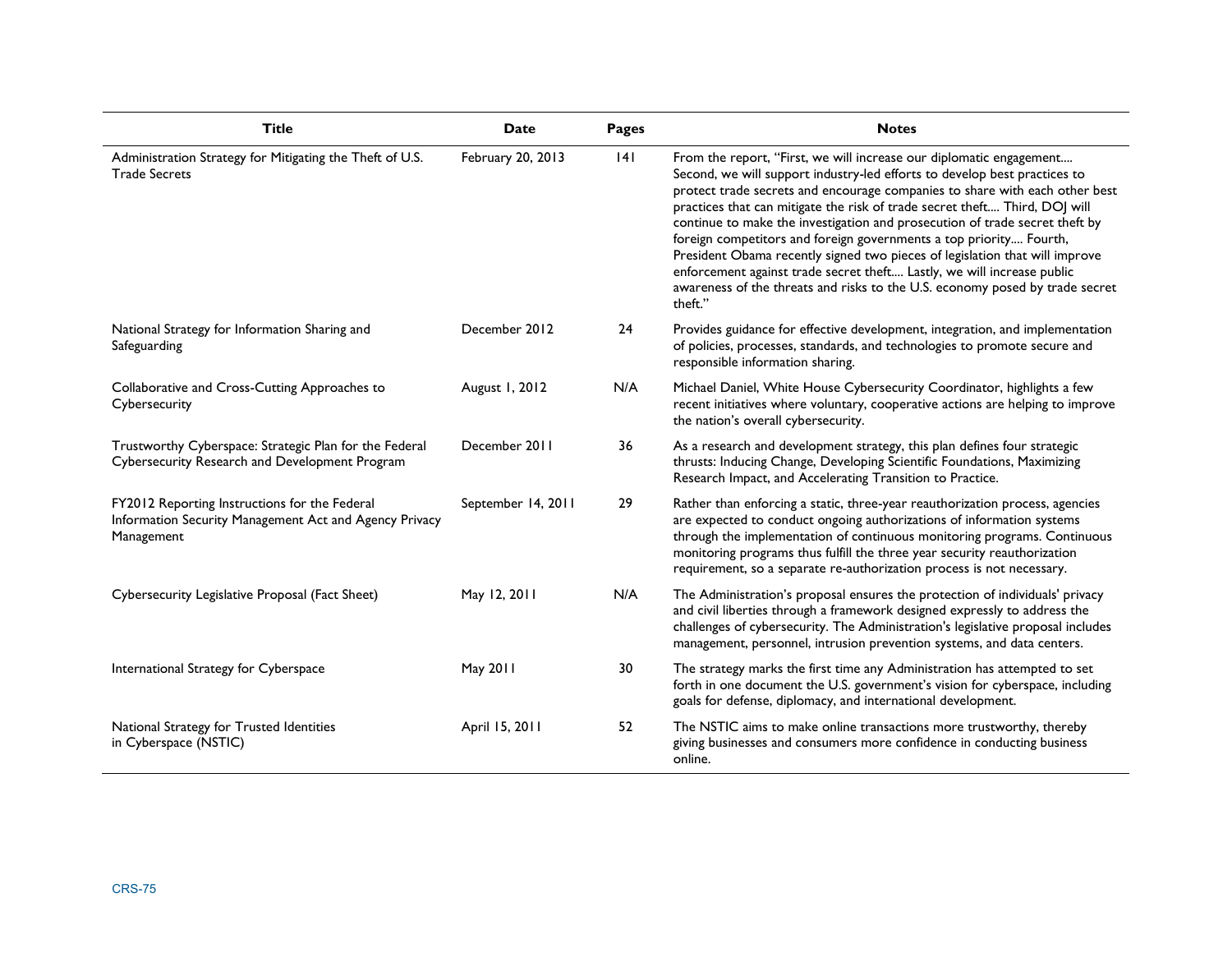| <b>Title</b>                                                                                                                                    | Date              | Pages | <b>Notes</b>                                                                                                                                                                                                                                                                                                                                                                                                                                                                                                                                                                                                |
|-------------------------------------------------------------------------------------------------------------------------------------------------|-------------------|-------|-------------------------------------------------------------------------------------------------------------------------------------------------------------------------------------------------------------------------------------------------------------------------------------------------------------------------------------------------------------------------------------------------------------------------------------------------------------------------------------------------------------------------------------------------------------------------------------------------------------|
| <b>Federal Cloud Computing Strategy</b>                                                                                                         | February 13, 2011 | 43    | The strategy outlines how the federal government can accelerate the safe,<br>secure adoption of cloud computing, and provides agencies with a framework<br>for migrating to the cloud. It also examines how agencies can address<br>challenges related to the adoption of cloud computing, such as privacy,<br>procurement, standards, and governance.                                                                                                                                                                                                                                                      |
| 25 Point Implementation Plan to Reform Federal<br>Information Technology Management                                                             | December 9, 2010  | 40    | The plan's goals are to reduce the number of federally run data centers from<br>2,100 to approximately 1,300, rectify or cancel one-third of troubled IT<br>projects, and require federal agencies to adopt a "cloud first" strategy in<br>which they will move at least one system to a hosted environment within a<br>year.                                                                                                                                                                                                                                                                               |
| Clarifying Cybersecurity Responsibilities and Activities of<br>the Executive Office of the President and the Department<br>of Homeland Security | July 6, 2010      | 39    | This memorandum outlines and clarifies the respective responsibilities and<br>activities of the Office of Management and Budget (OMB), the Cybersecurity<br>Coordinator, and DHS, in particular with respect to the Federal<br>Government's implementation of the Federal Information Security<br>Management Act of 2002 (FISMA).                                                                                                                                                                                                                                                                           |
| The National Strategy for Trusted Identities in<br>Cyberspace: Creating Options for Enhanced Online<br>Security and Privacy (Draft)             | June 25, 2010     | 39    | The NSTIC, which is in response to one of the near-term action items in the<br>President's Cyberspace Policy Review, calls for the creation of an online<br>environment, or an Identity Ecosystem, where individuals and organizations<br>can complete online transactions with confidence, trusting the identities of<br>each other and the identities of the infrastructure where transaction occur.                                                                                                                                                                                                      |
| Comprehensive National Cybersecurity Initiative (CNCI)                                                                                          | March 2, 2010     | 5     | The CNCI establishes a multi-pronged approach the federal government is to<br>take in identifying current and emerging cyber threats, shoring up current and<br>future telecommunications and cyber vulnerabilities, and responding to or<br>proactively addressing entities that wish to steal or manipulate protected data<br>on secure federal systems.                                                                                                                                                                                                                                                  |
| Cyberspace Policy Review: Assuring a Trusted and<br><b>Resilient Communications Infrastructure</b>                                              | May 29, 2009      | 76    | The President directed a 60-day, comprehensive, "clean-slate" review to<br>assess U.S. policies and structures for cybersecurity. The review team of<br>government cybersecurity experts engaged and received input from a broad<br>cross-section of industry, academia, the civil liberties and privacy communities,<br>state governments, international partners, and the legislative and executive<br>branches. This paper summarizes the review team's conclusions and outlines<br>the beginning of the way forward toward a reliable, resilient, trustworthy<br>digital infrastructure for the future. |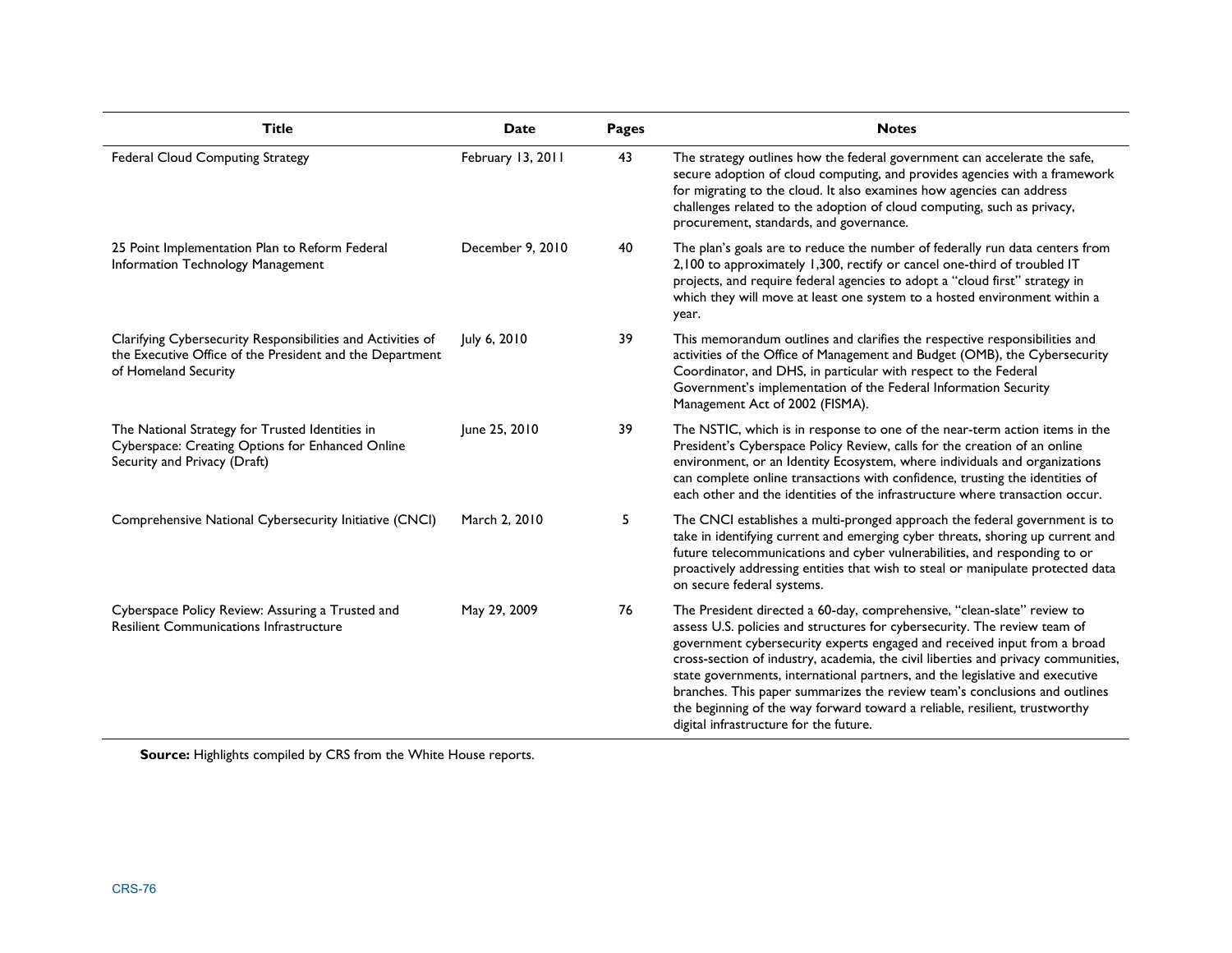| <b>Title</b>                                                                                                        | <b>Source</b>                                                             | <b>Date</b>        | <b>Pages</b> | <b>Notes</b>                                                                                                                                                                                                                                                                                                                                                                                                                                                                                                                                                                                                                                                                                                                                                                                   |
|---------------------------------------------------------------------------------------------------------------------|---------------------------------------------------------------------------|--------------------|--------------|------------------------------------------------------------------------------------------------------------------------------------------------------------------------------------------------------------------------------------------------------------------------------------------------------------------------------------------------------------------------------------------------------------------------------------------------------------------------------------------------------------------------------------------------------------------------------------------------------------------------------------------------------------------------------------------------------------------------------------------------------------------------------------------------|
| Risk Management Framework (RMF) for DoD<br>Information Technology (IT)                                              | Department of Defense                                                     | March 12, 2014     | 47           | In a change in security policy, DOD has dropped its long-<br>standing DOD Information Assurance Certification and<br>Accreditation Process (DIACAP) and adopted a risk-focused<br>security approach developed by the National Institute of<br>Standards and Technology (NIST). The decision, issued in a<br>DOD Instruction memo (8510.01), aligns for the first time the<br>standards the Defense Department and civilian agencies use to<br>ensure their IT systems comply with approved information<br>assurance and risk management controls.                                                                                                                                                                                                                                              |
| Improving Cybersecurity and Resilience<br>through Acquisition                                                       | Department of Defense<br>and the General Services<br>Administration (GSA) | January 23, 2014   | 24           | The DOD and GSA jointly released a report announcing six<br>planned reforms to improve the cybersecurity and resilience of<br>the Federal Acquisition System. The report provides a path<br>forward to aligning federal cybersecurity risk management and<br>acquisition processes. It provides strategic recommendations<br>for addressing relevant issues, suggests how challenges might be<br>resolved, and identifies important considerations for the<br>implementation of the recommendations.                                                                                                                                                                                                                                                                                           |
| Defense Federal Acquisition Regulation<br>Supplement: Safeguarding Unclassified<br>Controlled Technical Information | <b>DOD</b>                                                                | November 18, 2013  | 10           | The final rule imposed two new requirements. First, the rule<br>imposed an obligation on contractors to provide "adequate<br>security" to safeguard "unclassified controlled technical<br>information" (UCTI). Second, contractors are obligated to<br>report "cyber incidents" that affect UCTI to contracting<br>officers. In both obligations, UCTI is defined as "technical<br>information with military or space application that is subject to<br>controls on access, use, reproduction, modification,<br>performance, display, release, disclosure, or dissemination."<br>UCTI should be marked with a DOD "distribution statement."<br>This is the first time that the DOD has imposed specific<br>requirements for cybersecurity that are generally applicable to<br>all contractors. |
| Offensive Cyber Capabilities at the<br>Operational Level - The Way Ahead                                            | Center for Strategic &<br>International Studies (CSIS)                    | September 16, 2013 | 20           | The specific question this report examines is whether the<br>Defense Department should make a more deliberate effort to<br>explore the potential of offensive cyber tools at levels below<br>that of a combatant command.                                                                                                                                                                                                                                                                                                                                                                                                                                                                                                                                                                      |

### **Table 12. Department of Defense (DOD)**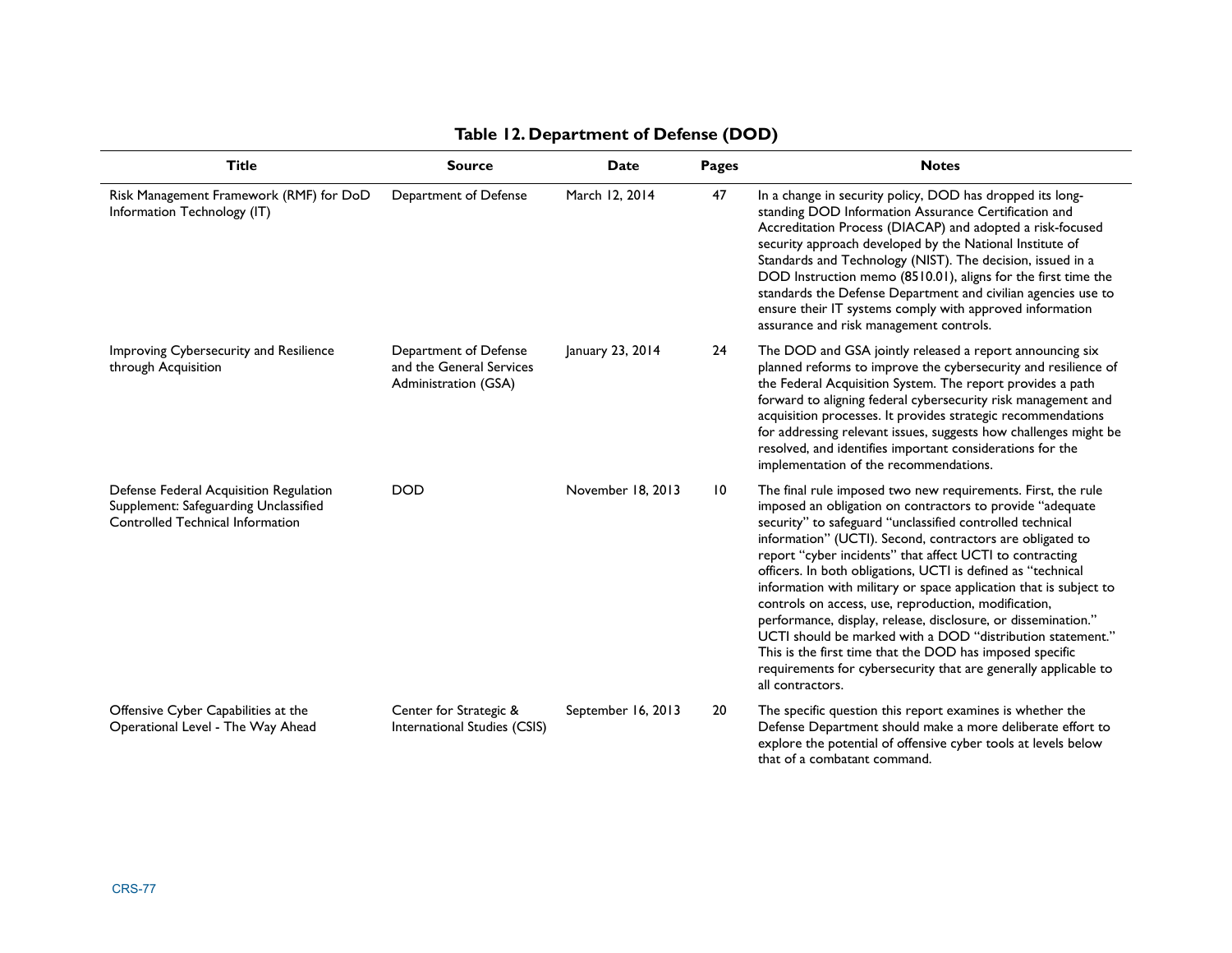| <b>Title</b>                                                                                                              | <b>Source</b>                                | <b>Date</b>    | Pages | <b>Notes</b>                                                                                                                                                                                                                                                                                                                                                                                                                                                                                                                                                                                                |
|---------------------------------------------------------------------------------------------------------------------------|----------------------------------------------|----------------|-------|-------------------------------------------------------------------------------------------------------------------------------------------------------------------------------------------------------------------------------------------------------------------------------------------------------------------------------------------------------------------------------------------------------------------------------------------------------------------------------------------------------------------------------------------------------------------------------------------------------------|
| An Assessment of the Department of Defense<br>Strategy for Operating in Cyberspace                                        | U.S. Army War College                        | September 2013 | 60    | This monograph is organized in three main parts. The first part<br>explores the evolution of cyberspace strategy through a series<br>of government publications leading up to the DoD Strategy for<br>Operating in Cyberspace. In the second part, each strategic<br>initiative is elaborated and critiqued in terms of significance,<br>novelty, and practicality. In the third part, the monograph<br>critiques the DOD Strategy as a whole.                                                                                                                                                              |
| Joint Professional Military Education<br>Institutions in an Age of Cyber Threat                                           | Francesca Spidalieri (Pell<br>Center Fellow) | August 7, 2013 | 18    | The report found that the Joint Professional Military Education<br>at the six U.S. military graduate schools-a requirement for<br>becoming a Joint staff officer and for promotion to the senior<br>ranks-has not effectively incorporated cybersecurity into<br>specific courses, conferences, war gaming exercises, or other<br>forms of training for military officers. While these graduate<br>programs are more advanced on cybersecurity than most<br>American civilian universities, a preparation gap still exists.                                                                                 |
| Military and Security Developments Involving<br>the People's Republic of China 2013 (Annual<br><b>Report to Congress)</b> | <b>DOD</b>                                   | May 6, 2013    | 92    | China is using its computer network exploitation capability to<br>support intelligence collection against the U.S. diplomatic,<br>economic, and defense industrial base sectors that support U.S.<br>national defense programs. The information targeted could<br>potentially be used to benefit China's defense industry, high-<br>technology industries, policy maker interest in U.S. leadership<br>thinking on key China issues, and military planners building a<br>picture of U.S. network defense networks, logistics, and related<br>military capabilities that could be exploited during a crisis. |
| Resilient Military Systems and the Advanced<br>Cyber Threat                                                               | <b>DOD</b> Science Board                     | January 2013   | 146   | The report states that, despite numerous Pentagon actions to<br>parry sophisticated attacks by other countries, efforts are<br>"fragmented" and the Defense Department "is not prepared to<br>defend against this threat." The report lays out a scenario in<br>which cyberattacks in conjunction with conventional warfare<br>damaged the ability of U.S. forces to respond, creating<br>confusion on the battlefield and weakening traditional defenses.                                                                                                                                                  |
| FY2012 Annual Report                                                                                                      | <b>DOD</b>                                   | January 2013   | 372   | Annual report to Congress by J. Michael Gilmore, director of<br>Operational Test and Evaluation. Assesses the operational<br>effectiveness of systems being developed for combat. See<br>"Information Assurance (I/A) and Interoperability (IOP)"<br>chapter, pages 305-312, for information on network<br>exploitation and compromise exercises.                                                                                                                                                                                                                                                           |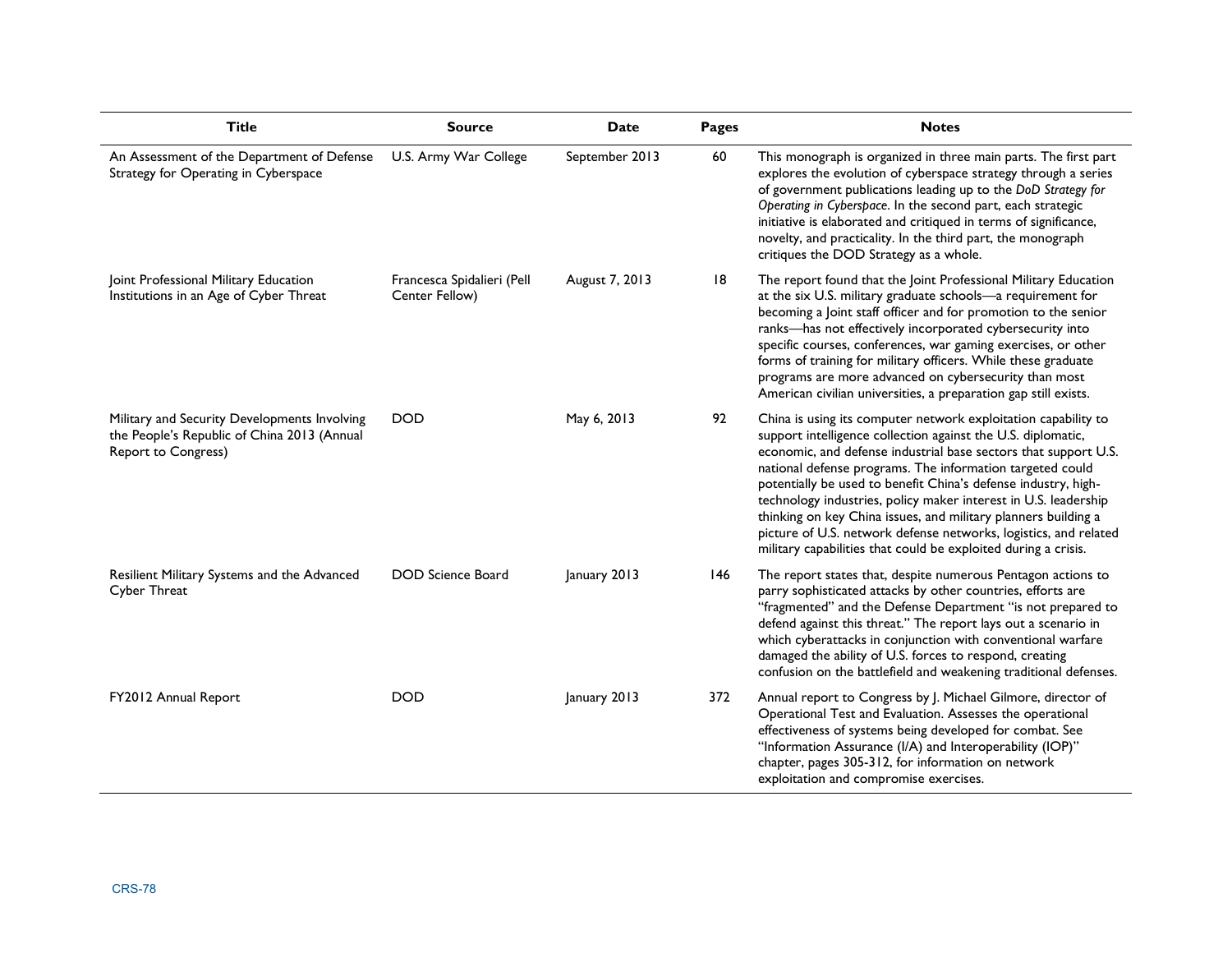| <b>Title</b>                                                                                                  | <b>Source</b>                                                            | <b>Date</b>       | <b>Pages</b>   | <b>Notes</b>                                                                                                                                                                                                                                                                                                                                                                                                                                                                                                                                                                                        |
|---------------------------------------------------------------------------------------------------------------|--------------------------------------------------------------------------|-------------------|----------------|-----------------------------------------------------------------------------------------------------------------------------------------------------------------------------------------------------------------------------------------------------------------------------------------------------------------------------------------------------------------------------------------------------------------------------------------------------------------------------------------------------------------------------------------------------------------------------------------------------|
| Basic Safeguarding of Contractor Information<br>Systems (Proposed Rule)                                       | DOD, GSA, and National<br>Aeronautics and Space<br>Administration (NASA) | August 24, 2012   | $\overline{4}$ | This regulation authored by the DOD, GSA, and NASA "would<br>add a contract clause to address requirements for the basic<br>safeguarding of contractor information systems that contain or<br>process information provided by or generated for the<br>government (other than public information)."                                                                                                                                                                                                                                                                                                  |
| Electronic Warfare: DOD Actions Needed to<br>Strengthen Management and Oversight                              | GAO                                                                      | July 9, 2012      | 46             | DOD's oversight of electronic warfare capabilities may be<br>further complicated by its evolving relationship with computer<br>network operations, which is also an information operations-<br>related capability. Without clearly defined roles and<br>responsibilities and updated guidance regarding oversight<br>responsibilities, DOD does not have reasonable assurance that<br>its management structures will provide effective department-<br>wide leadership for electronic warfare activities and capabilities<br>development and ensure effective and efficient use of its<br>resources. |
| <b>Cloud Computing Strategy</b>                                                                               | DOD, Chief Information<br>Officer                                        | <b>July 2012</b>  | 44             | The DOD Cloud Computing Strategy introduces an approach<br>to move the department from the current state of a duplicative,<br>cumbersome, and costly set of application silos to an end state,<br>which is an agile, secure, and cost effective service environment<br>that can rapidly respond to changing mission needs.                                                                                                                                                                                                                                                                          |
| DOD Defense Industrial Base (DIB) Voluntary<br>Cyber Security and Information Assurance<br>(CS/IA) Activities | <b>Federal Register</b>                                                  | May 11, 2012      | 7              | DOD interim final rule to establish a voluntary cybersecurity<br>information sharing program between DOD and eligible DIB<br>companies. The program enhances and supplements DIB<br>participants' capabilities to safeguard DOD information that<br>resides on, or transits, DIB unclassified information.                                                                                                                                                                                                                                                                                          |
| DOD Information Security Program:<br>Overview, Classification, and Declassification                           | <b>DOD</b>                                                               | February 24, 2012 | 84             | Describes the DOD Information Security Program, and<br>provides guidance for classification and declassification of DOD<br>information that requires protection in the interest of the<br>national security.                                                                                                                                                                                                                                                                                                                                                                                        |
| Cyber Sentries: Preparing Defenders to Win<br>in a Contested Domain                                           | Air War College                                                          | February 7, 2012  | 38             | This paper examines the current impediments to effective<br>cybersecurity workforce preparation and offers new concepts<br>to create Cyber Sentries through realistic training, network<br>authorities tied to certification, and ethical training. These<br>actions present an opportunity to significantly enhance<br>workforce quality and allow the department to operate<br>effectively in the contested cyber domain in accordance with<br>the vision established in its Strategy for Cyberspace Operations.                                                                                  |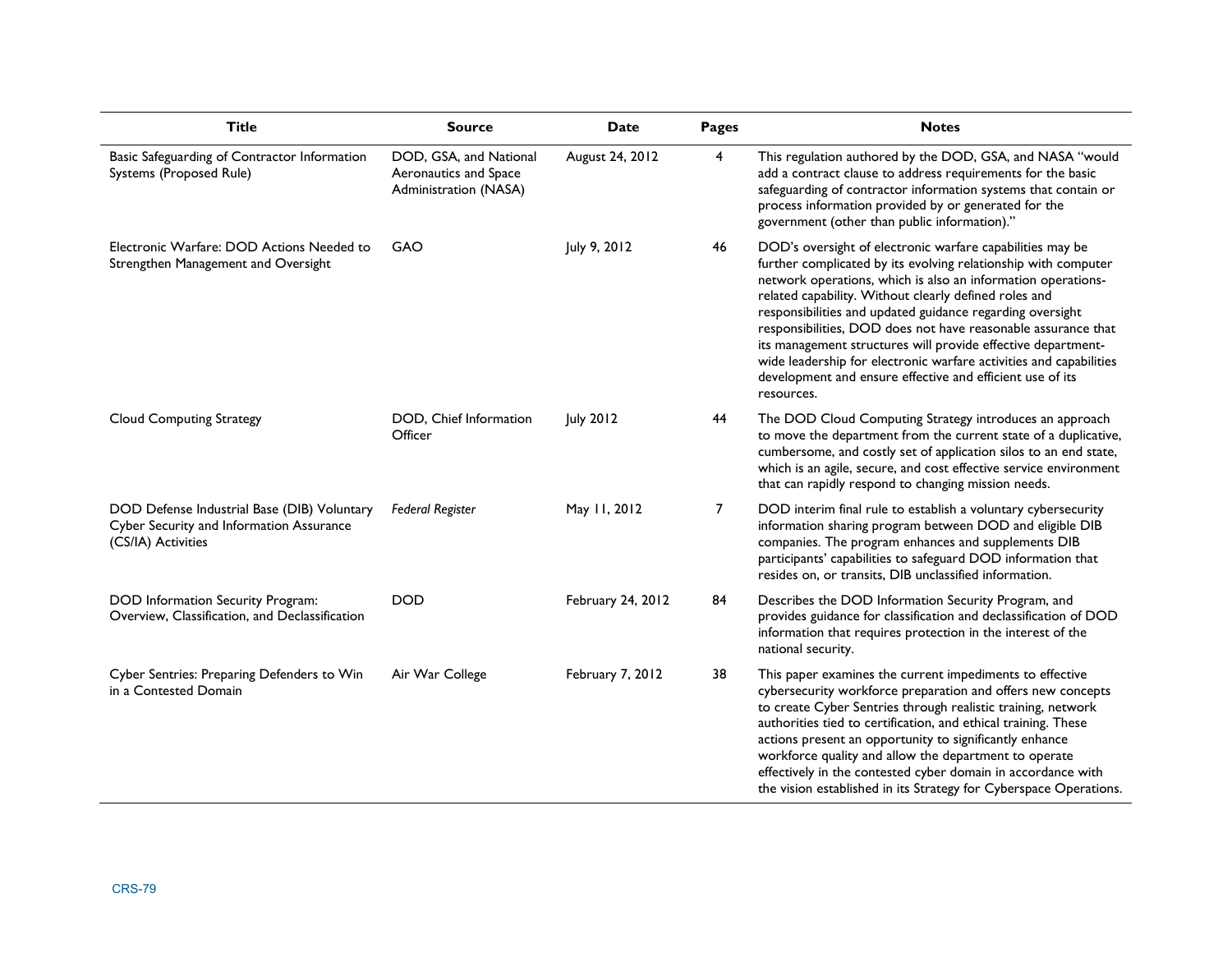| <b>Title</b>                                                                                                                                                    | <b>Source</b>                                                                                        | <b>Date</b>      | Pages          | <b>Notes</b>                                                                                                                                                                                                                                                                                                                                                                                                                                                                                                                                                           |
|-----------------------------------------------------------------------------------------------------------------------------------------------------------------|------------------------------------------------------------------------------------------------------|------------------|----------------|------------------------------------------------------------------------------------------------------------------------------------------------------------------------------------------------------------------------------------------------------------------------------------------------------------------------------------------------------------------------------------------------------------------------------------------------------------------------------------------------------------------------------------------------------------------------|
| Defense Department Cyber Efforts:<br>Definitions, Focal Point, and Methodology<br>Needed for DOD to Develop Full-Spectrum<br><b>Cyberspace Budget Estimates</b> | GAO                                                                                                  | July 29, 2011    | 33             | This letter discusses DOD's cyber and information assurance<br>budget for FY2012 and future years defense spending. The<br>objectives of this review were to (1) assess the extent to which<br>DOD has prepared an overarching budget estimate for full-<br>spectrum cyberspace operations across the department and (2)<br>identify the challenges DOD has faced in providing such<br>estimates.                                                                                                                                                                      |
| Legal Reviews of Weapons and Cyber<br>Capabilities                                                                                                              | Secretary of the Air Force                                                                           | July 27, 2011    | $\overline{7}$ | Report concludes the Air Force must subject cyber capabilities<br>to legal review for compliance with the Law of Armed Conflict<br>and other international and domestic laws. The Air Force judge<br>advocate general must ensure that all cyber capabilities "being<br>developed, bought, built, modified or otherwise acquired by the<br>Air Force" must undergo legal review-except for cyber<br>capabilities within a Special Access Program, which must<br>undergo review by the Air Force general counsel.                                                       |
| Department of Defense Strategy for<br>Operating in Cyberspace                                                                                                   | <b>DOD</b>                                                                                           | <b>July 2011</b> | 19             | This is an unclassified summary of DOD's cyber-security<br>strategy.                                                                                                                                                                                                                                                                                                                                                                                                                                                                                                   |
| Cyber Operations Personnel Report (DOD)                                                                                                                         | <b>DOD</b>                                                                                           | April 2011       | 84             | This report focuses on FY2009 Department of Defense Cyber<br>Operations personnel, with duties and responsibilities as<br>defined in Section 934 of the Fiscal Year 2010 National Defense<br>Authorization Act (NDAA).<br>Appendix A-Cyber Operations-related Military Occupations<br>Appendix B-Commercial Certifications Supporting the DOD<br>Information Assurance Workforce Improvement Program<br>Appendix C-Military Services Training and Development<br>Appendix D-Geographic Location of National Centers of<br>Academic Excellence in Information Assurance |
| Anomaly Detection at Multiple Scales<br>(ADAMS)                                                                                                                 | Defense Advanced<br>Research Projects Agency<br>(DARPA)                                              | November 9, 2011 | 74             | The design document was produced by Allure Security and<br>sponsored by the Defense Advanced Research Projects Agency<br>(DARPA). It describes a system for preventing leaks by seeding<br>believable disinformation in military information systems to help<br>identify individuals attempting to access and disseminate<br>classified information.                                                                                                                                                                                                                   |
| Critical Code: Software Producibility for<br>Defense                                                                                                            | National Research Council,<br>Committee for Advancing<br>Software-Intensive Systems<br>Producibility | October 20, 2010 | 160            | Assesses the nature of the national investment in software<br>research and, in particular, considers ways to revitalize the<br>knowledge base needed to design, produce, and employ<br>software-intensive systems for tomorrow's defense needs.                                                                                                                                                                                                                                                                                                                        |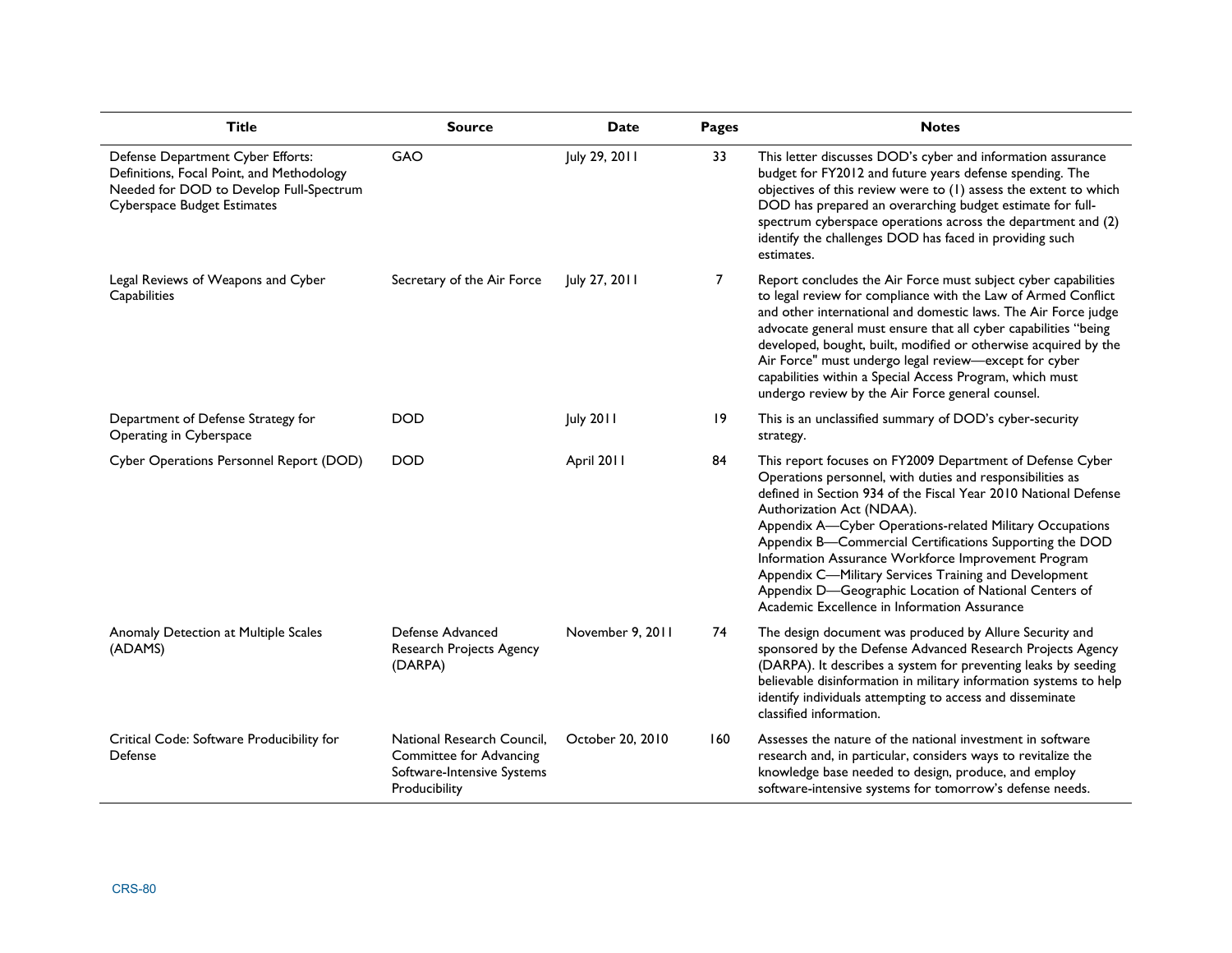| <b>Title</b>                                                                                                             | <b>Source</b>                                                             | Date                      | Pages           | <b>Notes</b>                                                                                                                                                                                                                                                                                                                                                           |
|--------------------------------------------------------------------------------------------------------------------------|---------------------------------------------------------------------------|---------------------------|-----------------|------------------------------------------------------------------------------------------------------------------------------------------------------------------------------------------------------------------------------------------------------------------------------------------------------------------------------------------------------------------------|
| Defending a New Domain                                                                                                   | U.S. Deputy Secretary of<br>Defense, William J. Lynn<br>(Foreign Affairs) | September/October<br>2010 | N/A             | In 2008, DOD suffered a significant compromise of its classified<br>military computer networks. It began when an infected flash<br>drive was inserted into a U.S. military laptop at a base in the<br>Middle East. This previously classified incident was the most<br>significant breach of U.S. military computers ever, and served as<br>an important wake-up call. |
| The QDR in Perspective: Meeting America's<br>National Security Needs In the 21st Century<br>(QDR Final Report)           | <b>Ouadrennial Defense</b><br>Review                                      | July 30, 2010             | 159             | From the report: "The expanding cyber mission also needs to<br>be examined. DOD should be prepared to assist civil<br>authorities in defending cyberspace - beyond the department's<br>current role."                                                                                                                                                                  |
| Cyberspace Operations: Air Force Doctrine<br>Document 3-12                                                               | U.S. Air Force                                                            | July 15, 2010             | 62              | This Air Force Doctrine Document (AFDD) establishes<br>doctrinal guidance for the employment of U.S. Air Force<br>operations in, through, and from cyberspace. It is the keystone<br>of Air Force operational-level doctrine for cyberspace<br>operations.                                                                                                             |
| DON (Department of the Navy)<br>Cybersecurity/Information Assurance<br>Workforce Management, Oversight and<br>Compliance | U.S. Navy                                                                 | June 17, 2010             | $\overline{14}$ | To establish policy and assign responsibilities for the<br>administration of the Department of the Navy (DON)<br>Cybersecurity (CS)/Information Assurance Workforce (IAWF)<br>Management Oversight and Compliance Program.                                                                                                                                             |

# **CRS Product: Cybersecurity Framework**

• CRS Report WSLG829, *National Institute of Standards and Technology Issues Long-awaited Cybersecurity Framework*, by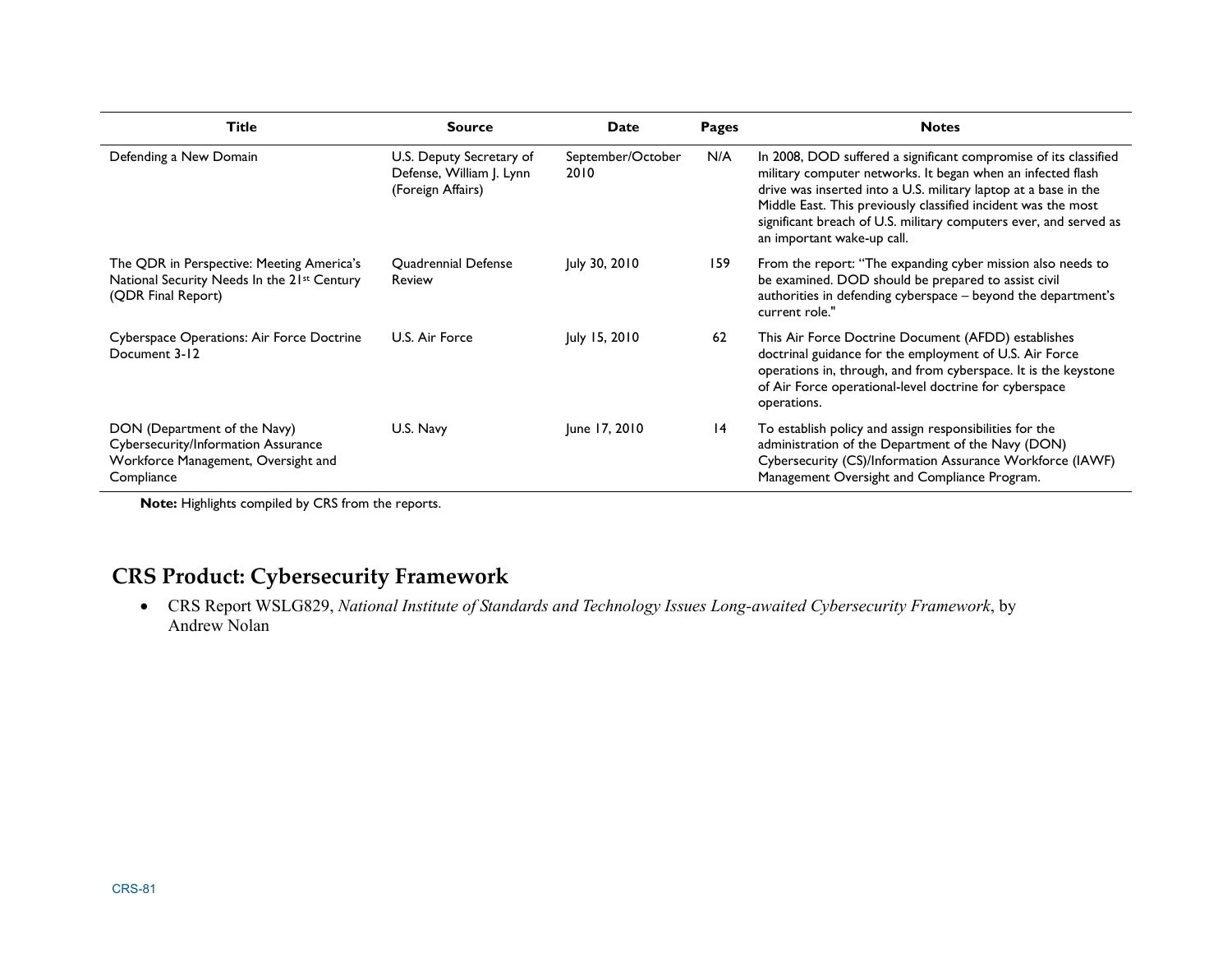### **Table 13. National Institute of Standards and Technology (NIST)**

|                                                                                                                             |                   |                | Including the Cybersecurity Framework                                                                                                                                                                                                                                                                                                                                                                                                                                                                                                                                                                                                                                                                                                                                                         |
|-----------------------------------------------------------------------------------------------------------------------------|-------------------|----------------|-----------------------------------------------------------------------------------------------------------------------------------------------------------------------------------------------------------------------------------------------------------------------------------------------------------------------------------------------------------------------------------------------------------------------------------------------------------------------------------------------------------------------------------------------------------------------------------------------------------------------------------------------------------------------------------------------------------------------------------------------------------------------------------------------|
| <b>Title</b>                                                                                                                | Date              | <b>Pages</b>   | <b>Notes</b>                                                                                                                                                                                                                                                                                                                                                                                                                                                                                                                                                                                                                                                                                                                                                                                  |
| <b>Computer Security Division, Computer Security</b><br><b>Resource Center</b>                                              | Ongoing           | N/A            | Compilation of laws, regulations, and directives from 2000-2007 that govern the<br>creation and implementation of federal information security practices. These<br>laws and regulations provide an infrastructure for overseeing implementation of<br>required practices, and charge NIST with developing and issuing standards,<br>guidelines, and other publications to assist federal agencies in implementing the<br>Federal Information Security Management Act (FISMA) of 2002 and in managing<br>cost-effective programs to protect their information and information systems.                                                                                                                                                                                                         |
| Guidelines for the Selection, Configuration, and<br>Use of Transport Layer Security (TLS)<br>Implementations (SP 800-52r1)  | April 28, 2014    | 67             | The federal government must upgrade its servers to handle version 1.1 of<br>Transportation Layer Security and make plans by January 2015 for handling web<br>traffic encrypted using TLS 1.2. TLS is a common method of encrypting web<br>traffic and email that relies on public key encryption. The Internet Engineering<br>Task Force approved TLS 1.2 in August 2008, but it's only recently that<br>browsers have begun to support it.                                                                                                                                                                                                                                                                                                                                                   |
| National Cybersecurity Center of Excellence<br>(NCCoE) and Electric Power Sector Identity and<br>Access Management Use Case | March 18, 2014    | $\overline{2}$ | NIST invites organizations to provide products and technical expertise to<br>support and demonstrate security platforms for identity and access management<br>for the electric power sector. This notice is the initial step for the National<br>Cybersecurity Center of Excellence (NCCoE) in collaborating with technology<br>companies to address cybersecurity challenges identified under the Energy<br>Sector program. Participation in the use case is open to all interested<br>organizations.                                                                                                                                                                                                                                                                                        |
| Framework for Improving Critical Infrastructure<br>Cybersecurity                                                            | February 12, 2014 | 41             | The voluntary framework consists of cybersecurity standards that can be<br>customized to various sectors and adapted by both large and small organizations.<br>Additionally, so that the private sector may fully adopt this Framework, the<br>Department of Homeland Security announced the Critical Infrastructure Cyber<br>Community (C <sup>3</sup> )—or "C-cubed"—Voluntary Program. The C <sup>3</sup> program gives<br>companies that provide critical services like cell phones, email, banking, energy,<br>and state and local governments, direct access to cybersecurity experts within<br>DHS who have knowledge about specific threats, ways to counter those threats,<br>and how, over the long term, to design and build systems that are less<br>vulnerable to cyber threats. |
| Update on the Development of the Cybersecurity<br>Framework                                                                 | January 15, 2014  | 3              | From the document, "While stakeholders have said they see the value of<br>guidance relating to privacy, many comments stated a concern that the<br>methodology did not reflect consensus private sector practices and therefore<br>might limit use of the Framework. Many commenters also stated their belief that<br>privacy considerations should be fully integrated into the Framework Core."                                                                                                                                                                                                                                                                                                                                                                                             |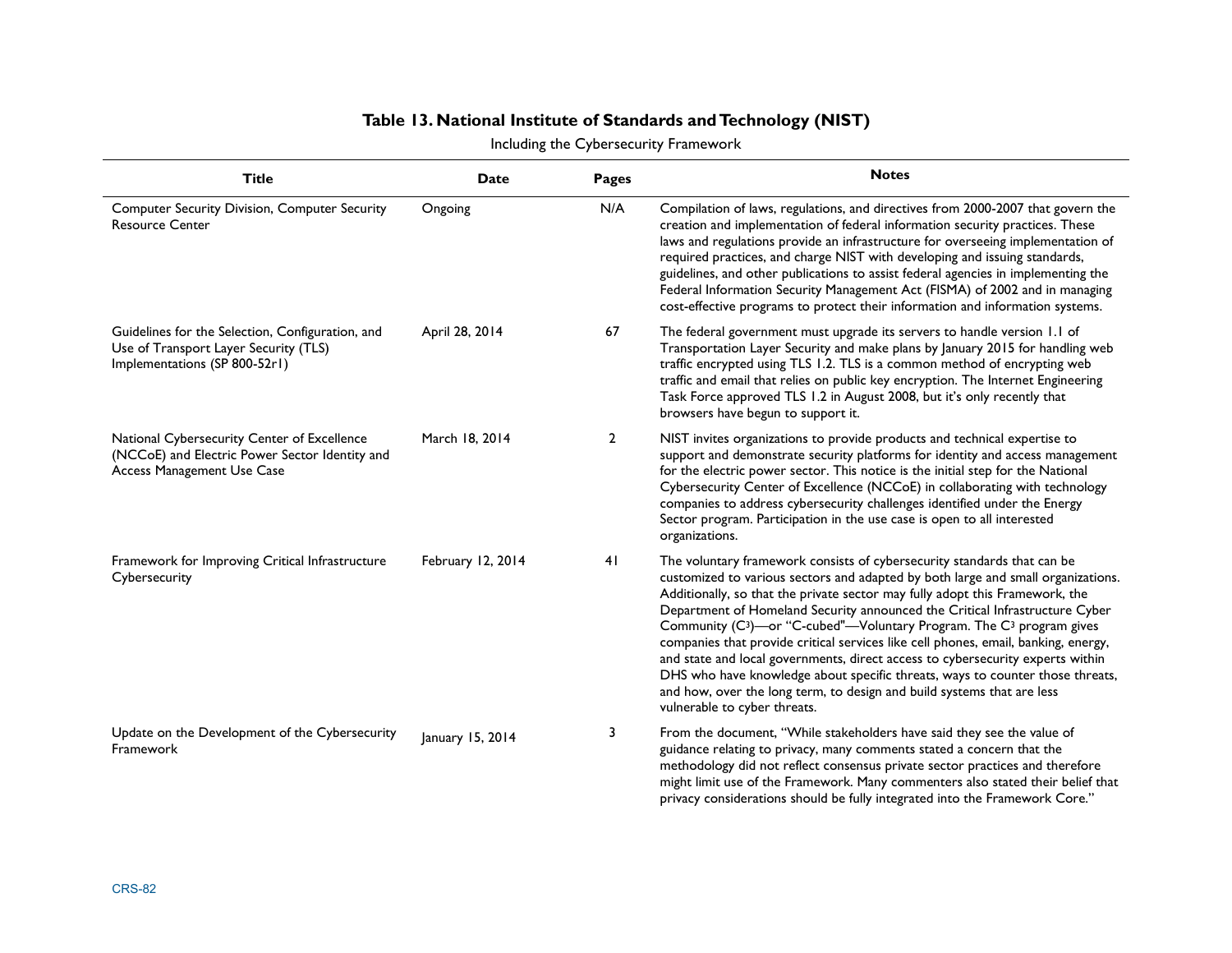| <b>Title</b>                                                                                                                     | Date              | Pages          | <b>Notes</b>                                                                                                                                                                                                                                                                                                                                                                                                                                                                                                                                                   |  |  |  |
|----------------------------------------------------------------------------------------------------------------------------------|-------------------|----------------|----------------------------------------------------------------------------------------------------------------------------------------------------------------------------------------------------------------------------------------------------------------------------------------------------------------------------------------------------------------------------------------------------------------------------------------------------------------------------------------------------------------------------------------------------------------|--|--|--|
| Proposed Establishment of a Federally Funded<br>January 10, 2014<br>Research and Development Center                              |                   | $\overline{2}$ | NIST intends to sponsor a Federally Funded Research and Development Center<br>(FFRDC) to facilitate public-private collaboration for accelerating the widespread<br>adoption of integrated cybersecurity tools and technologies. NIST published<br>three notices in the Federal Register advising the public of the agency's intention<br>to sponsor an FFRDC and requesting comments from the public. This notice<br>provides NIST's analysis of the comments related to NIST's proposed<br>establishment of the FFRDC received in response to those notices. |  |  |  |
| Designed-in Cyber Security for Cyber-Physical<br>Systems                                                                         | November 20, 2013 | 60             | NIST and the Cybersecurity Research Alliance held a two-day workshop (April<br>4-5, 2013) for industry, government, and academic cybersecurity researchers.<br>The report's findings lay out a logical roadmap for designing security into varied<br>IP-based systems and platforms increasingly targeted by cyber attackers.                                                                                                                                                                                                                                  |  |  |  |
| <b>Cybersecurity Framework</b>                                                                                                   | October 22, 2013  | 47             | NIST seeks comments on the preliminary version of the Cybersecurity<br>Framework ("preliminary Framework"). Under Executive Order 13636, NIST is<br>directed to work with stakeholders to develop a framework to reduce cyber<br>risks to critical infrastructure.                                                                                                                                                                                                                                                                                             |  |  |  |
| A Role-Based Model for Federal Information<br>Technology/Cybersecurity Training (Draft Special<br>Publication 800-16 Revision 1) | October 2013      | 152            | This guidance will assist managers at all level to understand their responsibilities<br>in providing role-based cybersecurity training,                                                                                                                                                                                                                                                                                                                                                                                                                        |  |  |  |
| Guide to Attribute Based Access Control<br>Definition and Considerations (Draft SP 800-162)                                      | October 2013      | 48             | Improving information sharing while maintaining control over access to that<br>information is a primary goal of guidance coming from the NIST.                                                                                                                                                                                                                                                                                                                                                                                                                 |  |  |  |
| Discussion Draft of the Preliminary Cybersecurity<br>Framework                                                                   | August 28, 2013   | 36             | The Framework provides a common language and mechanism for organizations<br>to (1) describe current cybersecurity posture; (2) describe their target state for<br>cybersecurity; (3) identify and prioritize opportunities for improvement within<br>the context of risk management; (4) assess progress toward the target state; (5)<br>foster communications among internal and external stakeholders.                                                                                                                                                       |  |  |  |
| Proposed Establishment of a Federally Funded<br>Research and Development Center-Third Notice                                     | July 16, 2013     | $\overline{2}$ | This is the third of three notices that must be published over a 90-day period to<br>advise the public of the agency's intention to sponsor an FFRDC.                                                                                                                                                                                                                                                                                                                                                                                                          |  |  |  |
| DRAFT Outline-Preliminary Framework to<br>Reduce Cyber Risks to Critical Infrastructure                                          | July 1, 2013      | 5              | This draft is produced for discussion purposes at the upcoming workshops and<br>to further encourage private-sector input before NIST publishes a preliminary<br>Draft Framework to Reduce Cyber Risks to Critical Infrastructure ("the Framework")<br>for public comment in October.                                                                                                                                                                                                                                                                          |  |  |  |
| Computer Security Incident Coordination (CSIC):<br>Providing Timely Cyber Incident Response                                      | June 28, 2013     | 3              | NIST is seeking information relating to Computer Security Incident<br>Coordination (CSIC) as part of the research needed to write a NIST Special<br>Publication (SP) to help Computer Security Incident Response Teams (CSIRTs)<br>coordinate effectively when responding to computer-security incidents. The<br>NIST SP will identify technical standards, methodologies, procedures, and<br>processes that facilitate prompt and effective response.                                                                                                         |  |  |  |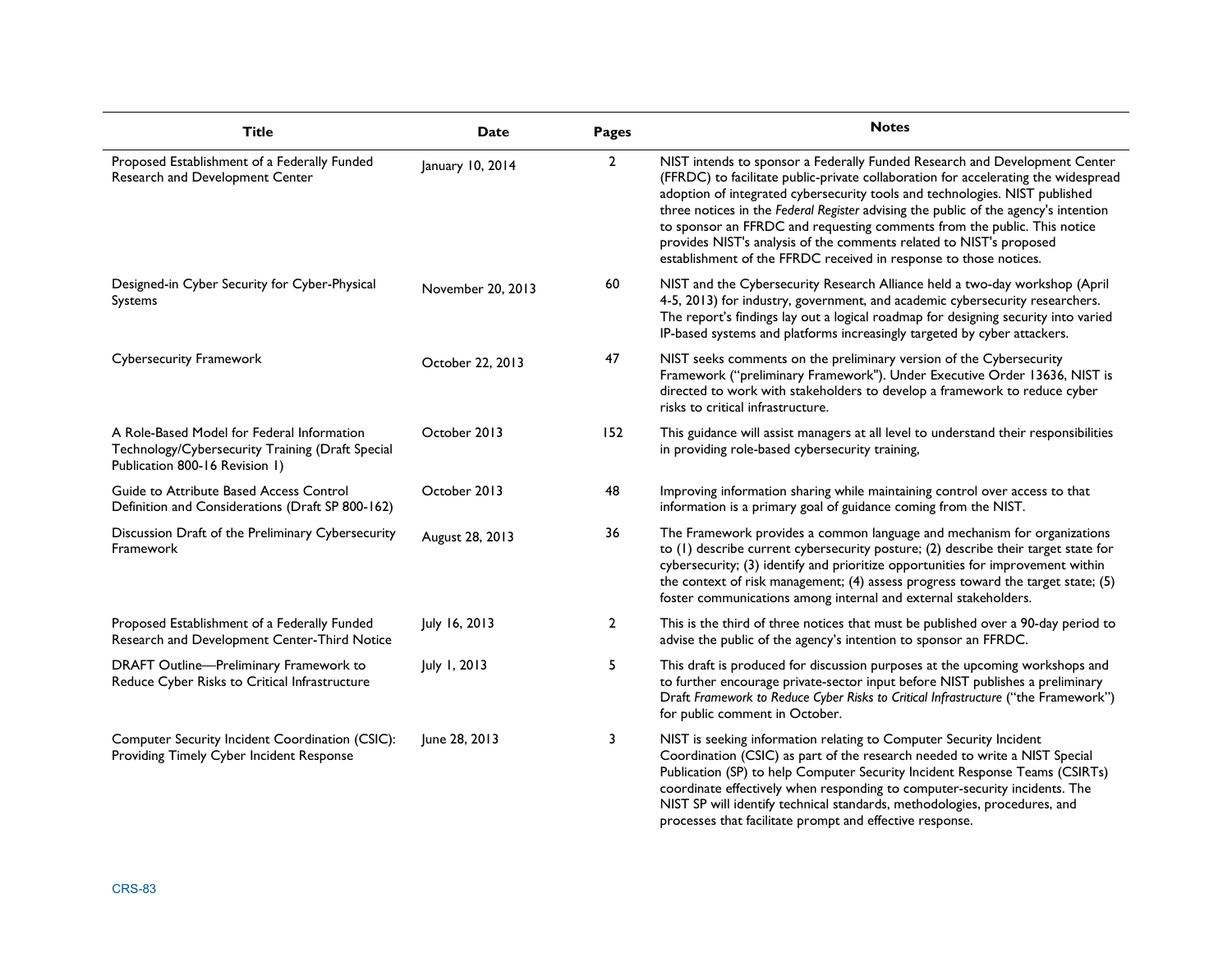| <b>Title</b>                                                                                                   | Date              | Pages          | <b>Notes</b>                                                                                                                                                                                                                                                                                                                                                                                                                                                                                                                                                                                                                                                                                                                              |
|----------------------------------------------------------------------------------------------------------------|-------------------|----------------|-------------------------------------------------------------------------------------------------------------------------------------------------------------------------------------------------------------------------------------------------------------------------------------------------------------------------------------------------------------------------------------------------------------------------------------------------------------------------------------------------------------------------------------------------------------------------------------------------------------------------------------------------------------------------------------------------------------------------------------------|
| Proposed Establishment of a Federally Funded<br>Research and Development Center-Second<br><b>Notice</b>        | June 21, 2013     | $\overline{2}$ | NIST intends to sponsor an FFRDC to facilitate public-private collaboration for<br>accelerating the widespread adoption of integrated cybersecurity tools and<br>technologies. This is the second of three notices that must be published over a<br>90-day period to advise the public of the agency's intention to sponsor an<br>FFRDC.                                                                                                                                                                                                                                                                                                                                                                                                  |
| Update on the Development of the Cybersecurity<br>Framework                                                    | June 18, 2013     | 3              | NIST is seeking input about foundational cybersecurity practices, ideas for how<br>to manage privacy and civil liberties needs, and outcome-oriented metrics that<br>leaders can use in evaluating the position and progress of their organizations'<br>cybersecurity status. In a few weeks, NIST expects to post an outline of the<br>preliminary cybersecurity framework, including existing standards and practices.                                                                                                                                                                                                                                                                                                                  |
| Initial Analysis of Cybersecurity Framework RFI<br>Responses                                                   | May 15, 2013      | 34             | NIST released an initial analysis of 243 responses to the Feb. 26 RFI. The analysis<br>will form the basis for an upcoming workshop at Carnegie Mellon University in<br>Pittsburgh as NIST moves forward on creating a cybersecurity framework for<br>essential energy, utility and communications systems.                                                                                                                                                                                                                                                                                                                                                                                                                               |
| Proposed Establishment of a Federally Funded<br>Research and Development Center-First Notice                   | April 22, 2013    | $\overline{2}$ | To help the National Cybersecurity Center of Excellence (NCCoE) address<br>industry's needs most efficiently, NIST will sponsor its first FFRDC to facilitate<br>public-private collaboration for accelerating the widespread adoption of<br>integrated cybersecurity tools and technologies.                                                                                                                                                                                                                                                                                                                                                                                                                                             |
| Security and Privacy Controls for Federal<br>Information Systems (SP 800-53, Rev. 4)                           | April 2013        | 457            | Special Publication 800-53, Revision 4, provides a more holistic approach to<br>information security and risk management by providing organizations with the<br>breadth and depth of security controls necessary to fundamentally strengthen<br>their information systems and the environments in which those systems<br>operate-contributing to systems that are more resilient in the face of<br>cyberattacks and other threats. This "Build It Right" strategy is coupled with a<br>variety of security controls for "Continuous Monitoring" to give organizations<br>near real-time information that is essential for senior leaders making ongoing<br>risk-based decisions affecting their critical missions and business functions. |
| Developing a Framework To Improve Critical<br>Infrastructure Cybersecurity, Notice; Request for<br>Information | February 26, 2013 | 5              | NIST announced the first step in the development of a Cybersecurity<br>Framework, which will be a set of voluntary standards and best practices to<br>guide industry in reducing cyber risks to the networks and computers that are<br>vital to the nation's economy, security, and daily life.                                                                                                                                                                                                                                                                                                                                                                                                                                           |
| Memorandum of Understanding (MOU)                                                                              | December 2, 2010  | 4              | The MOU, signed by NIST, DHS, and the Financial Services Sector Coordinating<br>Council (FSSCC), formalizes the intent of the parties to expedite the<br>coordinated development and availability of collaborative research, development,<br>and testing activities for cybersecurity technologies and processes based upon<br>the financial services sector's needs.                                                                                                                                                                                                                                                                                                                                                                     |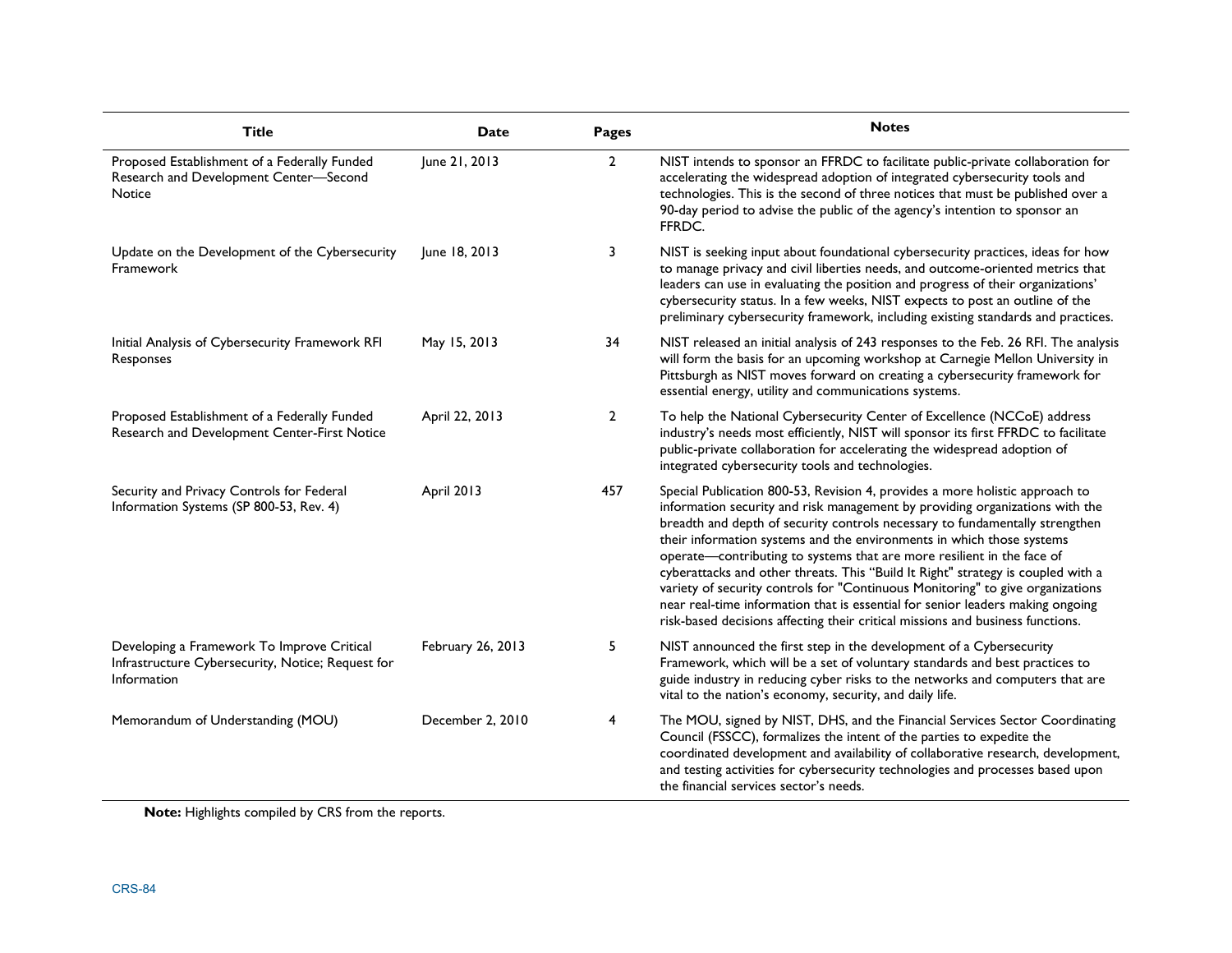| <b>Title</b>                                                                       | <b>Source</b>                                 | Date         | <b>Pages</b> | <b>Notes</b>                                                                                                                                                                                                                                                                                                                                                                                                                                                                                                                            |
|------------------------------------------------------------------------------------|-----------------------------------------------|--------------|--------------|-----------------------------------------------------------------------------------------------------------------------------------------------------------------------------------------------------------------------------------------------------------------------------------------------------------------------------------------------------------------------------------------------------------------------------------------------------------------------------------------------------------------------------------------|
| Office of Cybersecurity and Communications<br>(CS&C)                               | <b>DHS</b>                                    | Ongoing      | N/A          | CS&C works to prevent or minimize disruptions to critical<br>information infrastructure in order to protect the public, the<br>economy, and government services. CS&C leads efforts to<br>protect the federal ".gov" domain of civilian government<br>networks and to collaborate with the private sector-the<br>".com" domain-to increase the security of critical networks.                                                                                                                                                           |
| Continuous Diagnostic and Mitigation Program                                       | <b>DHS</b>                                    | Ongoing      | N/A          | An initiative to deploy continuous monitoring at U.S. federal<br>government agencies will be done in phases, with the initial<br>rollout occurring over three years. The initial phase is aimed at<br>getting federal civilian agencies to employ continuous diagnostic<br>tools to improve vulnerability management, enforce strong<br>compliance settings, manage hardware and software assets and<br>establish white-listing of approved services and applications.                                                                  |
| <b>Cybersecurity Collection</b>                                                    | <b>The National</b><br><b>Academies Press</b> | Ongoing      | N/A          | The prevention of cyberattacks on a nation's important<br>computer and communications system and networks is a<br>problem that looms large. In order to best prevent such attacks,<br>this collection explains the importance of increasing the usability<br>of security technologies, recommends strategies for future<br>research aimed at countering cyberattacks, and considers how<br>information technology systems can be used to not only<br>maximize protection against attacks, but also respond to threats.                  |
| At the Nexus of Cybersecurity and Public Policy:<br>Some Basic Concepts and Issues | <b>National Academies</b><br>Press            | May 13, 2014 | 102          | The report is a call for action to make cybersecurity a public<br>safety priority. For a number of years, the cybersecurity issue<br>has received increasing public attention; however, most policy<br>focus has been on the short-term costs of improving systems. In<br>its explanation of the fundamentals of cybersecurity and the<br>discussion of potential policy responses, this book will be a<br>resource for policy makers, cybersecurity and IT professionals,<br>and anyone who wants to understand threats to cyberspace. |

### **Table 14. Other Federal Agencies**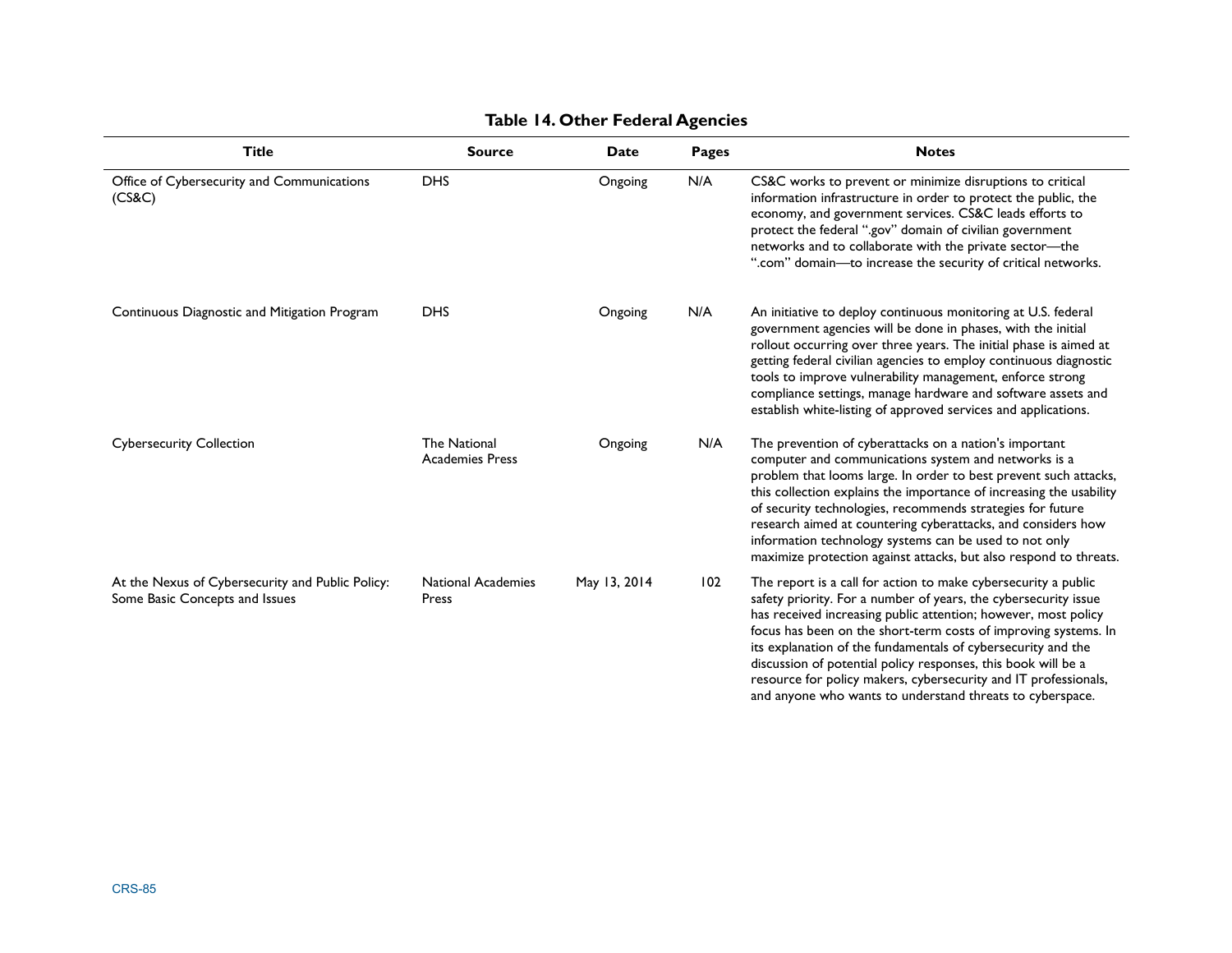| <b>Title</b>                                                                              | <b>Source</b>                                                   | <b>Date</b>    | <b>Pages</b>   | <b>Notes</b>                                                                                                                                                                                                                                                                                                                                                                                                                                                                                                                                                                                      |
|-------------------------------------------------------------------------------------------|-----------------------------------------------------------------|----------------|----------------|---------------------------------------------------------------------------------------------------------------------------------------------------------------------------------------------------------------------------------------------------------------------------------------------------------------------------------------------------------------------------------------------------------------------------------------------------------------------------------------------------------------------------------------------------------------------------------------------------|
| HHS activities to enhance cybersecurity                                                   | Department of Health<br>and Human Services                      | May 12, 2014   | N/A            | Additional oversight on cybersecurity issues from outside of<br>HHS is not necessary, according to an HHS report on its<br>existing cyber regulatory policies. "All of the regulatory<br>programs identified [in the HHS Section 10(a) analysis] operate<br>within particular segments of the [Healthcare and Public Health]<br>Sector," the HHS report concluded. "Expanding any or each of<br>these authorities solely to address cybersecurity issues would<br>not be appropriate or recommended."                                                                                             |
| Sharing Cyberthreat Information Under 18 USC §<br>2702(a)(3)                              | Department of Justice                                           | May 9, 2014    | $\overline{7}$ | The Department of Justice issued guidance for Internet service<br>providers to assuage legal concerns about information sharing.<br>The white paper interprets the Stored Communications Act,<br>which prohibits providers from voluntarily disclosing customer<br>information to governmental entities. The whitepaper says that<br>the law does not prohibit companies from divulging data in the<br>aggregate, without any specific details about identifiable<br>customers.                                                                                                                   |
| Inadequate Practice and Management Hinder<br>Department's Incident Detection and Response | Department of<br>Commerce Office of<br><b>Inspector General</b> | April 24, 2014 | 15             | Auditors sent a prolonged stream of deliberately suspicious<br>network traffic to five public-facing websites at the<br>department-to assess incident detection capabilities. Only one<br>bureau-auditors do not say which-successfully moved to<br>block the suspicious traffic. Responses at the other bureaus<br>ranged from no action to ineffective action, even for those that<br>paid for special security services from vendors.                                                                                                                                                          |
| <b>OCIE Cybersecurity Initiative</b>                                                      | <b>SEC</b>                                                      | April 15, 2014 | 9              | The SEC's Office of Compliance Inspections and Examinations<br>(OCIE) will be conducting examinations of more than 50<br>registered broker-dealers and registered investment advisers,<br>focusing on the following: the entity's cybersecurity governance,<br>identification and assessment of cybersecurity risks, protection<br>of networks and information, risks associated with remote<br>customer access and funds transfer requests, risks associated<br>with vendors and other third parties, detection of unauthorized<br>activity, and experiences with certain cybersecurity threats. |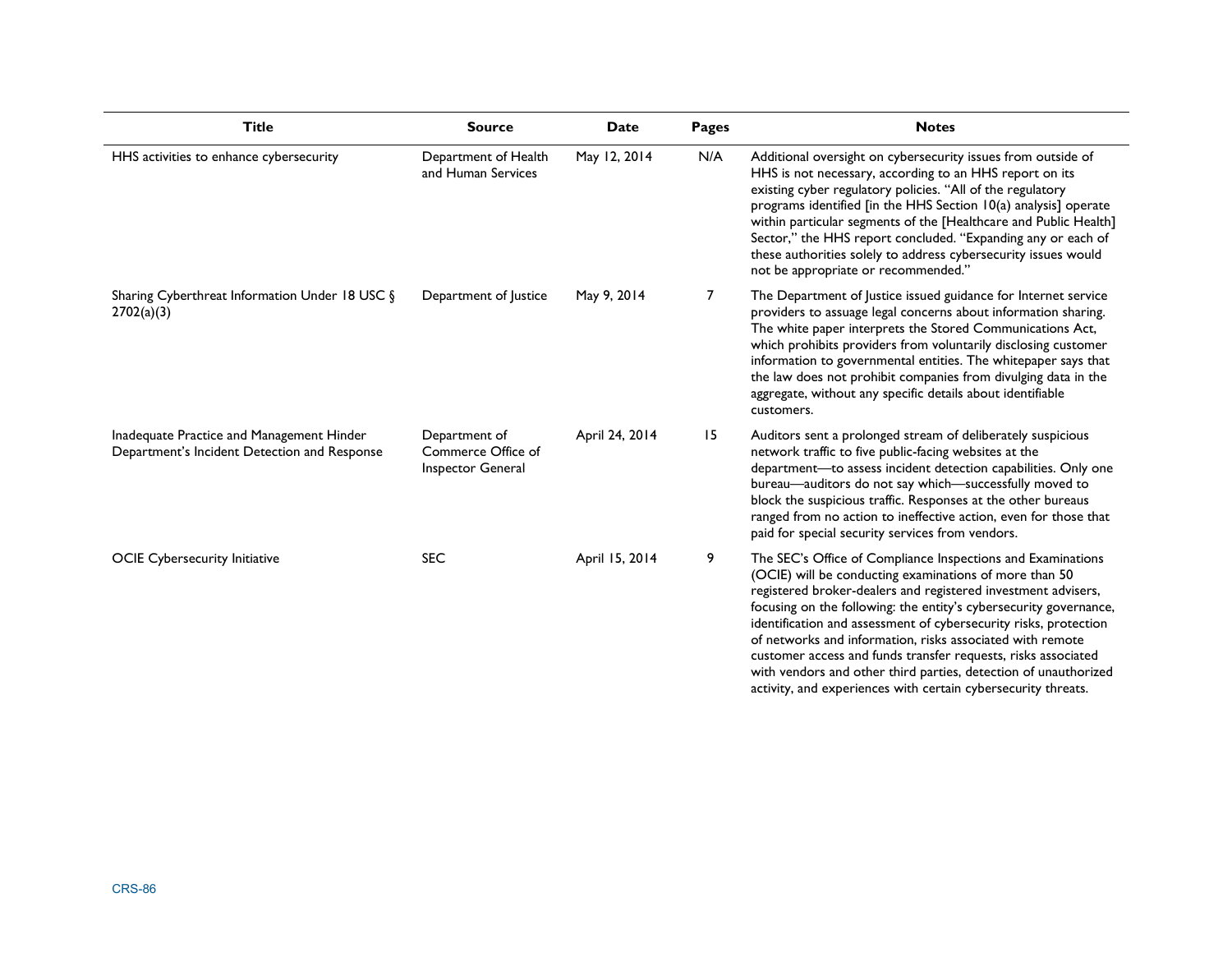| Title                                                                                                                                                                    | <b>Source</b>                                                                 | Date                 | Pages | <b>Notes</b>                                                                                                                                                                                                                                                                                                                                                                                                                                                                                                                             |
|--------------------------------------------------------------------------------------------------------------------------------------------------------------------------|-------------------------------------------------------------------------------|----------------------|-------|------------------------------------------------------------------------------------------------------------------------------------------------------------------------------------------------------------------------------------------------------------------------------------------------------------------------------------------------------------------------------------------------------------------------------------------------------------------------------------------------------------------------------------------|
| Antitrust Policy Statement on Sharing of<br>Cybersecurity Information                                                                                                    | Department of Justice<br>and Federal Trade<br>Commission                      | April 10, 2014       | 9     | Information-sharing about cyberthreats can be done lawfully as<br>long as companies aren't discussing competitive information such<br>as pricing, the Justice Department and Federal Trade<br>Commission said in a joint statement. "Companies have told us<br>that concerns about antitrust liability have been a barrier to<br>being able to openly share cyberthreat information," said Deputy<br>Attorney General James Cole. "Antitrust concerns should not<br>get in the way of sharing cybersecurity information."                |
| Joint Working Group on Improving Cybersecurity<br>and Resilience Through Acquisition                                                                                     | <b>General Services</b><br>Administration and<br>Department of Defense        | March 12, 2014       |       | On January 23, 2014, the GSA and DOD posted the Final<br>Report of the Joint Working Group on Improving Cybersecurity<br>and Resilience through Acquisition on the DOD and GSA<br>websites. The report makes six recommendations to improve<br>cybersecurity and resilience in federal acquisitions. This Request<br>for Comments is being published to obtain stakeholder input on<br>how to implement the report's recommendations.                                                                                                    |
| High-Risk Security Vulnerabilities Identified During<br>Reviews of Information Technology General<br>Controls at State Medicaid Agencies                                 | Department of Health<br>and Human Services,<br>Office of Inspector<br>General | March 2014           | 20    | The report says dozens of high-risk security vulnerabilities found<br>in information systems at 10 state Medicaid agencies should<br>serve as a warning to other states about the need to take action<br>to prevent fraud.                                                                                                                                                                                                                                                                                                               |
| Self-Regulatory Organizations; Chicago Board<br>Options Exchange, Incorporated; Notice of<br>Withdrawal of Proposed Rule Change Relating to<br>Multi-Class Spread Orders | Securities and Exchange<br>Commission                                         | February 24,<br>2014 |       | The SEC is soliciting comments on proposed amendments to<br>the Financial Industry Regulatory Authority's (FINRA's)<br>arbitration codes to ensure that parties' private information,<br>such as Social Security and financial account numbers, are<br>redacted to include only the last four digits of the number. The<br>proposed amendments would apply only to documents filed with<br>FINRA. They would not apply to documents that parties<br>exchange with each other or submit to the arbitrators at a<br>hearing on the merits. |
| SEC to Hold Cybersecurity Roundtable                                                                                                                                     | Securities and Exchange<br>Commission                                         | February 14,<br>2014 | N/A   | The SEC announced that it will host a roundtable to discuss<br>cybersecurity, the issues and challenges it raises for market<br>participants and public companies, and how they are addressing<br>those concerns. The roundtable will be held at the SEC's<br>Washington, DC, headquarters on March 26 and will be open to<br>the public and webcast live on the SEC's website. Information on<br>the agenda and participants will be published in the coming<br>weeks.                                                                  |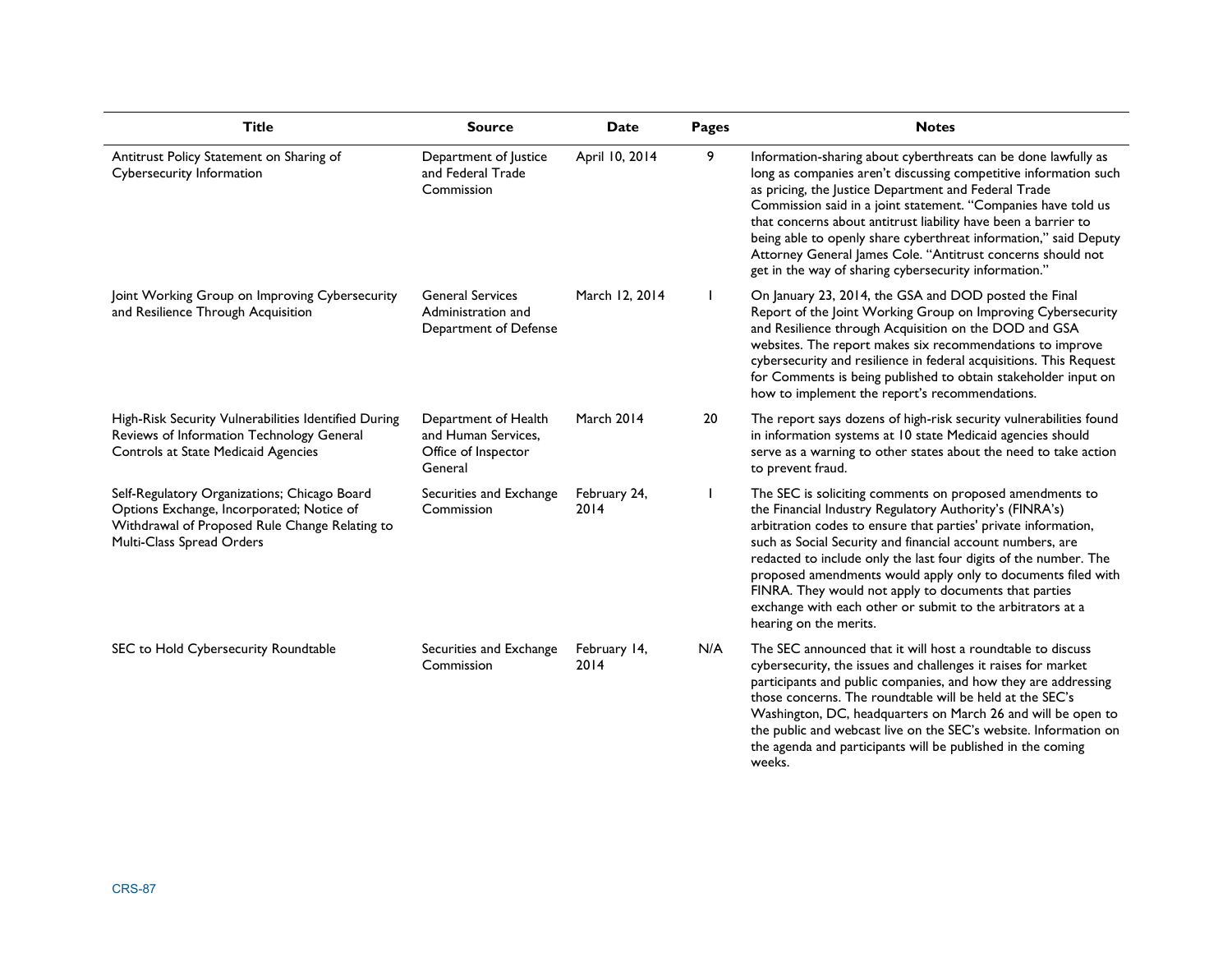| <b>Title</b>                                                                          | <b>Source</b>                                                                              | <b>Date</b>          | <b>Pages</b> | <b>Notes</b>                                                                                                                                                                                                                                                                                                                                                                                                                                                                                                                                                                                                                                    |
|---------------------------------------------------------------------------------------|--------------------------------------------------------------------------------------------|----------------------|--------------|-------------------------------------------------------------------------------------------------------------------------------------------------------------------------------------------------------------------------------------------------------------------------------------------------------------------------------------------------------------------------------------------------------------------------------------------------------------------------------------------------------------------------------------------------------------------------------------------------------------------------------------------------|
| The Critical Infrastructure Cyber Community C <sup>3</sup><br>Voluntary Program       | <b>DHS</b>                                                                                 | February 12,<br>2014 | N/A          | The C <sup>3</sup> Voluntary Program will serve as a point of contact and<br>customer relationship manager to assist organizations with<br>Framework use and guide interested organizations and sectors<br>to DHS and other public and private-sector resources to<br>support use of the Cybersecurity Framework.                                                                                                                                                                                                                                                                                                                               |
| The Federal Government's Track Record on<br>Cybersecurity and Critical Infrastructure | Sen. Homeland Security<br>and Governmental<br><b>Affairs Committee</b><br>(Minority Staff) | February 4,<br>2013  | 19           | Since 2006, the federal government has spent at least \$65 billion<br>on securing its computers and networks, according to an<br>estimate by the Congressional Research Service. NIST, the<br>government's official body for setting cybersecurity standards,<br>has produced thousands of pages of precise guidance on every<br>significant aspect of IT security. And yet agencies-even agencies<br>with responsibilities for critical infrastructure, or vast<br>repositories of sensitive data-continue to leave themselves<br>vulnerable, often by failing to take the most basic steps towards<br>securing their systems and information. |
| Improving Cybersecurity and Resilience through<br>Acquisition                         | <b>General Services</b><br>Administration (GSA)<br>and the Department of<br>Defense        | January 23,<br>2014  | 24           | The DOD and GSA jointly released a report announcing six<br>planned reforms to improve the cybersecurity and resilience of<br>the Federal Acquisition System. The report provides a path<br>forward to aligning federal cybersecurity risk management and<br>acquisition processes. It provides strategic recommendations for<br>addressing relevant issues, suggests how challenges might be<br>resolved, and identifies important considerations for the<br>implementation of the recommendations.                                                                                                                                            |
| The Department of Energy's July 2013 Cyber<br>Security Breach                         | DOE Inspector General                                                                      | December 2013        | 28           | The report states nearly eight times as many current and former<br>Energy Department staff members were affected by a July<br>computer hack than was previously estimated, according to the<br>agency's inspector general. In August, DOE estimated that the<br>hack affected roughly 14,000 current and former staff, leaking<br>personally identifiable information such as Social Security<br>numbers, birthdays, and banking information. But the breach<br>apparently affected more than 104,000 people.                                                                                                                                   |
| Improving Cybersecurity and Resilience through<br>Acquisition                         | <b>General Services</b><br>Administration and<br>Department of Defense                     | January 23,<br>2014  | 24           | The DOD and GSA jointly released a report announcing six<br>planned reforms to improve the cybersecurity and resilience of<br>the Federal Acquisition System. The report provides a path<br>forward to aligning federal cybersecurity risk management and<br>acquisition processes. It provides strategic recommendations for<br>addressing relevant issues, suggests how challenges might be<br>resolved, and identifies important considerations for the<br>implementation of the recommendations.                                                                                                                                            |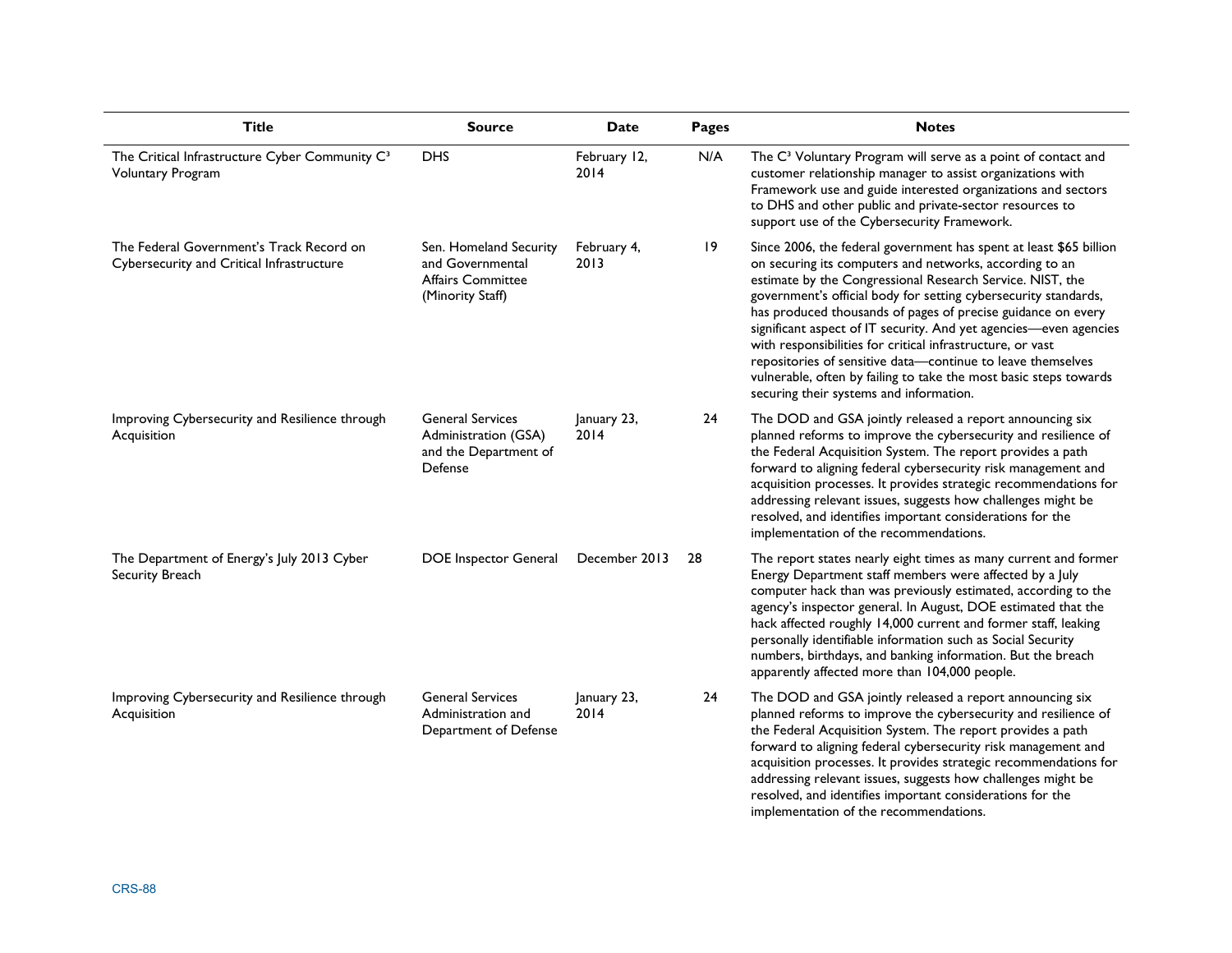| <b>Title</b>                                                                         | <b>Source</b>                                                              | Date          | Pages           | <b>Notes</b>                                                                                                                                                                                                                                                                                                                                                                                                                                                                                                                                                                                                                                                                                                                                                                          |
|--------------------------------------------------------------------------------------|----------------------------------------------------------------------------|---------------|-----------------|---------------------------------------------------------------------------------------------------------------------------------------------------------------------------------------------------------------------------------------------------------------------------------------------------------------------------------------------------------------------------------------------------------------------------------------------------------------------------------------------------------------------------------------------------------------------------------------------------------------------------------------------------------------------------------------------------------------------------------------------------------------------------------------|
| Evaluation of DHS' Information Security Program<br>for Fiscal Year 2013              | <b>DHS Inspector General</b>                                               | November 2013 | 50              | The report reiterates that the agency uses outdated security<br>controls and Internet connections that are not verified as<br>trustworthy, as well as for not reviewing its "top secret"<br>information systems for vulnerabilities.                                                                                                                                                                                                                                                                                                                                                                                                                                                                                                                                                  |
| Immediate Opportunities for Strengthening the<br>Nation's Cybersecurity              | President's Council of<br>Advisors on Science<br>and Technology<br>(PCAST) | November 2013 | 3 I             | The report recommends the government phase out insecure,<br>outdated operating systems, like Windows XP, implement<br>better encryption technology, and encourage automatic security<br>updates, among other changes. PCAST also recommends, for<br>regulated industries, that the government help create<br>cybersecurity best practices and audit their adoption-and for<br>independent agencies, PCAST write new rules that require<br>businesses to report their cyber improvements.                                                                                                                                                                                                                                                                                              |
| Federal Energy Regulatory Commission's<br>Unclassified Cyber Security Program - 2013 | Department of Energy<br>Office of Inspector<br>General                     | October 2013  | $\overline{13}$ | To help protect against continuing cybersecurity threats, the<br>commission estimated that it would spend approximately \$5.8<br>million during FY2013 to secure its information technology<br>assets, a 9% increase compared to FY2012 As directed by<br>FISMA, the Office of Inspector General conducted an<br>independent evaluation of the Commission's unclassified<br>cybersecurity program to determine whether it adequately<br>protected data and information systems. This report presents<br>the results of our evaluation for FY2013.                                                                                                                                                                                                                                     |
| DHS' Efforts to Coordinate the Activities of<br>Federal Cyber Operations Center      | <b>DHS Inspector General</b>                                               | October 2013  | 29              | DHS could do a better job sharing information among the five<br>federal centers that coordinate cybersecurity work. The<br>department's National Cybersecurity and Communications<br>Integration Center, or the NCCIC, is tasked with sharing<br>information about malicious activities on government networks<br>with cybersecurity offices within the Defense Department, the<br>FBI and federal intelligence agencies. But the DHS center and the<br>five federal cybersecurity hubs do not all have the same<br>technology or resources, preventing them from having shared<br>situational awareness of intrusions or threats and restricting<br>their ability to coordinate response. The centers also have not<br>created a standard set of categories for reporting incidents. |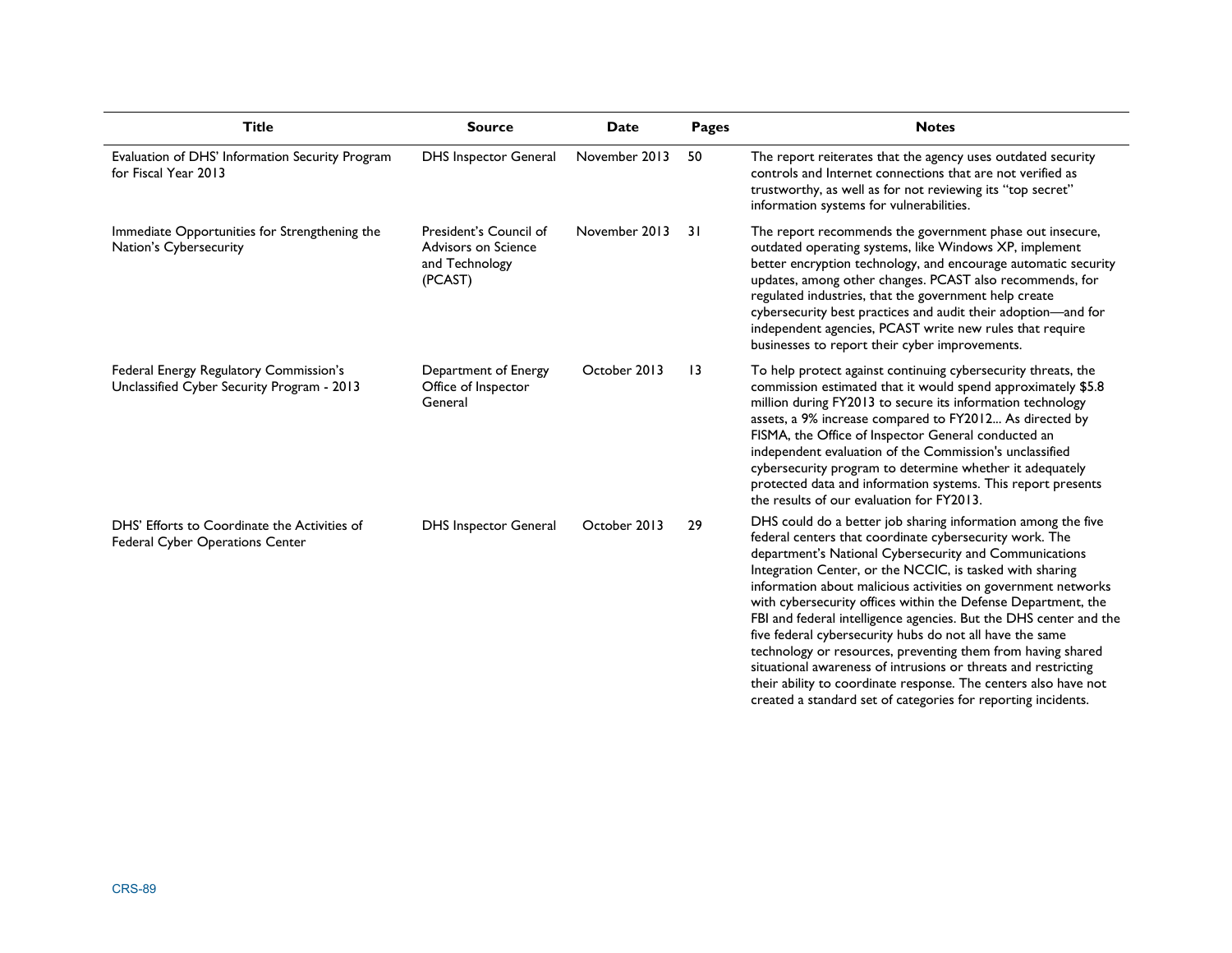| <b>Title</b>                                                                                      | <b>Source</b>                                                                     | <b>Date</b>    | Pages | <b>Notes</b>                                                                                                                                                                                                                                                                                                                                                                                                                                                                                                                                             |
|---------------------------------------------------------------------------------------------------|-----------------------------------------------------------------------------------|----------------|-------|----------------------------------------------------------------------------------------------------------------------------------------------------------------------------------------------------------------------------------------------------------------------------------------------------------------------------------------------------------------------------------------------------------------------------------------------------------------------------------------------------------------------------------------------------------|
| Special Cybersecurity Workforce Project (Memo<br>for Heads of Executive Departments and Agencies) | Office of Personnel<br>Management (OPM)                                           | July 8, 2013   | N/A   | The OPM is collaborating with the White House Office of<br>Science and Technology Policy, the Chief Human Capital<br>Officers Council (CHCOC), and the Chief Information Officers<br>Council (CIOC) in implementing a special workforce project<br>that tasks federal agencies' cybersecurity, information<br>technology, and human resources communities to build a<br>statistical data set of existing and future cybersecurity positions<br>in the OPM Enterprise Human Resources Integration (EHRI)<br>data warehouse by the end of FY2014.          |
| Content of Premarket Submissions for<br>Management of Cybersecurity in Medical Devices,<br>Notice | Food and Drug<br>Administration (FDA)                                             | June 14, 2013  |       | This guidance identifies cybersecurity issues that manufacturers<br>should consider in preparing premarket submissions for medical<br>devices to maintain information confidentiality, integrity, and<br>availability.                                                                                                                                                                                                                                                                                                                                   |
| DHS Can Take Actions to Address Its Additional<br><b>Cybersecurity Responsibilities</b>           | Department of<br>Homeland Security                                                | June 2013      | 26    | The National Protection and Programs Directorate (NPPD) was<br>audited to determine whether the Office of Cybersecurity and<br>Communications had effectively implemented its additional<br>cybersecurity responsibilities to improve the security posture of<br>the federal government. Although actions have been taken,<br>NPPD can make further improvements to address its additional<br>cybersecurity responsibilities.                                                                                                                            |
| Mobile Security Reference Architecture                                                            | Federal CIO Council<br>and the Department of<br><b>Homeland Security</b><br>(DHS) | May 23, 2013   | 103   | Gives agencies guidance in the secure implementation of mobile<br>solutions through their enterprise architectures. The document<br>provides in-depth reference architecture for mobile computing.                                                                                                                                                                                                                                                                                                                                                       |
| Privacy Impact Assessment for EINSTEIN 3 -<br>Accelerated (E <sup>3</sup> A)                      | Department of<br>Homeland Security                                                | April 19, 2013 | 27    | DHS will deploy EINSTEIN 3 Accelerated (E3A) to enhance<br>cybersecurity analysis, situational awareness, and security<br>response. Under the direction of DHS, ISPs will administer<br>intrusion prevention and threat-based decision-making on<br>network traffic entering and leaving participating federal civilian<br>Executive Branch agency networks. This Privacy Impact<br>Assessment (PIA) is being conducted because E3A will include<br>analysis of federal network traffic, which may contain personally<br>identifiable information (PII). |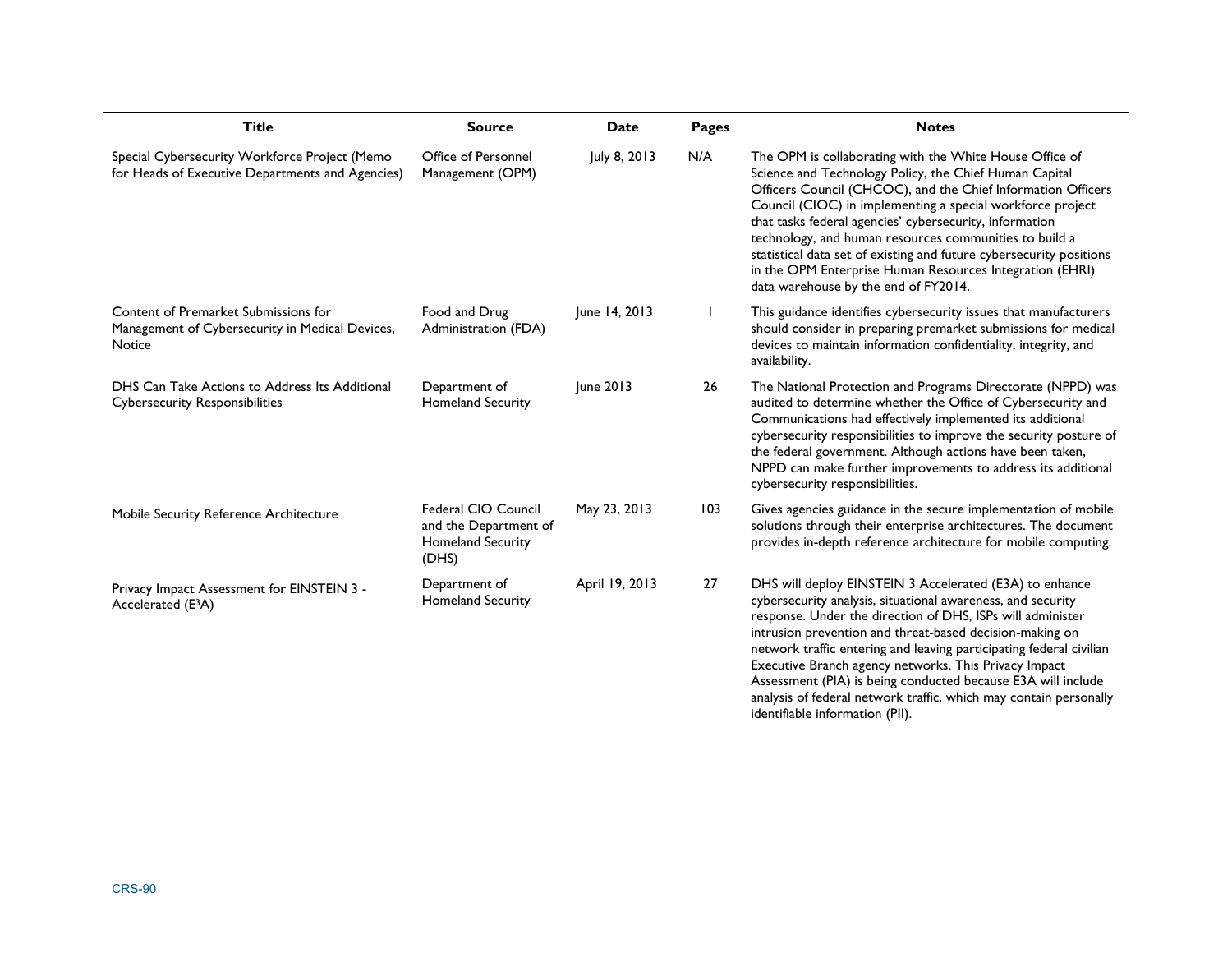| <b>Title</b>                                                                          | <b>Source</b>                                                          | <b>Date</b>       | <b>Pages</b>   | <b>Notes</b>                                                                                                                                                                                                                                                                                                                                                                                                                                                                                                                                                                                                                                                                                                                      |
|---------------------------------------------------------------------------------------|------------------------------------------------------------------------|-------------------|----------------|-----------------------------------------------------------------------------------------------------------------------------------------------------------------------------------------------------------------------------------------------------------------------------------------------------------------------------------------------------------------------------------------------------------------------------------------------------------------------------------------------------------------------------------------------------------------------------------------------------------------------------------------------------------------------------------------------------------------------------------|
| DHS Secretary's Honors Program: Cyber Student<br>Initiative                           | Department of<br><b>Homeland Security</b>                              | April 18, 2013    | $\overline{2}$ | The Cyber Student Initiative program will begin at Immigration<br>and Customs Enforcement computer forensic labs in 36 cities<br>nationwide, where students will be trained and will gain hands-<br>on experience within the department's cybersecurity<br>community. The unpaid volunteer program is only available to<br>community college students and veterans pursuing a degree in<br>the cybersecurity field.                                                                                                                                                                                                                                                                                                               |
| Regulation Systems Compliance and Integrity                                           | Securities and Exchange<br>Commission                                  | March 25, 2013    | 104            | The SEC is examining the exposure of stock exchanges,<br>brokerages, and other Wall Street firms to cyberattacks. The<br>proposed rule asks whether stock exchanges should be required<br>to tell members about breaches of critical systems. More than<br>half of exchanges surveyed globally in 2012 said they<br>experienced a cyberattack, while 67% of U.S. exchanges said a<br>hacker tried to penetrate their systems.                                                                                                                                                                                                                                                                                                     |
| National Level Exercise 2012: Quick Look Report                                       | Federal Emergency<br>Management Agency                                 | <b>March 2013</b> | 22             | National Level Exercise (NLE) 2012 was a series of exercise<br>events that examined the ability of the United States to execute<br>a coordinated response to a series of significant cyber incidents.<br>As a part of the National Exercise Program, NLE 2012<br>emphasized the shared responsibility among all levels of<br>government, the private sector, and the international community<br>to secure cyber networks and coordinate response and<br>recovery actions. The NLE 2012 series was focused on<br>examining four major themes: planning and implementation of<br>the draft National Cyber Incident Response Plan (NCIRP),<br>coordination among governmental entities, information sharing,<br>and decision making. |
| Measuring What Matters: Reducing Risks by<br>Rethinking How We Evaluate Cybersecurity | National Academy of<br><b>Public Administration</b><br>and Safegov.org | <b>March 2013</b> | 39             | Rather than periodically auditing whether an agency's systems<br>meet the standards enumerated in Federal Information Security<br>Management Act (FISMA) at a static moment in time, agencies<br>and their inspectors general should keep running scorecards of<br>"cyber risk indicators" based on continual IG assessments of a<br>federal organization's cyber vulnerabilities.                                                                                                                                                                                                                                                                                                                                                |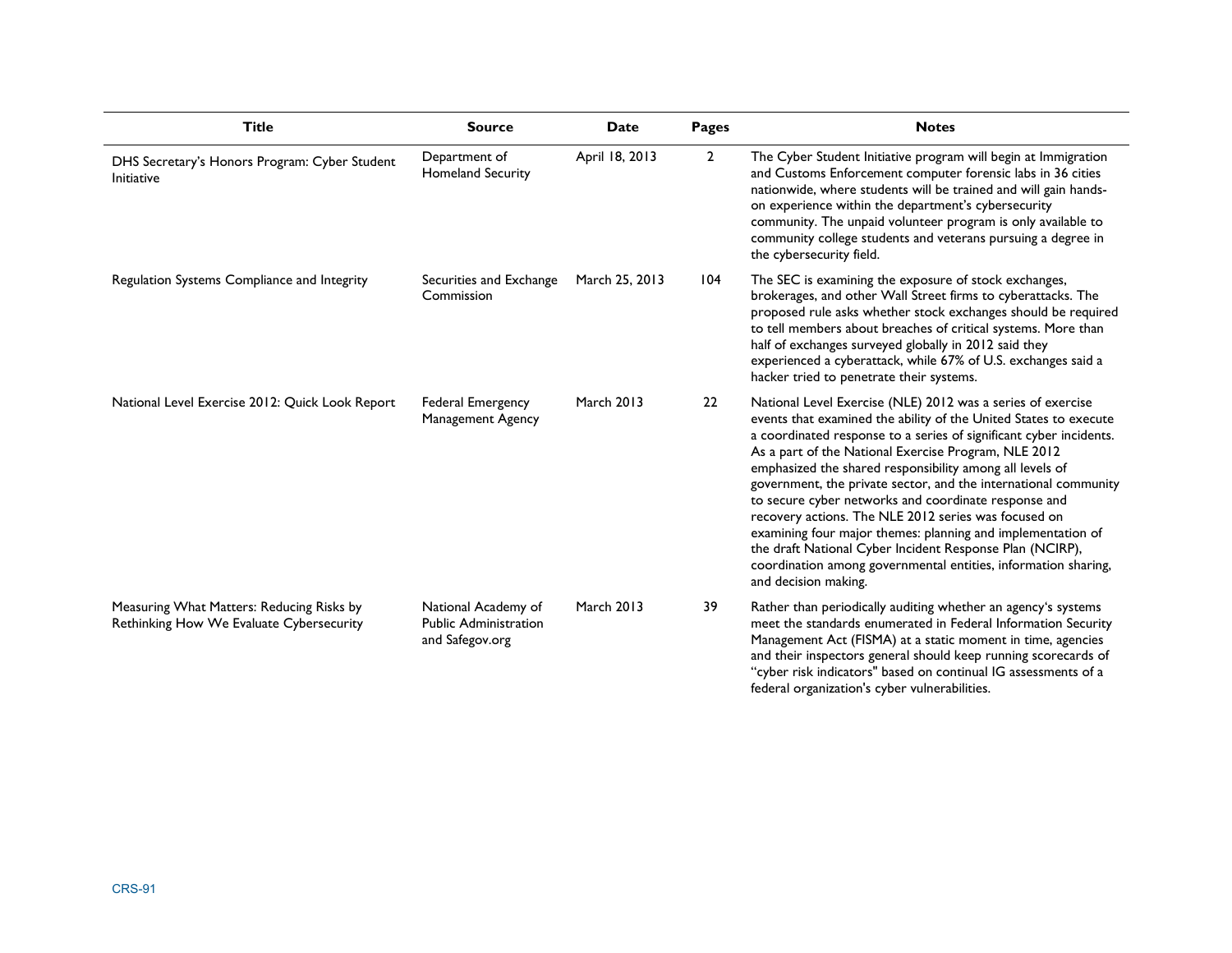| Title                                                                                        | <b>Source</b>                                                                                                | Date                | Pages | <b>Notes</b>                                                                                                                                                                                                                                                                                                                                                                                                                                                                                                                                                                                                                                                                                                                                                                                                                                                                                                                                                                                                                                                                                                                               |
|----------------------------------------------------------------------------------------------|--------------------------------------------------------------------------------------------------------------|---------------------|-------|--------------------------------------------------------------------------------------------------------------------------------------------------------------------------------------------------------------------------------------------------------------------------------------------------------------------------------------------------------------------------------------------------------------------------------------------------------------------------------------------------------------------------------------------------------------------------------------------------------------------------------------------------------------------------------------------------------------------------------------------------------------------------------------------------------------------------------------------------------------------------------------------------------------------------------------------------------------------------------------------------------------------------------------------------------------------------------------------------------------------------------------------|
| Follow-up Audit of the Department's Cyber<br>Security Incident Management Program            | Department of Energy<br>Inspector General                                                                    | December 2012       | 25    | "In 2008, we reported in The Department's Cyber Security<br>Incident Management Program (DOE/IG-0787, January 2008)<br>that the Department and NNSA established and maintained a<br>number of independent, at least partially duplicative, cyber<br>security incident management capabilities. Although certain<br>actions had been taken in response to our prior report, we<br>identified several issues that limited the efficiency and<br>effectiveness of the Department's cyber security incident<br>management program and adversely impacted the ability of law<br>enforcement to investigate incidents. For instance, we noted<br>that the Department and NNSA continued to operate<br>independent, partially duplicative cyber security incident<br>management capabilities at an annual cost of more than \$30<br>million. The issues identified were due, in part, to the lack of a<br>unified, Department-wide cyber security incident management<br>strategy. In response to our finding, management concurred with<br>the recommendations and indicated that it had initiated actions<br>to address the issues identified." |
| Secure and Trustworthy Cyberspace (SaTC)<br>Program Solicitation                             | <b>National Science</b><br>Foundation and the<br>National Science and<br><b>Technology Council</b><br>(NSTC) | October 4,<br>2012  | N/A   | This grant program seeks proposals that address Cybersecurity<br>from a Trustworthy Computing Systems perspective (TWC); a<br>Social, Behavioral and Economic Sciences perspective (SBE); and<br>a Transition to Practice perspective (TPP).                                                                                                                                                                                                                                                                                                                                                                                                                                                                                                                                                                                                                                                                                                                                                                                                                                                                                               |
| Annual Report to Congress 2012: National<br>Security Through Responsible Information Sharing | <b>Information Sharing</b><br>Environment (ISE)                                                              | June 30, 2012       | 188   | From the report, "This Report, which PM-ISE is submitting on<br>behalf of the President, incorporates input from our mission<br>partners and uses their initiatives and PM-ISE's management<br>activities to provide a cohesive narrative on the state and<br>progress of terrorism-related responsible information sharing,<br>including its impact on our collective ability to secure the nation<br>and our national interests."                                                                                                                                                                                                                                                                                                                                                                                                                                                                                                                                                                                                                                                                                                        |
| Cybersecurity: CF Disclosure Guidance: Topic No.<br>$\overline{2}$                           | Securities and Exchange<br>Commission                                                                        | October 13,<br>2011 | N/A   | The statements in this CF Disclosure Guidance represent the<br>views of the Division of Corporation Finance. This guidance is<br>not a rule, regulation, or statement of the Securities and<br>Exchange Commission. Further, the commission has neither<br>approved nor disapproved its content.                                                                                                                                                                                                                                                                                                                                                                                                                                                                                                                                                                                                                                                                                                                                                                                                                                           |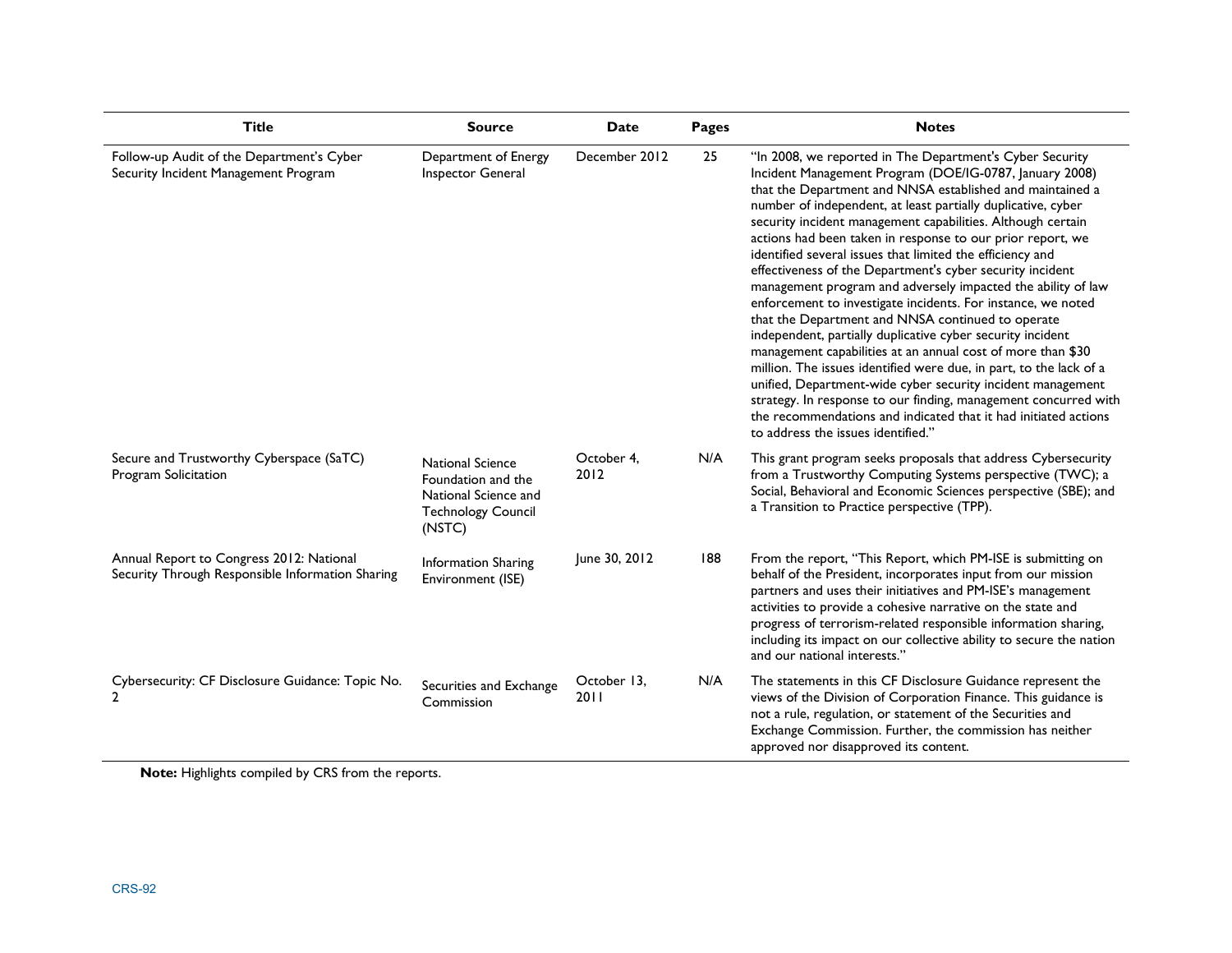### **Table 15. State, Local and Tribal Governments**

| <b>Title</b>                                                                                    | <b>Source</b>                                                         | <b>Date</b>    | <b>Pages</b> | <b>Notes</b>                                                                                                                                                                                                                                                                                                                                                                                                                                                                                                                                                                                                                                                                                                                   |
|-------------------------------------------------------------------------------------------------|-----------------------------------------------------------------------|----------------|--------------|--------------------------------------------------------------------------------------------------------------------------------------------------------------------------------------------------------------------------------------------------------------------------------------------------------------------------------------------------------------------------------------------------------------------------------------------------------------------------------------------------------------------------------------------------------------------------------------------------------------------------------------------------------------------------------------------------------------------------------|
| Getting Started for State, Local, Tribal, and<br>Territorial (SLTT) Governments                 | <b>US-CERT</b>                                                        | Ongoing        | N/A          | The resources listed are available to state, local, tribal, and<br>territorial governments. These resources have been aligned to<br>the five Cybersecurity Framework Function Areas. Some<br>resources and programs align to more than one Function Area.<br>This page will be updated as additional resources-from DHS,<br>other federal agencies, and the private sector-are identified.                                                                                                                                                                                                                                                                                                                                     |
| Cybersecurity and Connecticut's Public Utilities                                                | <b>Connecticut Public</b><br>Utilities Regulatory<br>Authority        | April 14, 2014 | 31           | The document is a plan for Connecticut's utilities to help<br>strengthen defense against possible future threats, such as a<br>cyberattack. Connecticut is the first state to present a<br>cybersecurity strategy in partnership with the utilities, and will<br>share it with other states working on similar plans. Among other<br>findings, the report recommends that Connecticut commence<br>self-regulated cyber audits and reports, and move toward a<br>third-party audit and assessment system. The report also makes<br>recommendations regarding local and regional regulatory roles,<br>emergency drills and training, coordinating with emergency<br>management officials, and handling confidential information. |
| State and Local Government Cybersecurity                                                        | White House Blog                                                      | April 2, 2014  | N/A          | The White House in March 2014 convened a broad array of<br>stakeholders including government representatives, local-<br>government-focused associations, private-sector technology<br>companies, and partners from multiple federal agencies at the<br>State and Local Government Cybersecurity Framework Kickoff<br>Event.                                                                                                                                                                                                                                                                                                                                                                                                    |
| Cybersecurity for State Regulators 2.0 with Sample<br>Questions for Regulators to Ask Utilities | National Association of<br><b>Regulatory Utility</b><br>Commissioners | February 2013  | 31           | State commissions tasked with regulating local distribution<br>utilities are slow to respond to emerging cybersecurity risks.<br>The annual membership directory of state utility regulators lists<br>hundreds of key staff members of state commissions throughout<br>the country, but not a single staff position had "cybersecurity" in<br>the title.                                                                                                                                                                                                                                                                                                                                                                       |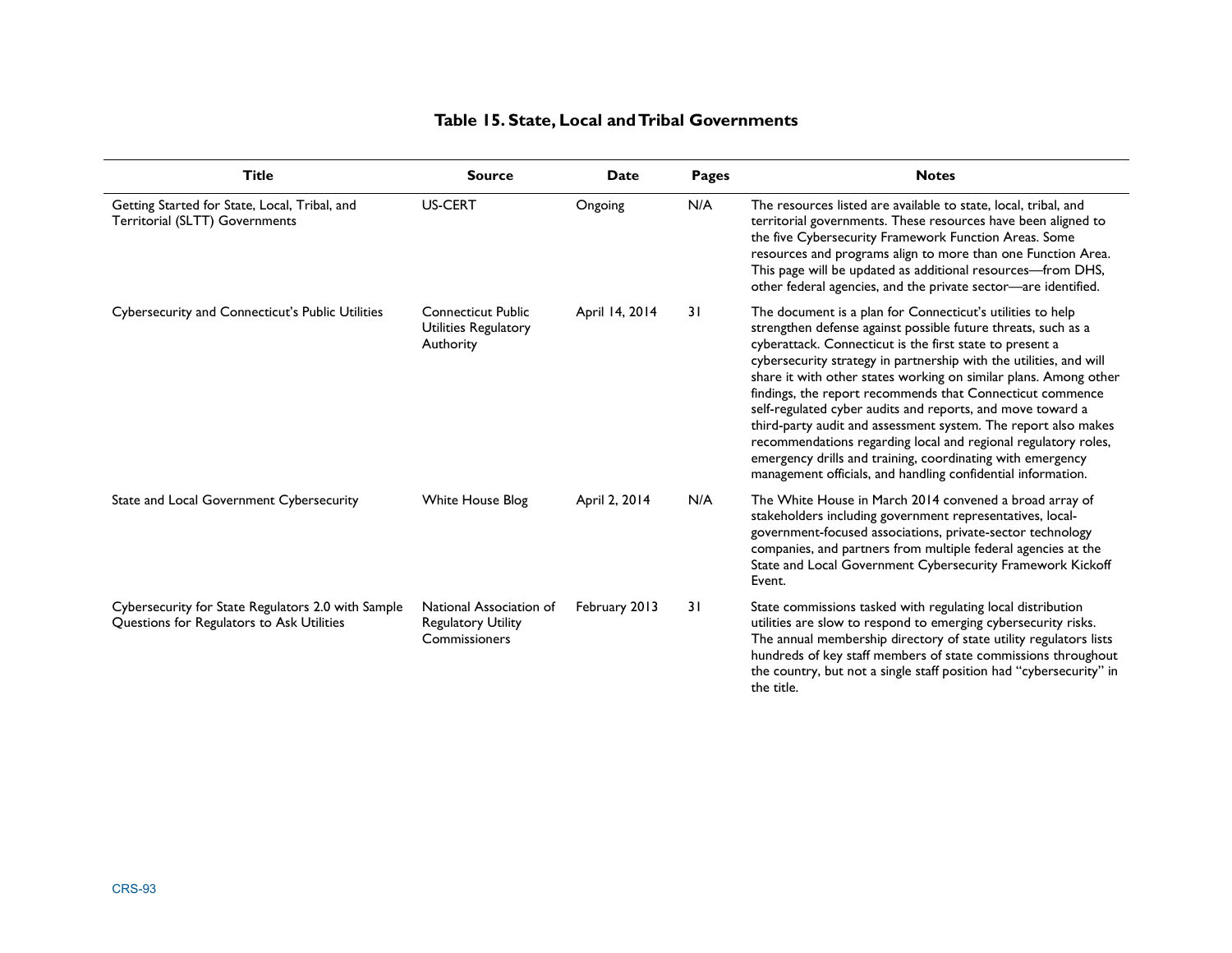| Title                                                                           | <b>Source</b>                                              | Date               | Pages | <b>Notes</b>                                                                                                                                                                                                                                                                                                                                                                                                                                                                                                                                               |
|---------------------------------------------------------------------------------|------------------------------------------------------------|--------------------|-------|------------------------------------------------------------------------------------------------------------------------------------------------------------------------------------------------------------------------------------------------------------------------------------------------------------------------------------------------------------------------------------------------------------------------------------------------------------------------------------------------------------------------------------------------------------|
| Federal Support for and Involvement in State and<br><b>Local Fusion Centers</b> | U.S. Senate Permanent<br>Subcommittee on<br>Investigations | October 3,<br>2012 | 4     | A two-year bipartisan investigation found that U.S. Department<br>of Homeland Security efforts to engage state and local<br>intelligence "fusion centers" has not yielded significant useful<br>information to support federal counterterrorism intelligence<br>efforts. In Section VI, "Fusion Centers Have Been Unable to<br>Meaningfully Contribute to Federal Counterterrorism Efforts,"<br>Part G, "Fusion Centers May Have Hindered, Not Aided,<br>Federal Counterterrorism Efforts," the report discusses the<br>Russian "Cyberattack" in Illinois. |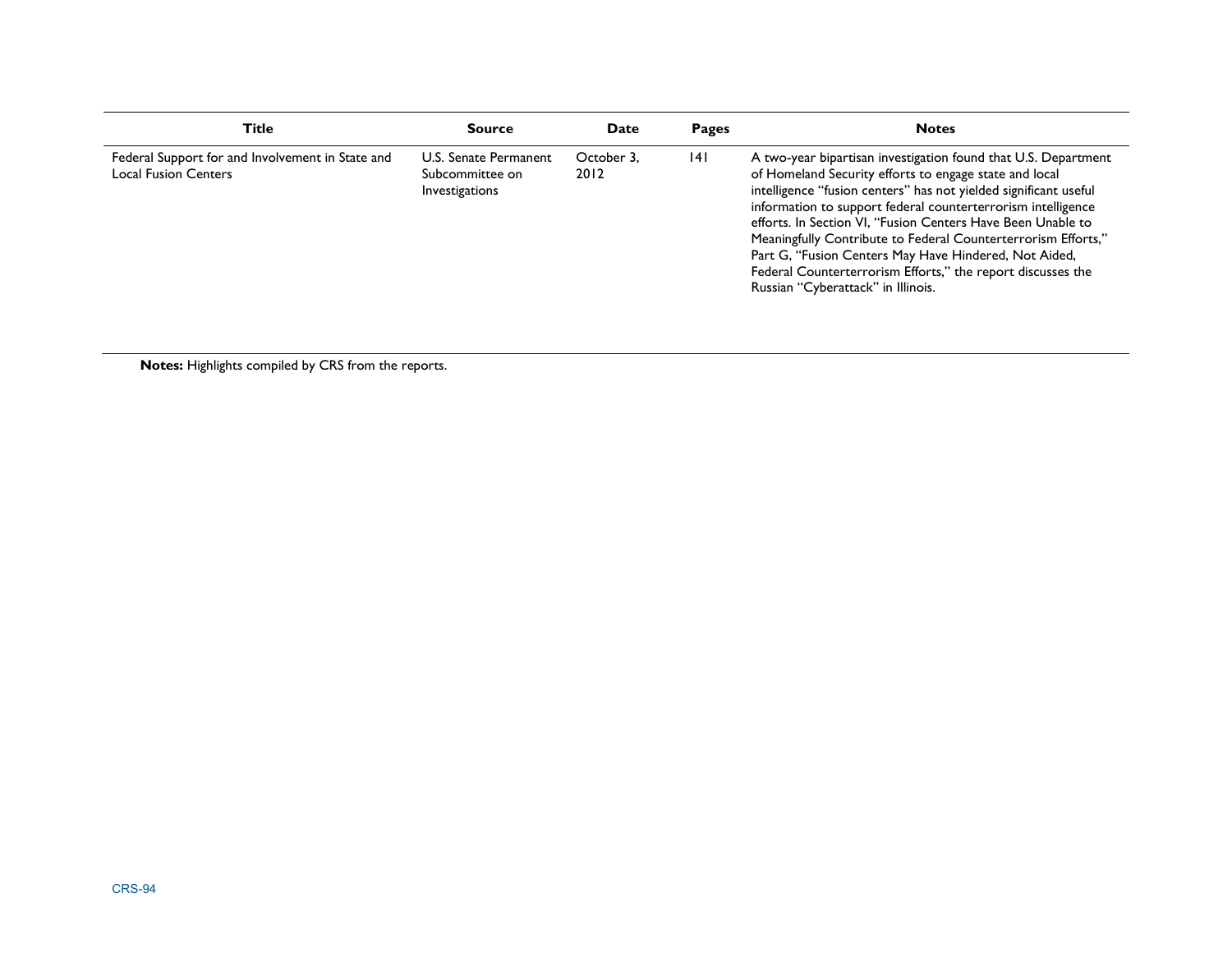# **Related Resources: Other Websites**

This section contains other cybersecurity resources, including U.S. government, international, news sources, and other associations and institutions.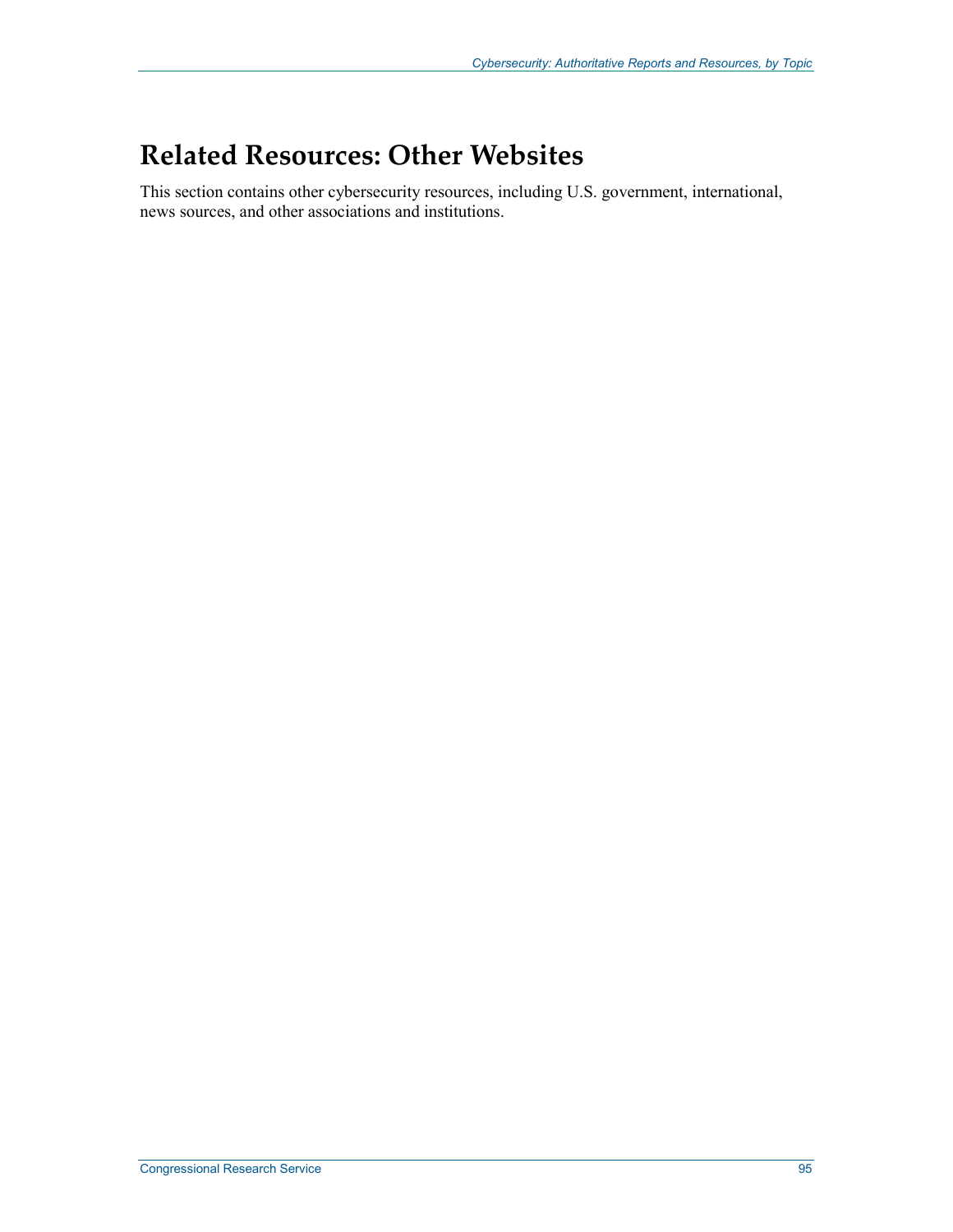| <b>Name</b>                                                                       | <b>Source</b>                                                                                | <b>Notes</b>                                                                                                                                                                                                                                                                                                                                                                                                       |
|-----------------------------------------------------------------------------------|----------------------------------------------------------------------------------------------|--------------------------------------------------------------------------------------------------------------------------------------------------------------------------------------------------------------------------------------------------------------------------------------------------------------------------------------------------------------------------------------------------------------------|
| Integrated Intelligence Center (IIC)                                              | Center for Internet Security                                                                 | Serves as a resource for state, local, tribal, and territorial government<br>partners to engage in a collaborative information sharing and analysis<br>environment on cybersecurity issues. Through this initiative the IIC<br>provides fusion centers, homeland security advisors, and law<br>enforcement entities with access to a broad range of cybersecurity<br>products, reflecting input from many sources. |
| <b>Computer Security Resource Center</b>                                          | National Institute of Standards and<br>Technology (NIST)                                     | Links to NIST resources, publications, and computer security groups.                                                                                                                                                                                                                                                                                                                                               |
| <b>Congressional Cybersecurity Caucus</b>                                         | Led by Representatives Jim Langevin and<br>Mike McCaul.                                      | Provides statistics, news on congressional cyberspace actions, and links<br>to other information websites.                                                                                                                                                                                                                                                                                                         |
| Cybersecurity                                                                     | White House National Security Council                                                        | Links to White House policy statements, key documents, videos, and<br>blog posts.                                                                                                                                                                                                                                                                                                                                  |
| Cybersecurity                                                                     | National Telecommunications & Information<br>Administration (U.S. Department of<br>Commerce) | The Department of Commerce's Internet Policy Task Force is<br>conducting a comprehensive review of the nexus between cybersecurity<br>challenges in the commercial sector and innovation in the Internet<br>economy.                                                                                                                                                                                               |
| Cybersecurity and Information System<br>Trustworthiness                           | National Academy of Sciences, Computer<br>Science and Telecommunications Board               | A list of CSTB's independent and informed reports on cybersecurity and<br>public policy.                                                                                                                                                                                                                                                                                                                           |
| Getting Started for State, Local, Tribal, and<br>Territorial (SLTT) Governments   | <b>U.S. CERT</b>                                                                             | The resources are available to state, local, tribal, and territorial<br>governments. These resources have been aligned to the five<br>Cybersecurity Framework Function Areas. Some resources and<br>programs align to more than one Function Area. This page will be<br>updated as additional resources-from DHS, other federal agencies, and<br>the private sector-are identified.                                |
| President's National Security<br>Telecommunications Advisory Committee<br>(NSTAC) | U.S. Department of Homeland Security                                                         | NSTAC's goal is to develop recommendations to the President to<br>assure vital telecommunications links through any event or crisis and to<br>help the U.S. government maintain a reliable, secure, and resilient<br>national communications posture.                                                                                                                                                              |

### **Table 16. Related Resources: Congressional/Government**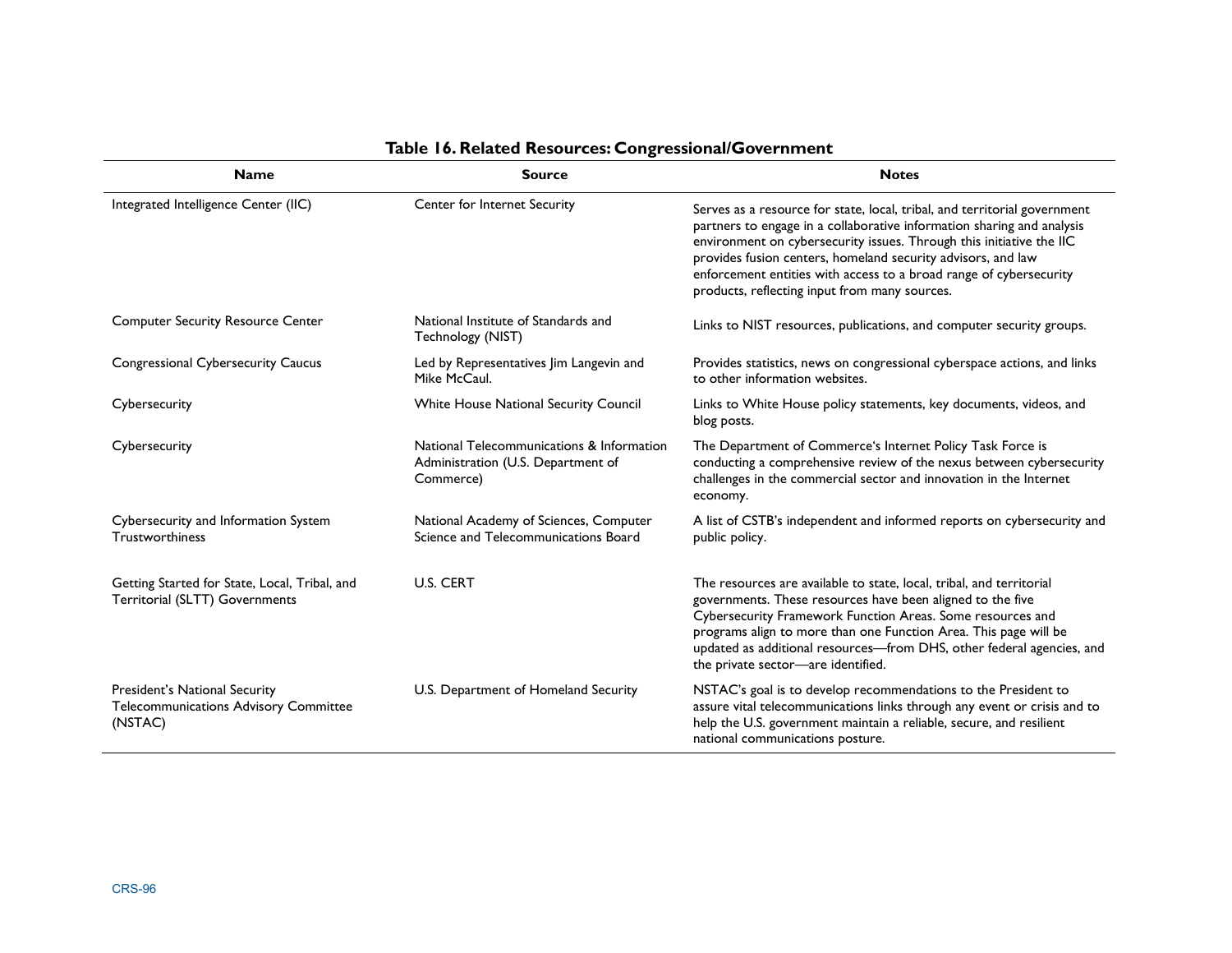| <b>Name</b>                                          | <b>Source</b>                           | <b>Notes</b>                                                                                                                                                                                                                                                                                                                                                                 |
|------------------------------------------------------|-----------------------------------------|------------------------------------------------------------------------------------------------------------------------------------------------------------------------------------------------------------------------------------------------------------------------------------------------------------------------------------------------------------------------------|
| Office of Cybersecurity and Communications<br>(CS&C) | U.S. Department of Homeland Security    | CS&C works to prevent or minimize disruptions to critical information<br>infrastructure in order to protect the public, the economy, and<br>government services. CS&C leads efforts to protect the federal ".gov"<br>domain of civilian government networks and to collaborate with the<br>private sector-the ".com" domain-to increase the security of critical<br>networks |
| Cyber Domain Security and Operations                 | U.S. Department of Defense              | Links to press releases, fact sheets, speeches, announcements, and<br>videos.                                                                                                                                                                                                                                                                                                |
| U.S. Cyber-Consequences Unit                         | U.S. Cyber-Consequences Unit (U.S.-CCU) | U.S.-CCU, a nonprofit $501c(3)$ research institute, provides assessments<br>of the strategic and economic consequences of possible cyber-attacks<br>and cyber-assisted physical attacks. It also investigates the likelihood of<br>such attacks and examines the cost-effectiveness of possible counter-<br>measures.                                                        |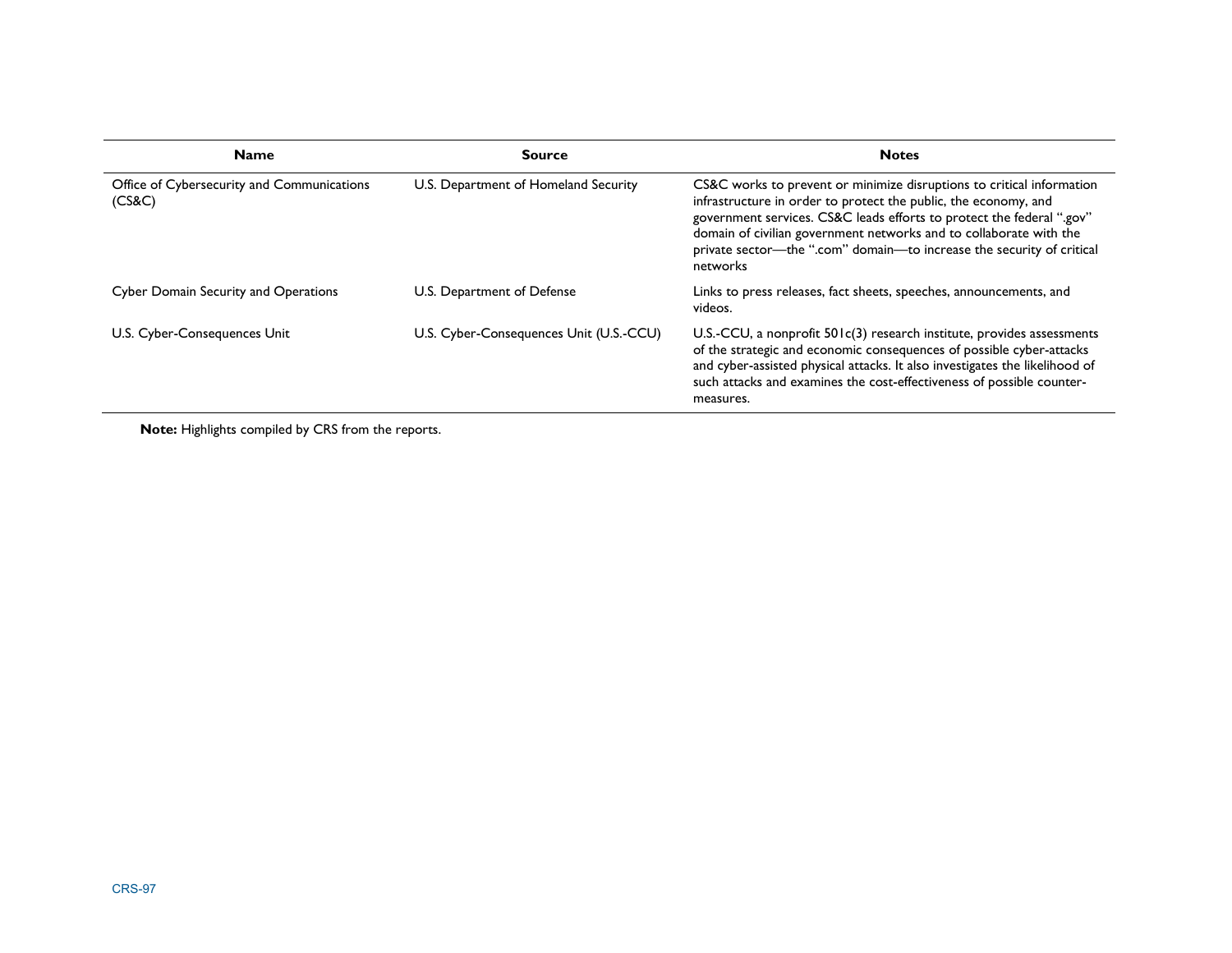| Table 17. Related Resources: International Organizations<br><b>Source</b><br><b>Notes</b><br><b>Name</b> |                                                             |                                                                                                                                                                                                                                                                                            |  |  |
|----------------------------------------------------------------------------------------------------------|-------------------------------------------------------------|--------------------------------------------------------------------------------------------------------------------------------------------------------------------------------------------------------------------------------------------------------------------------------------------|--|--|
| Center for Internet Security (Australia)                                                                 | Australian Communications and Media<br>Authority            | The Australian Internet Security Initiative (AISI) is an antibotnet<br>initiative that collects data on botnets in collaboration with<br>Internet Service Providers (ISPs), and two industry codes of<br>practice.                                                                         |  |  |
| Cybercrime                                                                                               | Council of Europe                                           | Links to the Convention on Cybercrime treaty, standards, news,<br>and related information.                                                                                                                                                                                                 |  |  |
| <b>Cybersecurity Gateway</b>                                                                             | International Telecommunications<br>Union (ITU)             | ITU's Cybersecurity Gateway aims to be a collaborative platform,<br>providing and sharing information between partners in civil society,<br>private sector, governmental and international organizations<br>working in different work areas of cybersecurity                               |  |  |
| Cybercrime Legislation - Country Profiles                                                                | Council of Europe                                           | These profiles have been prepared within the framework of the<br>Council of Europe's Project on Cybercrime in view of sharing<br>information on cybercrime legislation and assessing the current<br>state of implementation of the Convention on Cybercrime under<br>national legislation. |  |  |
| <b>ENISA: Securing Europe's Information Society</b>                                                      | European Network and Information<br>Security Agency (ENISA) | ENISA inform businesses and citizens in the European Union on<br>cybersecurity threats, vulnerabilities, and attacks. (Requires free<br>registration to access.)                                                                                                                           |  |  |
| International Cyber Security Protection Alliance (ICSPA)                                                 | International Cyber Security<br>Protection Alliance (ICSPA) | A global not-for-profit organization that aims to channel funding,<br>expertise, and help directly to law enforcement cyber-crime units<br>around the world.                                                                                                                               |  |  |
| NATO Cooperative Cyber Defence Centre of Excellence<br>(CCD COE) (Tallin, Estonia)                       | North Atlantic Treaty Organization<br>(NATO)                | The Centre is an international effort that currently includes<br>Estonia, Latvia, Lithuania, Germany, Hungary, Italy, the Slovak<br>Republic, and Spain as sponsoring nations, to enhance NATO's<br>cyber-defence capability.                                                              |  |  |

### **Table 17. Related Resources: International Organizations**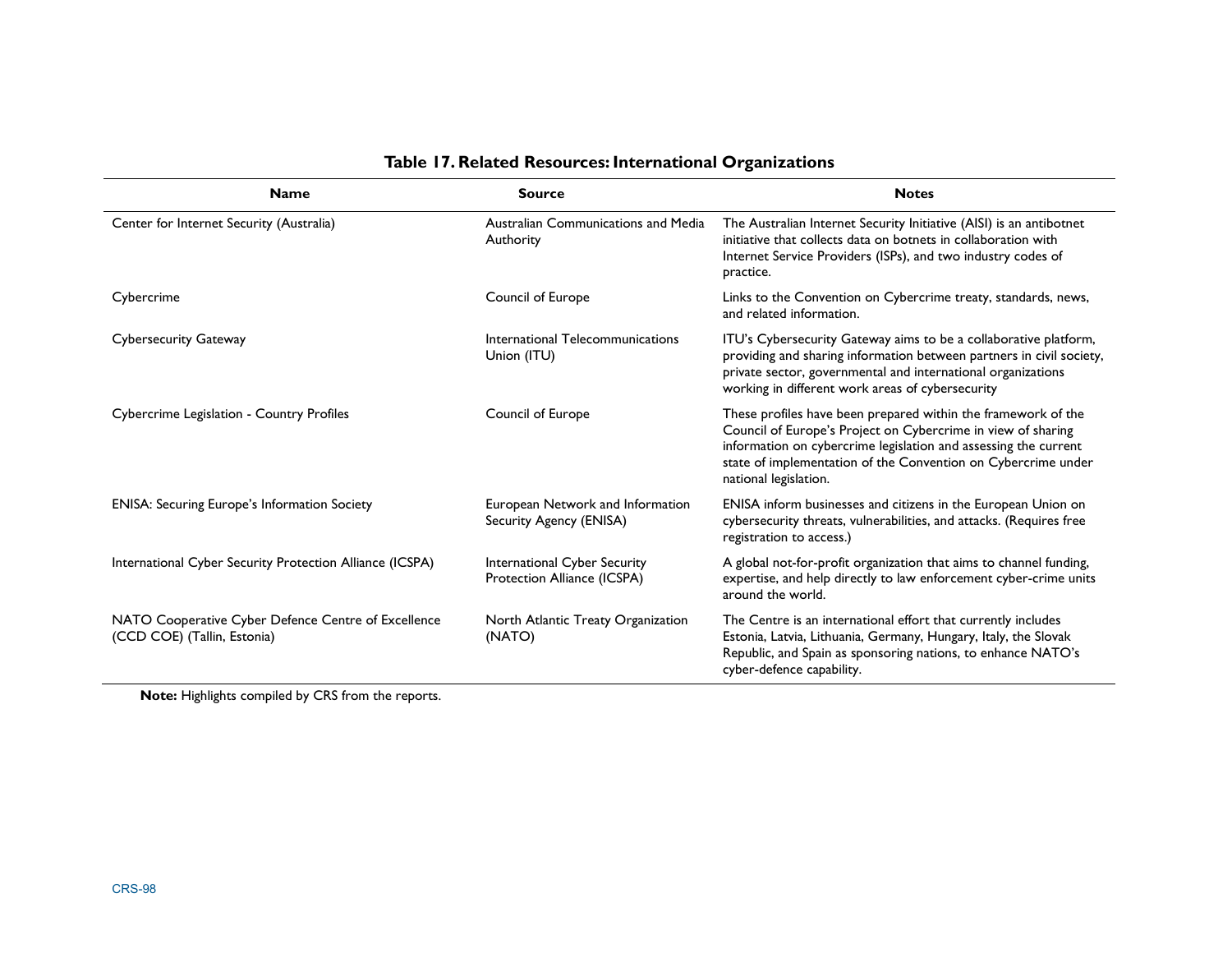| Table 18. Related Resources: News |
|-----------------------------------|
|-----------------------------------|

| <b>Name</b>                              | <b>Source</b>                |  |  |
|------------------------------------------|------------------------------|--|--|
| <b>Computer Security (Cybersecurity)</b> | New York Times               |  |  |
| Cybersecurity                            | NextGov.com                  |  |  |
| Cyberwarfare and Cybersecurity           | <b>Benton Foundation</b>     |  |  |
| <b>Homeland Security</b>                 | Congressional Quarterly (CQ) |  |  |
| Cybersecurity                            | Homeland Security News Wire  |  |  |

| <b>Table 18. Related Resources: News</b>                                                                                                                                                                                                                                                                                            |                                                                                                                                                                                                                                                                                                                                                                                                                                 |  |  |
|-------------------------------------------------------------------------------------------------------------------------------------------------------------------------------------------------------------------------------------------------------------------------------------------------------------------------------------|---------------------------------------------------------------------------------------------------------------------------------------------------------------------------------------------------------------------------------------------------------------------------------------------------------------------------------------------------------------------------------------------------------------------------------|--|--|
| <b>Name</b>                                                                                                                                                                                                                                                                                                                         | <b>Source</b>                                                                                                                                                                                                                                                                                                                                                                                                                   |  |  |
| <b>Computer Security (Cybersecurity)</b>                                                                                                                                                                                                                                                                                            | <b>New York Times</b>                                                                                                                                                                                                                                                                                                                                                                                                           |  |  |
| Cybersecurity                                                                                                                                                                                                                                                                                                                       | NextGov.com                                                                                                                                                                                                                                                                                                                                                                                                                     |  |  |
| Cyberwarfare and Cybersecurity                                                                                                                                                                                                                                                                                                      | <b>Benton Foundation</b>                                                                                                                                                                                                                                                                                                                                                                                                        |  |  |
| <b>Homeland Security</b>                                                                                                                                                                                                                                                                                                            | Congressional Quarterly (CQ)                                                                                                                                                                                                                                                                                                                                                                                                    |  |  |
| Cybersecurity                                                                                                                                                                                                                                                                                                                       | Homeland Security News Wire                                                                                                                                                                                                                                                                                                                                                                                                     |  |  |
|                                                                                                                                                                                                                                                                                                                                     |                                                                                                                                                                                                                                                                                                                                                                                                                                 |  |  |
| <b>Name</b><br>Council on Cybersecurity                                                                                                                                                                                                                                                                                             | Table 19. Related Resources: Other Associations and Institutions<br><b>Notes</b><br>The Council, based in the Washington, DC, area, is the successor organization to the National Board of<br>Information Security Examiners (NBISE), founded in the United States in 2010 to identify and strengthen the skills<br>needed to improve the performance of the cybersecurity workforce. The Council will also be home to the U.S. |  |  |
|                                                                                                                                                                                                                                                                                                                                     | Cyber Challenge, (formerly a program of NBISE), that works with the cybersecurity community to bring accessible,<br>compelling programs that motivate students and professionals to pursue education, development, and career<br>opportunities in cybersecurity.                                                                                                                                                                |  |  |
| Offers challenging and realistic cybersecurity competitions, training camps, and educational initiatives through<br><b>Cyber Aces Foundation</b><br>which high school, college students, and young professionals develop the practical skills needed to excel as<br>cybersecurity practitioners.                                    |                                                                                                                                                                                                                                                                                                                                                                                                                                 |  |  |
| Cybersecurity from the Center for Strategic &<br>Links to experts, programs, publications, and multimedia. CSIS is a bipartisan, nonprofit organization whose<br>affiliated scholars conduct research and analysis and develop policy initiatives that look to the future and anticipate<br>International Studies (CSIS)<br>change. |                                                                                                                                                                                                                                                                                                                                                                                                                                 |  |  |
|                                                                                                                                                                                                                                                                                                                                     |                                                                                                                                                                                                                                                                                                                                                                                                                                 |  |  |

#### **Table 19. Related Resources: Other Associations and Institutions**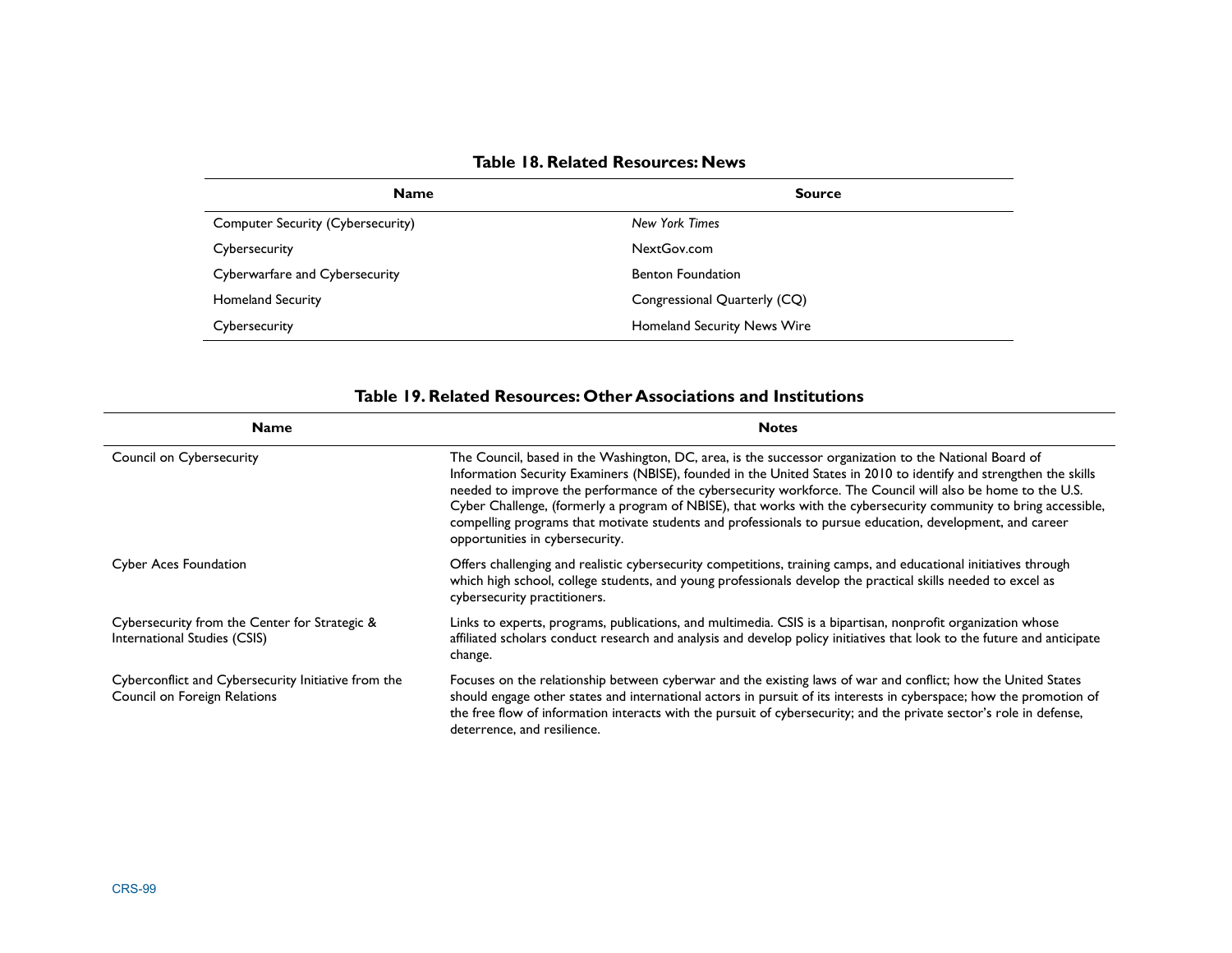| <b>Name</b>                                                          | <b>Notes</b>                                                                                                                                                                                                                                                                                                                                                                                                               |  |  |
|----------------------------------------------------------------------|----------------------------------------------------------------------------------------------------------------------------------------------------------------------------------------------------------------------------------------------------------------------------------------------------------------------------------------------------------------------------------------------------------------------------|--|--|
| Cyber Corps: Scholarship For Service (SFS)                           | Scholarship For Service (SFS) is designed to increase and strengthen the cadre of federal information assurance<br>professionals that protect the government's critical information infrastructure. This program provides scholarships<br>that fully fund the typical costs that students pay for books, tuition, and room and board while attending an<br>approved institution of higher learning.                        |  |  |
| Institute for Information Infrastructure Protection (I3P)            | 13P is a consortium of leading universities, national laboratories and nonprofit institutions. 13P assembles multi-<br>disciplinary and multi-institutional research teams able to bring in-depth analysis to complex and pressing problems.<br>Research outcomes are shared at I3P-sponsored workshops, professional conferences and in peer-reviewed<br>journals, as well as via technology transfer to end-users.       |  |  |
| Internet Security Alliance (ISA)                                     | ISAalliance is a nonprofit collaboration between the Electronic Industries Alliance (EIA), a federation of trade<br>associations, and Carnegie Mellon University's CyLab.                                                                                                                                                                                                                                                  |  |  |
| National Association of State Chief Information Officers<br>(NASCIO) | NASCIO provides state CIOs and state members with products and services designed to support the challenging<br>role of the state CIO, stimulate the exchange of information and promote the adoption of IT best practices and<br>innovations. The Resource Guide provides examples of state awareness programs and initiatives.                                                                                            |  |  |
| National Initiative for Cybersecurity Education (NICE)               | The goal of NICE is to establish an operational, sustainable and continually improving cybersecurity education<br>program for the nation to use sound cyber practices that will enhance the nation's security. NIST is leading the<br>NICE initiative, including more than 20 federal departments and agencies, to ensure coordination, cooperation,<br>focus, public engagement, technology transfer, and sustainability. |  |  |
| National Security Cyberspace Institute (NSCI)                        | NSCI provides education, research and analysis services to government, industry, and academic clients aiming to<br>increase cyberspace awareness, interest, knowledge, and/or capabilities.                                                                                                                                                                                                                                |  |  |
| U.S. Cyber Challenge (USCC)                                          | USCC's goal is to find 10,000 of America's best and brightest to fill the ranks of cybersecurity professionals where<br>their skills can be of the greatest value to the nation.                                                                                                                                                                                                                                           |  |  |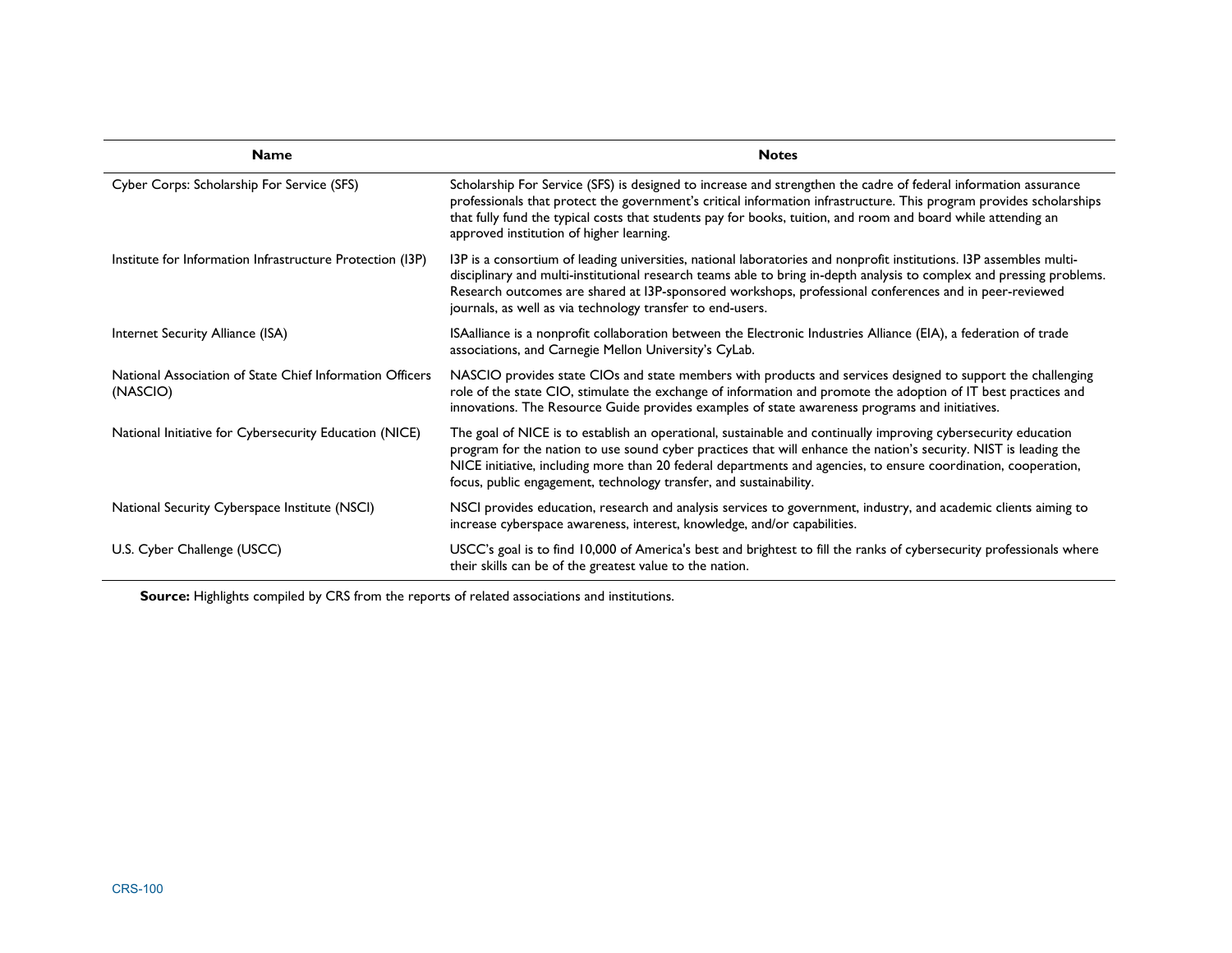# **Author Contact Information**

Rita Tehan Information Research Specialist rtehan@crs.loc.gov, 7-6739

# **Key Policy Staff**

The following table provides names and contact information for CRS experts on policy issues related to cybersecurity bills currently being debated in the 113<sup>th</sup> Congress.

| <b>Legislative Issues</b>               | Name/Title                | Phone      | <b>Email</b>          |
|-----------------------------------------|---------------------------|------------|-----------------------|
| Legislation in the 113th Congress       | Eric A. Fischer           | 7-7071     | efischer@crs.loc.gov  |
| Critical infrastructure protection      | John D. Moteff            | 7-1435     | jmoteff@crs.loc.gov   |
| Chemical industry                       | Dana Shea                 | 7-6844     | dshea@crs.loc.gov     |
| Defense industrial base                 | Catherine A. Theohary     | 7-0844     | ctheohary@crs.loc.gov |
| Electricity grid                        | Richard J. Campbell       | 7-7905     | rcampbell@crs.loc.gov |
| <b>Financial institutions</b>           | N. Eric Weiss             | 7-6209     | eweiss@crs.loc.gov    |
| Industrial control systems              | Dana Shea                 | 7-6844     | dshea@crs.loc.gov     |
| Cybercrime                              |                           |            |                       |
| Federal laws                            | Charles Doyle             | 7-6968     | cdoyle@crs.loc.gov    |
| Law enforcement                         | Kristin M. Finklea        | 7-6259     | kfinklea@crs.loc.gov  |
| <b>Cybersecurity workforce</b>          | <b>Wendy Ginsberg</b>     | 7-3933     | wginsberg@crs.loc.gov |
| Cyberterrorism                          | Catherine A. Theohary     | 7-0844     | ctheohary@crs.loc.gov |
| Cyberwar                                | Catherine A. Theohary     | 7-0844     | ctheohary@crs.loc.gov |
| Data breach notification                | <b>Gina Stevens</b>       | 7-2581     | gstevens@crs.loc.gov  |
| <b>Economic issues</b>                  | N. Eric Weiss             | 7-6209     | eweiss@crs.loc.gov    |
| <b>Espionage</b>                        |                           |            |                       |
| Advanced persistent threat              | Catherine A. Theohary     | 7-0844     | ctheohary@crs.loc.gov |
| Economic and industrial                 | Kristin M. Finklea        | 7-6259     | kfinklea@crs.loc.gov  |
| Legal issues                            | Brian T. Yeh              | $7 - 5182$ | byeh@crs.loc.gov      |
| State-sponsored                         | Catherine A. Theohary     | 7-0844     | ctheohary@crs.loc.gov |
| <b>Federal agency roles</b>             | Eric A. Fischer           | 7-7071     | efischer@crs.loc.gov  |
| Chief Information Officers (CIOs)       | Patricia Maloney Figliola | 7-2508     | pfigliola@crs.loc.gov |
| Commerce                                | John F. Sargent, Jr.      | 7-9147     | jsargent@crs.loc.gov  |
| Defense (DOD)                           | Catherine A. Theohary     | 7-0844     | ctheohary@crs.loc.gov |
| Executive Office of the President (EOP) | John D. Moteff            | $7 - 1435$ | jmoteff@crs.loc.gov   |
| Homeland Security (DHS)                 | John D. Moteff            | 7-1435     | jmoteff@crs.loc.gov   |
| Intelligence Community (IC)             | <b>Iohn Rollins</b>       | 7-5529     | jrollins@crs.loc.gov  |